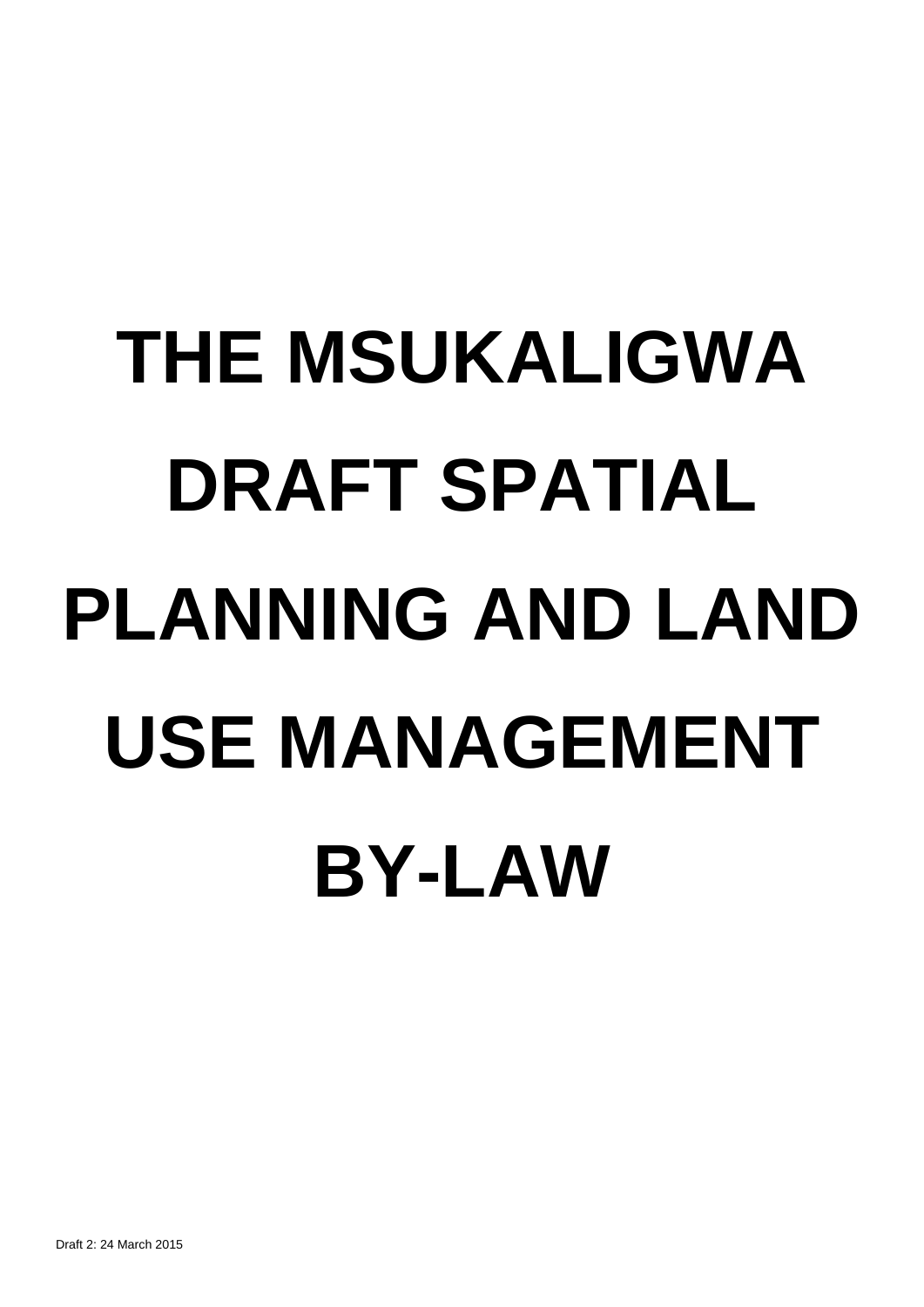## ARRANGEMENT OF SECTIONS

# CHAPTER 1

## DEFINITIONS, APPLICABLITY AND CONFLICT OF LAWS

#### **Sections**

- Definitions
- Application of By-Law
- Conflict of laws

#### CHAPTER 2

#### MUNICIPAL SPATIAL DEVELOPMENT FRAMEWORK

- Municipal spatial development framework
- Contents of municipal spatial development framework
- Intention to prepare, amend or review municipal spatial development framework
- Institutional framework for preparation, amendment or review of municipal spatial development framework
- Preparation, amendment or review of municipal spatial development framework
- Public participation
- Local spatial development framework
- Compilation, amendment or review of local spatial development framework
- Effect of local spatial development framework
- Record of and access to municipal spatial development framework
- Deviation from municipal spatial development framework

## CHAPTER 3

#### LAND USE SCHEME

- Applicability of Act
- Purpose of land use scheme
- General matters pertaining to land use scheme
- Development of draft land use scheme
- Council approval for publication of draft land use scheme
- Public participation
- Incorporation of relevant comments
- Preparation of land use scheme
- Submission of land use scheme to Council for approval and adoption
- Publication of notice of adoption and approval of land use scheme
- Submission to Member of Executive Council
- Records
- Contents of land use scheme
- Land use scheme register
- Replacement and consolidation of amendment scheme

## CHAPTER 4

INSTITUTIONAL STRUCTURE FOR LAND DEVELOPEMNT AND LAND USE MANAGEMENT

## DECISIONS

## Part A: Division of Functions

Division of functions between Municipal Planning Tribunal and Land Development Officer

Part B: Assessment to establish Municipal Planning Tribunal

Municipal assessment prior to establishment of Municipal Planning Tribunal

Part C: Establishment of Municipal Planning Tribunal for Local Municipal Area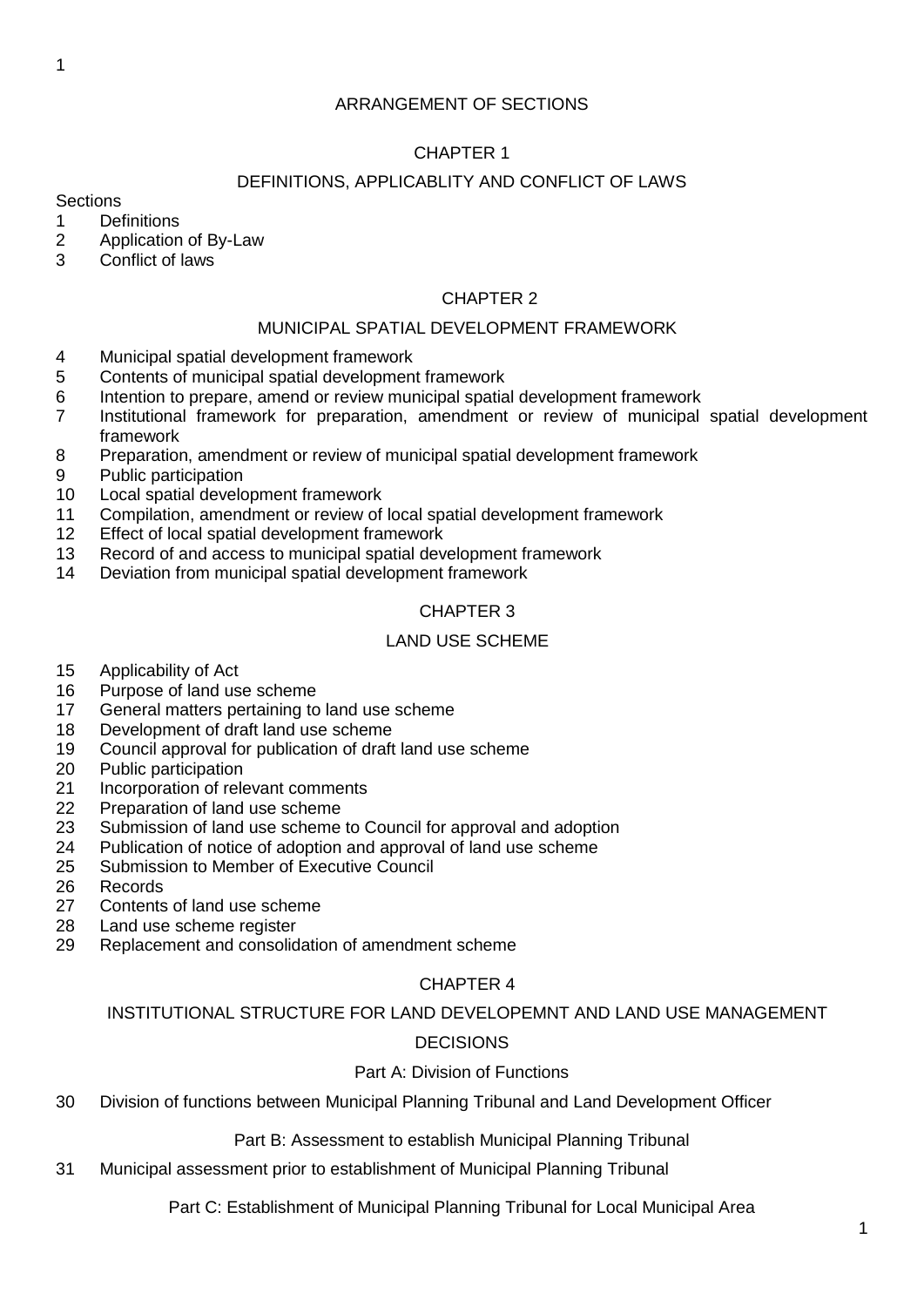- 
- Establishment of Municipal Planning Tribunal for local municipal area
- Composition of Municipal Planning Tribunal for local municipal area
- Nomination procedure
- Submission of nomination
- Initial screening of nomination by Municipality
- Evaluation panel
- Appointment of member to Municipal Planning Tribunal by Council
- Term of office and conditions of service of members of Municipal Planning Tribunal for municipal area
- Vacancy
- Proceedings of Municipal Planning Tribunal for municipal area
- Tribunal of record
- Commencement date of operations of Municipal Planning Tribunal

## Part D: Establishment of Joint Municipal Planning Tribunal

- Agreement to establish joint Municipal Planning Tribunal
- Status of decision of joint Municipal Planning Tribunal
- Applicability of Part C, F and G to joint Municipal Planning Tribunal

## Part E: Establishment of District Municipal Planning Tribunal

- Agreement to establish district Municipal Planning Tribunal
- Composition of district Municipal Planning Tribunals
- Status of decision of district Municipal Planning Tribunal
- Applicability of Part C, F and G to district Municipal Planning Tribunal

## Part F: Decisions of Municipal Planning Tribunal

- General criteria for consideration and determination of application by Municipal Planning Tribunal
- Conditions of approval

## Part G: Administrative Arrangements

Administrator for Municipal Planning Tribunal for municipal area

## CHAPTER 5

## DEVELOPMENT MANAGEMENT

## Part A: Categories of Applications

- Categories of land use and land development applications
- Application for land development required

## Part B: Establishment of Township or Extension of Boundaries of Township

- Application for establishment of township
- Division or phasing of township
- Lodging of layout plan for approval with the Surveyor-General.
- Compliance with pre-proclamation conditions
- Opening of Township Register
- Proclamation of an approved township.

## Part C: Rezoning of land

Application for amendment of a land use scheme by rezoning of land

Part D: Removal, Amendment or Suspension of a Restrictive or Obsolete Condition, Servitude or

Reservation Registered Against the Title of the Land

 Requirements for amendment, suspension or removal of restrictive conditions or obsolete condition, servitude or reservation registered against the title of the land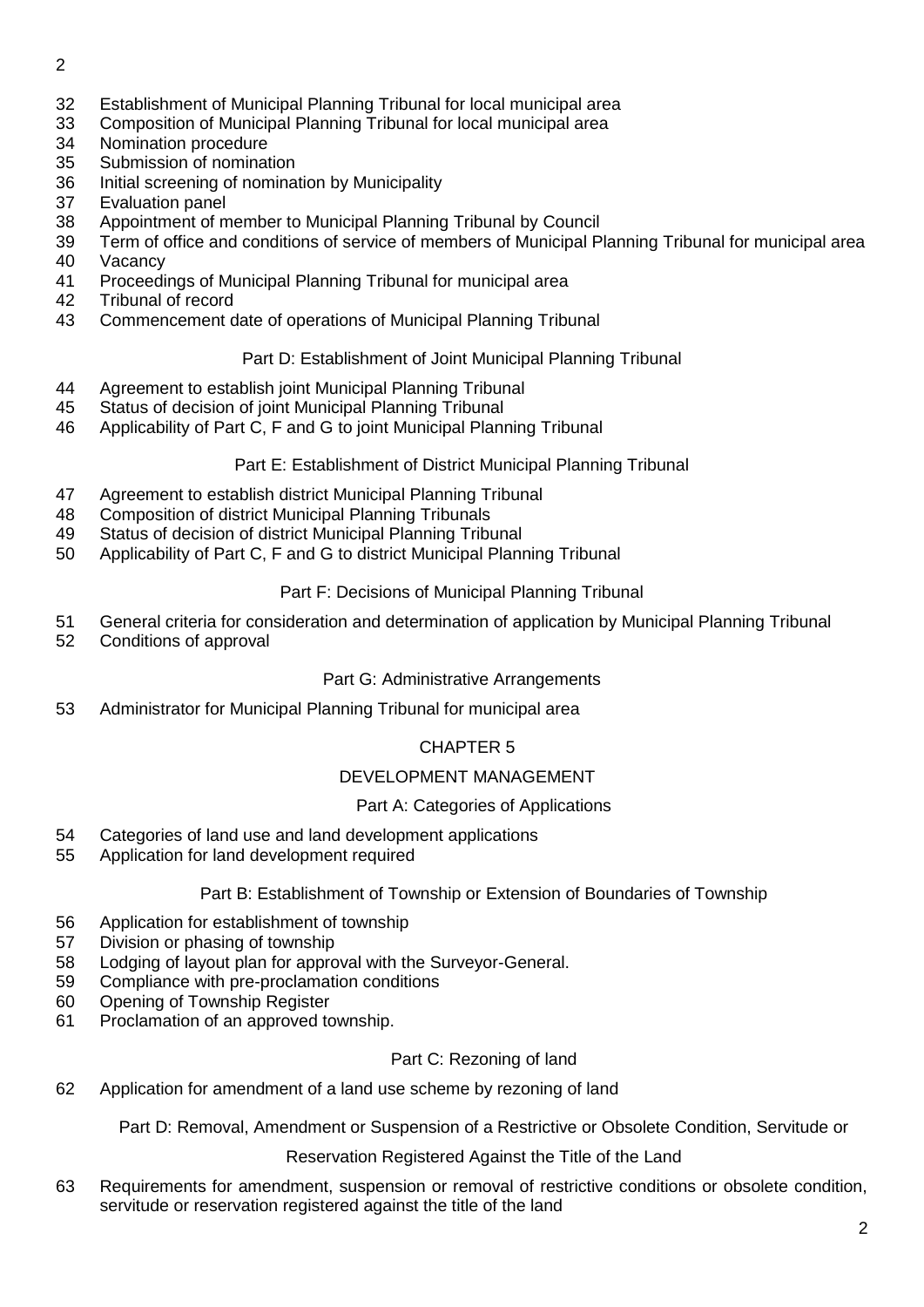- 
- Endorsements in connection with amendment, suspension or removal of restrictive conditions

Part E: Amendment or Cancellation of General Plan

- Notification of Surveyor-General
- Effect of amendment or cancellation of general plan

Part F: Subdivision and Consolidation

- Application for subdivision
- Confirmation of subdivision
- Lapsing of subdivision and extension of validity periods
- Amendment or cancellation of subdivision plan
- Exemption of subdivisions and consolidations
- Services arising from subdivision
- Consolidation of land units
- Lapsing of consolidation and extension of validity periods

Part G: Permanent Closure of Public

Closure of public places

Part H: Consent Use

Application for consent use

Part I: Traditional Use

- Application for traditional use
- Part J: Temporary Use
- Application for temporary use

## Part K: General Matters

- Ownership of public places and land required for municipal engineering services and social facilities
- Restriction of transfer and registration
- First transfer
- 82 Certification by Municipality
- National and Provincial Interest

## CHAPTER 6

## APPLICATION PROCEDURES

- Applicability of Chapter
- Procedures for making application
- Information required
- Application fees
- Grounds for refusing to accept application
- Receipt of application and request for further documents
- Additional information
- Confirmation of complete application
- Withdrawal of application
- Notice of applications in terms of integrated procedures
- Notification of application in media
- Serving of notices
- Content of notice
- Additional methods of public notice
- Requirements for petitions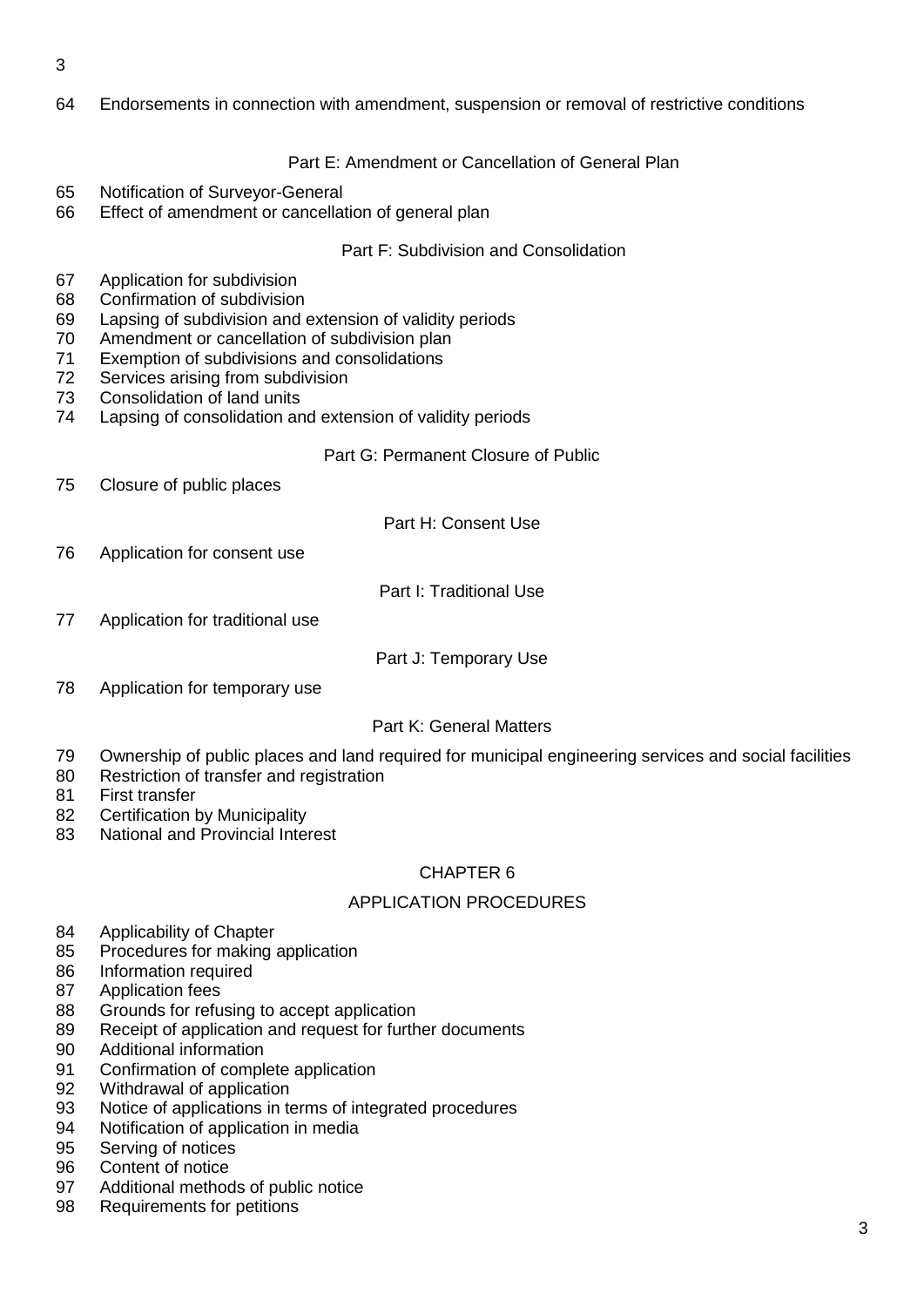- Requirements for objections or comments
- Amendments prior to approval
- 101 Further public notice
- Cost of notice
- Applicant's right to reply
- Written assessment of application
- Decision-making period
- Failure to act within time period
- Powers to conduct routine inspections
- Determination of application
- Notification of decision
- Duties of agent of applicant
- Errors and omissions
- Withdrawal of approval
- Procedure to withdraw an approval
- Exemptions to facilitate expedited procedures

#### CHAPTER 7

#### ENGINEERING SERVICES AND DEVELOPMENT CHARGES

#### Part A: Provision and Installation of Engineering Services

- Responsibility for providing engineering services
- Installation of engineering services
- Engineering services agreement
- Abandonment or lapsing of land development application
- Internal and external engineering services

#### Part B: Development Charges

- Payment of development charge
- Offset of development charge
- Payment of development charge in instalments
- Refund of development charge
- General matters relating to contribution charges

#### CHAPTER 8

#### APPEAL

## PART A: MANAGEMENT OF AN APPEAL AUTHORITY

- Presiding officer of appeal authority
- Bias and disclosure of interest
- Registrar of appeal authority
- Powers and duties of registrar

## PART B: APPEAL PROCESS

- Commencing of appeal
- Notice of appeal
- Notice to oppose an appeal
- Screening of appeal

## PART C: PARTIES TO AN APPEAL

- Parties to appeal
- Intervention by interested person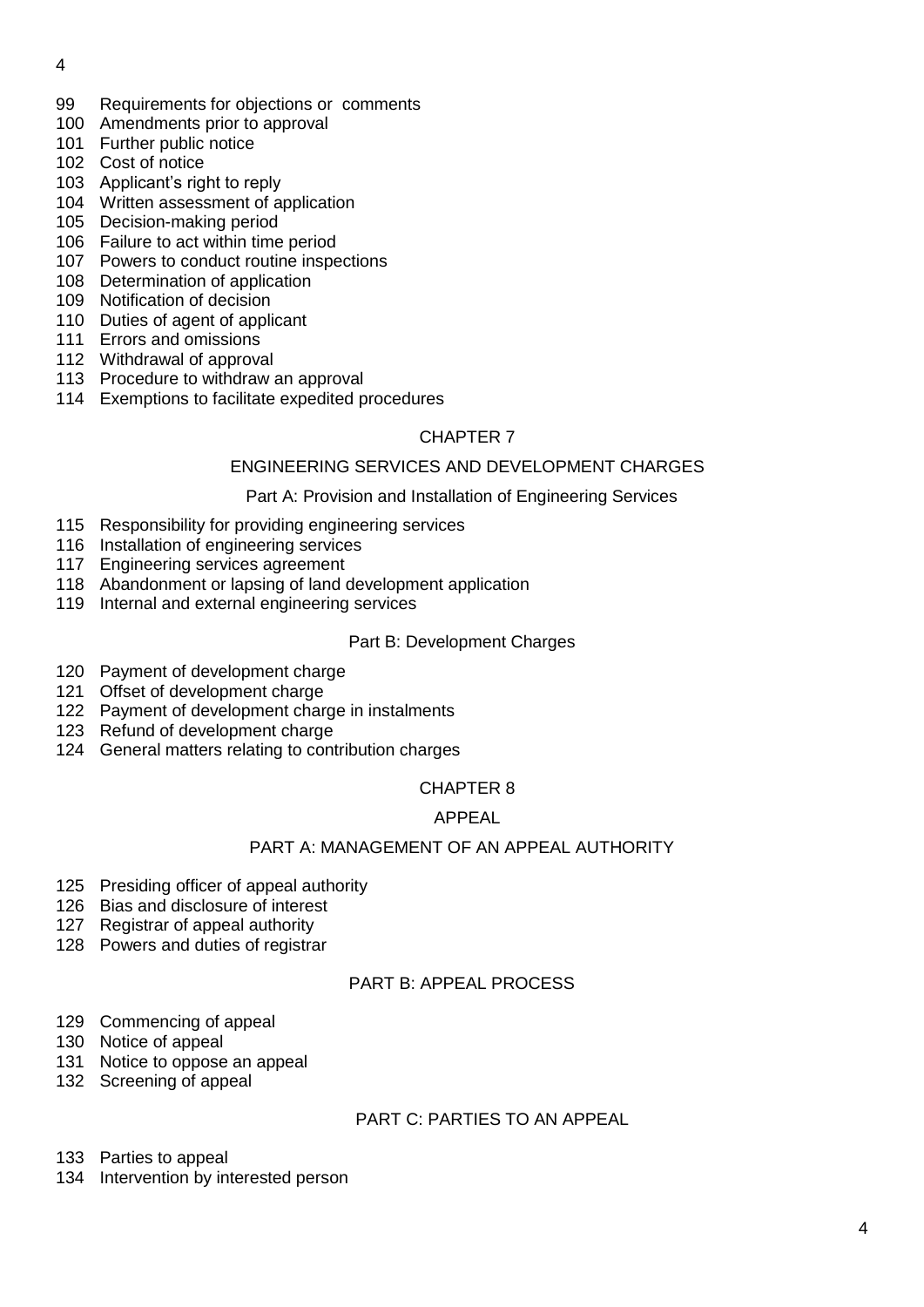## PART D: JURISDICTION OF APPEAL AUTHORITY

- Jurisdiction of appeal authority
- Written or oral appeal hearing by appeal authority
- Representation before appeal authority
- Opportunity to make submissions concerning evidence

#### PART E: HEARINGS OF APPEAL AUTHORITY

- Notification of date, time and place of hearing
- Hearing date
- Adjournment
- 142 Urgency and condonation
- Withdrawal of appeal

#### PART F: ORAL HEARING PROCEDURE

- Location of oral hearing
- Presentation of each party's case
- Witnesses
- Proceeding in absence of party
- Recording
- Oaths
- Additional documentation

#### PART G: WRITTEN HEARING PROCEDURE

- Commencement of written hearing
- Presentation of each party's case in written hearing
- Extension of time
- Adjudication of written submissions

## PART H: DECISION OF APPEAL AUTHORITY

- Further information or advice
- Decision of appeal authority
- Notification of decision
- Directives to Municipality

#### PART I: GENERAL

Expenditure

## CHAPTER 9

## COMPLIANCE AND ENFORCEMENT

- Enforcement
- Offences and penalties
- Service of compliance notice
- Content of compliance notices
- Objections to compliance notice
- Failure to comply with compliance notice
- Urgent matters
- Subsequent application for authorisation of activity
- Power of entry for enforcement purposes
- Power and functions of authorised employee
- Warrant of entry for enforcement purposes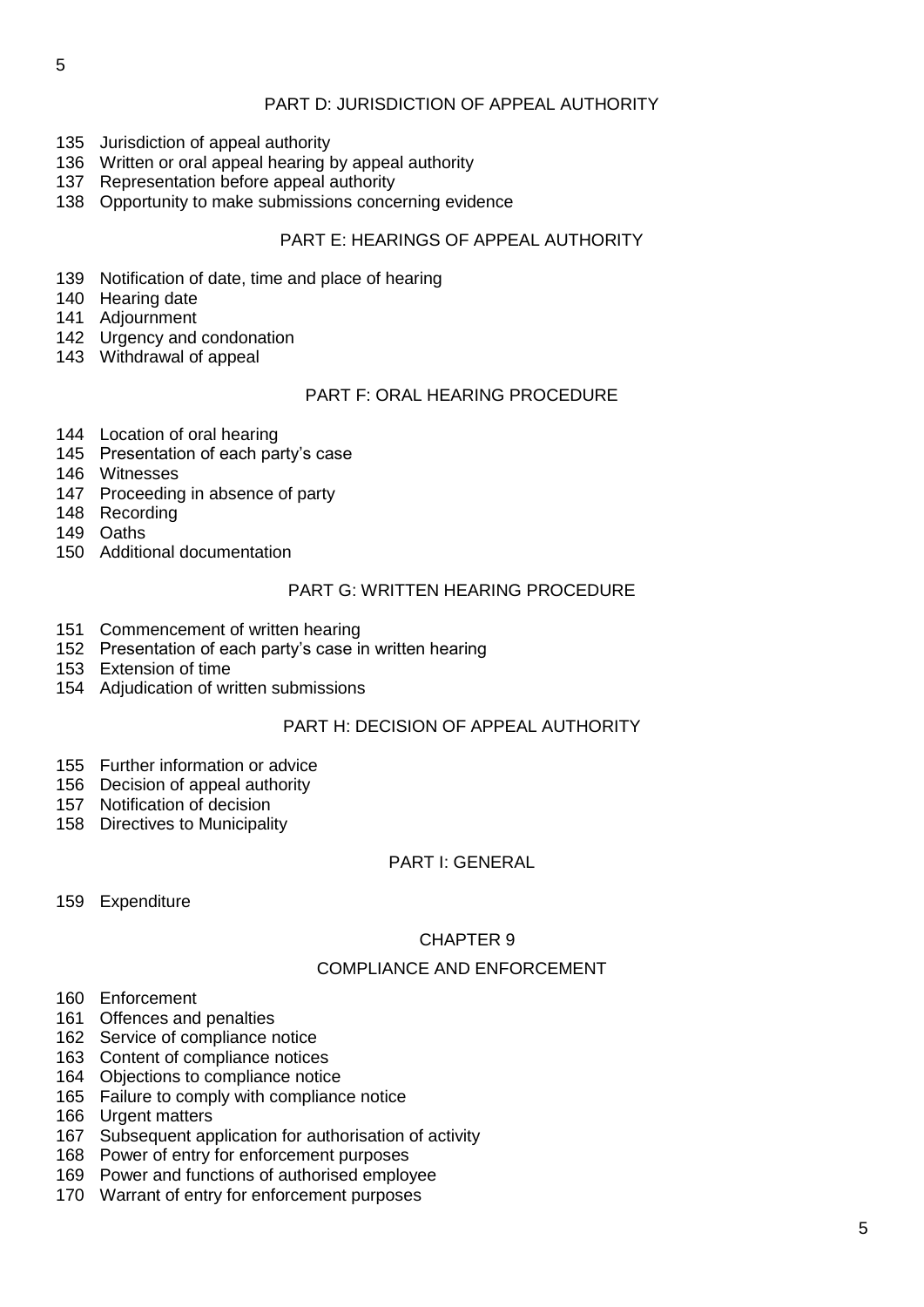- 171 Regard to decency and order
- 172 Court order

# CHAPTER 10 TRANSITIONAL PROVISIONS

173 Transitional provisions

174 Determination of zoning

## CHAPTER 11

#### **GENERAL**

175 Delegations

176 Repeal of by-laws

177 Short title and commencement

#### **CHAPTER 1**

## **DEFINITIONS, APPLICABLITY AND CONFLICT OF LAWS**

#### **1 Definitions**

In thisBy-Law, unless the context indicates otherwise, a word or expression defined in the Act, the Regulationsor provincial legislation has the same meaning as in thisBy-law and -

**"Act"** means the Spatial Planning and Land Use Management Act, 2013 (Act No. 16 of 2013);

**"appeal authority"** means the executive authority of the municipality or any other body or institution outside of the municipality authorised by that municipality to assume the obligations of an appeal authority for purposes of appeals lodged in terms of the Act;

**"approved township"** means a township declared an approved township in terms of section 61 of this By-law;

**"By-Law"** mean this By-Law and includes the schedules attached hereto or referred to herein.

**"communal land"** means land under the jurisdiction of a traditional council determined in terms of section 6 of the Mpumalanga Traditional Leadership and Governance Act, 2005 (Act No. 3 of 2005) and which was at any time vested in -

- (a) the government of the South African Development Trust established by section 4 of the Development Trust and Land Act, 1936 (Act No. 18 of 1936), or
- (b) the government of any area for which a legislative assembly was established in terms of the Self-Governing Territories Constitution Act, 1971 (Act No. 21 of 1971);

**"consent"** means a land use right that may be obtained by way of consent from the municipality and is specified as such in the land use scheme;

**"consolidation"** means the joining of two or more pieces of land into a single entity;

**"Constitution"** means the Constitution of the Republic of South Africa, 1996;

**"Council"** means the municipal council of the Municipality;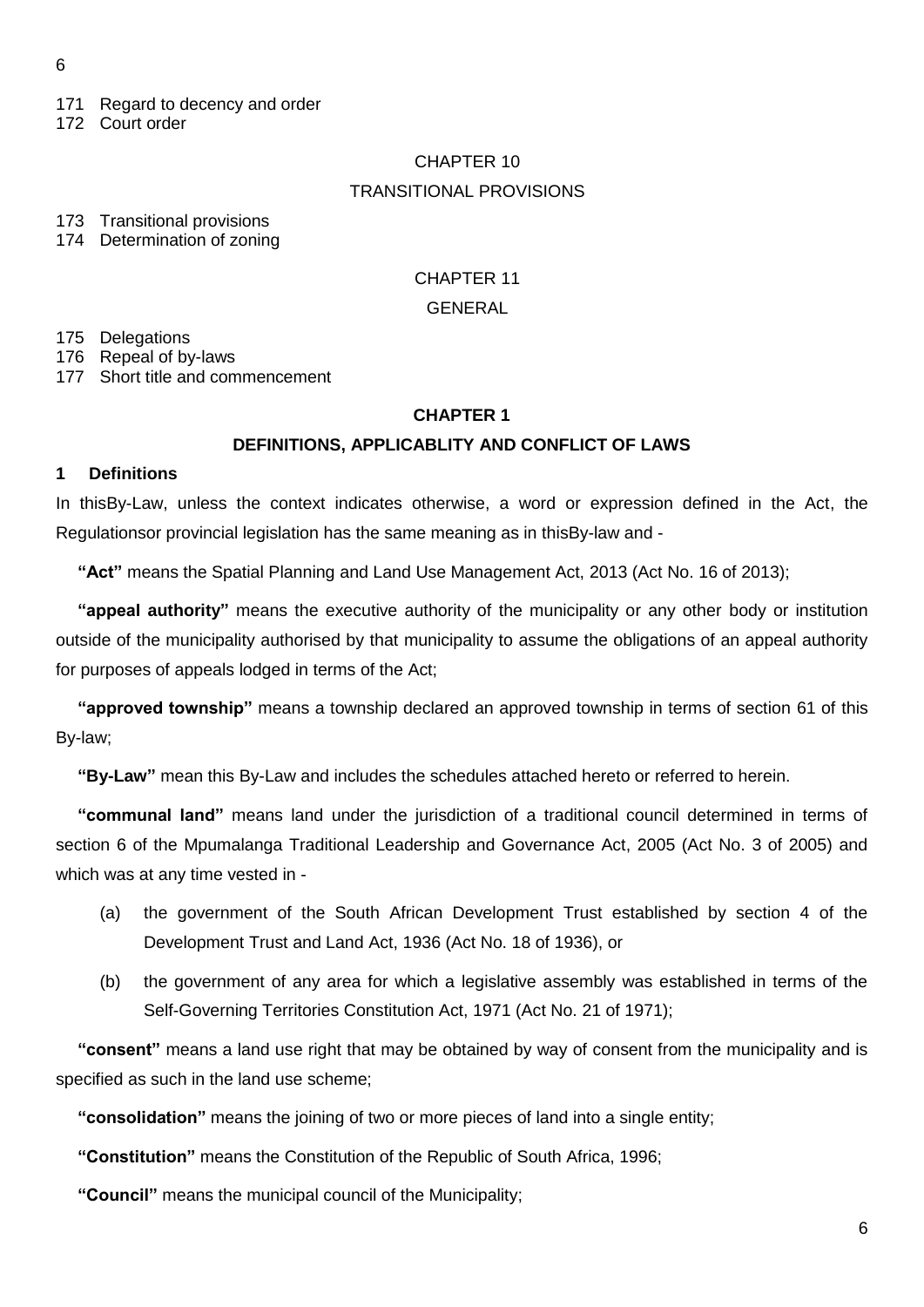7

**"diagram"** means a diagram as defined in the Land Survey Act, 1997 (Act No. 8 of 1997);

**"deeds registry"** means a deeds registry as defined in section 102 of the Deeds Registries Act, 1937 (Act No. 47 of 1937);

**"file"** means the lodgement of a document with the appeal authority of the municipality;

**"land"** means -

- (a) any erf, agricultural holding or farm portion, and includes any improvements or building on the land and any real right in land, and
- (b) the area of communal land to which a household holds an informal right recognized in terms of the customary law applicable in the area where the land to which such right is held is situated and which right is held with the consent of, and adversely to, the registered owner of the land;

**"land development area"** means an erf or the land which is delineated in a land development application submitted in terms of this By-law or any other legislation governing the change in land use and "land area" has a similar meaning;

**"Land Development Officer"** means the authorised official defined in regulation 1 of the Regulations;

**"land use scheme"** means the land use scheme adopted and approved in terms of Chapter 3of this Bylaw and for the purpose of this By-law includes an existing scheme until such time as the existing scheme is replaced by the adopted and approved land use scheme.

**"Member of the Executive Council"** means the Member of the Executive Council responsible for local government in the Province;

**"municipal area"** means the area of jurisdiction of the (*insert the name of the local municipality*) in terms of the Local Government: Municipal Demarcation Act, 1998 (Act No. 27 of 1998);

**"Municipal Manager"** means the person appointed as the (*insert the name of the local municipality*) Municipal Manager in terms of appointed in terms of section 54A of the Municipal Systems Act and includes any person acting in that position or to whom authority has been delegated;

**"Municipal Planning Tribunal"** means the \_\_\_\_\_\_\_\_\_\_\_\_\_\_\_Municipal Planning Tribunal established in terms of section 32;

**"Municipality"** means the Municipality of (*insert the name of the local municipality)*or its successor in title as envisaged in section 155(1) of the Constitution, established by Notice No (*insert number and year)* in terms of the Local Government: Municipal Structures Act, 1998 (Act 117 of 1998) and for the purposes of this By-law includes a municipal department, the Council, the Municipal Manager or an employee or official acting in terms of a delegation issued under section 59 of the Municipal Systems Act;

**"objector"** means a person who has lodged an objection with the Municipality to a draft municipal spatial development framework, draft land use scheme or a land development and land use application;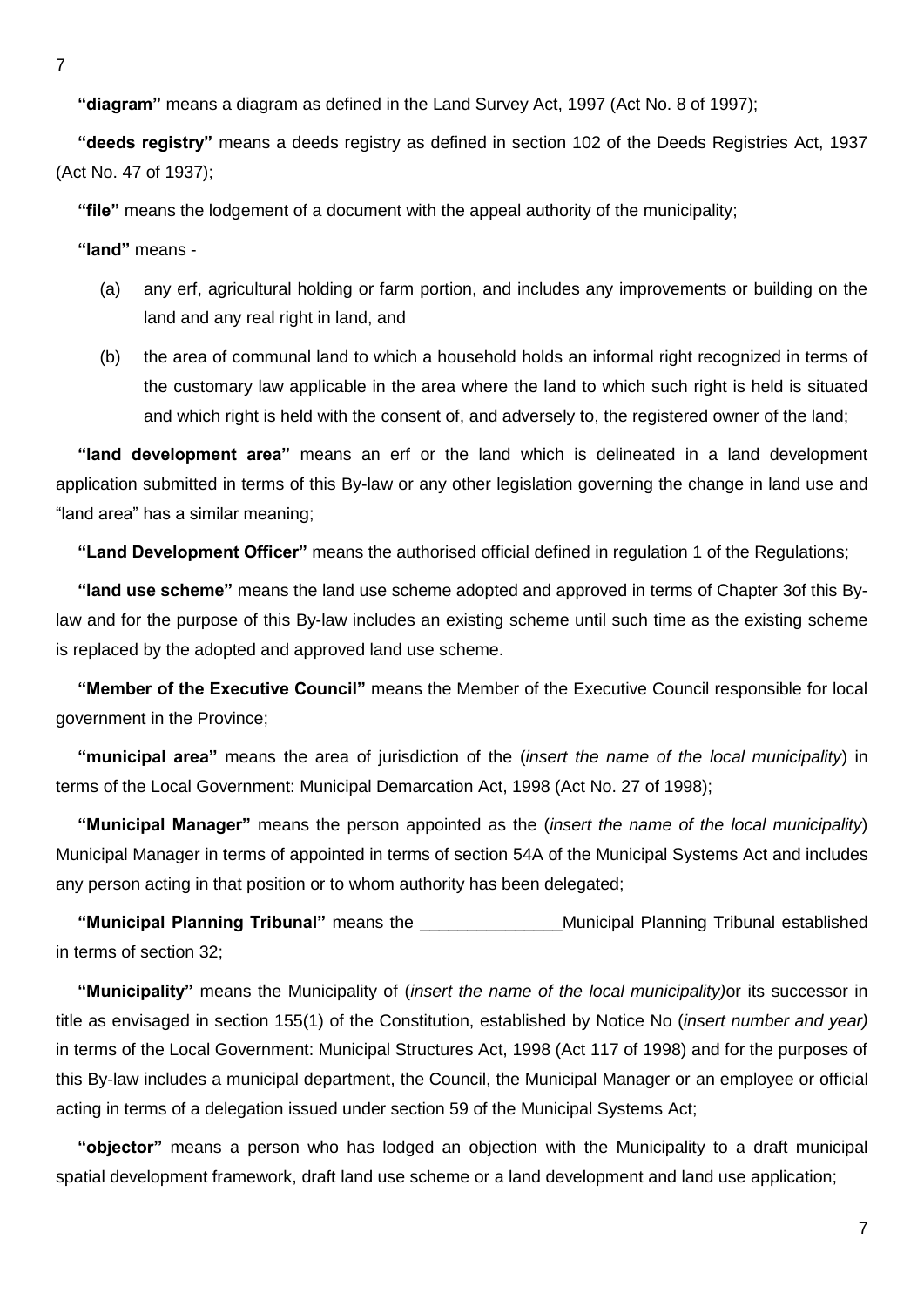**"Premier"** means the Premier of the Province of Mpumalanga;

**"previous planning legislation"** means any planning legislation that is repealed by the Act or the provincial legislation;

**"provincial legislation"** means legislation contemplated in section 10 of the Act promulgated by the Province;

**"Province"** means the Province of Mpumalanga referred to in section 103 of the Constitution;

**"Regulations"**means the Spatial Planning and Land Use Management Regulations: Land Use Management and General Matters, 2015;

**"service provider"** means a person lawfully appointed by a municipality or other organ of state to carry out, manage or implement any service, work or function on behalf of or by the direction of such municipality or organ of state;

**"spatial development framework"** means the (*insert the name of the local municipality)* Spatial Development Framework;

**"subdivision"** means the division of a piece of land into two or more portions**;**

**"the Act"** means the Spatial Planning and Land Use Management Act, 2013 (Act No. 16 of 2013), Spatial Planning and Land Use Management Regulations: Land Use Management and General Matters, 2015 and any subsidiary legislation or other legal instruments issued in terms thereof;

**"township register"** means an approved subdivision register of a township in terms of the Deeds Registries Act;

**"traditional communities"** means communities recognised in terms of section 3 of the Mpumalanga Traditional Leadership and Governance Act, 2005.

#### **2 Application of By-law**

(1) This By-law applies to all land within the geographical area of the Municipality, including land owned by the state.

(2) This By-law binds every owner and their successor-in-title and every user of land, including the state.

#### **3 Conflict of laws**

(1) ThisBy-law is subject to the relevant provisions of the Act and the provincial legislation.

(2) When considering an apparent conflict between this By-law and another law, a court must prefer any reasonable interpretation that avoids a conflict over any alternative interpretation that results in a conflict.

(3) Where a provision of this By-lawis in conflict with a provision of the Act or provincial legislation, the Municipality must institute the conflict resolution measures provided for in the Act or in provincial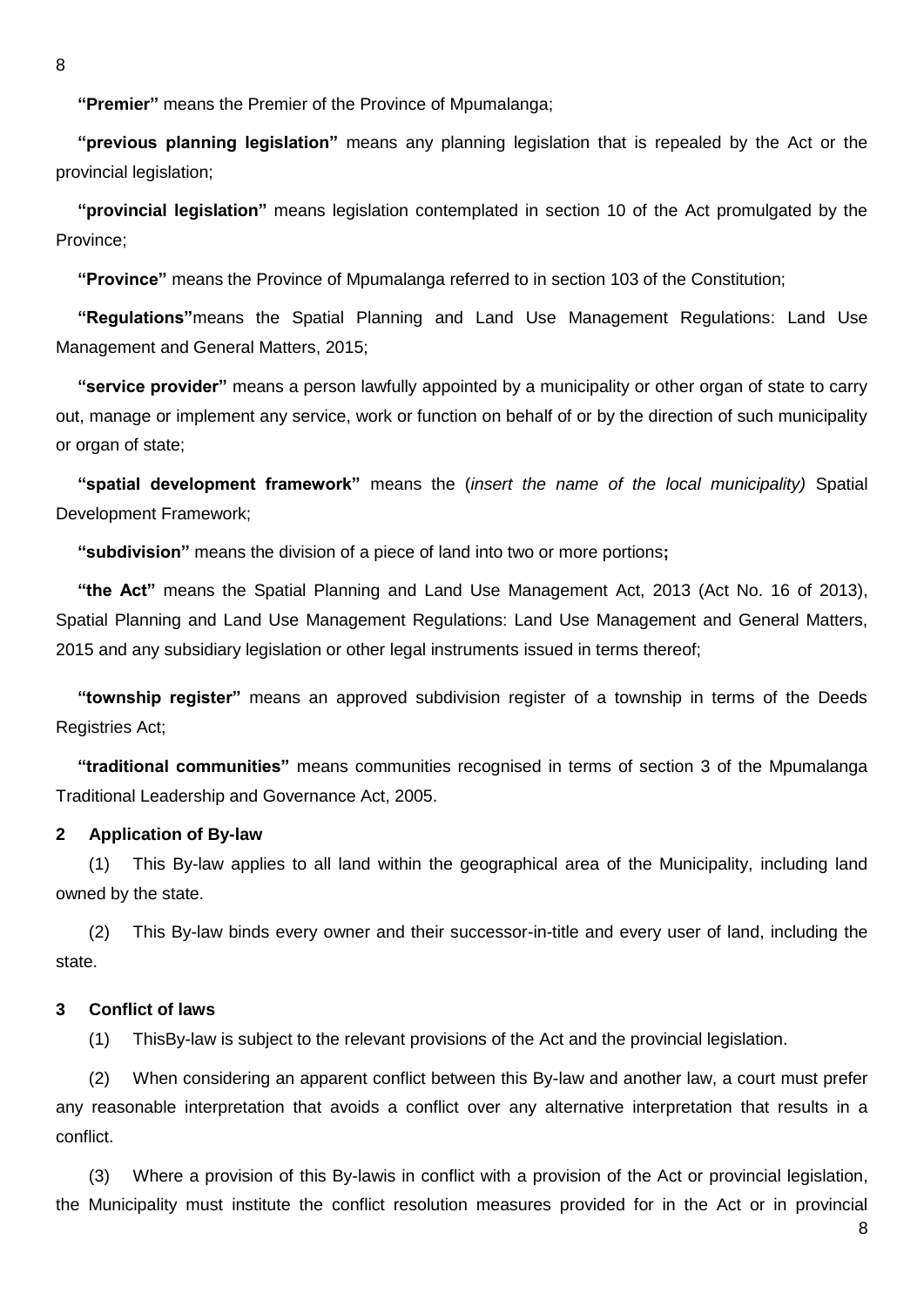legislation, or in the absence of such measures, the measures provided for in the Intergovernmental Relations Framework Act, 2005 (Act No.13 of 2005); to resolve the conflict and until such time as the conflict is resolved, the provisions of this By-law shall prevail.

(4) Where a provision of the land use scheme is in conflict with the provisions of this By-law, the provisions of this By-law shall prevail.

(5) Where there is a conflict between this By-law and another By-law of the Municipality, this By-Law prevails over the affected provision of the other By-law in respect of any municipal planning matter.

## **CHAPTER 2**

#### **MUNICIPAL SPATIAL DEVELOPMENT FRAMEWORK**

#### **4 Municipal spatial development framework**

(1) The Municipality must draft a municipal spatial development framework in accordance with the provisions of sections 20 and 21 of the Act read with sections 23 to 35 of the Municipal Systems Act.

(2) A municipal spatial development framework does not confer or take away land use rights but guides and informs decisions to be made by the Municipality relating to land development.

(3) The provisions of this Chapter apply, with the necessary change, to the review or amendment of a municipal spatial development framework.

#### **5 Contents of municipal spatial development framework**

(1) A municipal spatial development framework must provide for the matters contemplated in section 21 of the Act, section 26 of the Municipal Systems Act and provincial legislation, if any, and the Municipality may for purposes of reaching its constitutional objectives include any matter which it may deem necessary for municipal planning.

(2) Over and above the matters required in terms of subsection (1), the Municipality may determine any further plans, policies and instruments by virtue of which the municipal spatial development framework must be applied, interpreted and implemented.

(3) A municipal spatial development framework must contain transitional arrangements with regard to the manner in which the municipal spatial development framework is to be implemented by the Municipality.

#### **6 Intention to prepare, amend or review municipal spatial development framework**

A Municipality which intends to prepare, amend or review its municipal spatial development framework

- (a) may convene an intergovernmental steering committee and a project committee in accordance with section 7;
- (b) must publish a notice in two of the official languages of the Province most spoken in the

9

9

-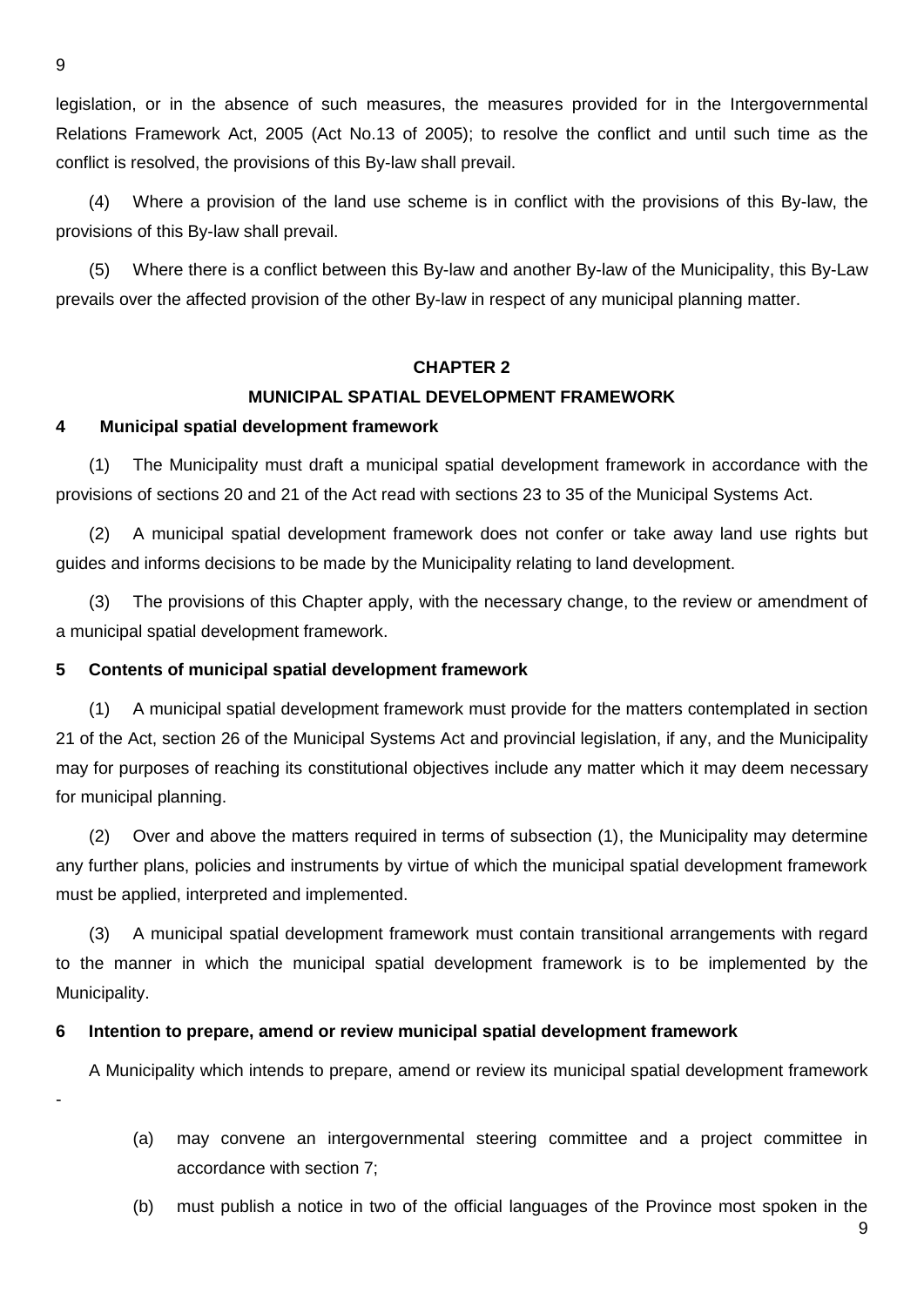municipal area of the Municipality of its intention to prepare, amend or review the municipal spatial development framework and the process to be followed in accordance with section 28(3) of the Municipal Systems Act in two newspapers circulating in the area concerned;

- (c) must inform the Member of the Executive Council in writing of
	- (i) its intention to prepare, amend or review the municipal spatial development framework;
	- (ii) the process that will be followed in the drafting or amendment of the municipal spatial development framework including the process for public participation; and
- (e) must register relevant stakeholders who must be invited to comment on the draft municipal spatial development framework or draft amendment of the municipal spatial development framework as part of the process to be followed.

# **7 Institutional framework for preparation, amendment or review of municipal spatial development framework**

(1) The purpose of the intergovernmental steering committee contemplated in section 6(a) is to coordinate the applicable contributions into the municipal spatial development framework and to-

- (a) provide technical knowledge and expertise;
- (b) provide input on outstanding information that is required to draft the municipal spatial development framework or an amendment or review thereof;
- (c) communicate any current or planned projects that have an impact on the municipal area;
- (d) provide information on the locality of projects and budgetary allocations; and
- (e) provide written comment to the project committee at each of various phases of the process.

(2) The Municipality must, before commencement of the preparation, amendment or review of the municipal spatial development framework, in writing, invite nominations for representatives to serve on the intergovernmental steering committee from—

- (a) departments in the national, provincial and local sphere of government, other organs of state, community representatives, engineering services providers, traditional councils; and
- (b) any other body or person that may assist in providing information and technical advice on the content of the municipal spatial development framework.
- (3) The purpose of the project committee contemplated in section  $6(a)$  is to
	- (a) prepare, amend or review the municipal spatial development framework for adoption by the Council;
	- (b) provide technical knowledge and expertise;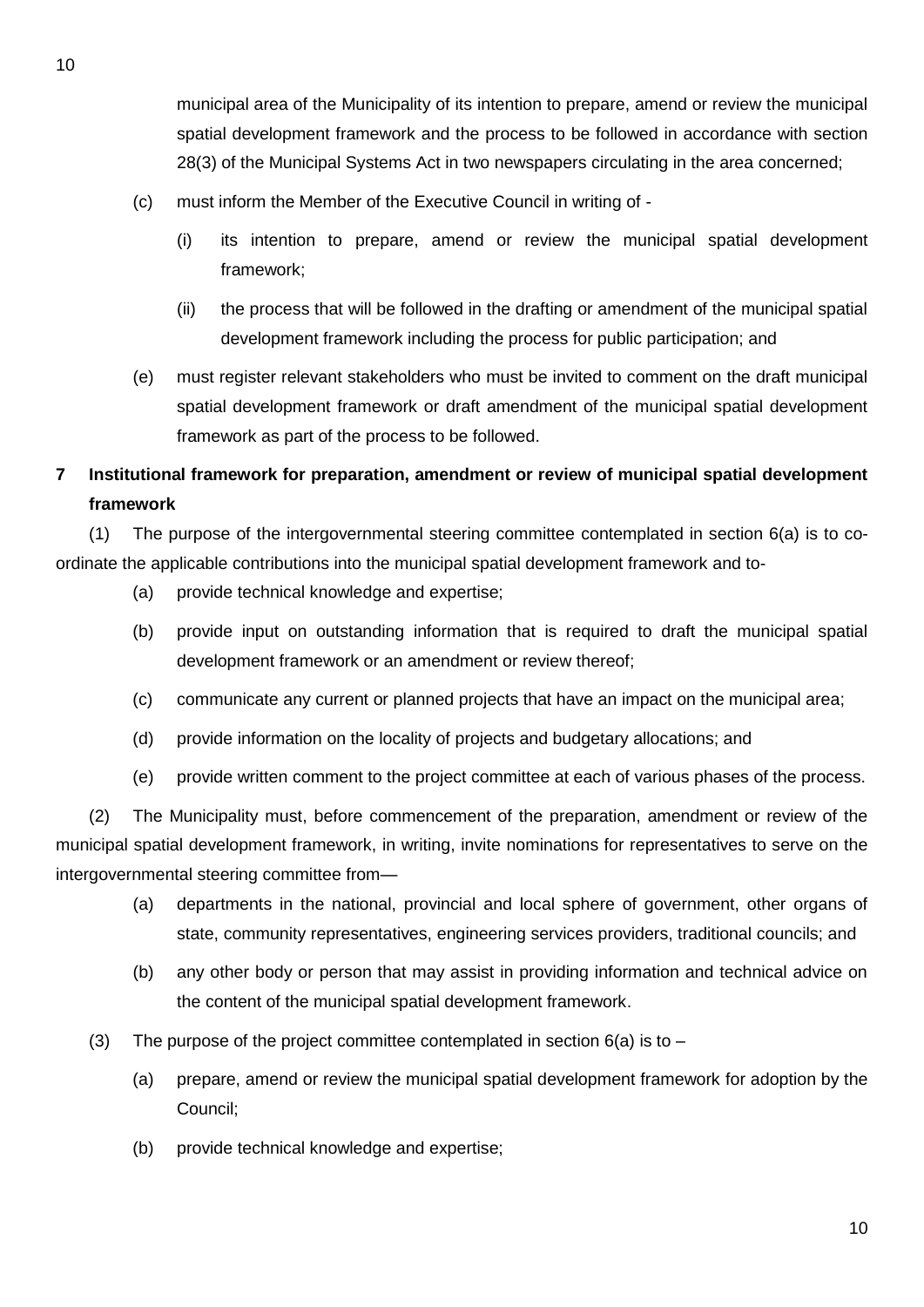- (c) monitor progress and ensure that the drafting municipal spatial development framework or amendment of the municipal spatial development framework is progressing according to the approved process plan;
- (d) guide the public participation process, including ensuring that the registered key public sector stakeholders remain informed;
- (e) ensure alignment of the municipal spatial development framework with the development plans and strategies of other affected municipalities and organs of state as contemplated in section 24(1) of the Municipal Systems Act;
- (f) facilitate the integration of other sector plans into the municipal spatial development framework;
- (g) oversee the incorporation of amendments to the draft municipal spatial development framework or draft amendment or review of the municipal spatial development framework to address comments obtained during the process of drafting thereof;
- (i) if the Municipality decides to establish an intergovernmental steering committee—
	- (i) assist the Municipality in ensuring that the intergovernmental steering committee is established and that timeframes are adhered to; and
	- (ii) ensure the flow of information between the project committee and the intergovernmental steering committee.
- (4) The project committee must consist of
	- (a) the Municipal Manager;
	- (b) municipal employees from at least the following municipal departments:
		- (i) the integrated development planning office;
		- (ii) the planning department;
		- (iii) the engineering department;
		- (iv) the local economic development department;
		- (v) the environmental services department; and
		- (vi) the human settlement department.

## **8 Preparation, amendment or review of municipal spatial development framework**

(1) The project committee must compile a status quo document setting out an assessment of existing levels of development and development challenges in the municipal area and must submit it to the intergovernmental steering committee for comment.

(2) After consideration of the comments of the intergovernmental steering committee, the project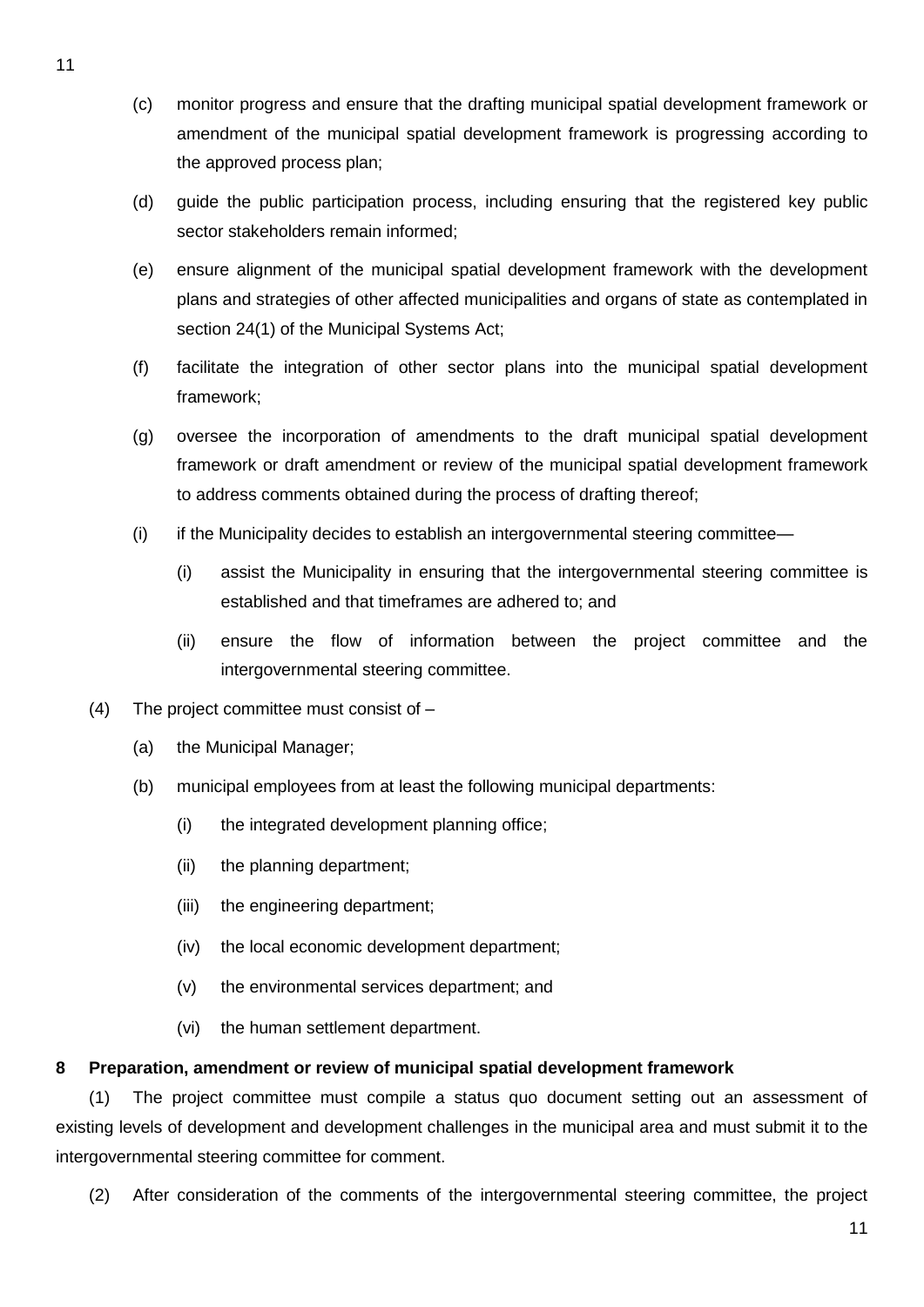committee must finalise the status quo document and submit it to the Council for adoption.

(3) The project committee must prepare a first draft of the municipal spatial development framework or first draft amendment or review of the municipal spatial development framework and must submit it to the intergovernmental steering committee for comment.

(4) After consideration of the comments of the intergovernmental steering committee, the project committee must finalise the first draft of the municipal spatial development framework or first draft amendment or review of the municipal spatial development framework and submit it to the Council, together with the report referred to in subsection (5), to approve the publication of a notice referred to in section 9(4) that the draft municipal spatial development framework or an amendment or review thereof is available for public comment.

(5) The project committee must submit a written report as contemplated in subsection (4) which must at least —

- (a) indicate the rationale in the approach to the drafting of the municipal spatial development framework;
- (b) summarise the process of drafting the municipal spatial development framework;
- (c) summarise the consultation process to be followed with reference to section 9 of this Bylaw;
- (d) indicate the involvement of the intergovernmental steering committee, if convened by the Municipality;
- (e) indicate the departments that were engaged in the drafting of the municipal spatial development framework;
- (f) indicate the alignment with the national and provincial spatial development frameworks;
- (g) indicate all sector plans that may have an impact on the municipal spatial development framework;
- (h) indicate how the municipal spatial development framework complies with the requirements of relevant national and provincial legislation, and relevant provisions of strategies adopted by the Council; and
- (i) recommend the adoption of the municipal spatial development framework for public participation as the draft municipal spatial development framework for the Municipality, in terms of the relevant legislation and this By-law.

(6) After consideration of the comments and representations, as a result of the publication contemplated in subsection (4), the project committee must compile a final municipal spatial development framework or final amendment or review of the municipal spatial development framework and must submit it to the intergovernmental steering committee for comment.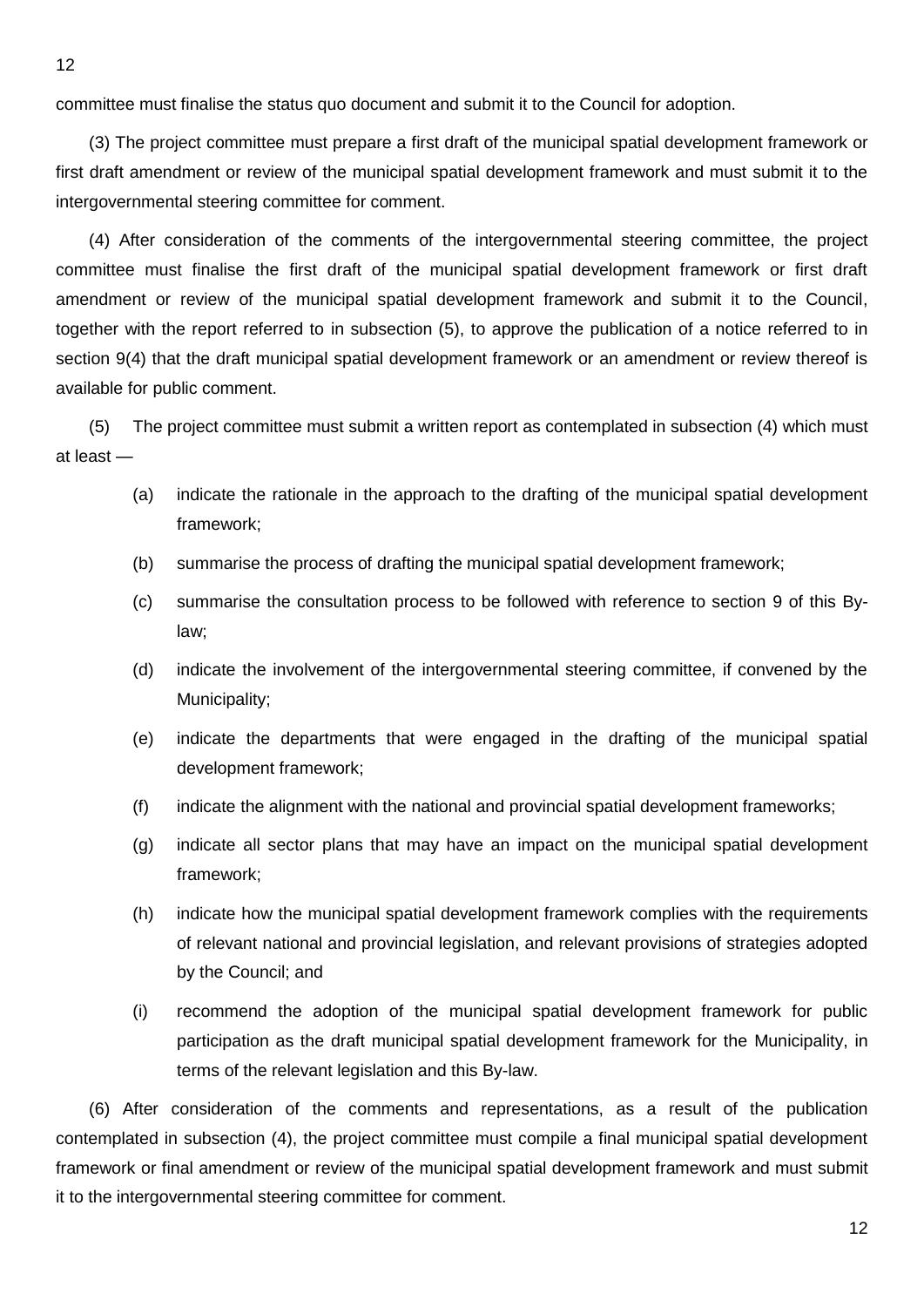(7) After consideration of the comments of the intergovernmental steering committee, the project committee must finalise the final municipal spatial development framework or final amendment or review of the municipal spatial development frameworkand submit it to the Council for adoption.

(8) If the final municipal spatial development framework or final amendment or review of the municipal spatial development framework, as contemplated in subsection (6), is materially different to what was published in terms of subsection (4), the Municipality must follow a further consultation and public participation process before it is adopted by the Council.

(9) The Council must adopt the final municipal spatial development framework or final amendment or review of the municipal spatial development framework, with or without amendments, and must within 21 days of its decision –

- (a) give notice of its adoption in the media and the *Provincial Gazette*; and
- (b) submit a copy of the municipal spatial development framework to the Member of the Executive Council.

(10) The municipal spatial development framework or an amendment thereof comes into operation on the date of publication of the notice contemplated in subsection 9.

(11) If no intergovernmental steering committee is convened by the Municipality, the project committee submits the draft and final municipal spatial development framework or amendment or review thereof directly to the Council.

#### **9 Public participation**

(1) Public participation undertaken by the Municipality must contain and comply with all the essential elements of any notices to be placed in terms of the Act or the Municipal Systems Act.

(2) In addition to the publication of notices in the *Provincial Gazette* and newspapers as required in terms of this Chapter, the Municipality may use any other method of communication it may deem appropriate

(3) The Municipality may for purposes of public engagement on the content of the draft municipal spatial development framework arrange -

- (a) specific consultations with professional bodies, ward communities or other groups; and
- (b) public meetings.

(4) The notice contemplated in section 8(4) must specifically state that any person or body wishing to provide comments shall-

- (a) do so within a period of 60 days from the first day of publication of the notice;
- (b) provide written comments; and
- (c) provide their contact details as specified in the definition of contact details.

13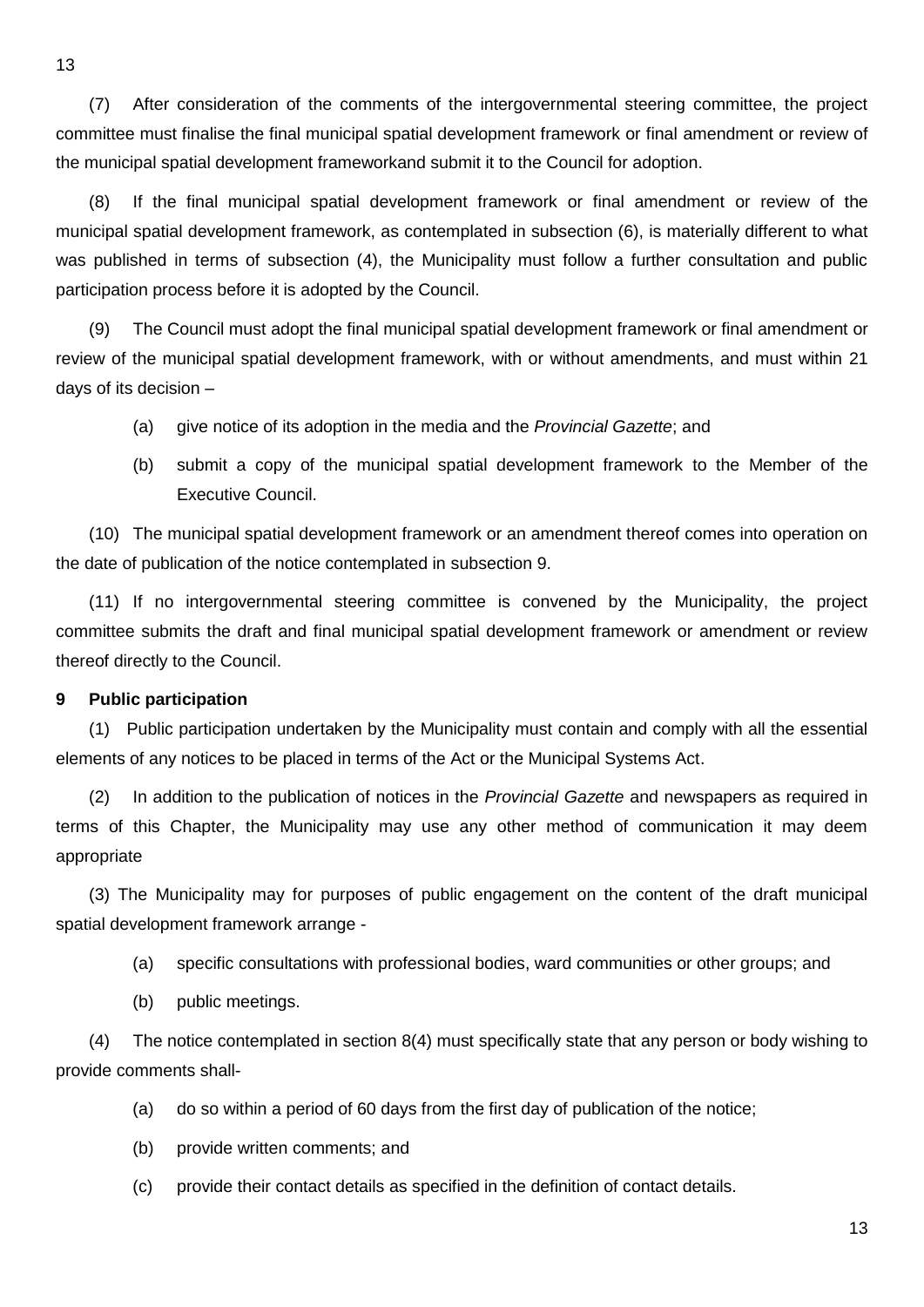#### 14

#### **10 Local spatial development framework**

(1) The Municipality may adopt a local spatial development framework for a specific geographical area of a portion of the municipal area.

(2) The purpose of a local spatial development framework is to:

- (a) provide detailed spatial planning guidelines or further plans for a specific geographic area or parts of specific geographical areas and may include precinct plans;
- (b) provide more detail in respect of a proposal provided for in the municipal spatial development framework or necessary to give effect to the municipal spatial development framework and or its integrated development plan and other relevant sector plans;
- (c) address specific land use planning needs of a specified geographic area;
- (d) provide detailed policy and development parameters for land use planning;
- (e) provide detailed priorities in relation to land use planning and, in so far as they are linked to land use planning, biodiversity and environmental issues; or
- (f) guide decision making on land development applications;
- (g) or any other relevant provision that will give effect to its duty to manage municipal planning in the context of its constitutional obligations.

#### **11 Compilation, amendment or review of local spatial development framework**

(1) If the Municipality prepares, amends or reviews a local spatial development framework, it must draft and approve a process plan, including public participation processes to be followed for the compilation, amendment, review or adoption of a local spatial development framework.

(2) The municipality must, within 21 days of adopting a local spatial development framework or an amendment of local spatial development framework, publish a notice of the decision in the media and the Provincial Gazette and submit a copy of the local spatial development framework to the Member of the Executive Council.

#### **12 Effect of local spatial development framework**

(1) A local spatial development framework or an amendment thereof comes into operation on the date of publication of the notice contemplated in section 8(9).

(2) A local spatial development framework guides and informs decisions made by the Municipality relating to land development, but it does not confer or take away rights.

#### **13 Record of and access to municipal spatial development framework**

(1) The Municipality must keep, maintain and make accessible to the public, including on the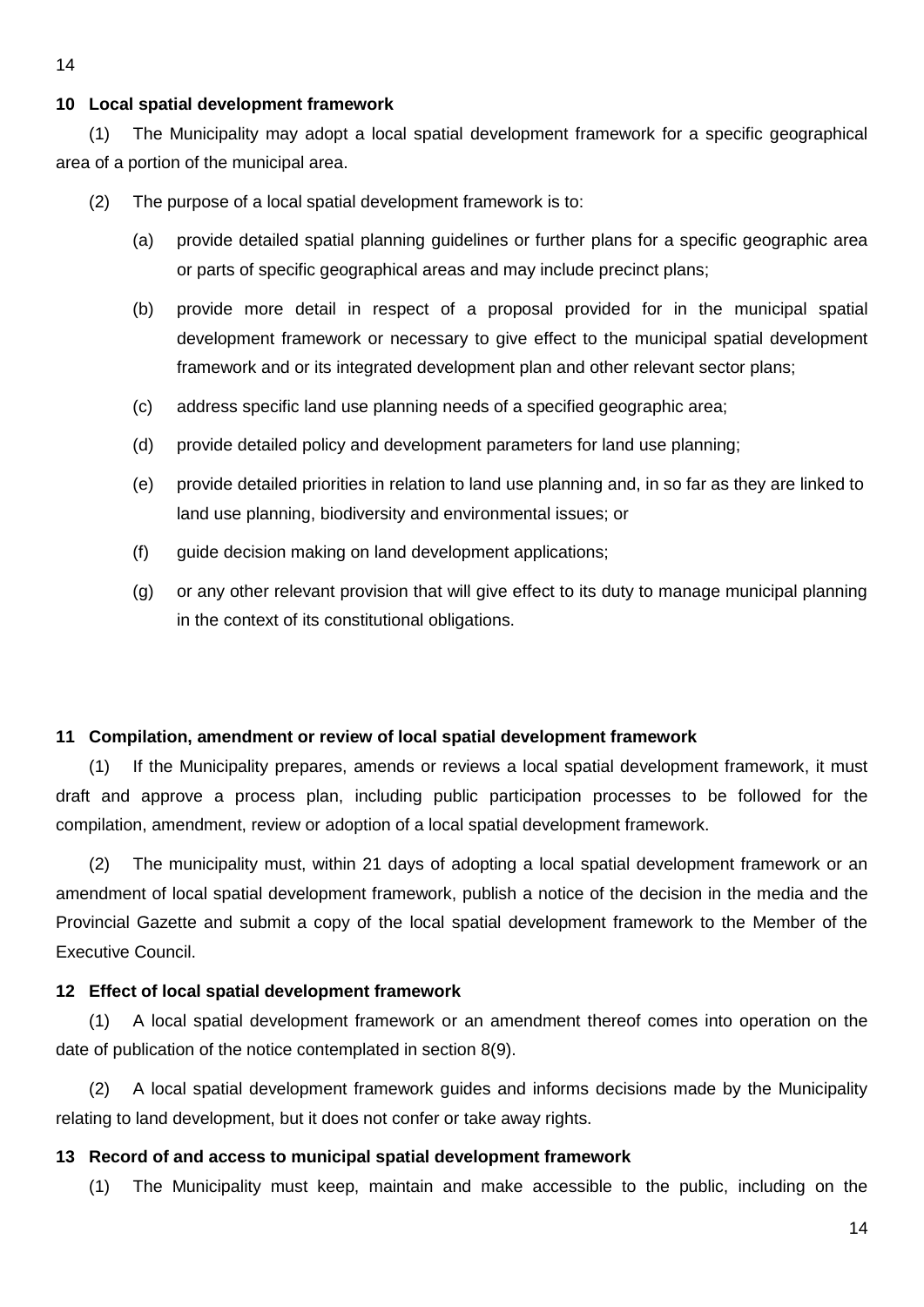Municipality's website, the approved municipal or local spatial development framework and or any component thereof applicable within the jurisdiction of the Municipality.

(2) Should anybody or person request a copy of the municipal or local spatial development framework the Municipality must provide on payment by such body or person of the prescribed fee, a copy to them of the approved municipal spatial development framework or any component thereof.

## **14 Deviation from municipal spatial development framework**

- (1) For purposes of section 22(2) of the Act, site specific circumstances include  $-$ 
	- (a) a deviation that does not materially change the municipal spatial development framework; and
	- (b) a unique circumstance pertaining to a discovery of national importance.

(2) If the effect of an approval of an application will be a material change of the municipal spatial development framework, the Municipality may amend the municipal spatial development framework in terms of the provisions of this Chapter, prior to the Municipal Planning Tribunal taking a decision which would constitute a deviation from the municipal spatial development framework.

# **CHAPTER 3 LAND USE SCHEME**

#### **15 Applicability of Act**

Sections 24 to 30 of the Act apply to any land use scheme developed, prepared, adopted and amended by the Municipality.

## **16 Purpose of land use scheme**

In addition to the purposes of a land use scheme stipulated in section 25(1) of the Act, the Municipality must determine the use and development of land within the municipal area to which it relates in order to promote -

- (a) harmonious and compatible land use patterns;
- (b) aesthetic considerations;
- (c) sustainable development and densification; and
- (d) the accommodation of cultural customs and practices of traditional communities in land use management; and
- (e) a healthy environment that is not harmful to a person's health.

#### **17 General matters pertaining to land use scheme**

- (1) In order to comply with section 24(1) of the Act, the Municipality must
	- (a) develop a draft land use scheme as contemplated in section 18;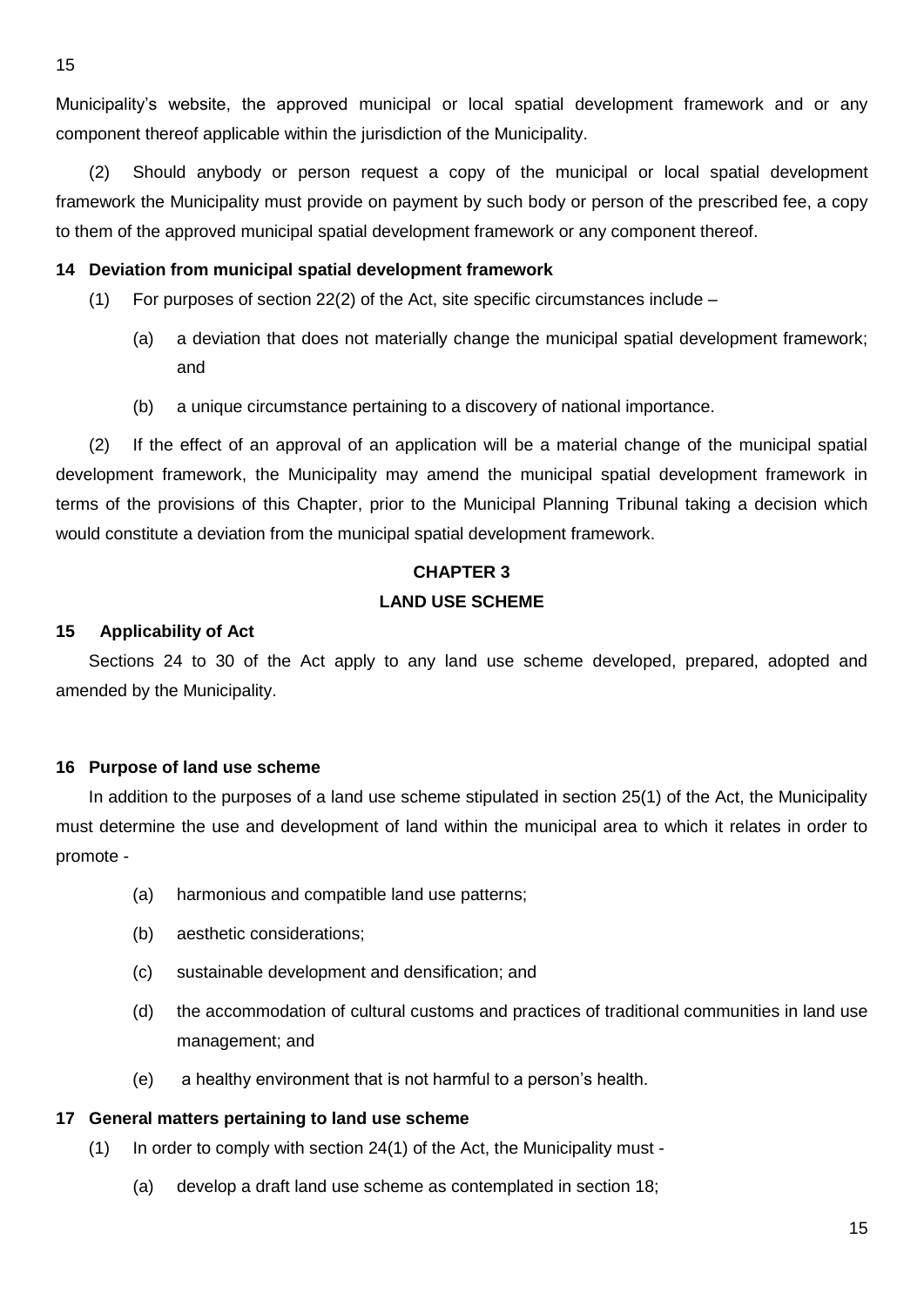- (b) obtain Council approval for publication of the draft land use scheme as contemplated in section 19;
- (c) embark on the necessary public participation process as contemplated in section 20;
- (d) incorporate relevant comments received during the public participation process as contemplated in section 21;
- (e) prepare the land use scheme as contemplated in section 22;
- (f) submit the land use scheme to the Council for approval and adoption as contemplated in section 23;
- (g) publish a notice of the adoption and approval of the land use scheme in the Provincial Gazette as contemplated in section 24; and
- (h) submit the land use scheme to the Member of the Executive Council as contemplated in section 25.
- (2) The Municipality may, on its own initiative or on application, create an overlay zone for land.

(3) Zoning may be made applicable to a land unit or part thereof and zoning need not follow cadastral boundaries.

- (4) The land use schemeof the Municipality must take into consideration:
	- (a) the Integrated Development Plan in terms of the Municipal Systems Act;
	- (b) the Spatial Development Framework as contemplated in Chapter 4 of the Act and Chapter 2 of this By-law, and
	- (c) provincial legislation.

(5) For the purposes of this section, an overlay zone for land superimposes additional regulations or specific development criteria within specific mapped districts.

## **18 Development of draft land use scheme**

(1) Before the Municipality commences with the development of a draft land use scheme, the Council must take resolve to develop and prepare aland use scheme, provided that in its resolution the Council must:

- (a) adopt a process for drafting the land use scheme which complies with the Act, provincial legislation, this Chapter and any other applicable legislation;
- (b) confirm over and above that which is contained in the applicable legislation the public participation to be followed;
- (c) determine the form and content of the land use scheme;
- (d) determine the scale and whether it should be available in an electronic media;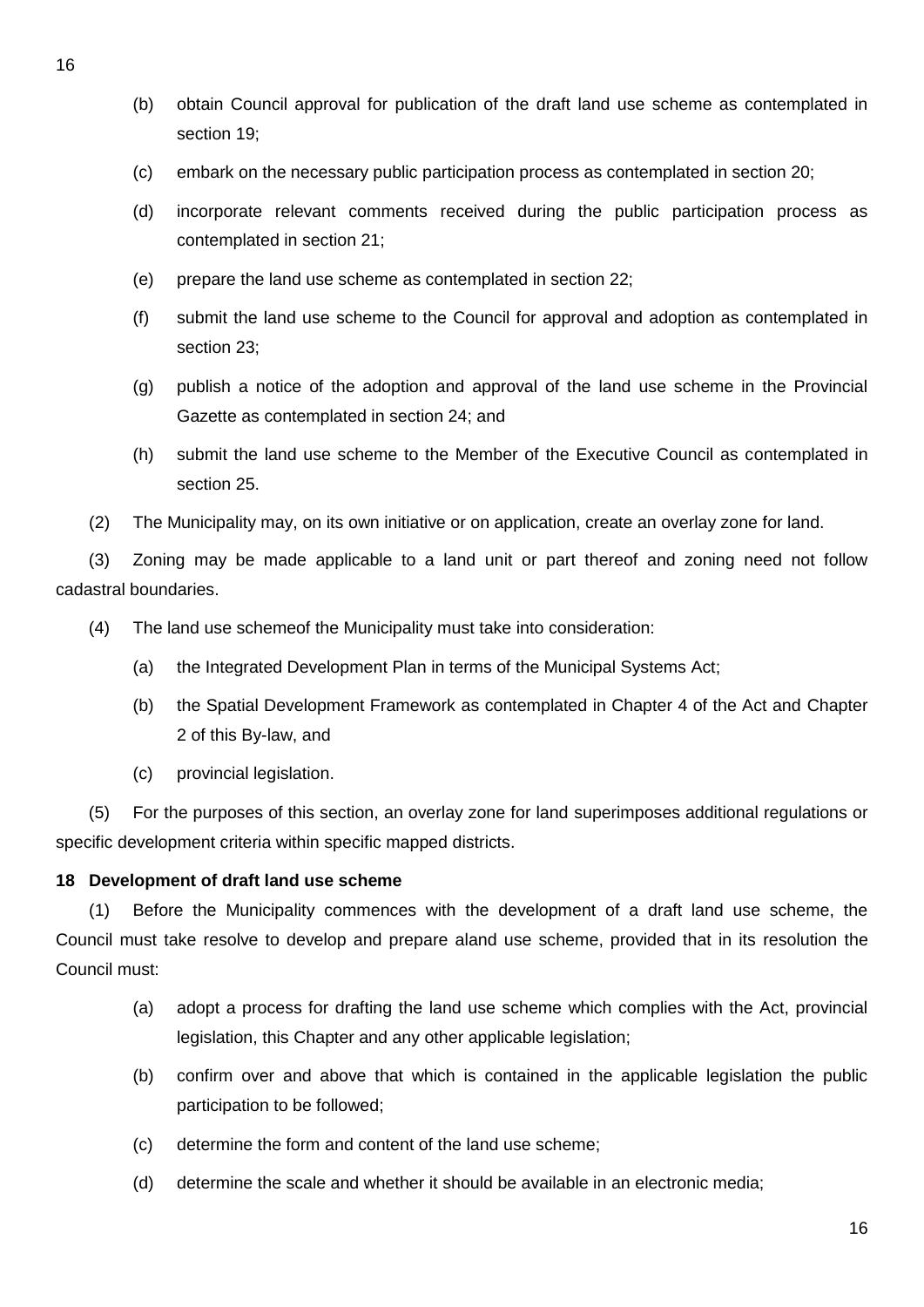- (e) determine any other relevant issue that will impact on the drafting and final adoption of the land use scheme which will allow for it to be interpreted and or implemented; and
- (f) confirm the manner in which the land use scheme shall inter alia set out the general provisions for land uses applicable to all land, categories of land use, zoning maps, restrictions, prohibitions and or any other provision that may be relevant to the management of land use, which may or may not require a consent or permission from the Municipality for purposes of the use of land.

(2) After the resolution is taken by the Council, the department responsible for spatial planning and land use management or development planning in the Municipality must develop the draft land use scheme in accordance with the provisions of the Act, provincial legislation and this Chapter.

## **19 Council approval for publication of draft land use scheme**

(1) Upon completion of the draft land use scheme, the department responsible for spatial planning and land use management or development planning in the Municipality must submit it to the Council for approval as the draft land use scheme.

(2) The submission of the draft land use scheme to the Council must be accompanied by a written report from the department responsible for spatial planning and land use management or development planning in the Municipality and the report must at least –

- (a) indicate the rationale in the approach to the drafting of the land use scheme;
- (b) summarise the process of drafting the draft land use scheme;
- (c) summarise the consultation process to be followed with reference to section 20 of this Bylaw;
- (d) indicate the departments that were engaged in the drafting of the draft land use scheme;
- (e) indicate how the draft land use scheme complies with the requirements of relevant national and provincial legislation, and relevant mechanism controlling and managing land use rights by the Council;
- (f) recommend the approval of the draft land use scheme for public participation in terms of the relevant legislation and this By-law.

(3) If the Council is satisfied with the report and the draft land use scheme, it must approve the draft land use scheme and authorise the public participation thereof in terms of this By-law and the relevant legislation referred to in section 15.

## **20 Public participation**

(1) The public participation process must contain and comply with all the essential elements of any notices to be placed in terms of this By-law and in the event of an amendment of the land use scheme, the matters contemplated in section 28 of the Act.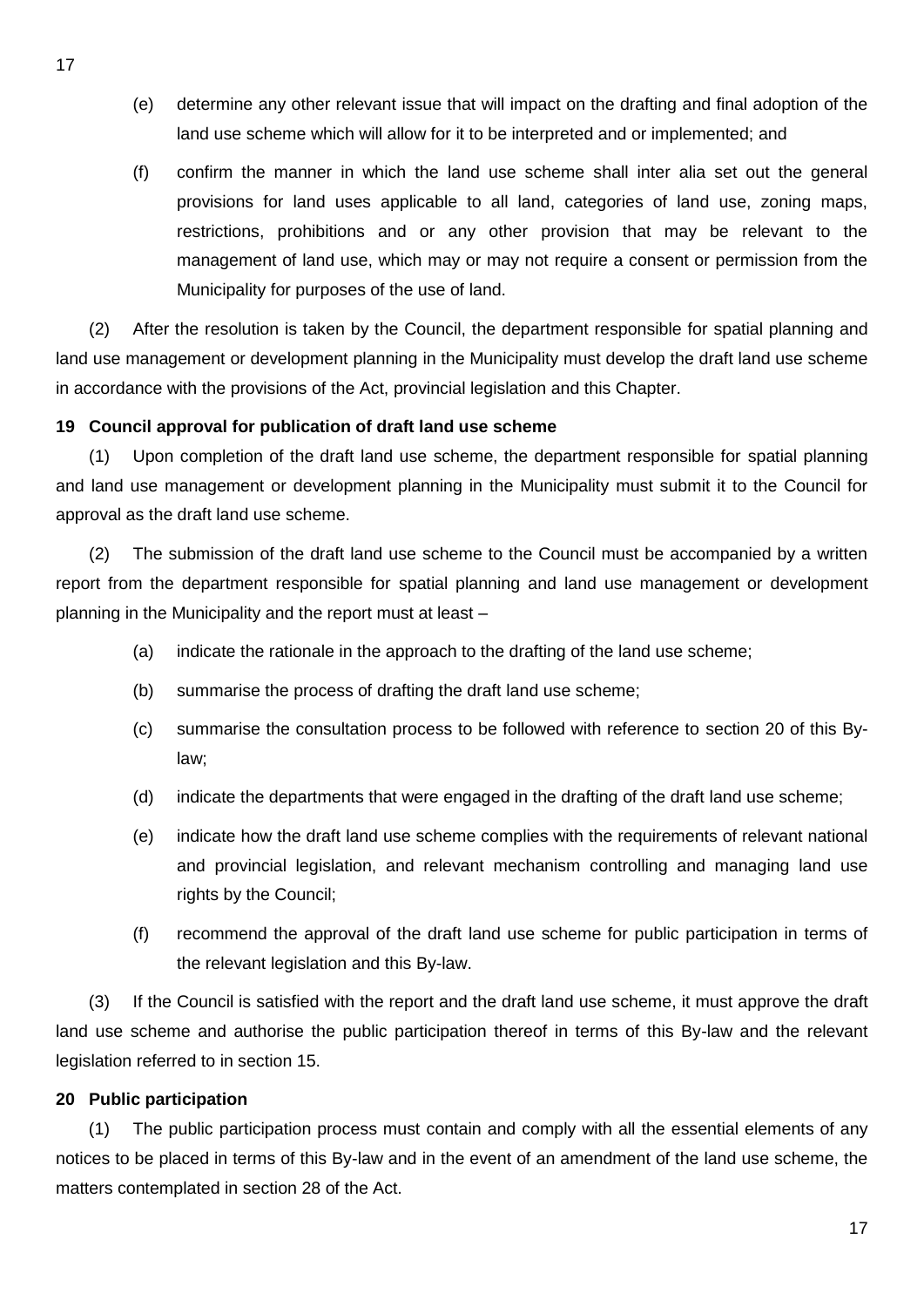- (2) Without detracting from the provisions of subsection (1) above the Municipality must
	- (a) publish a notice in the *Provincial Gazette* once a week for two consecutive weeks; and
	- (b) publish a notice in two local newspapers that is circulated in the municipal area of the municipality in two languages commonly spoken in the area, once a week for two consecutive weeks; and
	- (c) use any other method of communication it may deem appropriate and the notice contemplated in subparagraph (b) must specifically state that any person or body wishing to provide comments and or objections shall:
		- (i) do so within a period of 60 days from the first day of publication of the notice;
		- (ii) provide written comments in the form contemplated in Schedule X; and
		- (iii) provide their contact details as specified in the definition of contact details.
- (3) The Municipality may for purposes of public engagement arrange
	- (a) specific consultations with professional bodies, ward communities or other groups; and
	- (b) public meetings.

(4) The Municipality must inform the Member of the Executive Council in writing of the intention to draft a land use scheme and provide him or her with a copy of the draft land use scheme after it has been approved by the Council as contemplated in section 18.

## **21 Incorporation of relevant comments**

(1) Within 60 days after completion of the public participation process outlined in section 20 the department responsible for spatial development and land use management or development planning in the Municipality must –

- (a) review and consider all submissions made in writing or during any engagements; and
- (b) prepare a report including all information they deem relevant, on the submissions made; provided that:
	- (i) for purposes of reviewing and considering all submissions made, the Municipal Manager may elect to hear the submission through an oral hearing process;
	- (ii) all persons and or bodies that made submissions must be notified of the time, date and place of the hearing as may be determined by the Municipality not less than 30 days prior to the date determined for the hearing, by electronic means or registered post;
	- (iii) for purposes of the consideration of the submissions made on the land use scheme the Municipality may at any time prior to the submission of the land use scheme to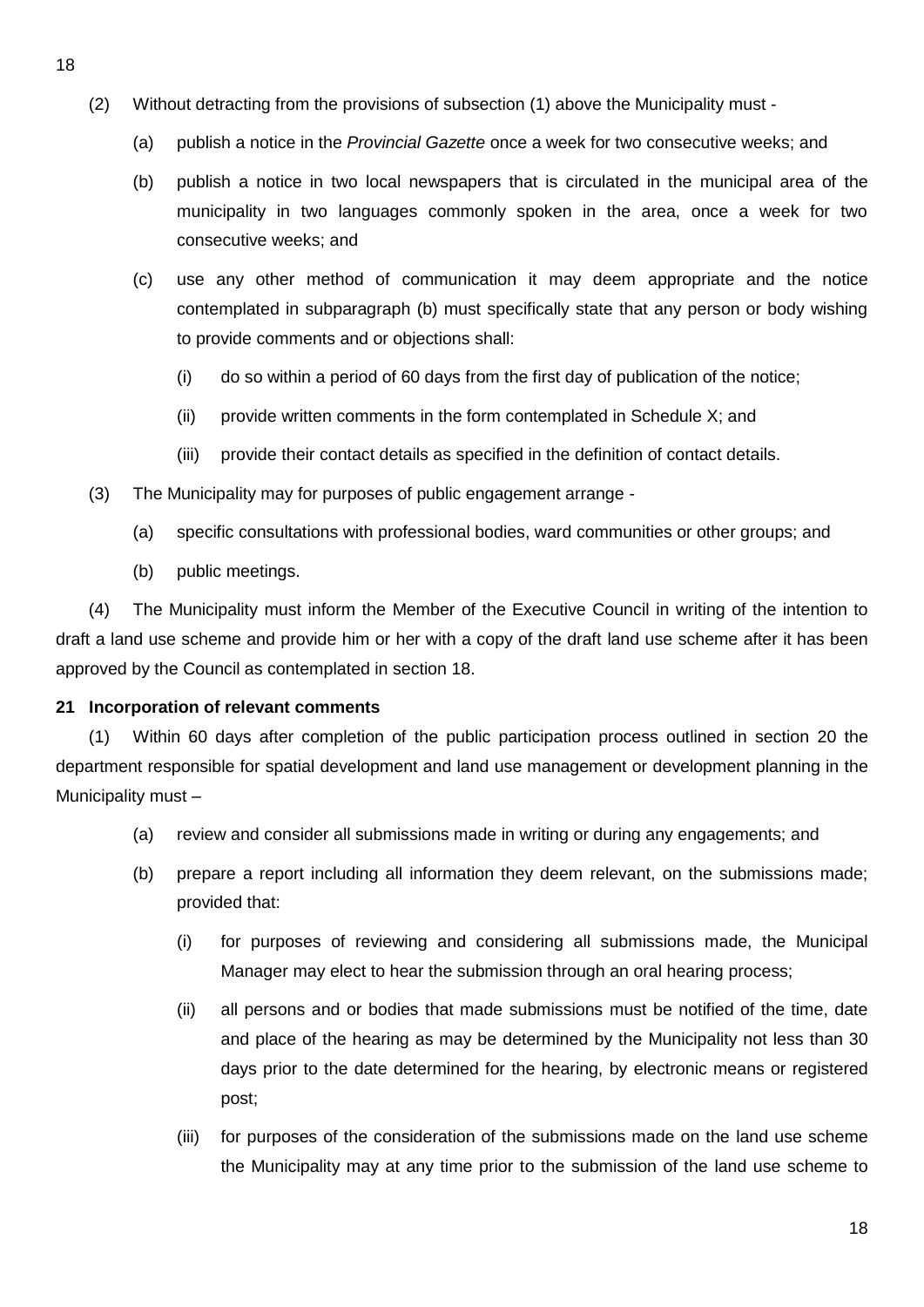the Council, request further information or elaboration on the submissions made from any person or body.

(2) The department responsible for spatial development and land use management or development planning in the Municipality must for purposes of proper consideration provide comments on the submissions made which comments must form part of the documentation to be submitted to the Council as contemplated in subsection (1).

#### **22 Preparation of land use scheme**

The department responsible for spatial development and land use management or development planning in the Municipality must, where required and based on the submissions made during public participation, make final amendments to the draft land use scheme, provided that; if such amendments are in the opinion of the Municipality materially different to what was published in terms of section 20(2), the Municipality must follow a further consultation and public participation process in terms of section 20(2) of this By-law, before the land use scheme is adopted by the Council.

#### **23 Submission of land use scheme to Council for approval and adoption**

(1) The department responsible for spatial development and land use management or development planning in the Municipality must -

- (a) within 60 days from the closing date for objections contemplated in section  $20(2)(c)(i)$ , or
- (b) if a further consultation and public participation process is followed as contemplated in section 22, within 60 days from the closing date of such further objections permitted in terms of section 22 read with section 20(2)(c)(i),

submit the proposed land use scheme and all relevant supporting documentation to the Council with a recommendation for adoption.

(2) The Council must consider and adopt the land use scheme with or without amendments.

#### **24 Publication of notice of adoption and approval of land use scheme**

(1) The Council must, within 60 days of its decision referred to in section 23, give notice of its decision to all persons or bodies who gave submissions on the land use scheme, and publish such notice in the media and the *Provincial Gazette.*

(2) The date of publication of the notice referred to in subsection (1), in the *Provincial Gazette,* is the date of coming into operation of the land use scheme unless the notice indicates a different date of coming into operation.

#### **25 Submission to Member of Executive Council**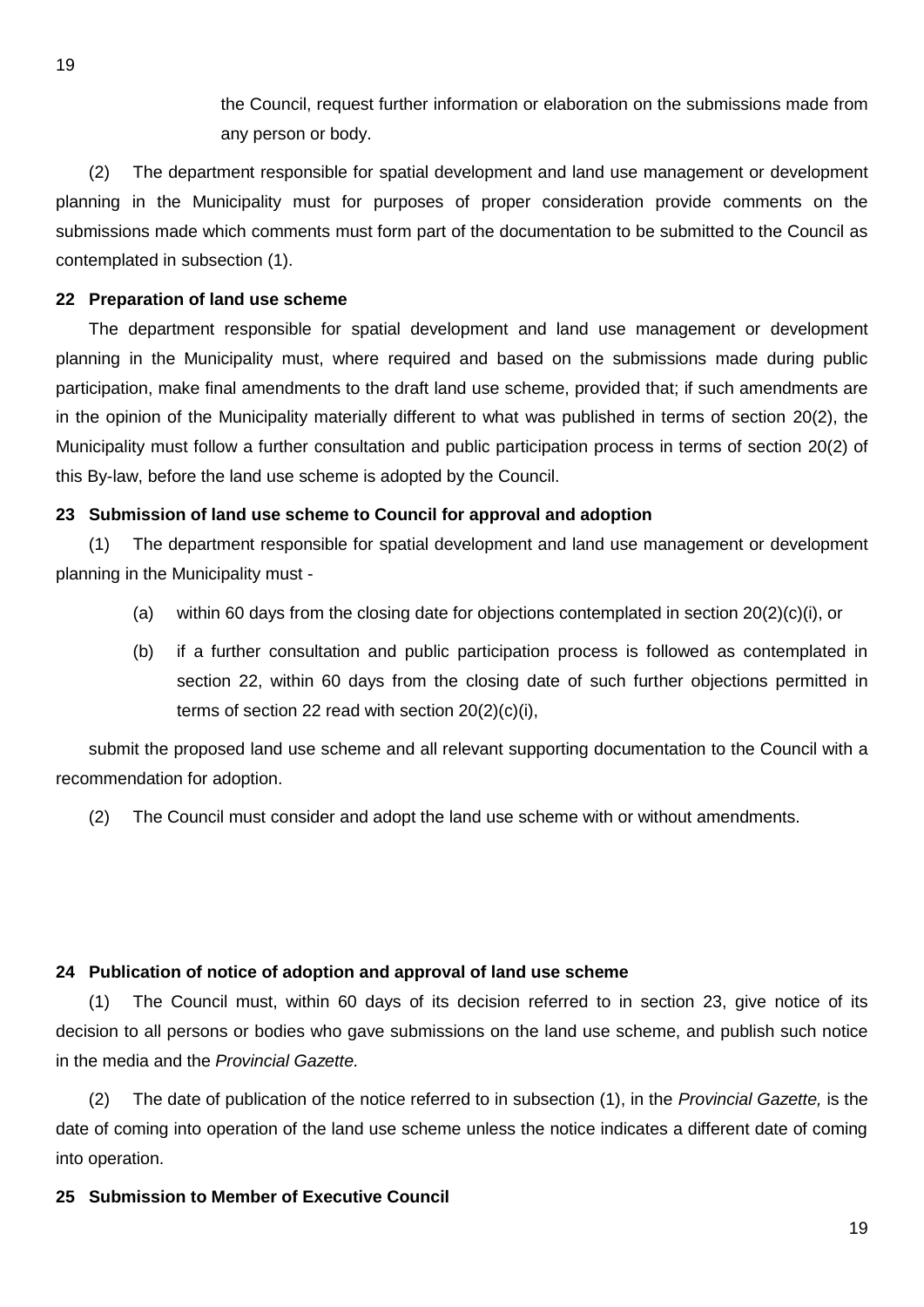After the land use scheme is published in terms of section 24 the Municipality must submit the

approved land use scheme to the Member of the Executive Council for cognisance.

#### **26 Records**

(1) The Municipality may in hard copy or electronic media and or data base keep record in the land use scheme register referred to in section 28 of the land use rights in relation to each erf or portion of land and which information is regarded as part of its land use scheme.

(2) The Municipality must keep, maintain and make accessible to the public, including on the Municipality's website, the approved land use scheme and or any component thereof applicable within the municipal area of the Municipality.

(3) Should anybody or person request a copy of the approved land use scheme, the Municipality must provide on payment by such body or person of the approved fee, a copy to them of the approved land use scheme or any component thereof: Provided that if the Municipality is of the opinion that in order to provide the said copy it will take officials unreasonably away from their substantive duties such request for a copy can be dealt with in terms of the Promotion of Access to Information Act, 2000.

#### **27 Contents of land use scheme**

(1) The contents of a land use scheme developed and prepared by the Municipality must include all the essential elements contemplated in Chapter 5 of the Act and provincial legislation and must contain –

- (a) a zoning for all properties within the geographic area of the Municipality in accordance with a category of zoning as contemplated in Annexure 1 of this By-law;
- (b) land use regulations including specific conditions, limitations, provisions or prohibitions relating to the exercising of any land use rights or zoning approved on a property in terms of the approved land use scheme or any amendment scheme, consent, permission or conditions of approval of a land development application on a property;
- (c) provisions for public participation that may be required for purposes of any consent, permission or relaxation in terms of an approved land use scheme;
- (d) provisions relating to the provision of engineering services, which provisions must specifically state that land use rights may only be exercised if engineering services can be provided to the property to the satisfaction of the Municipality;
- (e) servitudes for municipal services and access arrangements for all properties;
- (f) provisions applicable to all properties relating to storm water;
- (g) provisions for the construction and maintenance of engineering services including but not limited to bodies established through the approval of land development applications to undertake such construction and maintenance;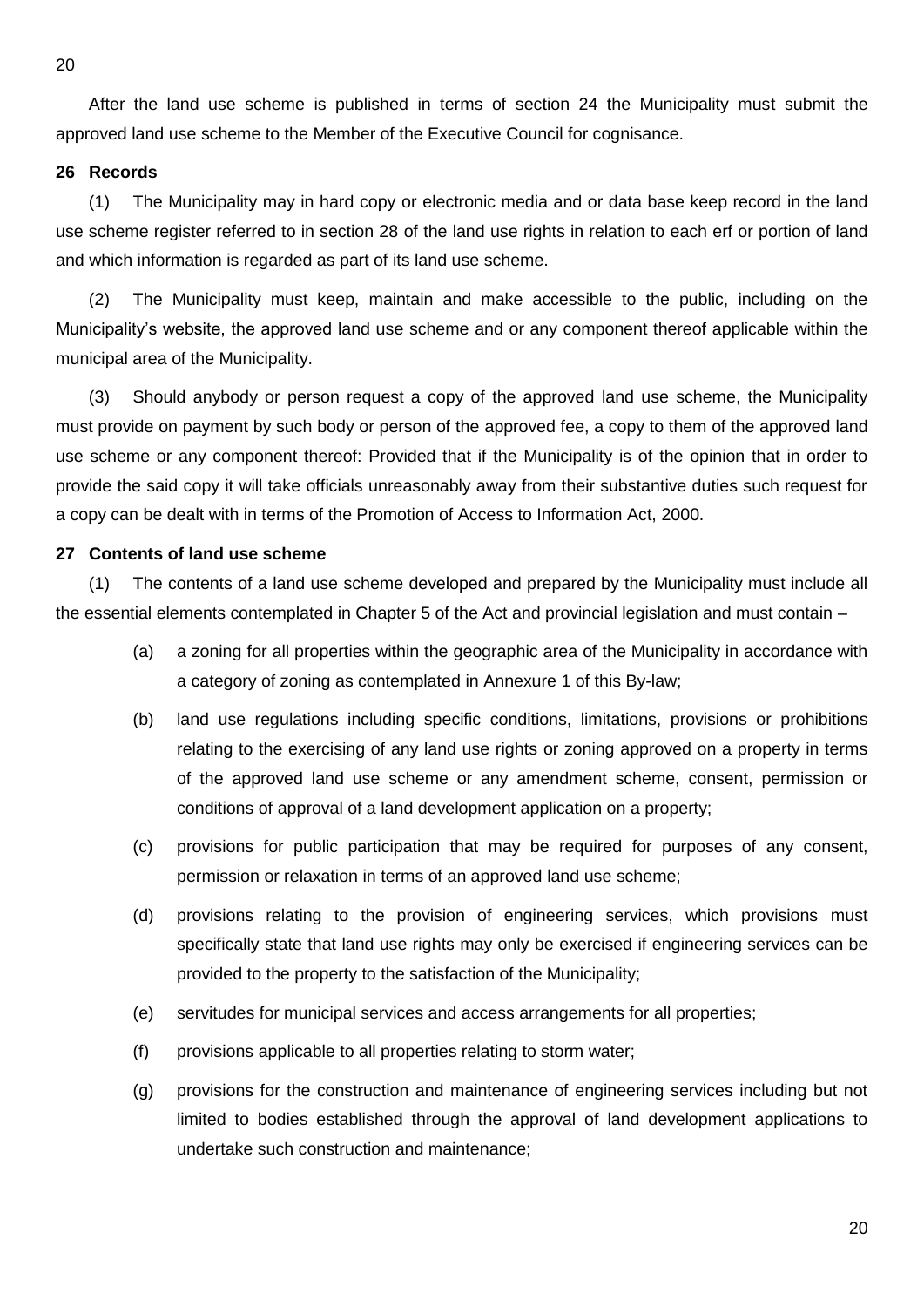- (h) zoning maps as prescribed in Schedule Xthatdepicts the zoning of every property in Municipality's geographical area as updated from time to time in line with the land use rights approved or granted; and
- (i) transitional arrangements with regard to the manner in which the land use scheme is to be implemented.
- (2) The land use scheme may
	- (a) determine the components of the land use scheme for purposes of it being applied, interpreted and implemented; and
	- (b) include any matter which it deems necessary for municipal planning in terms of the constitutional powers, functions and duties of a municipality.

## **28 Land use scheme register**

The Municipality must keep and maintain aland use scheme register in a hard copy or electronic format as approved by the Council and may contain the following but is not limited to:

- (a) Date of application
- (b) Name and contact details of applicant
- (c) Type of Application
- (d) Township/Farm name
- (e) Erf or farm number
- (f) Portion / Remainder
- (g) Property Description
- (h) Existing Zoning
- (i) Square Metres Granted
- (j) Density
- (k) FAR
- (l) Height (storeys/meters)
- (m) Coverage
- (n) Building Line
- (o) Parking Requirements
- (p) Amendment scheme no
- (q) Annexure Number
- (r) Item No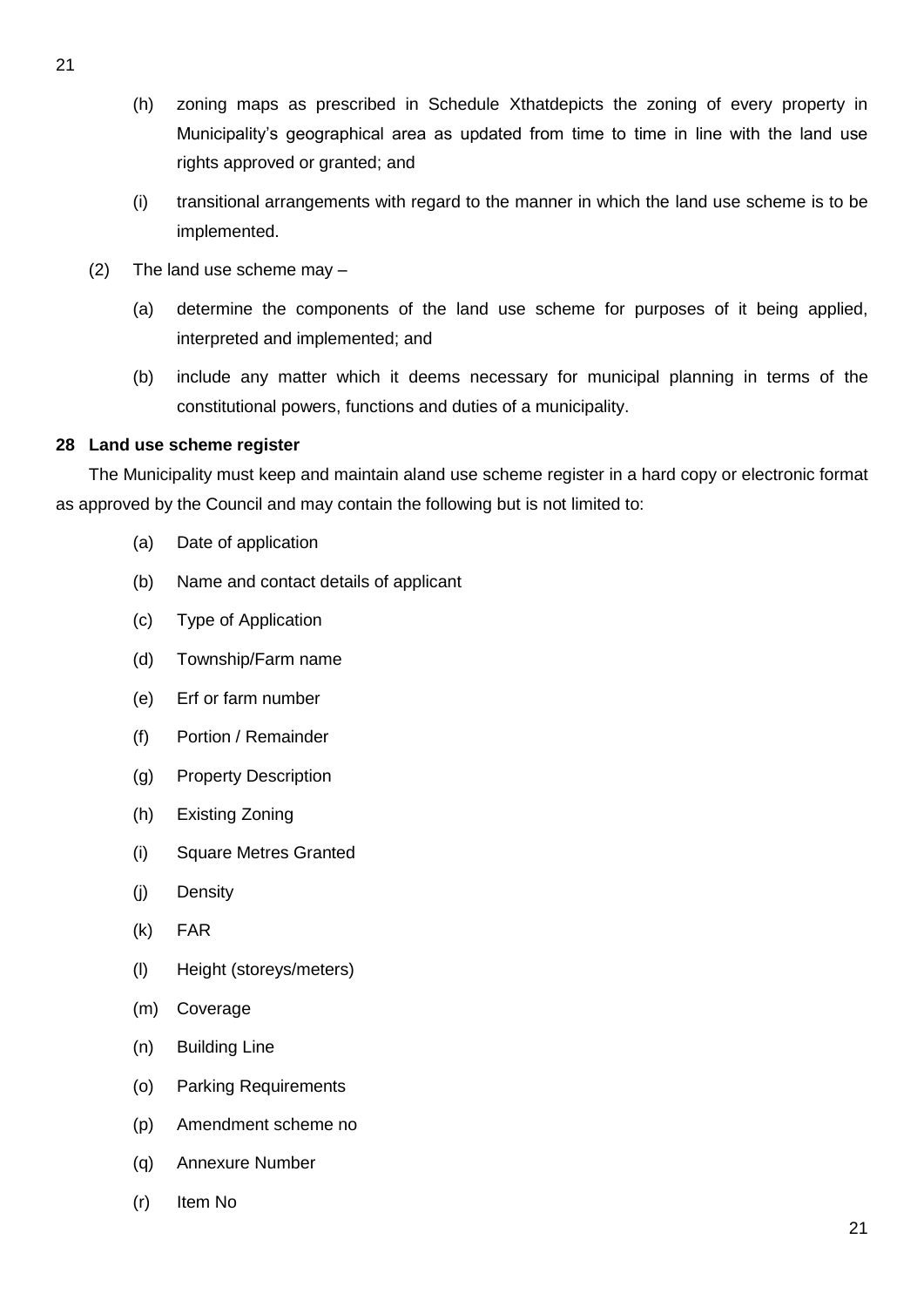- 22
- (s) Item Date
- (t) Decision (Approved/Not Approved)
- (u) Decision Date

## **29 Replacement and consolidation of amendment scheme**

(1) The Municipality may of its own accord in order to replace or consolidate an amendment scheme or several amendment schemes, map(s), annexure(s) or schedule(s) of the approved land use scheme, of more than one property, prepare a certified copy of documentation as the Municipality may require, for purposes of replacing or consolidating the said amendment scheme(s), which consolidated or replacement amendment scheme shall from the date of the signing thereof, be in operation; provided that:

- (a) such replacement and consolidation shall not take away any land use rights granted in terms of an approved land use scheme, for purposes of implementation of the land use rights and may include a provision for consolidation of property for purposes of consolidating land use schemes; provided that if a consolidation is required, the Municipality only do so after consultation with the owner(s).
- (b) after the Municipality has signed and certified a consolidation or replacement amendment scheme, it must publish it in the *Provincial Gazette*.

(2) Where as a result of a repealed legislation, the demarcation of municipal boundaries or defunct processes it is necessary in the opinion of the Municipality for certain areas where land use rights are governed through a process, other than a land use scheme; the Municipality may for purposes of including such land use rights into a land use scheme prepare an amendment scheme and incorporate it into the land use scheme.

(3) The provisions of sections 15 to 28 apply, with the necessary changes, to the review or amendment of an existing land use scheme other than a rezoning or similar application relating to a property or properties or multiple portions thereof, which in the opinion of the Municipality is dealt with as a land development application.

## **CHAPTER 4**

# **INSTITUTIONAL STRUCTURE FOR LAND USE MANAGEMENT DECISIONS Part A: Division of Functions**

## **30 Division of functions between Municipal Planning Tribunal and Land Development Officer**

(1) For purposes of section 35(3) of the Act, the following categories of applications defined in section 54 of this By-law must be considered and determined -

- (a) by the Municipal Planning Tribunal:
	- (i) All category 1 applications; and
	- (ii) all opposed category 2 applications;
- (b) by the Land Development Officer: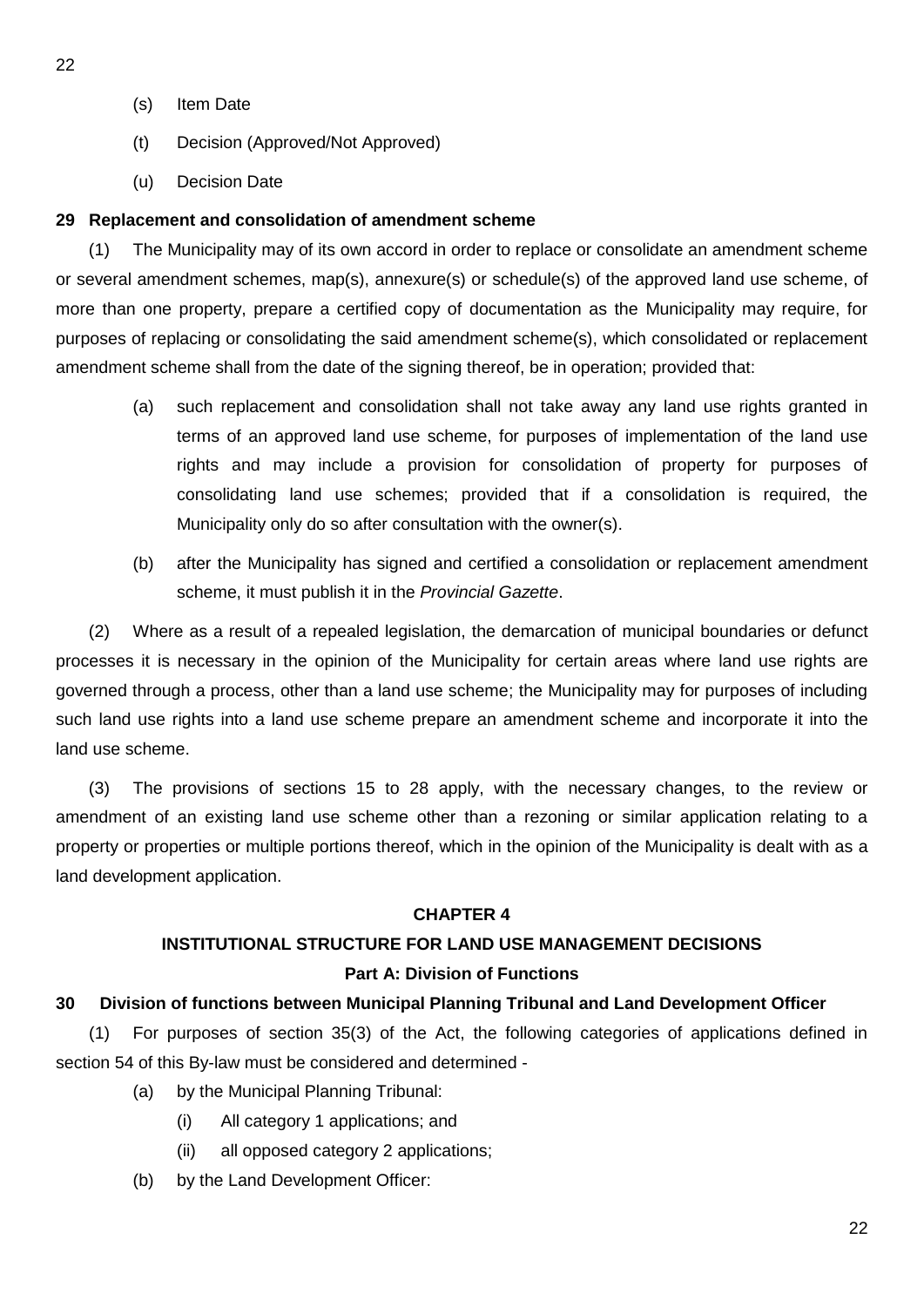(2) For the purposes of subsection (1), an opposed application means an application on which negative comments or objections were received after the public participation process.

## **Part B: Assessment to establish Municipal Planning Tribunal**

# **31 Municipal assessment prior to establishment of Municipal Planning Tribunal**

- (1) The decision of a municipality to  $-$ 
	- (a) establish a joint Municipal Planning Tribunal as contemplated in section 34(1) of the Act; or
	- (b) agree to the establishment of a Municipal Planning Tribunal by a district municipality as contemplated in section 34(2) of the Act; or
	- (c) establish a Municipal Planning Tribunal for its municipal area,

must be preceded by an assessment of the factors referred to in subregulation (2).

- (2) The assessment referred to in subregulation (1) includes, amongst others, the following factors
	- (a) the impact of the Act on the municipality's financial, administrative and professional capacity;
	- (b) the ability of the municipality to effectively implement the provisions of the Act;
	- (c) the average number of applications dealt with by the municipality annually in terms of existing planning legislation; and
	- (d) the development pressures in the municipal area.

## **Part C: Establishment of Municipal Planning Tribunal for Local Municipal Area**

## **32 Establishment of Municipal Planning Tribunal for local municipal area**

(1) Subject to the provisions of Part D and E of this Chapter, the \_\_\_\_\_\_\_\_\_\_\_\_\_\_\_Municipal Planning Tribunal is hereby established for the municipal area of (*insert name of municipality*), in compliance with section 35 of the Act.

(2) The provisions of subsection (1) do not apply if, after the assessment contemplated in section 31, the municipality decides to establish a joint Municipal Planning Tribunal or a district Municipal Planning Tribunal.

## **33 Composition of Municipal Planning Tribunal for local municipal area**

- (1) The Municipal Planning Tribunal consists of at least 13 members made up as follows
	- (a) three officials in the full-time service of the Municipality;
	- (b) two persons registered as a professional planner with the South African Council for the Planning Profession in terms of the Planning Profession Act, 2002 (Act No. 36 of 2002);
	- (c) two persons registered as a professional with the Engineering Council of South Africa in terms of the Engineering Profession Act, 2000 (Act No. 46 of 2000);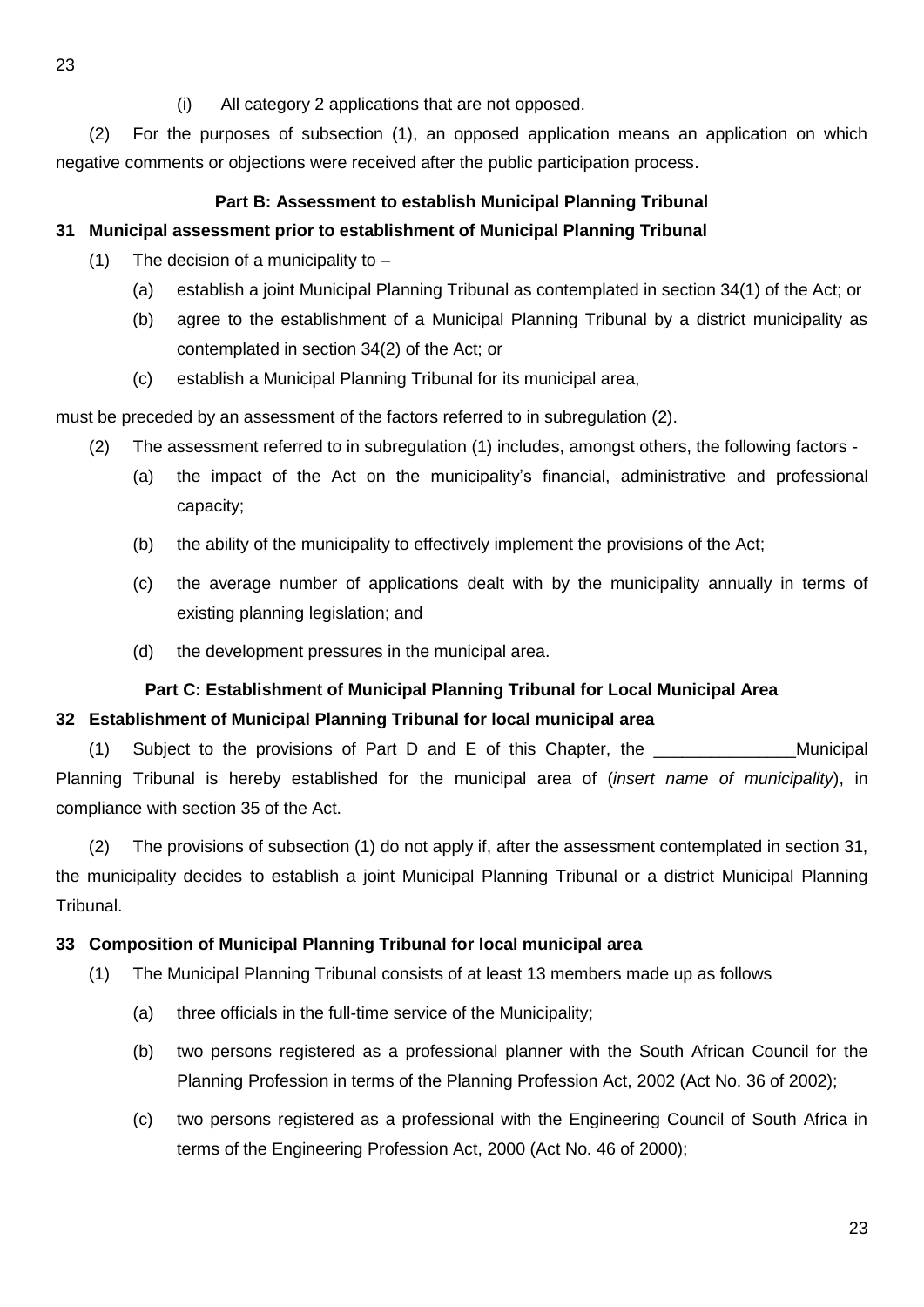- (d) two persons with financial experience relevant to land development and land use and who is registered with a recognised voluntary association or registered in terms of the Auditing Profession Act, 2005 (Act No. 26 of 2005);
- (e) two persons either admitted as an attorney in terms of the Attorneys Act, 1979 (Act No. 53 of 1979) or admitted as advocate of the Supreme Court in terms of the Admission of Advocates Act, 1964 (Act No. 74 of 1964);
- (f) an environmental assessment practitioner registered with a voluntary association; and
- (g) any other person who has knowledge and experience of spatial planning, land use management and land development or the law related thereto.

(2) The officials referred to in subsection (1)(a) must have at least five years' experience in the field in which they are performing their services.

- (3) The persons referred to in subsection  $(1)(b)$  to  $(g)$  must
	- (a) demonstrate knowledge of spatial planning, land use management and land development of the law related thereto;
	- (b) have at least five years' practical experience in the discipline within which they are registered or in the case of a person referred to in subsection  $(1)(g)$  in the discipline in which he or she is practising;
	- (c) demonstrate leadership in his or her profession or vocation or in community organisations.

## **34 Nomination procedure**

- (1) The Municipality must
	- (a) in the case of the first appointment of members to the Municipal Planning Tribunal, invite and call for nominations as contemplated in Part B of Chapter 2 of the Regulations as soon as possible after the approval of the Regulations by the Minister; and
	- (b) in the case of the subsequent appointment of members to the Municipal Planning Tribunal, 90 days before the expiry of the term of office of the members serving on the Municipal Planning Tribunal, invite and call for nominations as contemplated in Part B of the Regulations.

(2) The invitation to the organs of state and non-governmental organisations contemplated in regulation 3(2)(a) of the Regulations must be addressed to the organs of state and non-governmental organisations and must be in the form contemplated in Schedule X together with any other information deemed necessary by the Municipality.

(3) The call for nominations to persons in their individual capacity contemplated in regulation 3(2)(b) of the Regulations must be in the form contemplated in Schedule X and–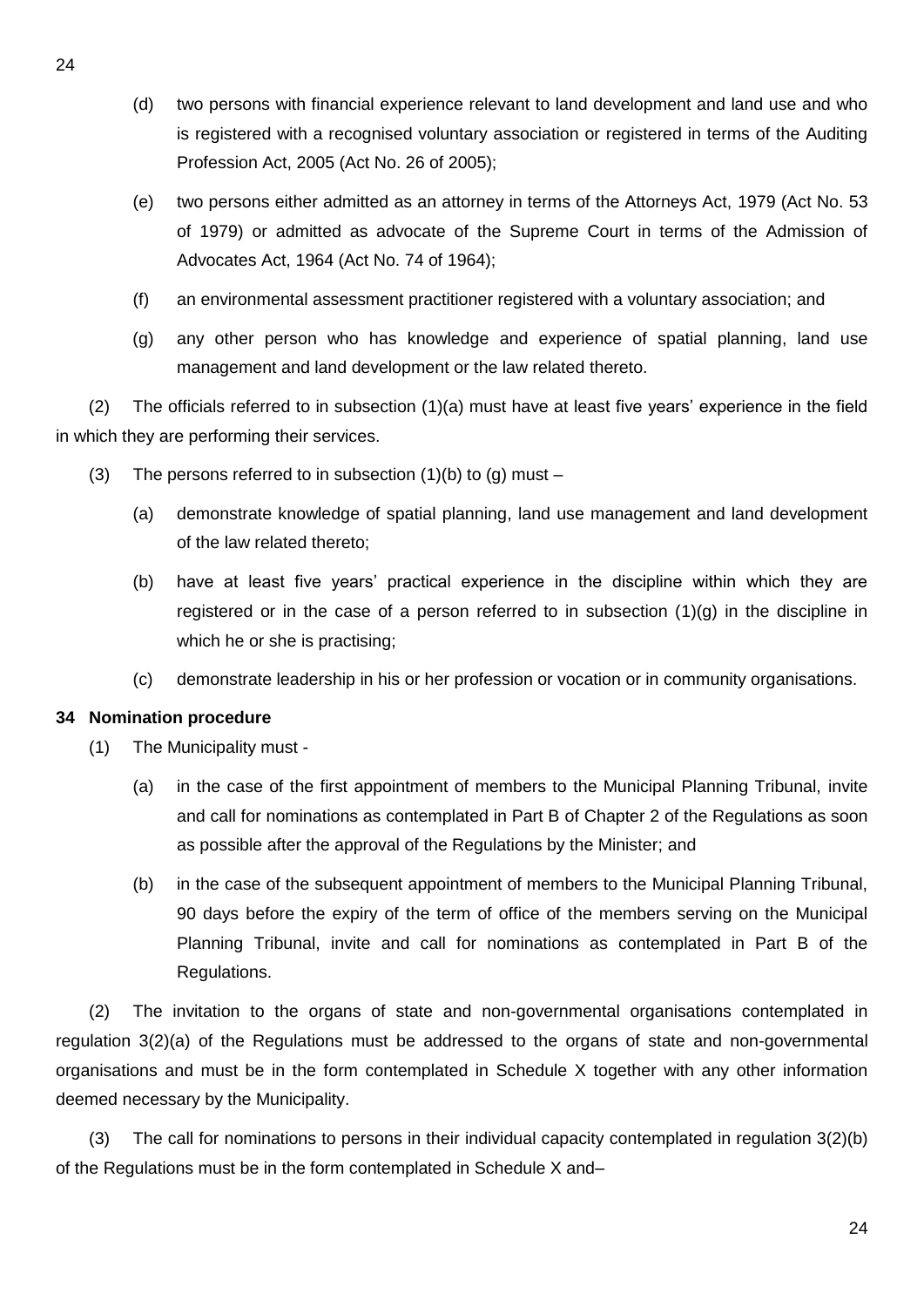- (a) must be published in one local newspaper that is circulated in the municipal area of the Municipality in two languages commonly spoken in the area;
- (b) may be submitted to the various professional bodies which registers persons referred to in section 33(1) with a request to distribute the call for nominations to their members and to advertise it on their respective websites;
- (c) may advertise the call for nominations on the municipal website; and
- (d) utilise any other method and media it deems necessary to advertise the call for nominations.

#### **35 Submission of nomination**

- (1) The nomination must be in writing and be addressed to the Municipal Manager.
- (2) The nomination must consist of
	- (a) the completed declaration contained in the form contemplated in Schedule X and all pertinent information must be provided within the space provided on the form;
	- (b) the completed declaration of interest form contemplated in Schedule X;
	- (c) the motivation by the nominator contemplated in subsection (3)(a); and
	- (d) the summarised curriculum vitae of the nominee contemplated in subsection (3)(b).

(3) In addition to the requirements for the call for nominations contemplated in regulation 3(6) of the Regulations, the nomination must request –

- (a) a motivation by the nominator for the appointment of the nominee to the Municipal Planning Tribunal which motivation must not be less than 50 words or more than 250 words; and
- (b) asummarised curriculum vitae of the nominee not exceeding two A4 pages.

#### **36 Initial screening of nomination by Municipality**

(1) After the expiry date for nominations the Municipality must screen all of the nominations received by it to determine whether the nominations comply with the provisions of section 35.

(2) The nominations that are incomplete or do not comply with the provisions of section 35 must be rejected by the Municipality.

(3) Every nomination that is complete and that complies with the provisions of section 35 must be subjected to verification by the Municipality.

(4) If, after the verification of the information by the Municipality, the nominee is ineligible for appointment due to the fact that he or she –

- (a) was not duly nominated;
- (b) is disqualified from appointment as contemplated in section 38 of the Act;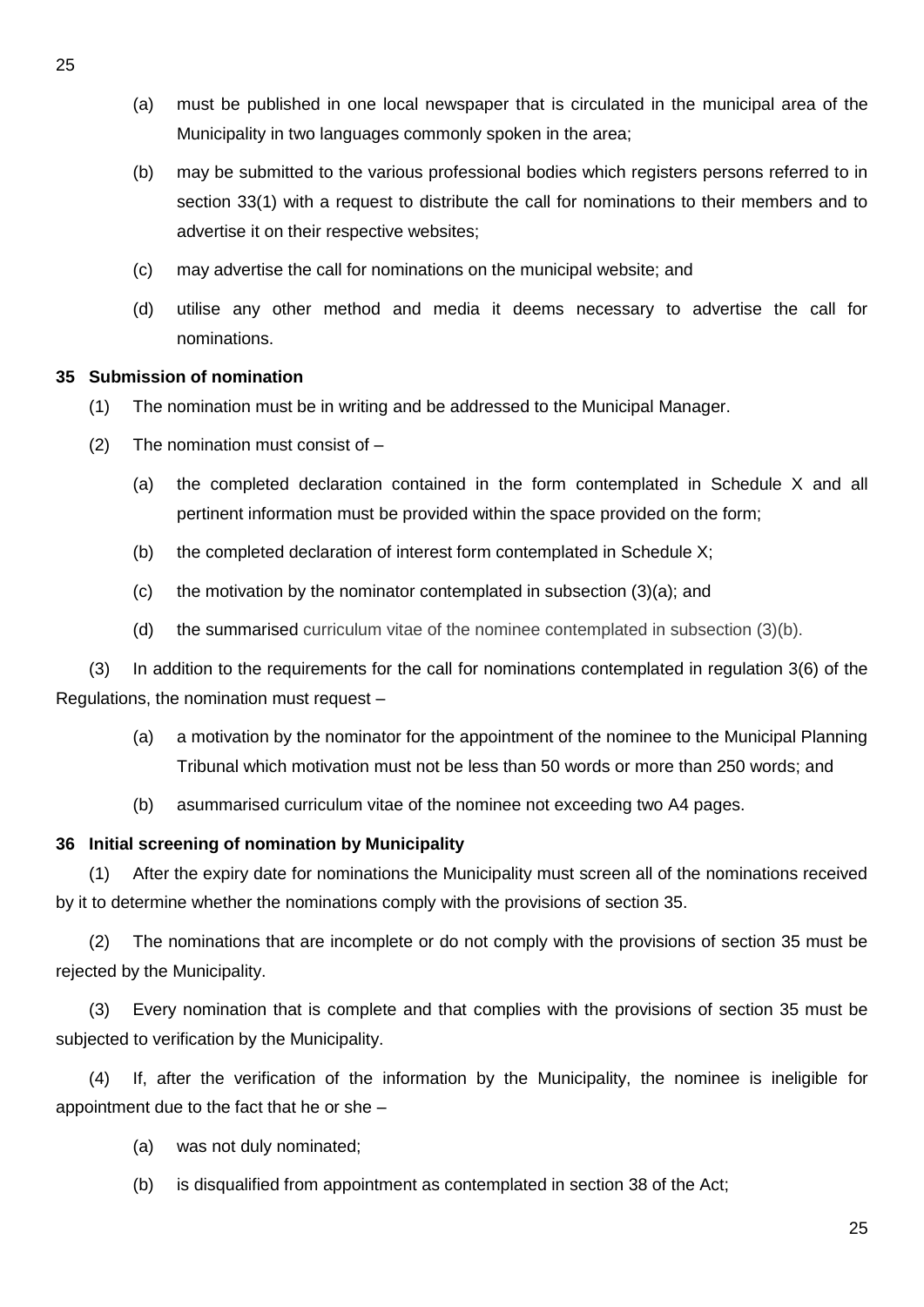- (c) does not possess the knowledge or experience as required in terms of section 33(3); or
- (d) is not registered with the professional councils or voluntary bodies contemplated in section 33(1), if applicable,

the nomination must be rejected and may not be considered by the evaluation panel contemplated in section 37.

(5) Every nomination that has been verified by the Municipality and the nominee found to be eligible for appointment to the Municipal Planning Tribunal,must be considered by the evaluation panel contemplated in section 37.

(6) The screening and verification process contained in this section must be completed within 30 days from the expiry date for nominations.

#### **37 Evaluation panel**

(1) The evaluation panel contemplated in regulation  $3(1)(q)$  read with regulation  $3(11)$  of the Regulations, consists of five officials in the employ of the Municipality appointed by the Municipal Manager.

(2) The evaluation panel must evaluate all nominations within 30 days of receipt of the verified nominations and must submit a report with their recommendations to the Council for consideration.

#### **38 Appointment of members to Municipal Planning Tribunal by Council**

(1) Upon receipt of the report, the Council must consider the recommendations made by the evaluation panel and thereafter appoint the members to the Municipal Planning Tribunal.

(2) After appointment of the members to the Municipal Planning Tribunal, the Council must designate a chairperson and a deputy chairperson from the members so appointed.

(3) The Municipal Manager must, in writing, notify the members of their appointment to the Municipal Planning Tribunal and, in addition, to the two members who are designated as chairperson and deputy chairperson, indicate that they have been appointed as such.

(4) The Municipal Manager must, when he or she publishes the notice of the commencement date of the operations of the first Municipal Planning Tribunal contemplated in section 43, publish the names of the members of the Municipal Planning Tribunal and their term office in the same notice.

# **39 Term of office and conditions of service of members of Municipal Planning Tribunal for municipal area**

(1) A member of the Municipal Planning Tribunal appointed in terms of this Chapter is appointed for a term of five years, which is renewable once for a further period of five years.

- (2) The office of a member becomes vacant if that member
	- (a) is absent from two consecutive meetings of the Municipal Planning Tribunal without the leave of the chairperson of the Municipal Planning Tribunal;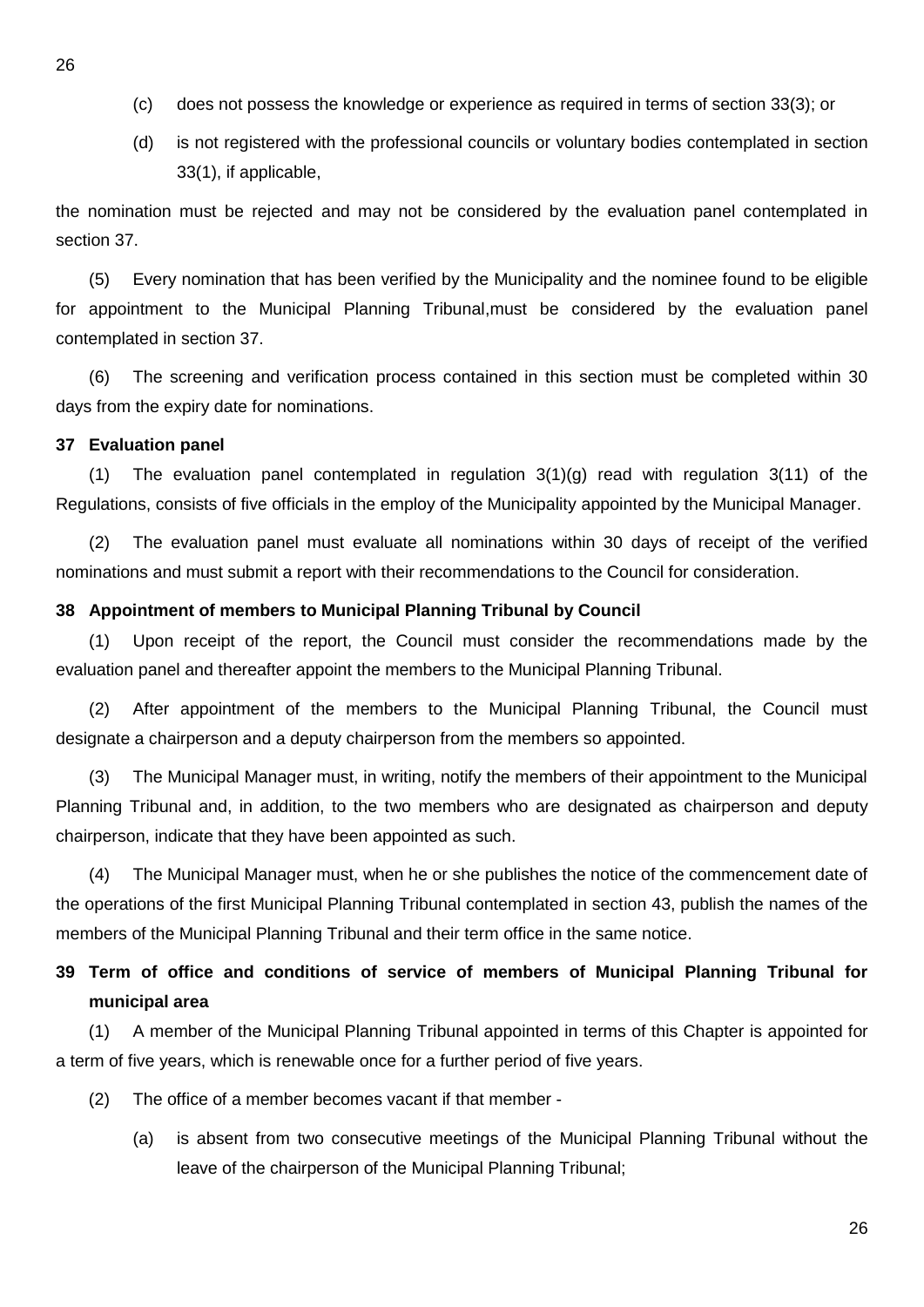- (b) tenders his or her resignation in writing to the chairperson of the Municipal Planning Tribunal;
- (c) is removed from the Municipal Planning Tribunal under subsection (3); or
- (d) dies.
- (3) The Council may remove a member of the Municipal Planning Tribunal if
	- (a) sufficient reasons exist for his or her removal;
	- (b) a member contravenes the code of conduct contemplated in Schedule X;
	- (c) a member becomes subject to a disqualification as contemplated in section 38(1) of the Act.

after giving the member an opportunity to be heard.

(4) An official of a municipality contemplated in section 33(1)(a) who serves on the Municipal Planning Tribunal –

- (a) may only serve as member of the Municipal Planning Tribunal for as long as he or she is in the full-time employ of the municipality;
- (b) is bound by the conditions of service determined in his or her contract of employment and is not entitled to additional remuneration, allowances, leave or sick leave or any other employee benefit as a result of his or her membership on the Municipal Planning Tribunal;
- (c) who is found guilty of misconduct under the collective agreement applicable to employees of the Municipality shall immediately be disqualified from serving on the Municipal Planning Tribunal.

(5) A person appointed by a municipality in terms of section 33(1)(b) to (g) to the Municipal Planning Tribunal -

- (a) is not an employee on the staff establishment of that municipality;
- (b) if that person is an employee of an organ of state as contemplated in regulation 3(2)(a) of the Regulations, is bound by the conditions of service determined in his or her contract of employment and is not entitled to additional remuneration, allowances, leave or sick leave or any other employee benefit as a result of his or her membership on the Municipal Planning Tribunal;
- (c) performs the specific tasks allocated by the chairperson of the Municipal Planning Tribunal to him or her for a decision hearing of the Municipal Planning Tribunal ;
- (d) sits at such meetings of the Municipal Planning Tribunal that requires his or her relevant knowledge and experience as determined by the chairperson of the Municipal Planning Tribunal;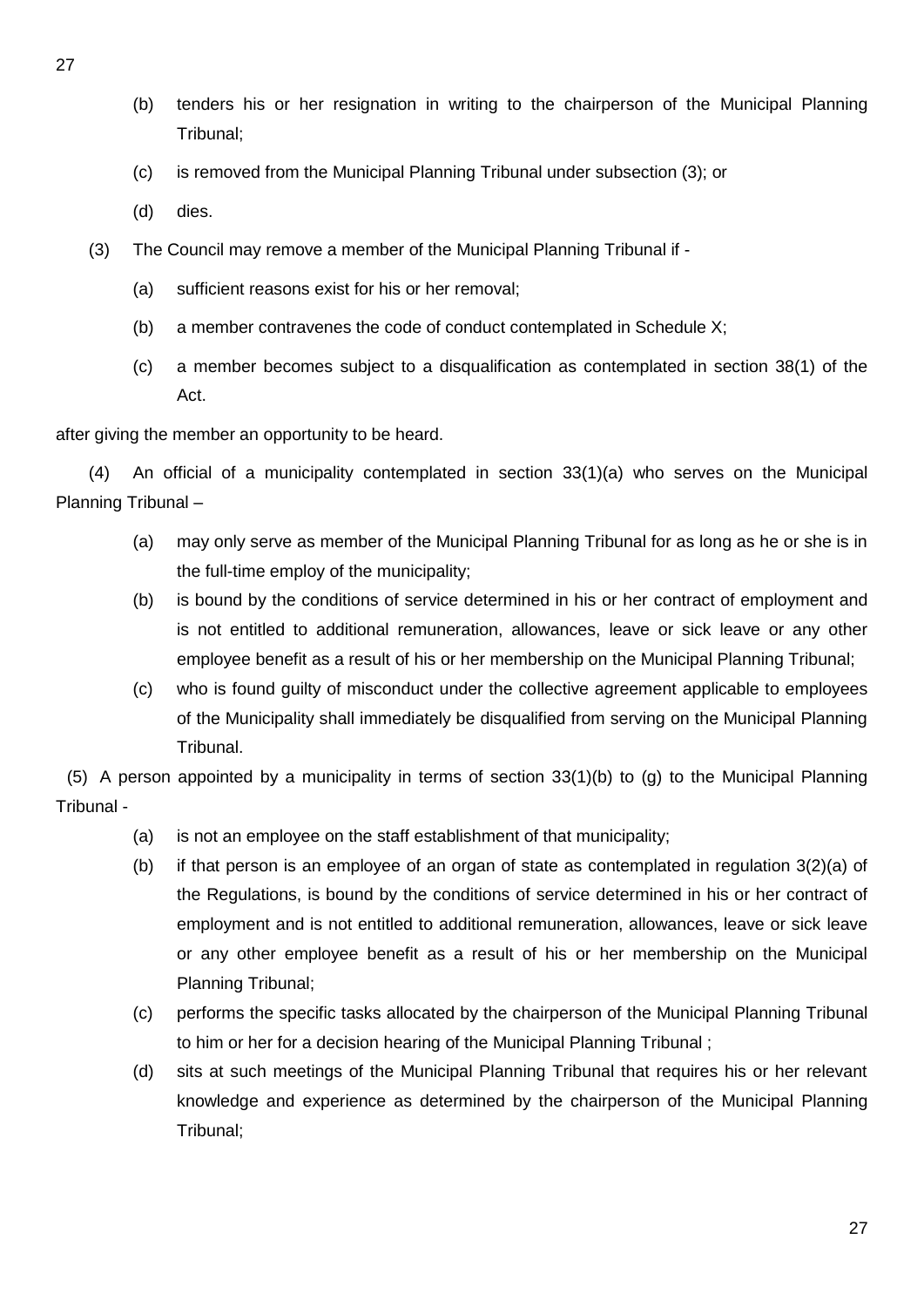- (e) in the case of a person referred to in regulation  $3(2)(b)$  of the Regulations is entitled to a seating and travel allowance for each meeting of the Municipal Planning Tribunal that he or she sits on determined annually by the municipality in accordance with the Act;
- (f) is not entitled to paid overtime, annual leave, sick leave, maternity leave, family responsibility leave, study leave, special leave, performance bonus, medical scheme contribution by municipality, pension, motor vehicle or any other benefit which a municipal employee is entitled to.

(6) All members of the Municipal Planning Tribunal must sign the Code of Conduct contained in Schedule X before taking up a seat on the Municipal Planning Tribunal.

(7) All members serving on the Municipal Planning Tribunal must adhere to ethics adopted and applied by the Municipality and must conduct themselves in a manner that will not bring the name of the Municipality into disrepute.

(8) The members of the Municipal Planning Tribunal, in the execution of their duties,must comply with the provisions of the Act, provincial legislation, this By-law and the Promotion of Administrative Justice Act, 2000 (Act No. 3 of 2000).

## **40 Vacancy**

(1) A vacancy on the Municipal Planning Tribunal must be filled by the Council in terms of section 33(2).

(2) A member who is appointed by virtue of subsection (1) holds office for the unexpired portion of the period for which the member he or she replaces was appointed.

## **41 Proceedings of Municipal Planning Tribunal for municipal area**

(1) The Municipal Planning Tribunal must operate in accordance with the operational procedures determined by the Municipality.(2) A quorum for a meeting of the Municipal Planning Tribunal or its committees is a majority of the members appointed for that decision meeting and present at that decision meeting.

(3) Decisions of the Municipal Planning Tribunal are taken by resolution of a majority of all the members present at a meeting of Municipal Planning Tribunal, and in the event of an equality of votes on any matter, the person presiding at the meeting in question will have a deciding vote in addition to his or her deliberative vote as a member of the Municipal Planning Tribunal.

(4) Meetings of the Municipal Planning Tribunal must be held at the times and places determined by the chairperson of the Municipal Planning Tribunal in accordance with the operational procedures of the Municipal Planning Tribunal but meetings must be held at least once per month, if there are applications to consider.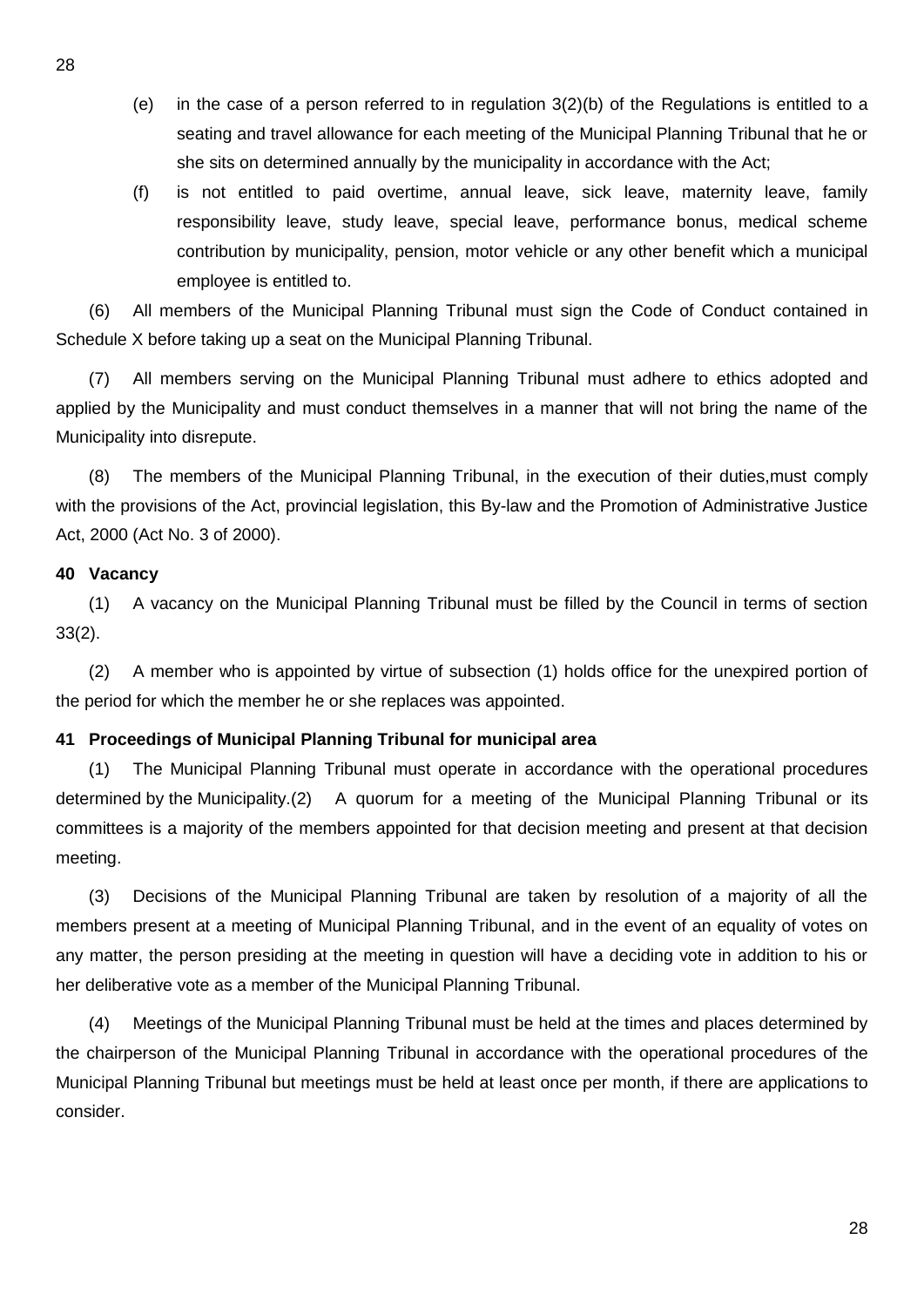(5) The chairperson may arrange multiple Municipal Planning Tribunal meetings on the same day constituted from different members of the Municipal Planning Tribunal and must designate a presiding officer for each of the meetings.

#### **42 Tribunal of record**

(1) The Municipal Planning Tribunal is a Tribunal of record and must record all proceedings, but is not obliged to provide the in -committee discussions to any member of the public or any person or body.

(2) The Municipality must make the record of the Municipal Planning Tribunal available to any person upon payment of any fees prescribed in terms of the Municipal Systems Act.

#### **43 Commencement date of operations of Municipal Planning Tribunal for local municipal area**

(1) The Municipal Manager must within 30 days of the first appointment of members to the Municipal Planning Tribunal -

- (a) obtain written confirmation from the Council that it is satisfied that the Municipal Planning Tribunal is in a position to commence its operations; and
- (b) after receipt of the confirmation referred to in paragraph (a) publish a notice in the *Provincial Gazette* of the date that the Municipal Planning Tribunal will commence with its operation together with the information contemplated in section 38(4).

(2) The Municipal Planning Tribunal may only commence its operations after publication of the notice contemplated in subsection (1).

#### **Part D: Establishment of Joint Municipal Planning Tribunal**

#### **44 Agreement to establish joint Municipal Planning Tribunal**

(1) If, after the assessment contemplated in section 31, the Municipality decides to establish a joint Municipal Planning Tribunal, it must, as soon as possible, commence discussions with the other Municipalities that have indicated that they would be party to a joint Municipal Planning Tribunal.

(2) The parties to the discussion contemplated in subsection (1) must, as soon as practicable, conclude an agreement that complies with the requirements of the Act.

(3) The Municipality must, within 30 days after signing the agreement, publish the agreement as contemplated in section 34(3) of the Act.

#### **45 Status of decision of joint Municipal Planning Tribunal**

A decision of a joint Municipal Planning Tribunal is binding on both the applicant and the Municipality in whose area of jurisdiction the land relating to the land development application is located as if that decision was taken by a Municipal Planning Tribunal for a local municipal area.

#### **46 Applicability of Part C, F and G to joint Municipal Planning Tribunal**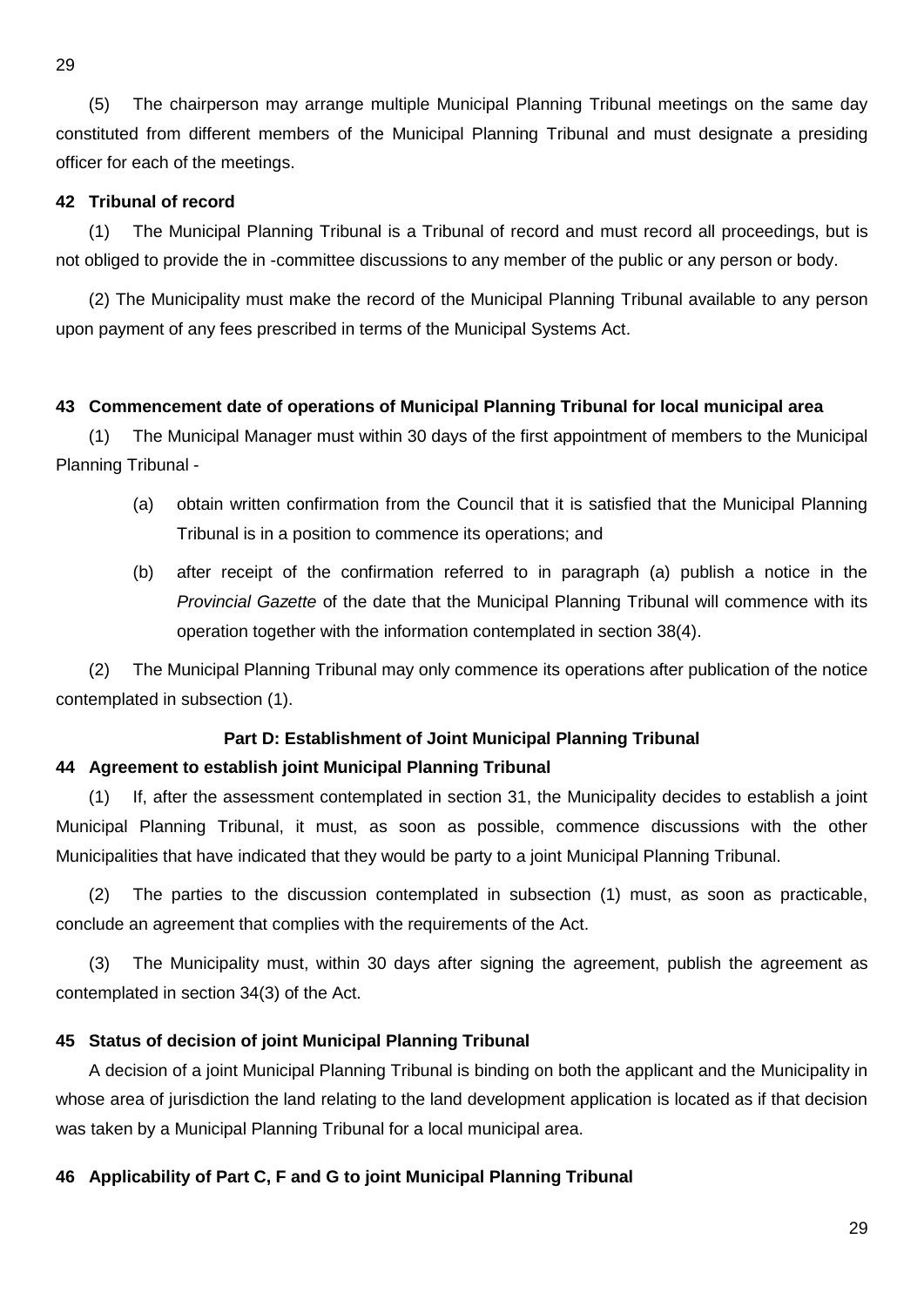The provisions of Part C, Part F and G apply, with the necessary changes, to a joint Municipal Planning Tribunal.

## **Part E: Establishment of District Municipal Planning Tribunal**

#### **47 Agreement to establish district Municipal Planning Tribunal**

(1) If requested by a district municipality and after the assessment contemplated in section 31, the Municipality decides to establish a district Municipal Planning Tribunal, it must, as soon as possible, commence discussions with the other Municipalities in the district and conclude the necessary agreement that complies with the requirements of the Act.

(2) The Municipality must, within 30 days after signing the agreement, publish the agreement as contemplated in section 34(3) of the Act.

## **48 Composition of district Municipal Planning Tribunals**

- (1) A district Municipal Planning Tribunal must consist of
	- (a) at least one official of each participating municipality in the full-time service of the municipalities; and
	- (b) persons who are not municipal officials and who have knowledge and experience of spatial planning, land use management and land development or the law related thereto appointed from a list of service providers maintained by the district municipality to serve on the district Municipal Planning Tribunal.

(2) No municipal councillor of a participating municipality may be appointed as a member of a district Municipal Planning Tribunal.

## **49 Status of decision of district Municipal Planning Tribunal**

A decision of a district Municipal Planning Tribunal is binding on both the applicant and the Municipality in whose area of jurisdiction the land relating to the land development application is located as if that decision was taken by a Municipal Planning Tribunal for a local municipal area.

## **50 Applicability of Part C, F and G to district Municipal Planning Tribunal**

The provisions of Part C, Part F and Part G apply, with the necessary changes, to a joint Municipal Planning Tribunal.

#### **Part F: Decisions of Municipal Planning Tribunal**

**51 General criteria for consideration and determination of application by Municipal Planning Tribunal or Land Development Officer**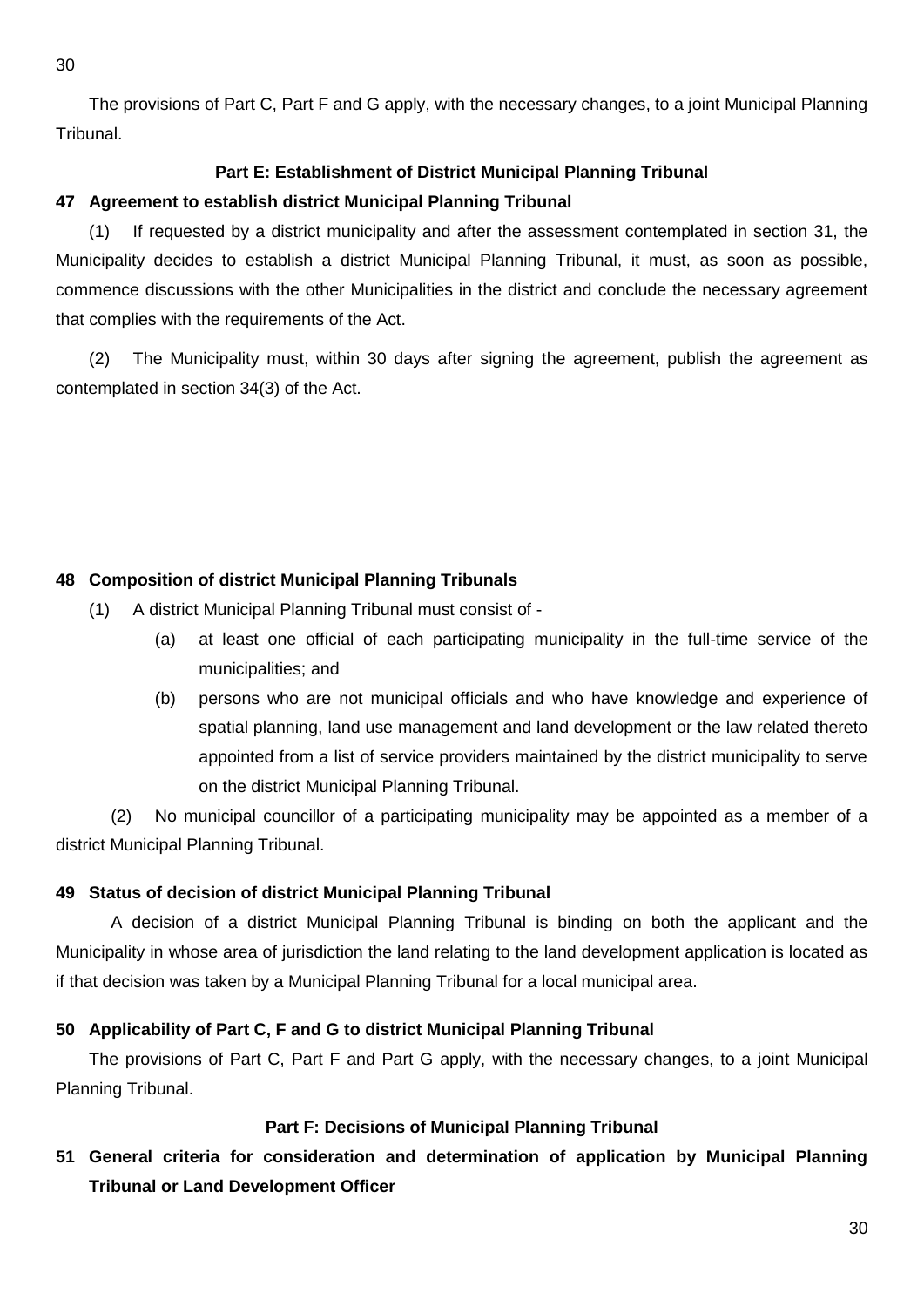31

(1) When the Municipal Planning Tribunal or Land Development Officer considers an application it must have regard to the following:

- (a) the application submitted in terms of this By-law;
- (b) the procedure followed in processing the application;
- (c) the desirability of the proposed utilisation of land and any guidelines issued by the Member of the Executive Council regarding proposed land uses;
- (d) the comments in response to the notice of the application and the comments received from organs of state and internal departments;
- (e) the response by the applicant to the comments referred to in paragraph  $(d)$ ;
- (f) investigations carried out in terms of other laws which are relevant to the consideration of the application;
- (g) a written assessment by a professional planner as defined in section 1 of the Planning Profession Act, 2002, in respect of land development applications to be considered and determined by the Municipal Planning Tribunal.
- (h) the integrated development plan and municipal spatial development framework;
- (i) the applicable local spatial development frameworks adopted by the Municipality;
- (j) the applicable structure plans;
- (k) the applicable policies of the Municipality that guide decision-making;
- (l) the provincial spatial development framework;
- (m) where applicable, the regional spatial development framework;
- (n) the policies, principles, planning and development norms and criteria set by national and provincial government;
- (o) the matters referred to in section 42 of the Act;
- (p) the relevant provisions of the land use scheme.

(2) The Municipality must approve a site development plan submitted to it for approval in terms of applicable development parameters or conditions of approval if the site development plan -

- (a) is consistent with the development rules of the zoning;
- (b) is consistent with the development rules of the overlay zone;
- (c) complies with the conditions of approval; and
- (d) complies with this By-law.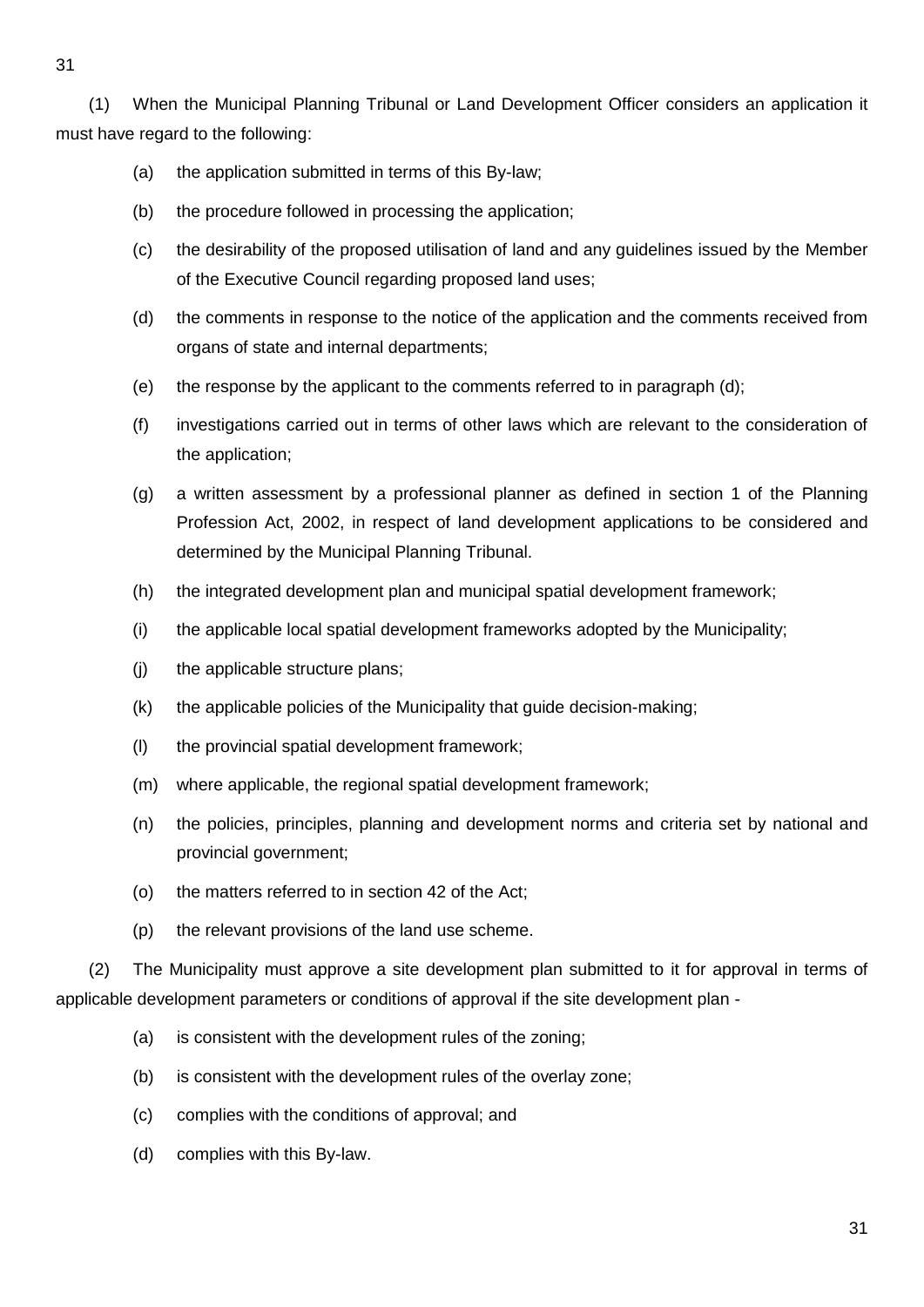32

(3) When a site development plan is required in terms of development parameters or conditions of approval—

- (a) the Municipality may not approve a building plan if the site development plan has not been approved; and
- (b) the Municipality may not approve a building plan that is inconsistent with the approved site development plan.

(4) The written assessment of a professional planner contemplated in subsection (1)(g) must include such registered planner's evaluation of the proposal confirming that the application complies withthe procedures required by this By-law, the spatial development framework, the land use scheme; applicable policies and guidelines; or if the application does not comply, state to what extent the application does not comply.

# **52 Conditions of approval**

(1) When the Municipal Planning Tribunal or Land Development Officer approves an application subject to conditions, the conditions must be reasonable conditions and must arise from the approval of the proposed utilisation of land.

- (2) Conditions imposed in accordance with subsection (1) may include conditions relating to—
	- (a) the provision of engineering services and infrastructure;
	- (b) the cession of land or the payment of money;
	- (c) the provision of land needed for public places or the payment of money in lieu of the provision of land for that purpose;
	- (d) the extent of land to be ceded to the Municipality for the purpose of a public open space or road as determined in accordance with a policy adopted by the Municipality;
	- (e) settlement restructuring;
	- (f) agricultural or heritage resource conservation;
	- (g) biodiversity conservation and management;
	- (h) the provision of housing with the assistance of a state subsidy, social facilities or social infrastructure;
	- (i) energy efficiency;
	- (j) requirements aimed at addressing climate change;
	- (k) the establishment of an owners' association in respect of the approval of a subdivision;
	- (l) the provision of land needed by other organs of state;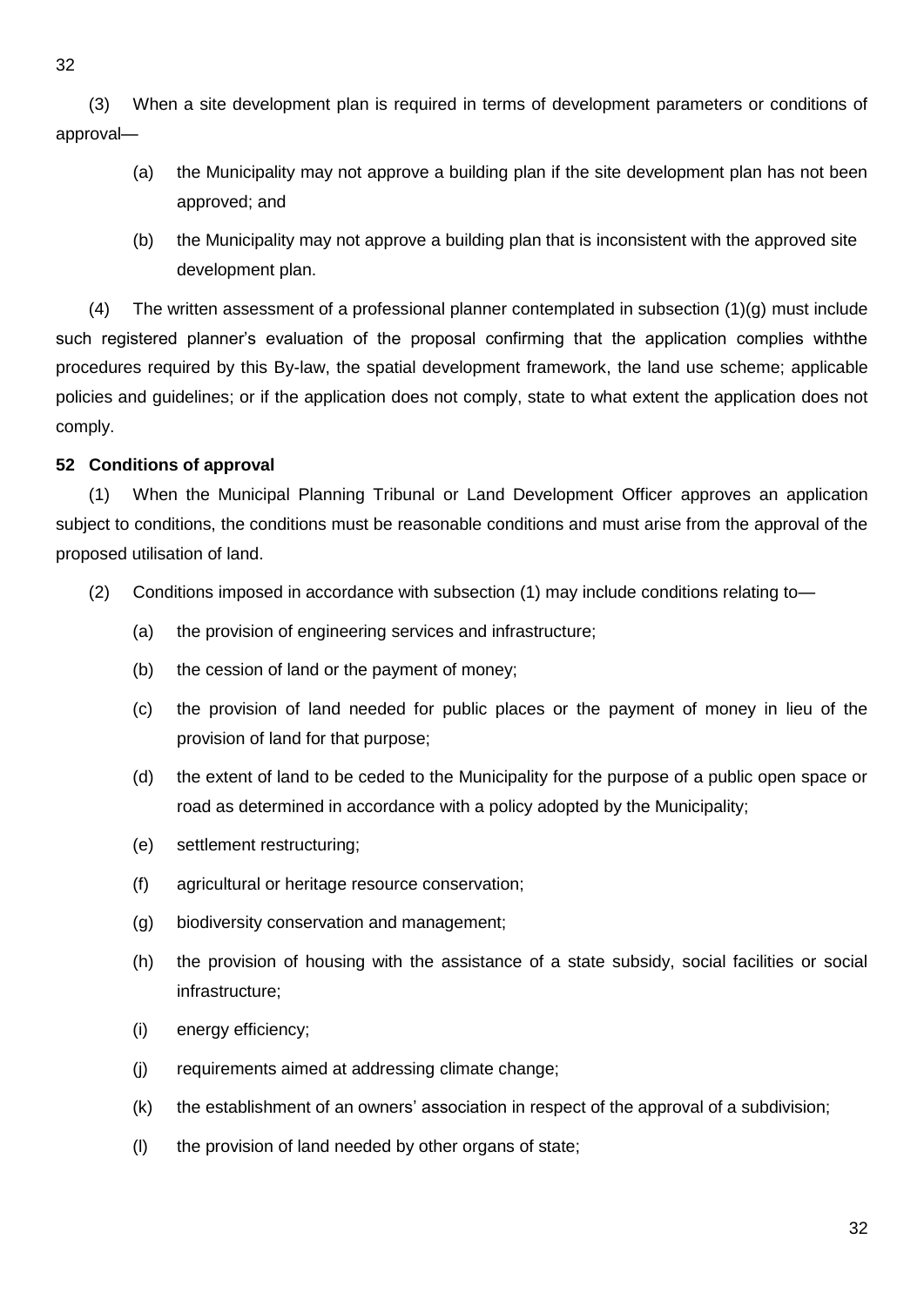- (m) the endorsement in terms of section 31 of the Deeds Registries Act in respect of public places where the ownership thereof vests in the municipality or the registration of public places in the name of the municipality, and the transfer of ownership to the municipality of land needed for other public purposes;
- (n) the implementation of a subdivision in phases;
- (o) requirements of other organs of state.
- (p) the submission of a construction management plan to manage the impact of a new building on the surrounding properties or on the environment;
- (q) agreements to be entered into in respect of certain conditions;
- (r) the phasing of a development;
- (s) the delimitation of development parameters or land uses that are set for a particular zoning;
- (t) the setting of validity periods, if the Municipality determined a shorter validity period as contemplated in this By-law;
- (u) the setting of dates by which particular conditions must be met;
- (v) the circumstances under which certain land uses will lapse;
- (w) requirements relating to engineering services as contemplated in Chapter 7;
- $(x)$  requirements for an occasional use that must specifically include  $-$ 
	- (i) parking and the number of ablution facilities required;
	- (ii) maximum duration or occurrence of the occasional use; and
	- (iii) parameters relating to a consent use in terms of the land use scheme;

(3) If a Municipal Planning Tribunal or Land Development Officer imposes a condition contemplated in subsection (2)(a), an engineering services agreement must be concluded between the Municipality and the owner of the land concerned before the construction of infrastructure commences on the land.

(4) A condition contemplated in subsection (2)(b) may require only a proportional contribution to municipal public expenditure according to the normal need therefor arising from the approval, as determined by the Municipality in accordance with norms and standards, as may be prescribed.

(5) Municipal public expenditure contemplated in subsection (4) includes but is not limited to municipal public expenditure for municipal service infrastructure and amenities relating to—

- (a) community facilities, including play equipment, street furniture, crèches, clinics, sports fields, indoor sports facilities or community halls;
- (b) conservation purposes;
- (c) energy conservation;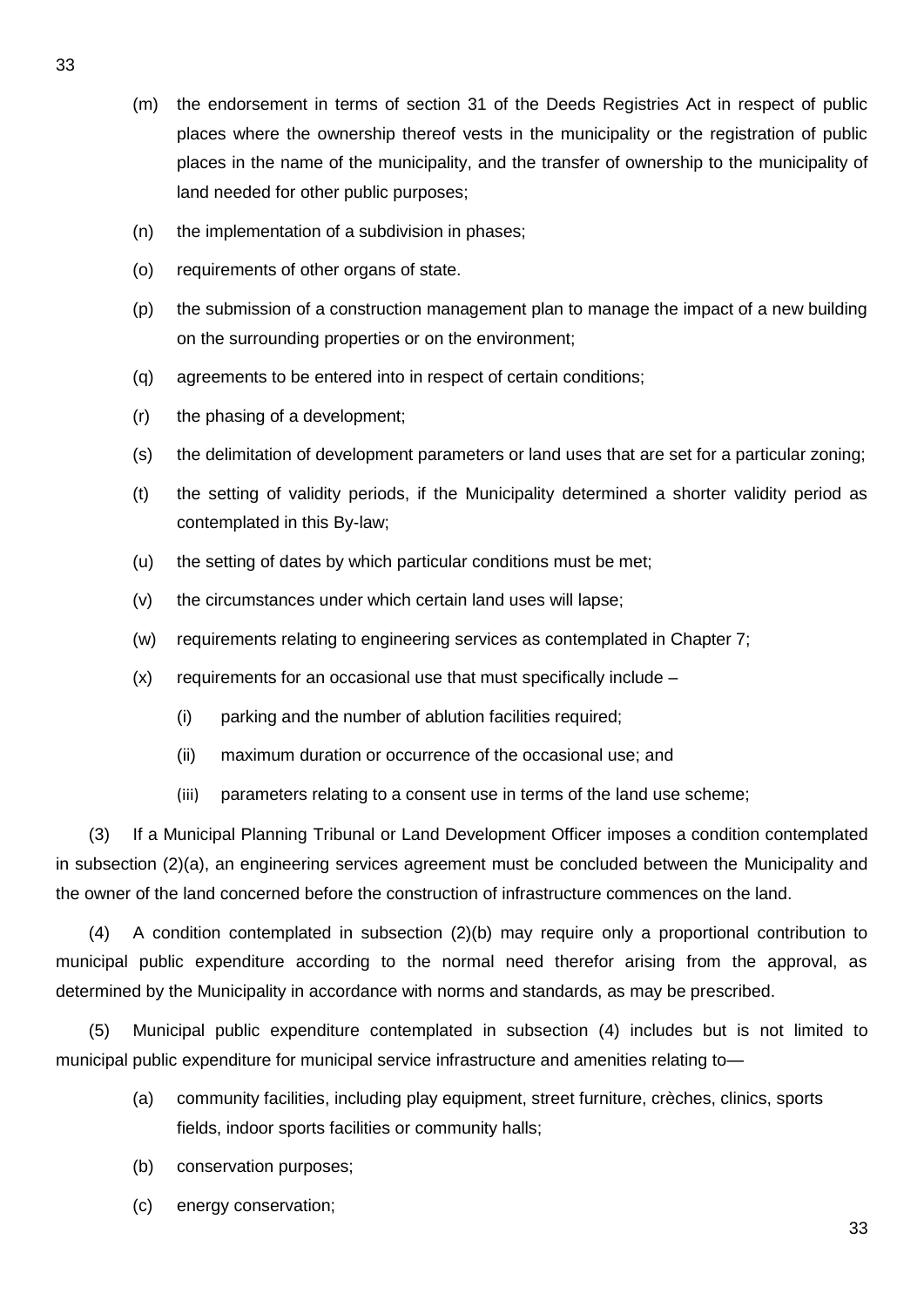- (d) climate change; or
- (e) engineering services.

(6) Except for land needed for public places or internal engineering services, any additional land required by the municipality or other organs of state arising from an approved subdivision must be acquired subject to applicable laws that provide for the acquisition or expropriation of land.

(7) A Municipal Planning Tribunal or Land Development Officer may not approve a land development or land use application subject to a condition that approval in terms of other legislation is required.

(8) Conditions which require a standard to be met must specifically refer to an approved or published standard.

(9) No conditions may be imposed which affect a third party or which are reliant on a third party for fulfilment.

(10) If the Municipal Planning Tribunal or Land Development Officer approves a land development or use application subject to conditions, it must specify which conditions must be complied with before the sale, development or transfer of the land.

(11) The Municipal Planning Tribunalor Land Development Officer may, on its, his or her own initiative or on application, amend, delete or impose additional conditions after due notice to the owner and any persons whose rights may be affected.

#### **Part G: Administrative Arrangements**

## **53 Administrator for Municipal Planning Tribunal**

(1) The Municipal Manager must designate an employee as the administrator for the Municipal Planning Tribunal.

- (2) The person referred to in subsection (1) must—
	- (a) liaise with the relevant Municipal Planning Tribunal members and the parties in relation to any application or other proceedings filed with the Municipality;
	- (b) maintain a diary of hearings of the Municipal Planning Tribunal;
	- (c) allocate meeting dates and application numbers to applications;
	- (d) arrange the attendance of meetings by members of the Municipal Planning Tribunal;
	- (e) arrange venues for Municipal Planning Tribunal meetings;
	- (f) administer the proceedings of the Municipal Planning Tribunal;
	- (g) perform the administrative functions in connection with the proceedings of the Municipal Planning Tribunal;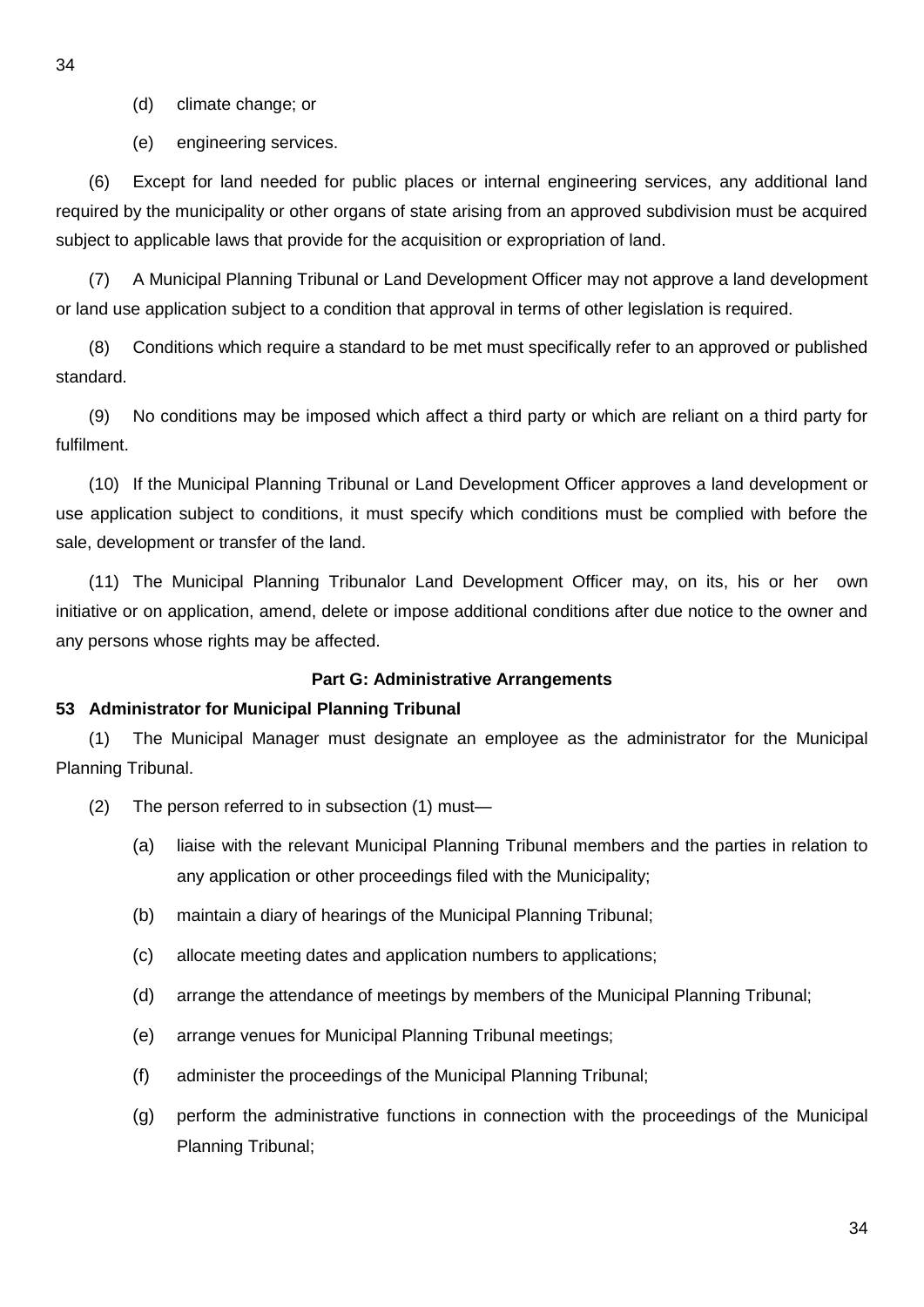- (h) ensure the efficient administration of the proceedings of the Municipal Planning Tribunal, in accordance with the directions of the chairperson of the Municipal Planning Tribunal;
- (i) arrange the affairs of the Municipal Planning Tribunal so as to ensure that time is available to liaise with other authorities regarding the alignment of integrated applications and authorisations;
- (j) notify parties of orders and directives given by the Municipal Planning Tribunal;
- (k) keep a record of all applications submitted to the Municipal Planning Tribunal and the outcome of each, including—
	- (i) decisions of the Municipal Planning Tribunal;
	- (ii) on-site inspections and any matter recorded as a result thereof;
	- (iii) reasons for decisions; and
	- (iv) proceedings of the Municipal Planning Tribunal; and
- (l) keep records by any means as the Municipal Planning Tribunal may deem expedient.

#### **CHAPTER 5**

#### **DEVELOPMENT MANAGEMENT**

#### **Part A: Categories of Applications**

#### **54 Categories of land use and land development applications**

(1) The categories of land development and land use management for the Municipality, as contemplated in section 35(3) of the Act, are as follows -

- (a) Category 1: Land Development Applications;
- (b) Category 2: Land Use Applications;

(2) Land development applications are applications for -

- (a) the establishment of a township or the extension of the boundaries of a township;
- (b) the amendment of an existing scheme or land use scheme by the rezoning of land;
- (c) subject to subsection (3), the removal, amendment or suspension of a restrictive or obsolete condition, servitude or reservation registered against the title of the land;
- (d) the amendment or cancellation in whole or in part of a general plan of a township;
- (e) the subdivision and consolidation of any land other than a subdivision and consolidation which is provided for as a Category 2 application;
- (f) permanent closure of any public place;
- (g) any consent or approval required in terms of a condition of title, a condition of establishment of a township or condition of an existing scheme or land use scheme;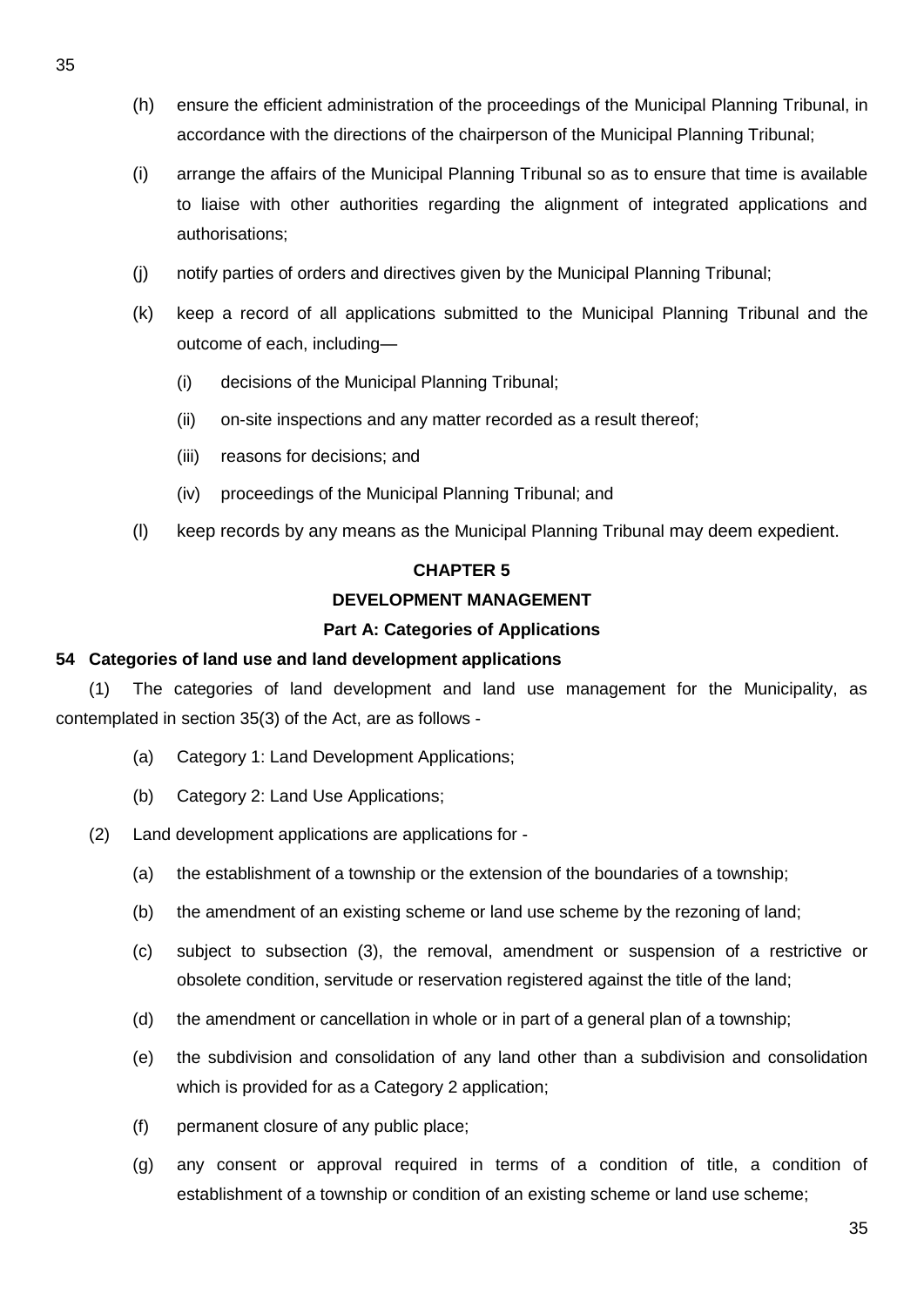- (h) instances where the Municipality acting on its own accord wishes to remove, amend a restrictive or obsolete condition, servitude or reservation registered against the title deed of a property or properties which may also arise out of a condition of establishment of a township or any other legislation;
- (i) any consent or approval provided for in a provincial law; and
- (j) any development on communal land that will have a high impact on the community.
- (3) Land use applications are applications for:
	- (a) the subdivision of any land where such subdivision is expressly provided for in a land use scheme;
	- (b) the consolidation of any land;
	- (c) the simultaneous subdivision, under circumstances contemplated in paragraph (a) and consolidation of land;
	- (d) the consent of the municipality for any land use purpose or departure or deviation in terms of a land use scheme or existing scheme which does not constitute a land development application;
	- (e) the removal, amendment or suspension of a restrictive title condition relating to the density of residential development on a specific erf where the residential density is regulated by a land use scheme in operation; and
	- (f) a temporary use application.

(4) The division of functions as contemplated in section 35(3) of the Act between a Land Development Officer and a Municipal Planning Tribunal is set out in section 30.

## **55 Application for land development required**

(1) No person may commence with, carry on or cause the commencement with or carrying on of land development without the approval of the Municipality in terms of subsection (3).

(2) No person may commence with, carry on or cause the commencement with or carrying on of a land use activity which is permitted in the land use scheme but not exercised by the owner of the land.

(3) When an applicant or owner exercises a use right granted in terms of an approval he or she must comply with the conditions of the approval and the applicable provisions of the land use scheme.

(4) In addition to the provisions of this Chapter, the provisions of Chapter 6 apply to any application submitted to the Municipality in terms of this Chapter.

# **Part B: Establishment of Township or Extension of Boundaries of Township 56 Application for establishment of township**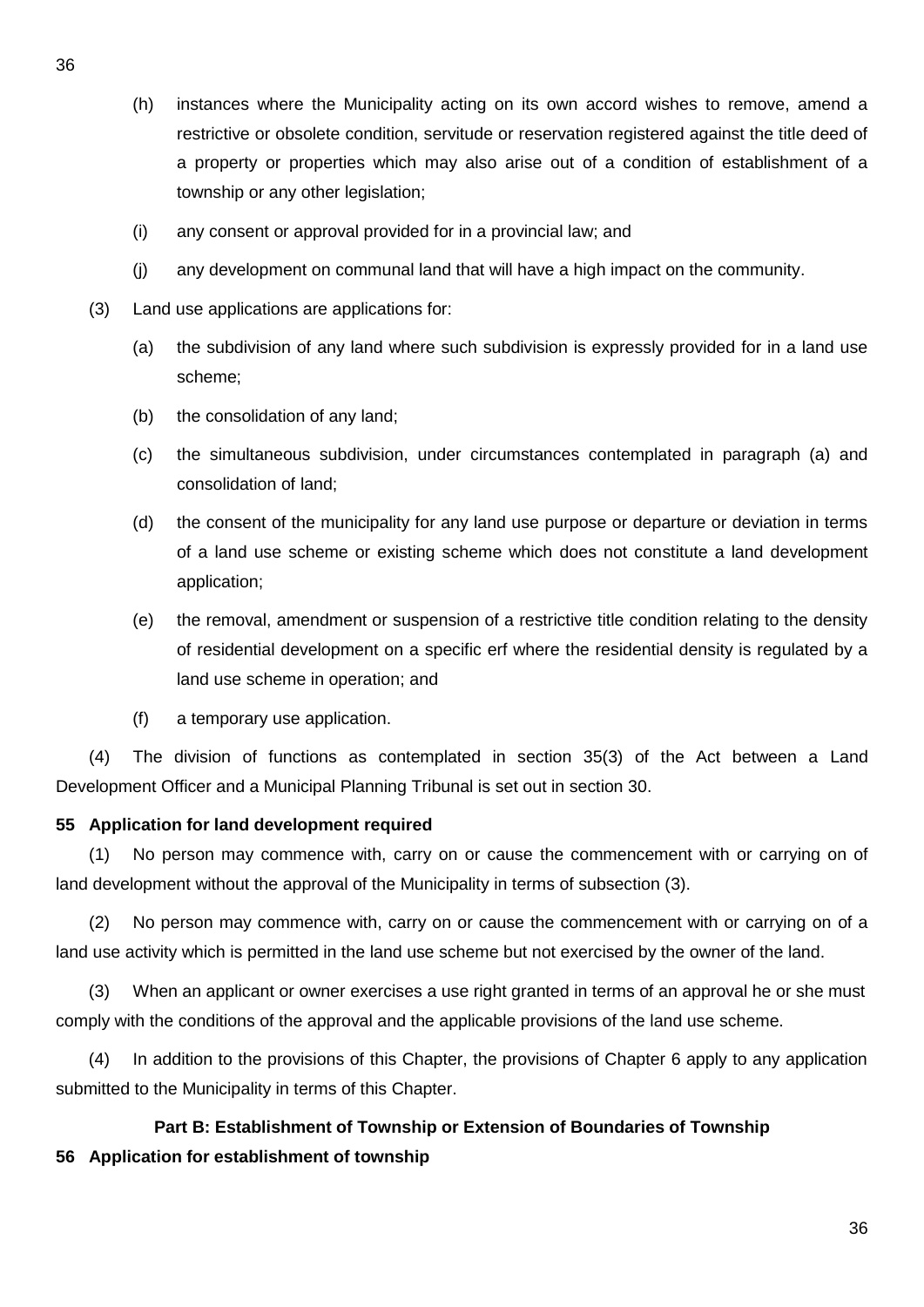(1) An applicant who wishes to establish a township on land or for the extension of the boundaries of an approved township must applyto the Municipality for the establishment of a township or for the extension of the boundaries of an approved township in the manner provided for in Chapter 6.

- (2) The Municipality must,in approving an application for township establishment, set out:
	- (a) the conditions of approval in a statement of conditions in the form contemplated in Schedule X;
	- (b) the statement of conditions shall be known as conditions of establishment for the township; and
	- (c) the statement of conditions must, in the opinion of the Municipality, substantially be in accordance with this By-law.

(3) The statement of conditions must, read with directives that may be issued by the Registrar of Deeds, contain the following:

- (a) Specify those conditions that must be complied with prior to the opening of a township register for the township with the Registrar of Deeds;
- (b) the conditions of establishment relating to the township that must remain applicable to the township;
- (c) conditions of title to be incorporated into the title deeds of the erven to be created for purposes of the township;
- (d) third party conditions as required by the Registrar of Deeds;
- (e) the conditions to be incorporated into the land use scheme by means of an amendment scheme.
- (f) if a non-profit company is to be established for purposes of maintaining or transfer of erven within the township to them the conditions that must apply;
- (g) any other conditions and or obligation on the township owner, which in the opinion of the Municipality deemed necessary for the proper establishment, execution and implementation of the township.

(4) After the applicant has been notified that his or her application has been approved, the Municipality or at the applicant's request may, after consultation with the applicant, amend or delete any condition imposed in terms of subsection (4) or add any further condition, provided that if the amendment is in the opinion of the Municipality so material as to constitute a new application, the Municipality may not exercise its powers in terms hereof and must require the applicant to submit an amended or new application and in the sole discretion of the Municipality to re-advertise the application in accordance with section 90.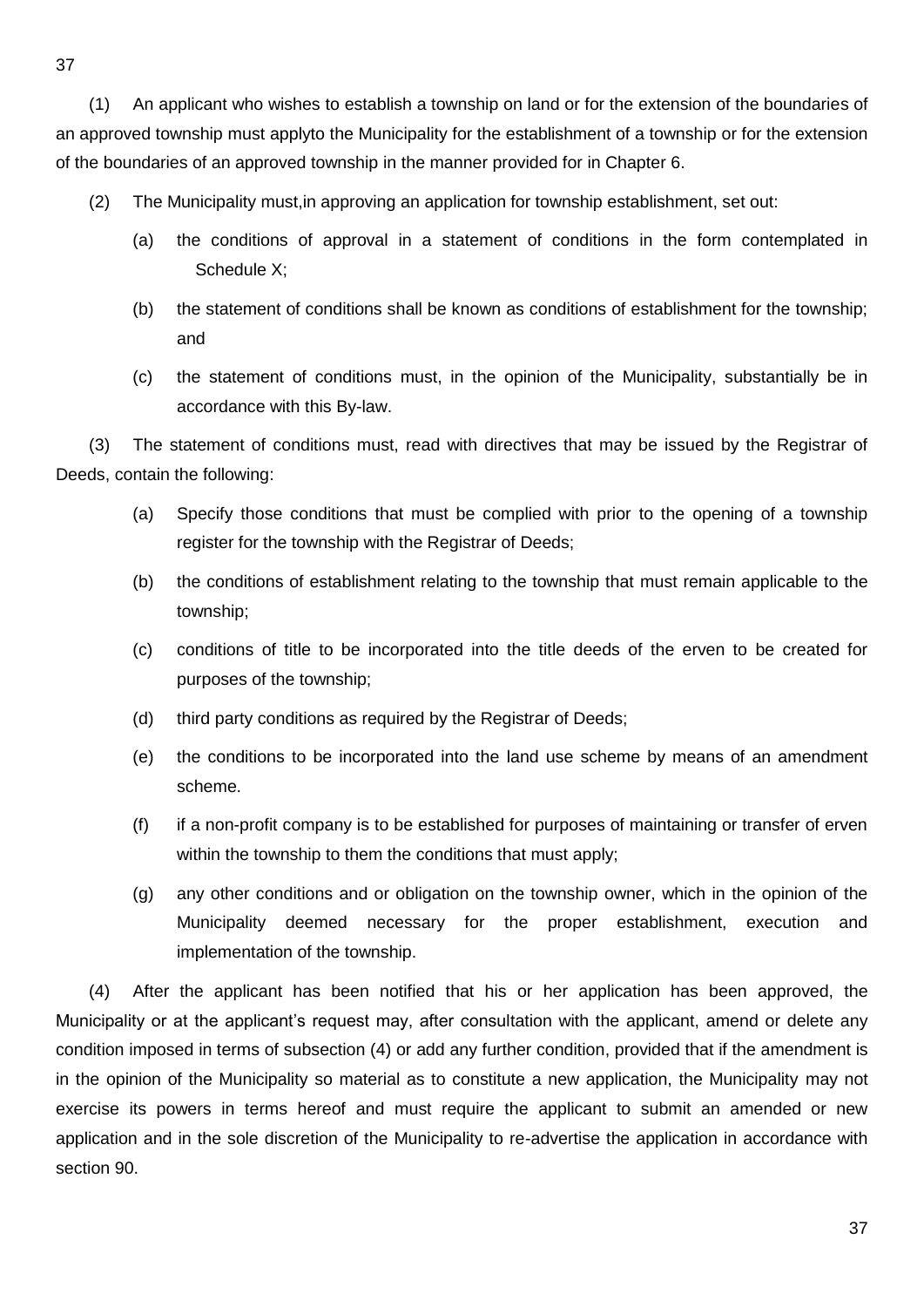(5) After the applicant has been notified that his or her application has been approved, the Municipality or at the applicant's request may, after consultation with the applicant and the Surveyor General, amend the layout of the township approved as part of the township establishment:Provided that if the amendment is in the opinion of the Municipality so material as to constitute a new application, the Municipality may not exercise its powers in terms hereof and require the applicant to submit an amended or new application in the opinion of the Municipality and re-advertise the application in the sole discretion of the Municipality in accordance with section 90.

(6) Without detracting from the provisions of subsection (5) and (6) the municipality may require the applicant or the applicant of his or her own accord, amend both the conditions and the layout plan of the township establishment application as contemplated therein.

#### **57 Division or phasing of township**

(1) An applicant who has been notified in terms of section 109 that his or her application has been approved may, within a period of eight months from the date of the notice, or such further period as the Municipality may allow, apply to the Municipality for the division of the township into two or more separate townships.

(2) On receipt of an application in terms of subsection (1) the Municipality must consider the application and may for purposes of the consideration of the application require the applicant to the indicate whether the necessary documents were lodged with the Surveyor-General or provide proof that he or she consulted with the Surveyor General.

(3) Where the Municipality approves an application it may impose any condition it may deem expedient and must notify the application in writing thereof and of any conditions imposed.

(4) The applicant must, within a period of 3 months from the date of the notice contemplated in subsection (3), submit to the Municipality such plans, diagrams or other documents and furnish such information as may be required in respect of each separate township.

(5) On receipt of the documents or information contemplated in subsection (4) the Municipality must notify the Surveyor-General, and the registrar in writing of the approval of the application and such notice must be accompanied by a copy of the plan of each separate township.

## **58 Lodging of layout plan for approval with the Surveyor-General.**

(1) An applicant who has been notified in terms of section 109 that his or her application has been approved, shall, within a period of 12 months from the date of such notice, or such further period as the Municipality may allow, lodge for approval with the Surveyor-General such plans, diagrams or other documents as the Surveyor-General may require, and if the applicant fails to do so the application shall lapse.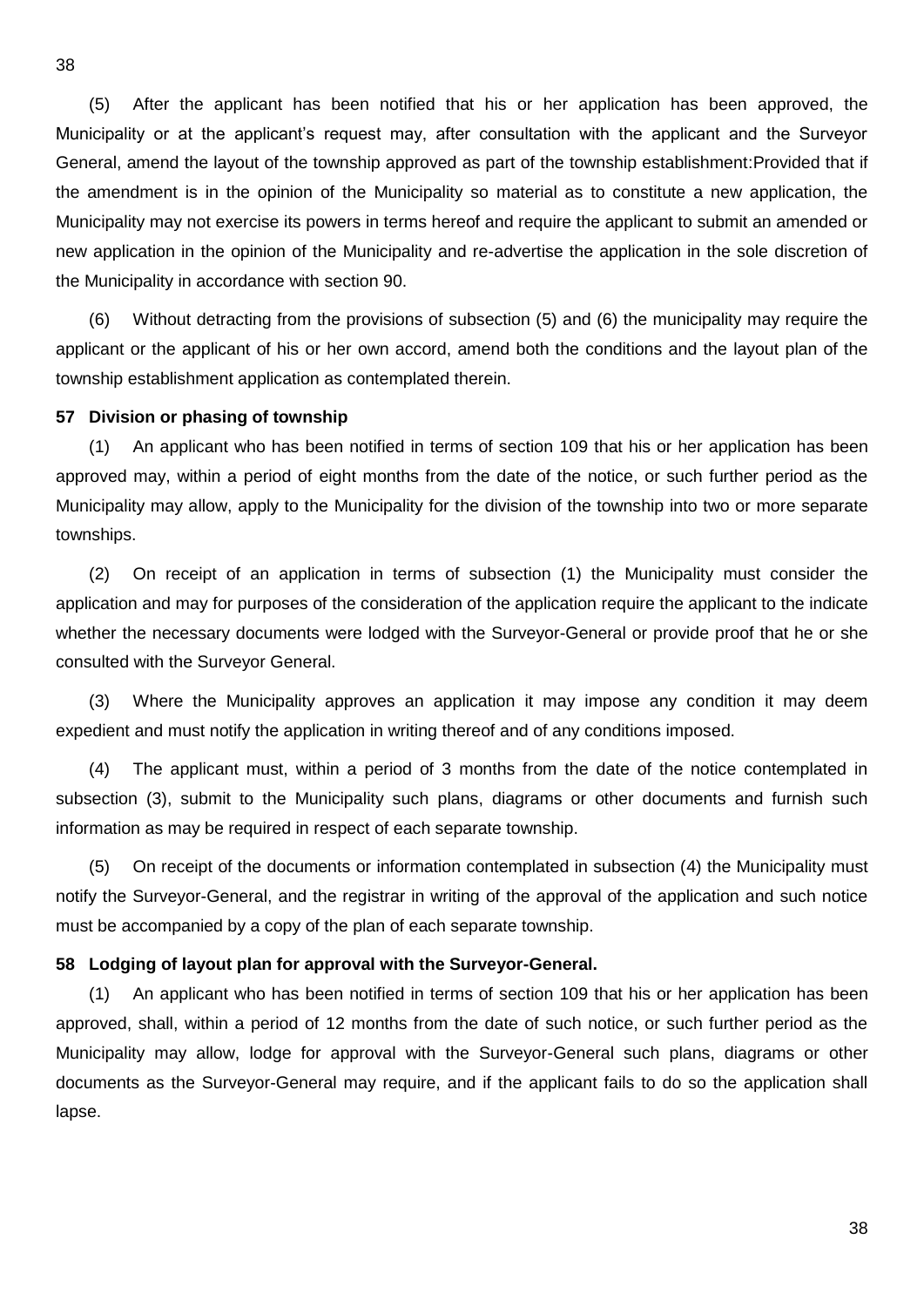(2) For purposes of subsection (1), the Municipality must provide to the applicant a final schedule as contemplated in section 56(2) and (3) of the conditions of establishment together with a stamped and approved layout plan.

(3) The Municipality must for purposes of lodging the documents contemplated in subsection (1) determine street names and numbers on the layout plan.

(4) Where the applicant fails, within a reasonable time as may be determined by the Municipality after he or she has lodged the plans, diagrams or other documents contemplated in subsection (1), to comply with any requirement the Surveyor-General may lawfully determine, the Surveyor-General must notify the Municipality that he or she is satisfied, after hearing the applicant, that the applicant has failed to comply with any such requirement without sound reason, and thereupon the application lapses.

(5) After an applicant has been notified that his or her application has been approved, the municipality may:

- (a) where the documents contemplated in subsection (1) have not yet been lodged with the Surveyor General;
- (b) where the documents contemplated in subsection (1) have been lodged with the Surveyor General, after consultation with the Surveyor General;

consent to the amendment of such documents, unless the amendment is, in its opinion, so material as to constitute a new application for the establishment of a township.

# **59 Compliance with pre-proclamation conditions**

(1) The applicant must provide proof to the satisfaction of the Municipality within the timeframes as prescribed in terms of this By-law, that all conditions contained in the schedule to the approval of a township establishment application have been complied with.

(2) The Municipality must certify that all the conditions that have to be complied with by the applicant or owner as contemplated in section 56(2) and (3) have been complied with including the provision of guarantees and payment of monies that may be required.

(3) The Municipality must at the same time notify the Registrar of Deeds and Surveyor General of the certification by the Municipality in terms of subsection (2).

(4) The municipality may agree to an extension of time as contemplated in subsection(1), after receiving a written application from the applicant for an extension of time: Provided that such application provides motivation for the extension of time.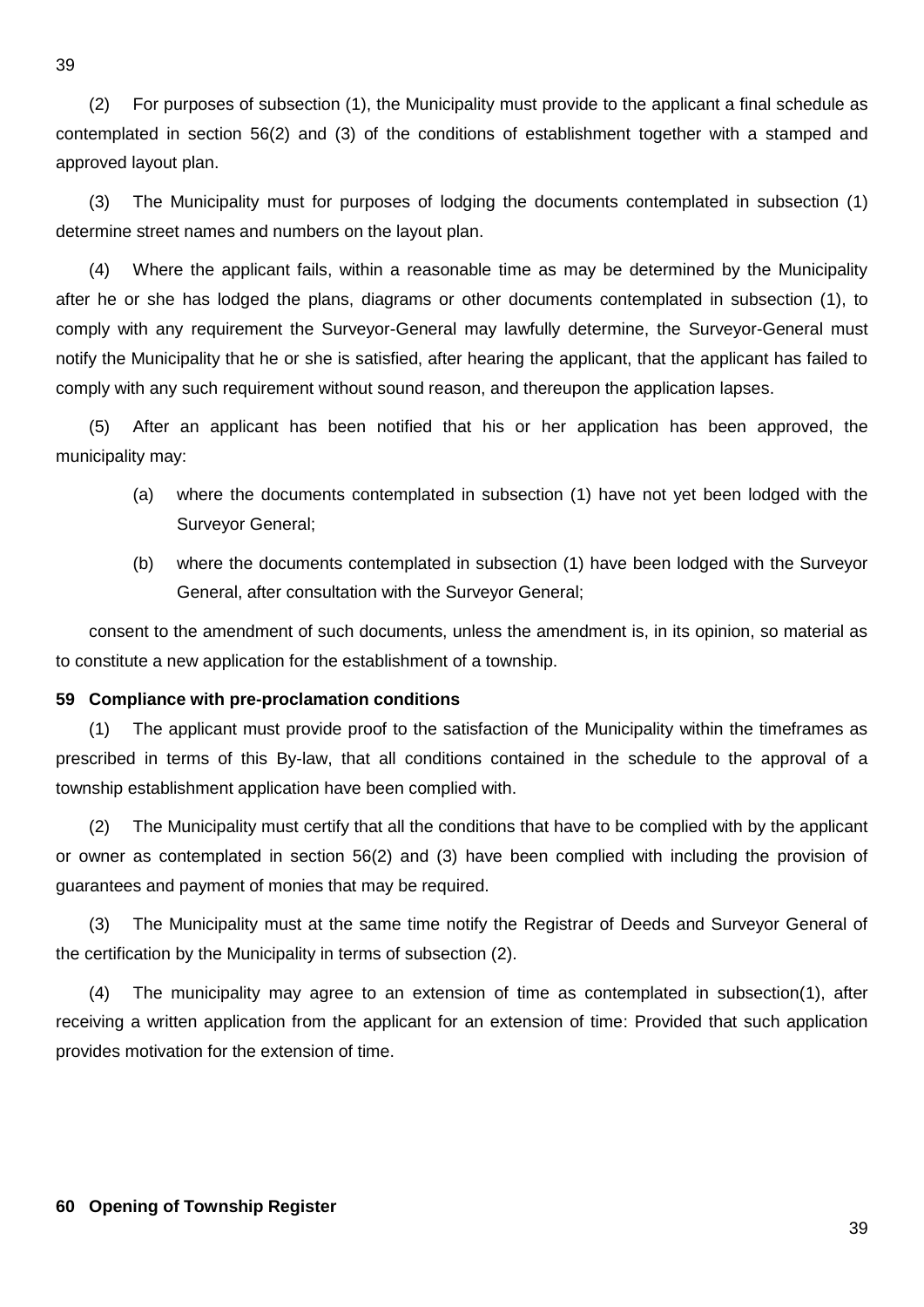(1) The applicant must lodge with the Registrar of Deeds the plans and diagrams contemplated in section 58 as approved by the Surveyor-General together with the relative title deeds for endorsement or registration, as the case may be.

(2) For purposes of subsection (1) the Registrar shall not accept such documents for endorsement or registration until such time as the Municipality has certified that the applicant has complied with such conditions as the Municipality may require to be fulfilled in terms of section 56(3).

(3) The plans, diagrams and title deeds contemplated in subsection (1) shall be lodged within a period of 12 months from the date of the approval of such plans and diagrams, or such further period as the Municipality may allow.

(4) If the applicant fails to comply with the provisions of subsections (1), (2) and (3), the application lapses.

(5) Having endorsed or registered the title deeds contemplated in subsection (1), the Registrar must notify the Municipality forthwith of such endorsement or registration, and thereafter the Registrar shall not register any further transactions in respect of any land situated in the township until such time as the township is declared an approved township in terms of section 61.

#### **61 Proclamation of approved township.**

After the provisions of sections 57, 58, 59 and 60 have been complied with and the Municipality is satisfied that the township is in its area of jurisdiction, the Municipality or the applicant, if authorised in writing by the Municipality, shall, by notice in the *Provincial Gazette*, declare the township an approved township and it shall, in an Annexure to such notice, set out the conditions on which the township is declared an approved township.

#### **Part C: Rezoning of land**

## **62 Application for amendment of aland use scheme by rezoning of land**

(1) An applicant, who wishes to rezone land, must apply to the Municipality for the rezoning of the land in the manner provided for in Chapter 6.

- (2) A rezoning approval may lapse as determined by the Municipalityif
	- (a) the conditions of approval have not been met;
	- (b) the development charges referred to in Chapter 7 have not been paid or paid in the agreed instalments;
	- (c) the zoning is not utilised in accordance with the approval thereof; or
	- (d) the following requirements are not met:
		- (i) the approval by the Municipality of a building plan envisaged for the utilisation of the approved use right; and

40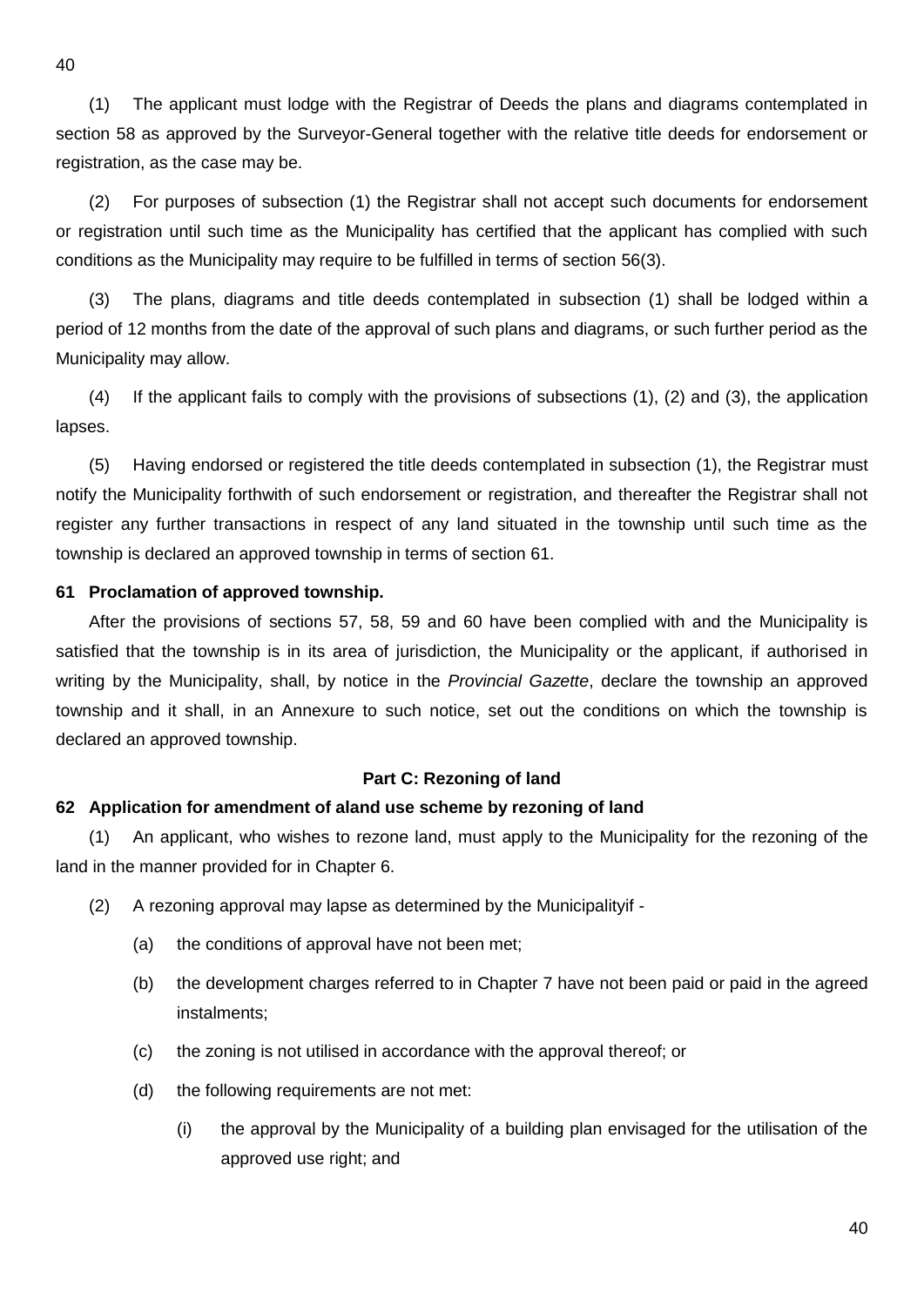(ii) commencement with the construction of the building contemplated in subparagraph

(i). (3) The Municipality may grant extensions to the periods contemplated in subsection(2) and the granting of extensions may not be unreasonable withheld.

(4) If a rezoning approval lapses, the zoning applicable to the land prior to the approval of the rezoning applies, or where no zoning existed prior to the approval of the rezoning, the Municipality must determine a zoning as contemplated in section 174.

# **Part D: Removal, Amendment or Suspension of a Restrictive or Obsolete Condition, Servitude or Reservation Registered Against the Title of the Land**

# **63 Requirements for amendment, suspension or removal of restrictive conditions or obsolete condition, servitude or reservation registered against the title of the land**

(1) The Municipality may, of its own accord or on application by notice in the *Provincial Gazette*amend, suspend or remove, either permanently or for a period specified in the notice and either unconditionally or subject to any condition so specified, any restrictive condition.

(2) An applicant who wishes to have a restrictive condition amended, suspended or removed must apply to the municipality for the amendment, suspension or removal of the restrictive condition in the manner provided for in Chapter 6.

(3) In addition to the procedures set out in Chapter 6, the owner must―

- (a) submit the original title deed to the Municipality or a certified copy thereof; and
- (b) submit the bondholder's consent to the application, where applicable.

(4) The Municipality must cause a notice of its intention to consider an application under subsection (1) to be served on―

- (a) all organs of state that may have an interest in the title deed restriction;
- (b) every holder of a bond encumbering the land;
- (c) a person whose rights or legitimate expectations will be materially and adversely affected by the approval of the application; and
- (d) all persons mentioned in the title deed for whose benefit the restrictive condition applies.

(5) When the Municipality considers the removal, suspension or amendment of a restrictive condition, the Municipality must have regard to the following:

- (a) the financial or other value of the rights in terms of the restrictive condition enjoyed by a person or entity, irrespective of whether these rights are personal or vest in the person as the owner of a dominant tenement;
- (b) the personal benefits which accrue to the holder of rights in terms of the restrictive condition;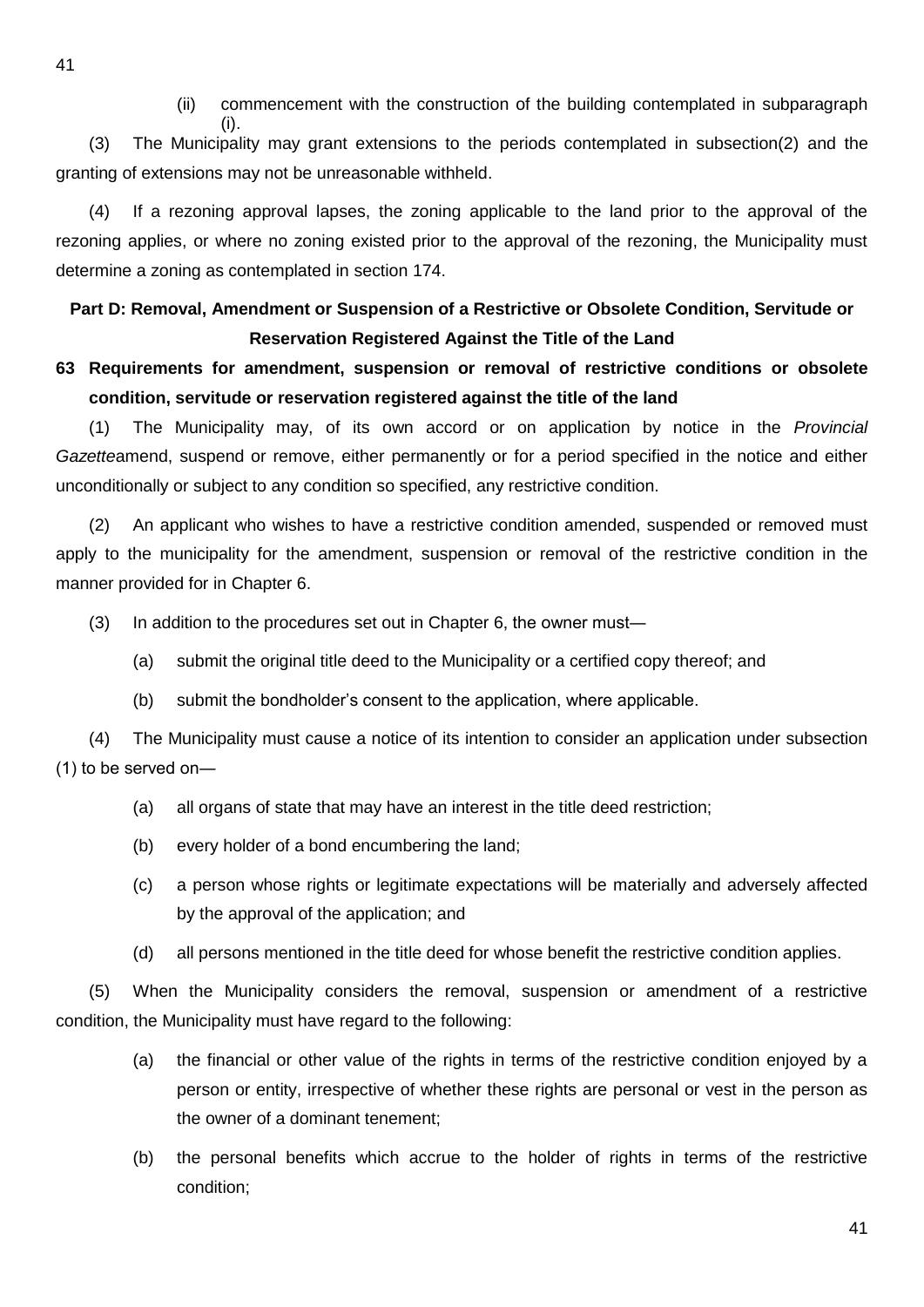- (c) the personal benefits which will accrue to the person seeking the removal of the restrictive condition, if it is removed;
- (d) the social benefit of the restrictive condition remaining in place in its existing form;
- (e) the social benefit of the removal or amendment of the restrictive condition; and
- (f) whether the removal, suspension or amendment of the restrictive condition will completely remove all rights enjoyed by the beneficiary or only some of those rights.

## **64 Endorsements in connection with amendment, suspension or removal of restrictive conditions**

(1) The applicant must, after the amendment, suspension or removal of a restrictive condition by notice in the *Provincial Gazette*as contemplated in section 63(1), submit the following to the Registrar of Deeds:

- (a) a copy of the original title deed;
- (b) a copy of the original letter of approval; and
- (c) a copy of the notification of the approval.

(2) The Registrar of Deeds and the Surveyor-General must, after the amendment, suspension or removal of a restrictive condition by notice in the *Provincial Gazette*, as contemplated in section 63(1), make the appropriate entries in and endorsements on any relevant register, title deed, diagram or plan in their respective offices or submitted to them, as may be necessary to reflect the effect of the amendment, suspension or removal of the restrictive condition.

# **Part E: Amendment or Cancellation in Whole or in Part of a General Plan of a Township 65 Notification of Surveyor General**

(1) After the Municipal Planning Tribunal has approved or refused an application for the alteration, amendment or cancellation of a general plan, the municipality must forthwith notify the Surveyor-General in writing of the decision and, where the application has been approved, state any conditions imposed.

(2) An applicant who has been notified that his or her application has been approved must, within a period of 12 months from the date of the notice, lodge with the Surveyor-General such plans, diagrams or other documents as the Surveyor-General may deem necessary to effect the alteration, amendment or cancellation of the general plan, and if he or she fails to do so the application lapses.

(3) Where the applicant fails, within a reasonable time after he or she has lodged the plans, diagrams or other documents contemplated in subsection (2), to comply with any requirement the Surveyor-General may lawfully lay down, the Surveyor-General must notify the municipality accordingly, and where the municipality is satisfied, after hearing the applicant, that the applicant has failed to comply with any such requirement without sound reason, the municipality must notify the applicant, and thereupon the application lapses.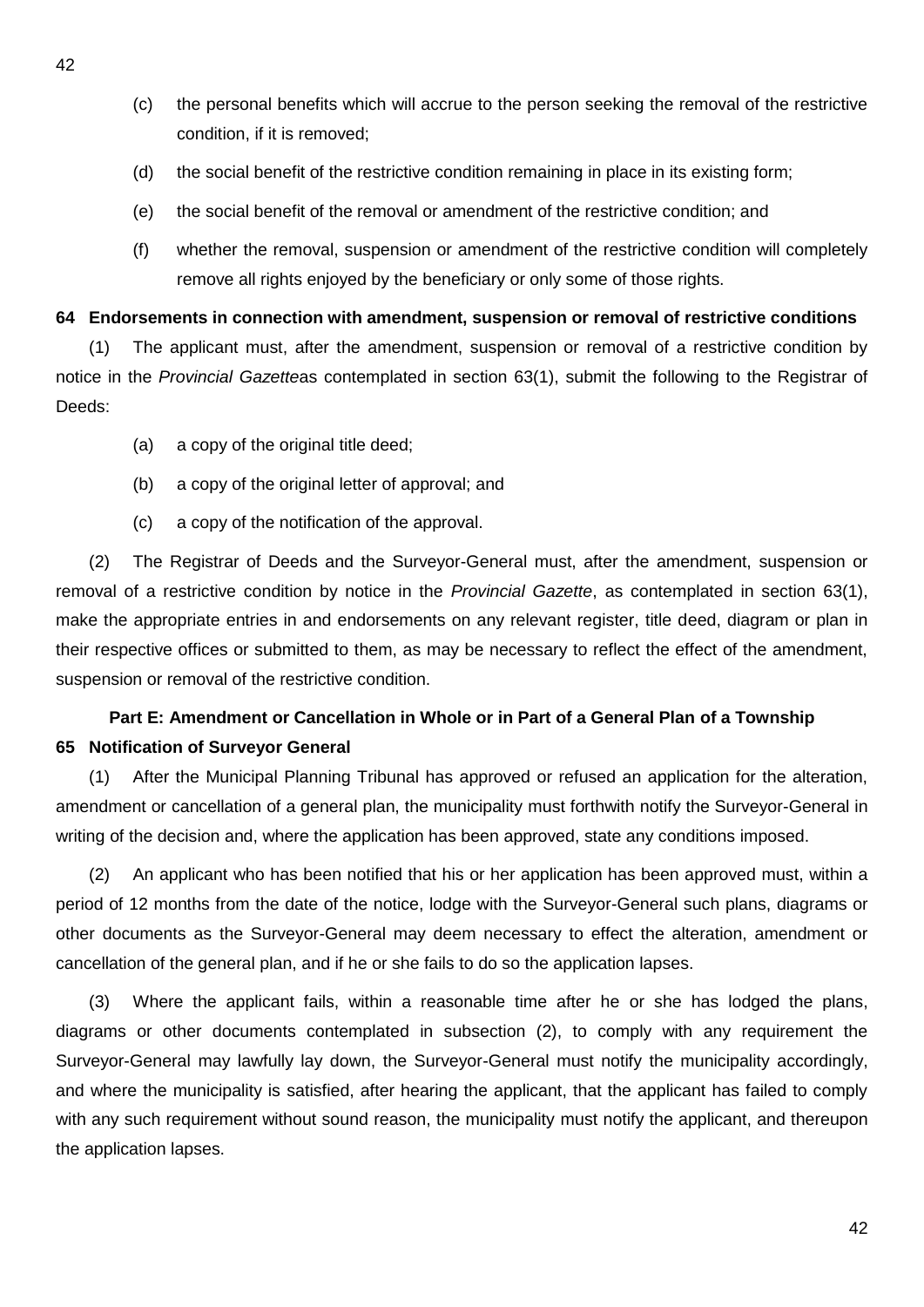(4) After the Surveyor-General has, in terms of section 30(2) of the Land Survey Act, 1927, altered or amended the general plan or has totally or partially cancelled it, he or she must notify the municipality.

(5) On receipt of the notice contemplated in subsection (4) the municipality must publish a notice in the *Provincial Gazette* declaring that the general plan has been altered, amended or totally or partially cancelled and the Municipality must, in a schedule to the latter notice, set out the conditions imposed or the amendment or deletion of any condition, where applicable.

(6) The municipality must provide the Registrar of Deeds with a copy of the notice in the *Provincial Gazette* and schedule thereto contemplated in subsection (5).

## **66 Effect of amendment or cancellation of general plan**

Upon the total or partial cancellation of the general plan of a township -

- (a) the township or part thereof ceases to exist as a township; and
- (b) the ownership of any public place or street re-vests in the township owner.

## **Part F: Subdivision and Consolidation**

## **67 Application for subdivision**

(1) No person may subdivide land without the approval of the Municipality, unless the subdivision is exempted under section 71.

(2) An applicant who wishes to subdivide land must apply to the Municipality for the subdivision of land in the manner provided for in Chapter 6.

(3) No application for subdivision involving a change of zoning may be considered by the Municipality, if the erf concerned is smaller than the minimum permitted erf size or exceeds permissible density.

(4) The Municipality must impose appropriate conditions relating to engineering services for an approval of a subdivision.

(5) If a Municipality approves a subdivision, the applicant must submit a general plan or diagram to the Surveyor-General for approval, including proof to the satisfaction of the Surveyor-General of—

- (a) the Municipality's decision to approve the subdivision;
- (b) the conditions of approval contemplated in subsection (3) and section 52; and
- (c) the approved subdivision plan.

(6) If the Municipality approves an application for a subdivision, the applicant must within a period determined by the Municipality comply with the following requirements:

(a) the approval by the Surveyor-General of the general plan or diagram contemplated in subsection (4);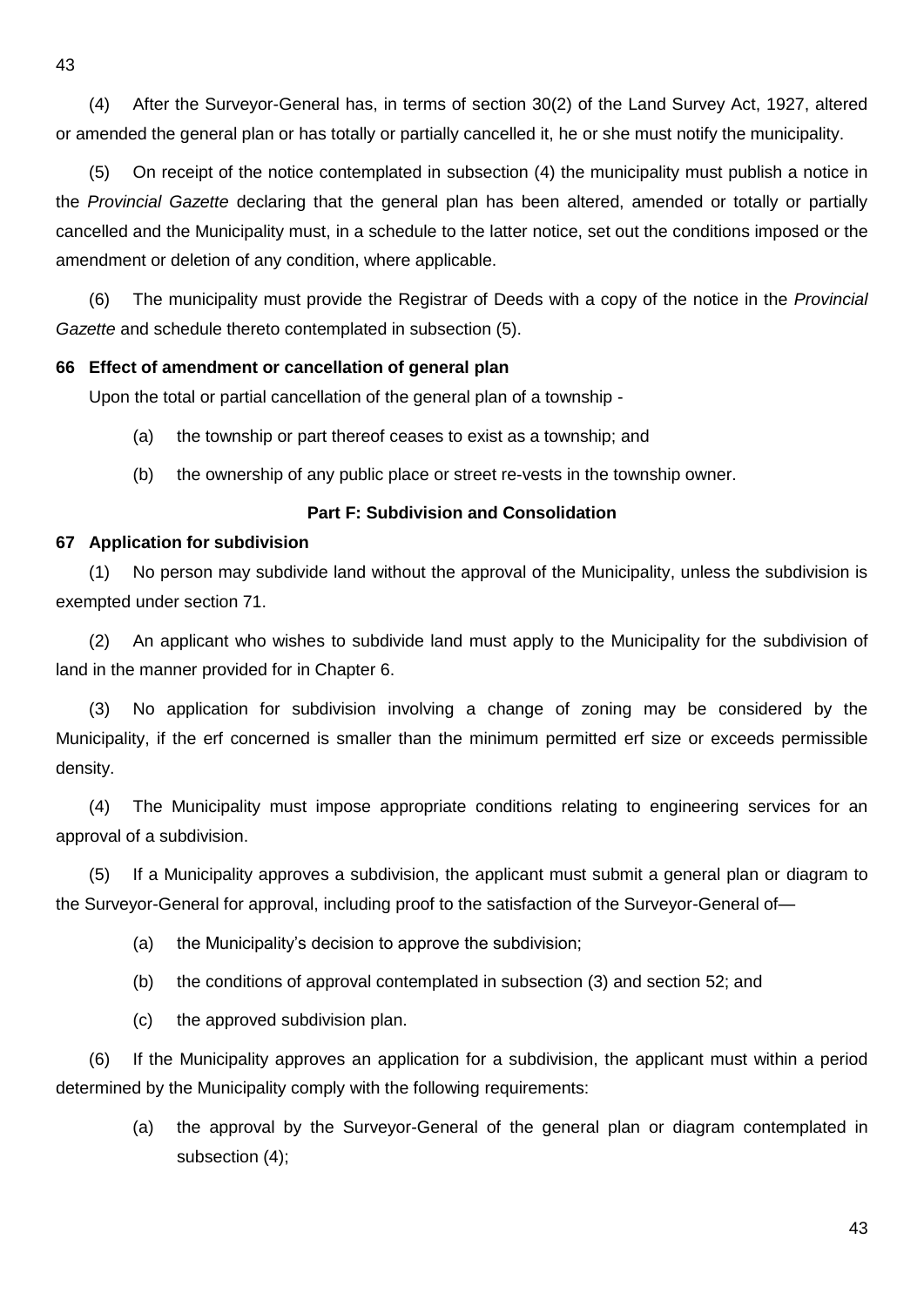- (b) completion of the installation of engineering services in accordance with the conditions contemplated in subsection (3) or other applicable legislation;
- (c) proof to the satisfaction of the Municipality that all relevant conditions contemplated in section 52 for the approved subdivision in respect of the area shown on the general plan or diagram and that must be complied with before compliance with paragraph (d) have been met; and
- (d) registration of the transfer of ownership in terms of the Deeds Registries Act of the land unit shown on the diagram or of at least one new land unit shown on the general plan.

(7) A confirmation from the Municipality in terms of subsection (6)(c) that all conditions of approval have been met, which is issued in error, does not absolve the applicant from complying with the obligations imposed in terms of the conditions or otherwise complying with the conditions after confirmation of the subdivision.

#### **68 Confirmation of subdivision**

(1) Upon compliance with section 67(6), the subdivision or part thereof is confirmed and cannot lapse.

(2) Upon confirmation of a subdivision or part thereof under section 67(6), the zonings indicated on the approved subdivision plan as confirmed cannot lapse.

(3) The Municipality must in writing confirm to the applicant or to any other person at his or her written request that a subdivision or a part of a subdivision is confirmed, if the applicant has to the satisfaction of the Municipality submitted proof of compliance with the requirements of section 67(6) for the subdivision or part thereof.

(4) No building or structure may be constructed on a land unit forming part of an approved subdivision unless the subdivision is confirmed as contemplated in section 67(6) or the Municipality approved the construction prior to the subdivision being confirmed.

## **69 Lapsing of subdivision and extension of validity periods**

(1) An approved subdivision or a portion thereof lapses if the applicant does not comply with subsection 67(6).

(2) An applicant may apply for an extension of the period to comply with subsection 67(6) or must comply with subsection (4).

(3) An extension contemplated in subsection (2) may not be unreasonably withheld by the Municipality and may be granted for a further period determined by the Municipality and if after the expiry of the extended period the requirements of subsection 67(6) has not been complied with, the subdivision may lapse if so determined by the Municipality and subsection (5) applies.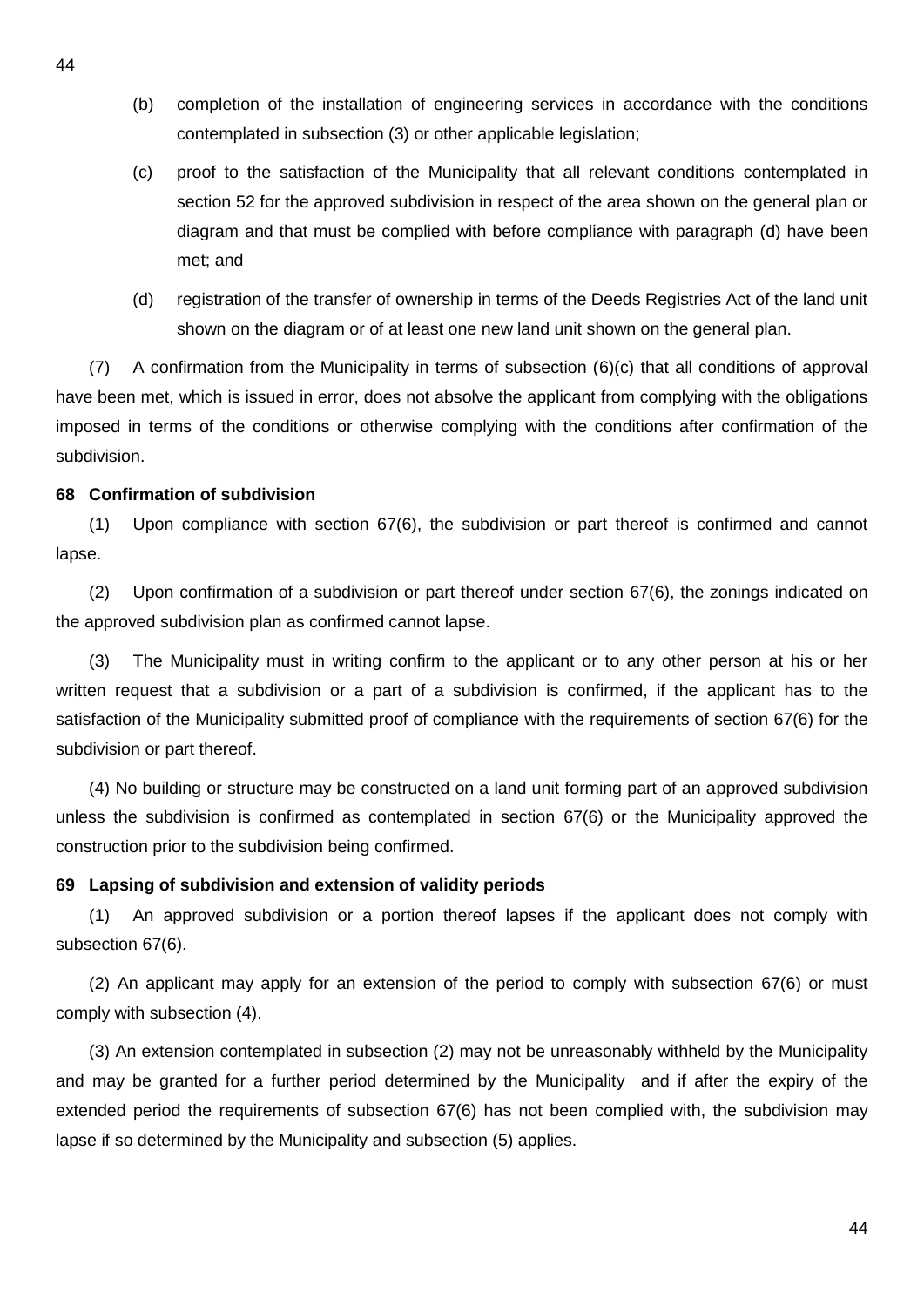(4) If only a portion of the general plan, contemplated in subsection 67(6)(a) complies with subsection 67(6)(b) and (c), the general plan must be withdrawn and a new general plan must be submitted to the Surveyor-General.

(5) If an approval of a subdivision or part thereof lapses under subsection  $(1)$  —

- (a) the Municipality must—
	- (i) amend the zoning map and, where applicable, the register accordingly; and
	- (ii) notify the Surveyor-General accordingly; and
- (b) the Surveyor-General must endorse the records of the Surveyor-General's office to reflect the notification that the subdivision has lapsed.

# **70 Amendment or cancellation of subdivision plan**

(1) The Municipality may approve the amendment or cancellation of a subdivision plan, including conditions of approval, the general plan or diagram, in relation to land units shown on the general plan or diagram of which no transfer has been registered in terms of the Deeds Registries Act.

(2) When the Municipality approves an application in terms of subsection (1), any public place that is no longer required by virtue of the approval must be closed.

(3) The Municipality must notify the Surveyor-General of an approval in terms of subsection (1), and the Surveyor-General must endorse the records of the Surveyor-General's office to reflect the amendment or cancellation of the subdivision.

(4) An approval of a subdivision in respect of which an amendment or cancellation is approved in terms of subsection (1), remains valid for the remainder of the period contemplated in section 67(6) applicable to the initial approval of the subdivision, calculated from the date of approval of the amendment or cancellation in terms of subsection (1).

# **71 Exemption of subdivisions and consolidations**

(1) The subdivision or consolidation of land in the following circumstances does not require the approval of the Municipality:

- (a) if the subdivision or consolidation arises from the implementation of a court ruling;
- (b) if the subdivision or consolidation arises from an expropriation;
- (c) a minor amendment of the common boundary between two or more land units if the resulting change in area of any of the land units is not more than 10 per cent;
- (d) the registration of a servitude or lease agreement for the provision or installation of—
	- (i) water pipelines, electricity transmission lines, sewer pipelines, gas pipelines or oil and petroleum product pipelines by or on behalf of an organ of state or service provider;
	- (ii) telecommunication lines by or on behalf of a licensed telecommunications operator;

45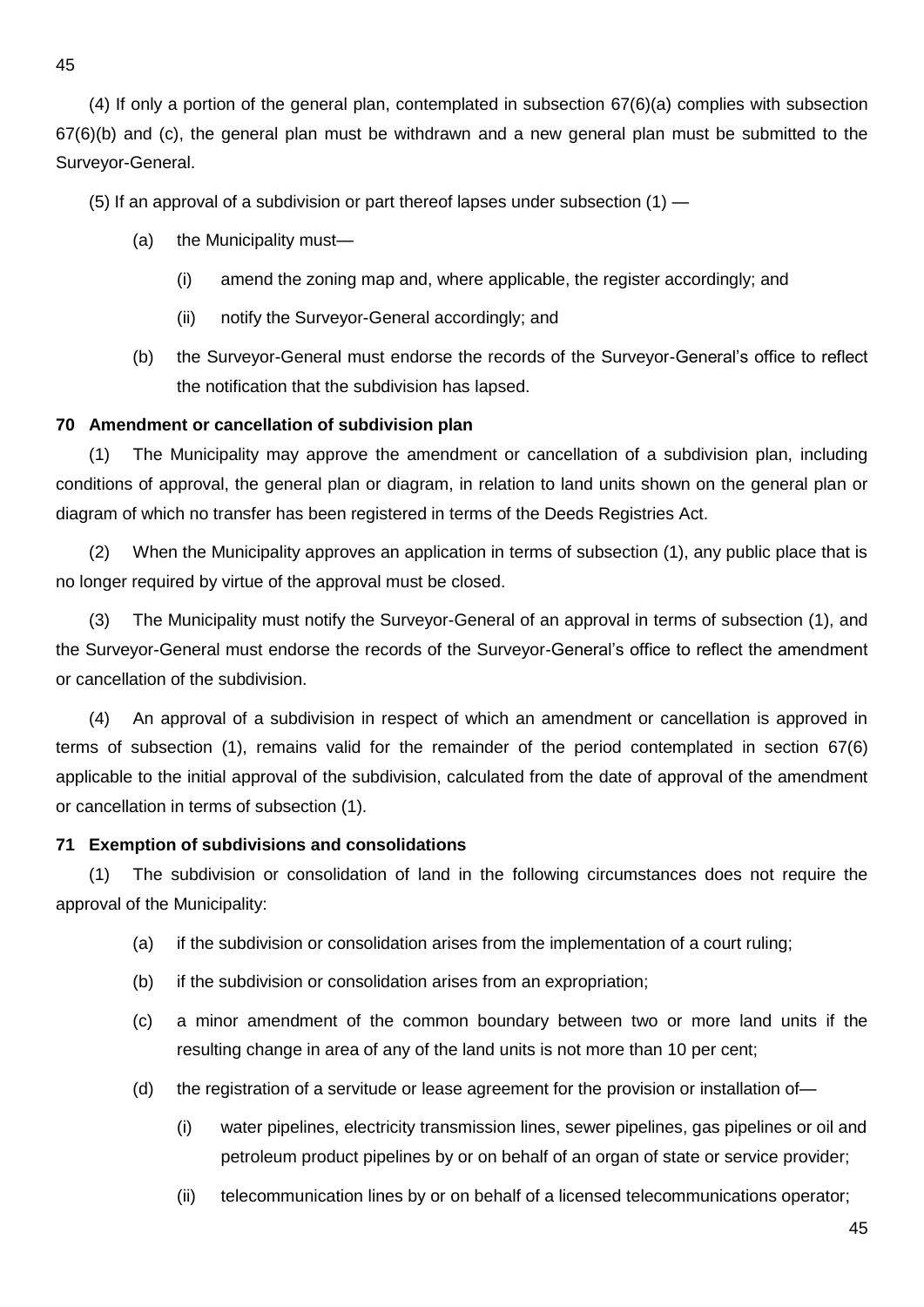- (iii) the imposition of height restrictions;
- (e) the exclusive utilisation of land for agricultural purposes, if the utilisation—
	- (i) requires approval in terms of legislation regulating the subdivision of agricultural land; and
	- (ii) does not lead to urban expansion.
- (f) the subdivision and consolidation of a closed public place with an abutting erf; and
- (g) the granting of a right of habitation or usufruct.

(2) The Municipality must, in each case, certify in writing that the subdivision has been exempted from the provisions of this Chapter.

(3) The Municipality must indicate on the plan of subdivision that the subdivision has been exempted from the provisions of sections 67 to 70.

# **72 Services arising from subdivision**

Subsequent to the granting of an application for subdivision in terms of this By-law the owner of any land unit originating from the subdivision must―

- (a) allow without compensation that the following be conveyed across his or her land unit in respect of other land units:
	- (i) gas mains;
	- (ii) electricity cables;
	- (iii) telephone cables;
	- (iv) television cables;
	- (v) other electronic infrastructure;
	- (vi) main and other water pipes;
	- (vii) foul sewers;
	- (viii) storm water pipes; and
	- (ix) ditches and channels;
- (b) allow the following on his or her land unit if considered necessary and in the manner and position as may be reasonably required by the Municipality:
	- (i) surface installations such as mini–substations;
	- (ii) meter kiosks; and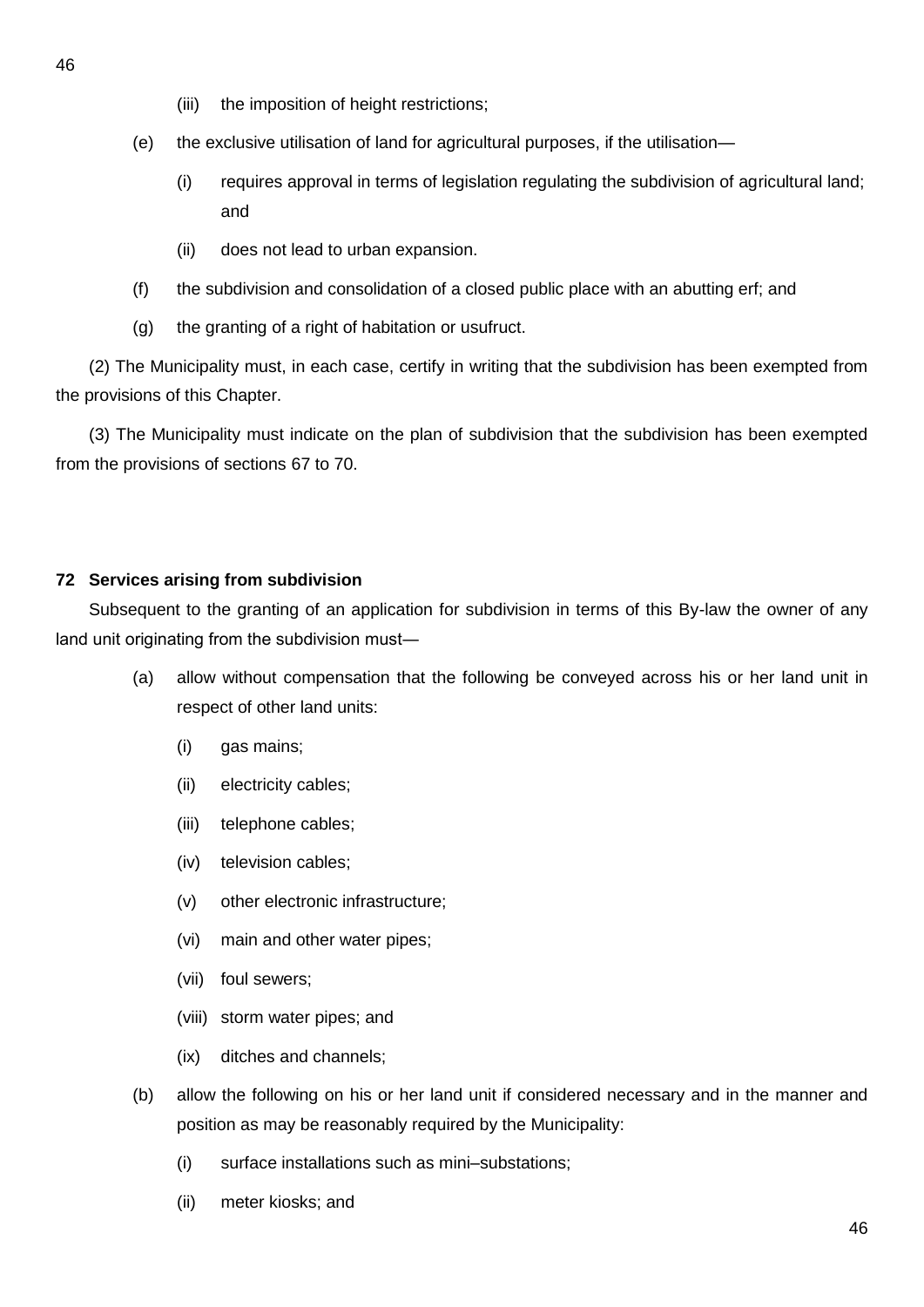- (iii) service pillars;
- (c) allow access to the land unit at any reasonable time for the purpose of constructing, altering, removing or inspecting any works referred to in paragraphs (a) and (b); and
- (d) receive material or permit excavation on the land unit as may be required to allow use of the full width of an abutting street and provide a safe and proper slope to its bank necessitated by differences between the level of the street as finally constructed and the level of the land unit, unless he or she elects to build retaining walls to the satisfaction of and within a period to be determined by the Municipality.

## **73 Consolidation of land units**

(1) No person may consolidate land without the approval of the Municipality, unless the consolidation is exempted under section 71.

(2) A copy of the approval must accompany the diagram which is submitted to the Surveyor-General's office.

(3) If the Municipality approves a consolidation, the applicant must submit a diagram to the Surveyor-General for approval, including proof to the satisfaction of the Surveyor-General of—

- (a) the decision to approve the subdivision;
- (b) the conditions of approval contemplated in section 52; and
- (c) the approved consolidation plan.

(4) If the Municipality approves a consolidation, the Municipality must amend the zoning map and, where applicable, the register accordingly.

## **74 Lapsing of consolidation and extension of validity periods**

(1) The Municipality may, if a consolidation of land units is approved but no consequent registration by the Registrar of Deeds takes place within the period determined by the Municipality, determine that the consolidation approval lapses.

(2) An applicant may apply for an extension of the period to comply with subsection (1) and the granting of an extension may not be unreasonably withheld.

(3) An extension contemplated in subsection (2) may be granted for a further period determined by the Municipality and if after the expiry of the extended period the requirements of subsection (1) have not been complied with, the consolidation may lapse as determined by the Municipality and subsection (4) applies.

- (4) If an approval of a consolidation lapses under subsection (1) the Municipality must—
	- (a) amend the zoning map and, where applicable, the register accordingly; and
	- (b) notify the Surveyor-General accordingly; and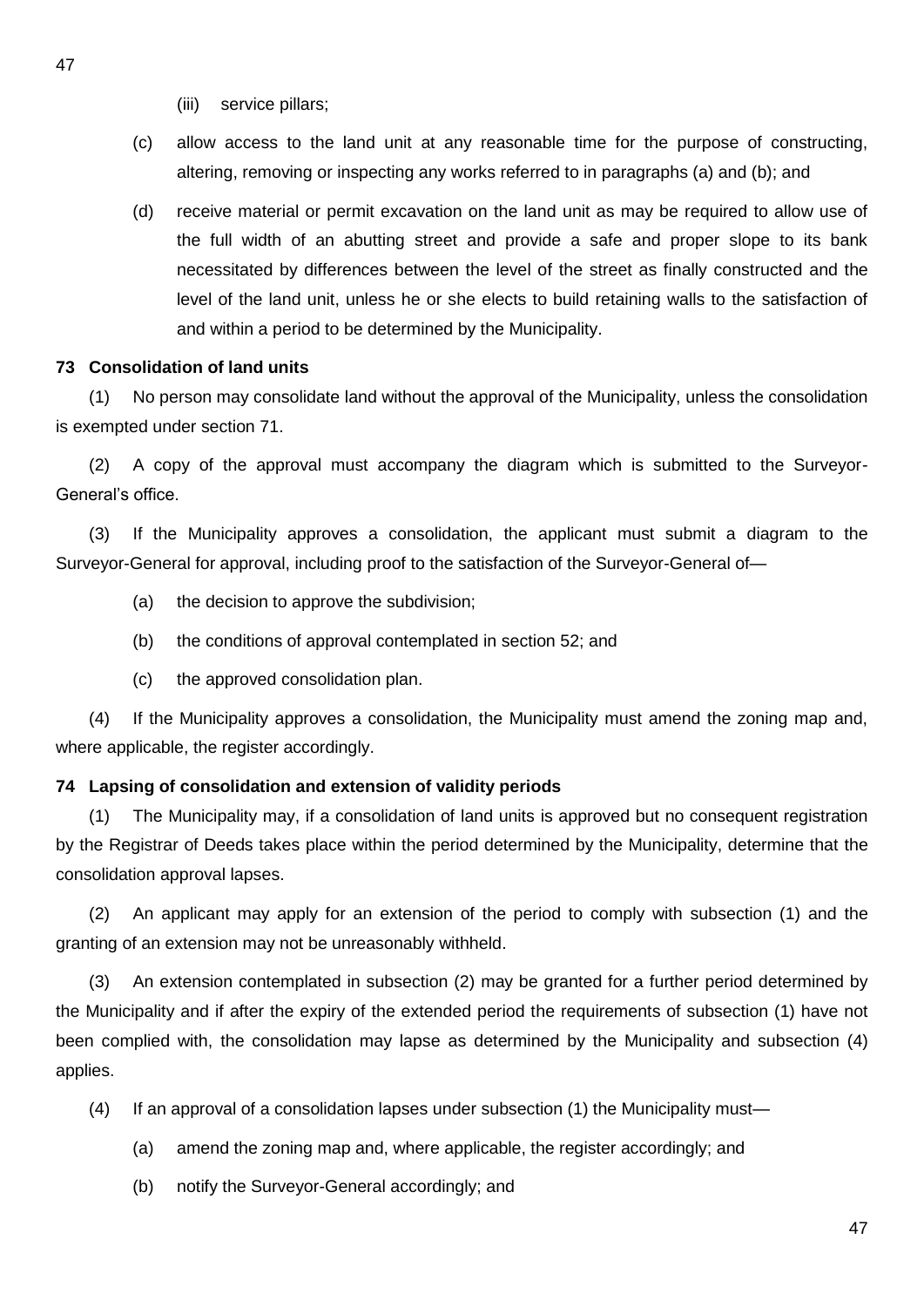(c) the Surveyor-General must endorse the records of the Surveyor-General's office to reflect the notification that the subdivision has lapsed.

## **Part G: Permanent Closure of Public Place**

## **75 Closure of public place**

(1) The Municipality may on own initiative or on application close a public place or any portion thereof in accordance with the procedures in Chapter 6.

(2) An applicant who wishes to have a public place closed or a portion of a public place closed must apply to the municipality for the closure of the public place or portion thereof in the manner provided for in Chapter 6.

(3) If any person lodges a claim against the Municipality for loss or damage that he or she has allegedly suffered as a result of the wrong doing on the part of the Municipality as a result of the closure of a public place, an employee duly authorised by the Municipality must—

- (a) require proof of negligence on the part of the Municipality which resulted in the loss or damage; and
- (b) before any claim is paid or settled, obtain a full technical investigation report in respect of the circumstances that led to the closure of the public place to determine whether or not there has been negligence on the part of the Municipality.
- (4) The Municipality may pay a claim if—
	- (a) the circumstances of loss or damage reveal that the Municipality acted negligently;
	- (b) the circumstances of the loss are not inconsistent with this By-law;
	- (c) the claimant has proved his or her loss or damage;
	- (d) the claimant has provided the proof of a fair and reasonable quantum;
	- (e) no claim has been made and paid by personal insurance covering the same loss; and
	- (f) any other relevant additional information as requested by the authorised employee has been received.

(5) The ownership of the land comprised in any public place or portion thereof that is closed in terms of this section continues to vest in the Municipality unless the Municipality determines otherwise.

(6) The municipal manager may, without complying with the provisions of this Chapter temporarily close a public place—

(a) for the purpose of or pending the construction, reconstruction, maintenance or repair of the public place;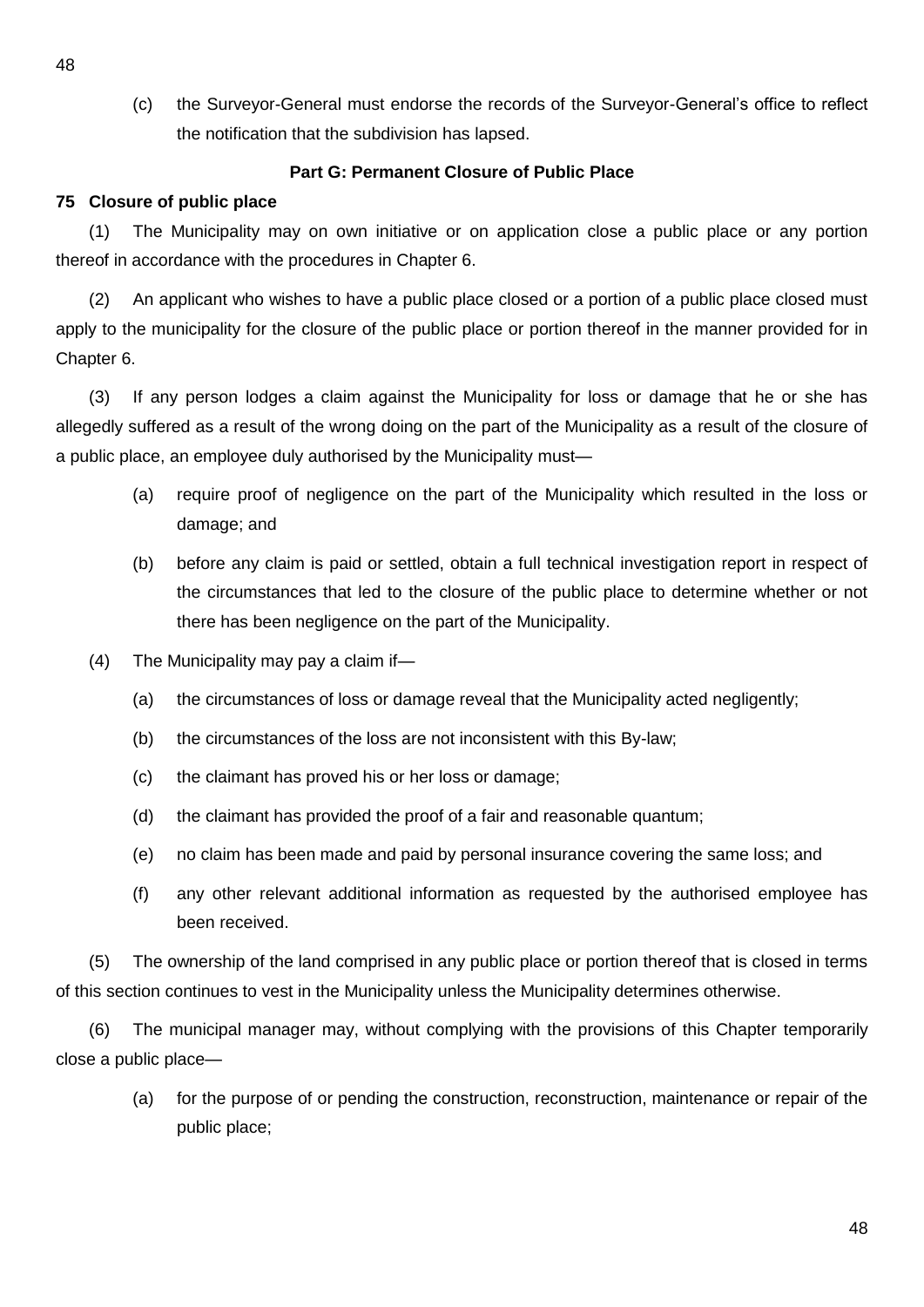- (b) for the purpose of or pending the construction, erection, laying, extension, maintenance, repair or demolition of any building, structure, works or service alongside, on, across, through, over or under the public place;
- (c) if the street or place is, in the opinion of the municipal manager, in a state dangerous to the public;
- (d) by reason of any emergency or public event which, in the opinion of the municipal manager, requires special measures for the control of traffic or special provision for the accommodation of crowds, or
- (e) for any other reason which, in the opinion of the municipal manager, renders the temporary closing of the public place necessary or desirable.

(7) The Municipality must notify the Surveyor-General of an approval in terms of subsection (1), and the Surveyor-General must endorse the records of the Surveyor-General's office to reflect the closure of the public place.

# **Part H: Consent Use**

# **76 Application for consent use**

(1) An applicant may apply to the Municipality for a consent use provided for in the land use scheme in the manner provided for in Chapter 6.

(2) Where the development parameters for the consent use that is being applied for are not defined in an applicable land use scheme, the Municipality must determine the development parameters that apply to the consent use as conditions of approval contemplated in section 52.

(3) A consent use may be granted permanently or for a specified period of time in terms of conditions of approval contemplated in section 52.

(4) A consent use granted for a specified period of time contemplated in subsection (3) must not have the effect of preventing the property from being utilised in the future for the primary uses permitted in terms of the zoning of the land.

(5) A consent use contemplated in subsection (1) may lapse after a period determined by the Municipality if -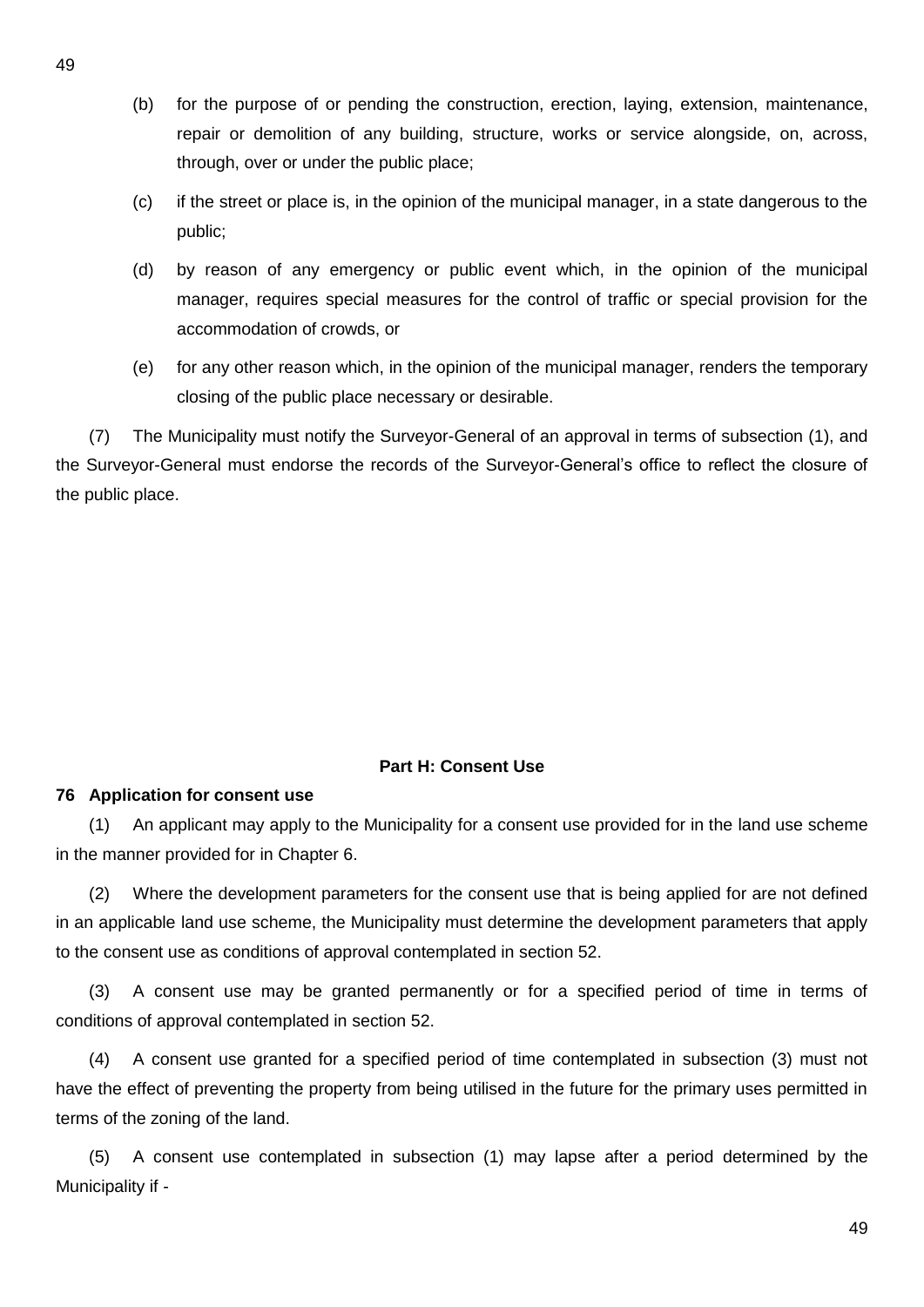- (a) the consent use is not utilised in accordance with the approval thereof; or
- (b) the following requirements are not met:
	- (i) the approval by the Municipality of a building plan envisaged for the utilisation of the approved use right; and
	- (ii) commencement with the construction of the building contemplated in subparagraph (i).

(6) The Municipality may grant extensions to the period contemplated in subsection (5) and the granting of an extension may not be unreasonably withheld by the Municipality.

# **Part I: Traditional Use**

# **77 Application for traditional use**

(1) An applicant who wishes to amend the use of communal land located in the area of a traditional council must apply to the Municipality for the amendment of the land use in the manner provided for in Chapter 6.

- (2) Traditional use applications relate to communal land and are applications for:
	- (a) the amendment of the use of land in instances where such amendment will have a high impact on the community; and
	- (b) any other amendment of the use of land determined by the Council by resolution.

(3) For the purpose of this section, "high impact" means a land use that has the potential to impact negatively on the health of the community.

# **Part J: Temporary Use**

# **78 Application for temporary use**

(1) Temporary use applications are applications that do not result in an amendment of the land use scheme and are:

- (a) prospecting rights granted in terms of the Mineral and Petroleum Resources Development Act, 2002 (Act No. 28 of 2002);
- (b) any other application for temporary use submitted in accordance with the By-laws of the Municipality.
- (2) An applicant may apply to the Municipality-
	- (a) for a departure from the development parameters of a zoning; or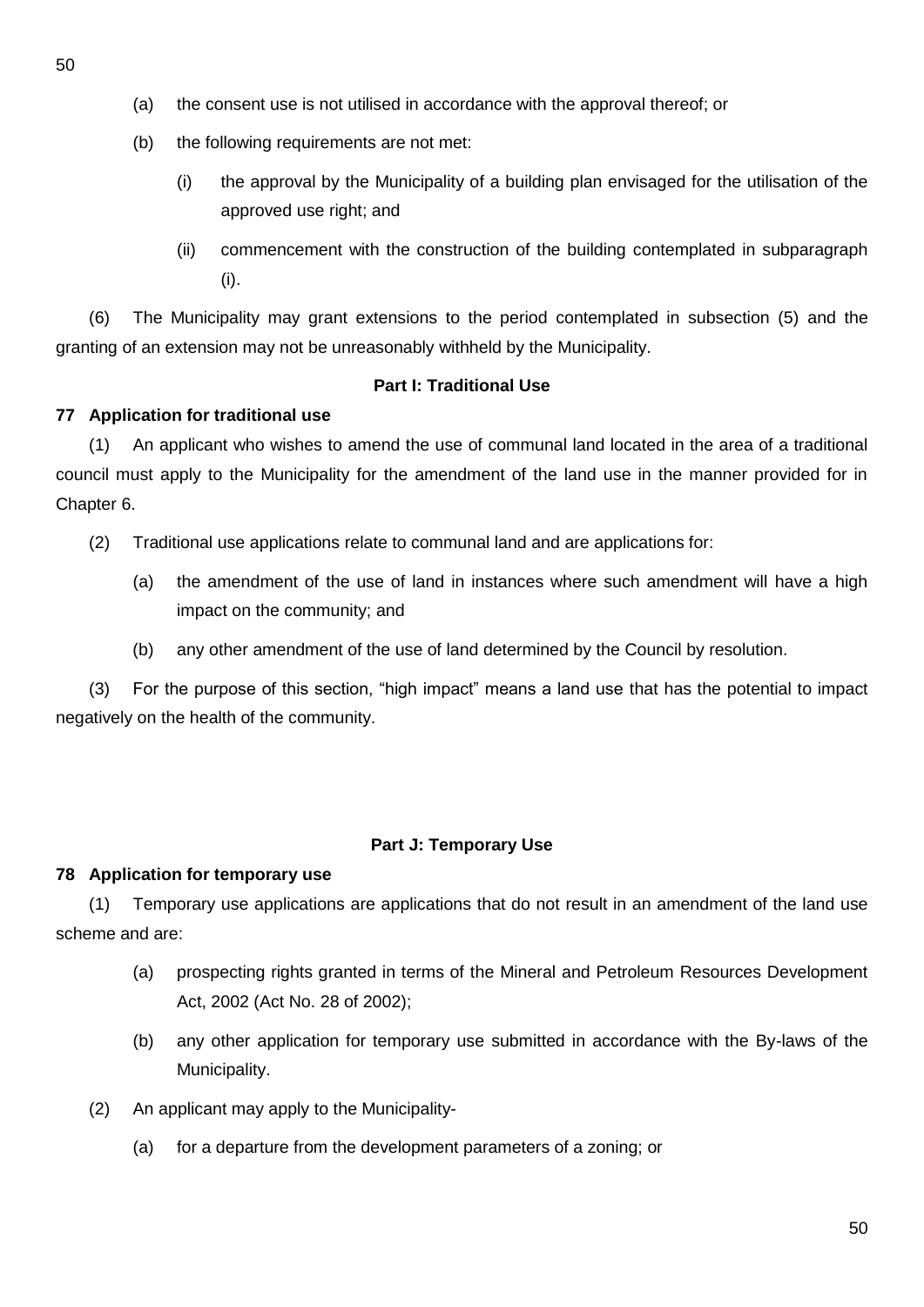(b) to utilise land on a temporary basis for a purpose for which no provision is made in the land use scheme in respect of a particular zone for a period not exceeding 5 years or such shorter period as may be determined by the Municipality,

in the manner provided for in Chapter 6.

(3) A departure contemplated in subsection (1)(a) may lapse after the period determined by the Municipality if, the departure is not utilised in accordance with the approval thereof.

(3) The Municipality may grant extensions to the period contemplated in subsection (2), and the granting of the extension may not be unreasonably withheld.

(4) A temporary departure contemplated in subsection (1)(b) may not be granted more than once in respect of a particular use on a specific land unit.

(5) A temporary departure contemplated in subsection (1)(b) may not include the improvement of land that is not temporary in nature and which has the effect that the land cannot, without further construction or demolition, revert to its previous lawful use upon the expiry of the period contemplated in subsection (1)(b).

## **Part K: General Matters**

# **79 Ownership of public places and land required for municipal engineering services and social facilities**

(1) The ownership of land that is earmarked for a public place as shown on an approved subdivision plan vest in the Municipality upon confirmation of the subdivision or a part thereof.

(2) The Municipality may in terms of conditions imposed in terms of section 52 determine that land designated for the provision of engineering services, public facilities or social infrastructure on an approved subdivision plan, be transferred to the Municipality upon confirmation of the subdivision or a part thereof.

#### **80 Restriction of transfer and registration**

(1) Notwithstanding the provisions contained in this By-law or any conditions imposed in the approval of any land development application, the owner shall, at his or her cost and to the satisfaction of the Municipality, survey and register all servitudes required to protect the engineering services provided, constructed and installed as contemplated in Chapter 7.

(2) No Erf/Erven and/or units in a land development area, may be alienated or transferred into the name of a purchaser nor shall a Certificate of Registered Title be registered in the name of the owner, prior to the Municipality certifying to the Registrar of Deeds that:

51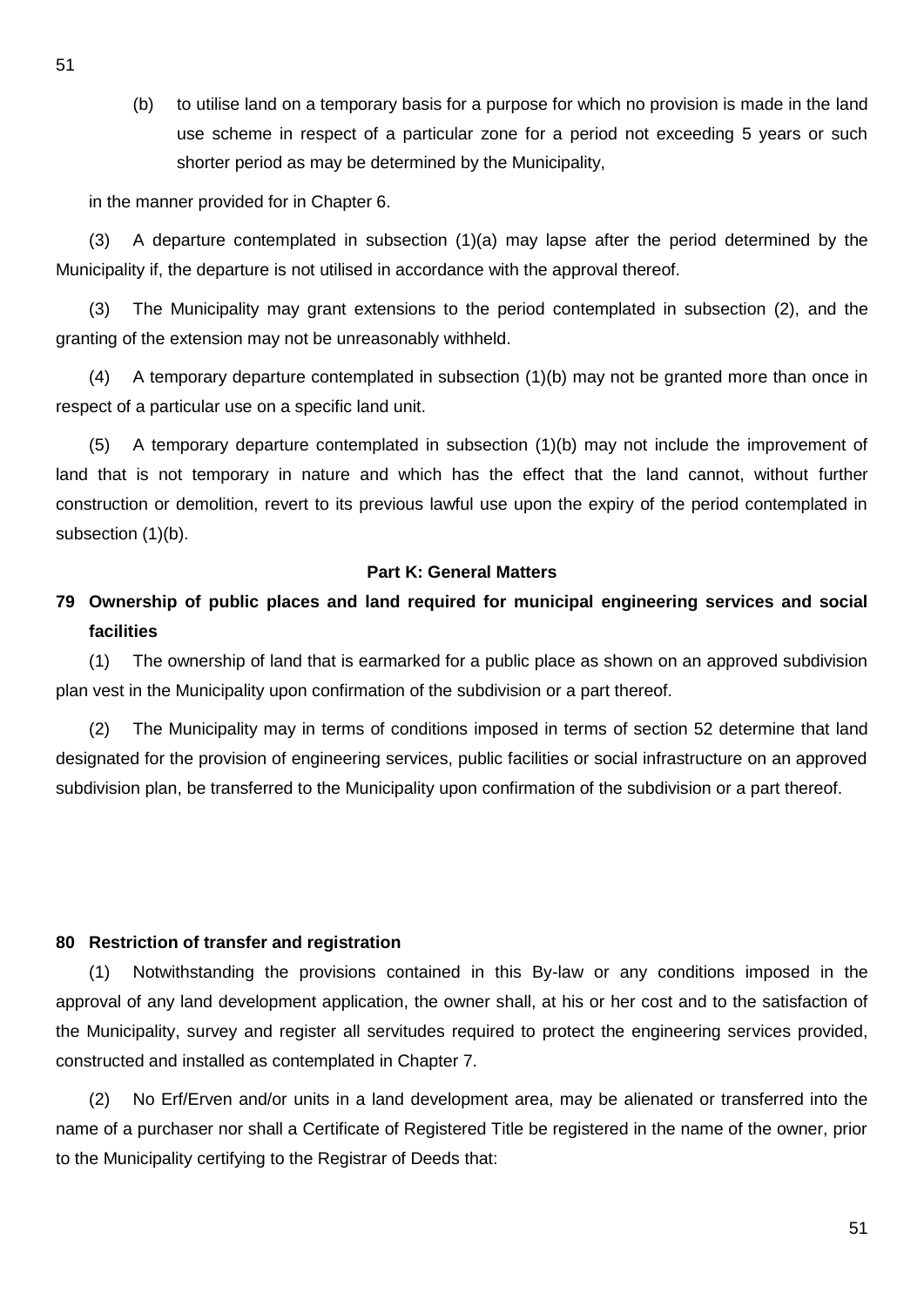- (a) All engineering services have been designed and constructed to the satisfaction of the Municipality, including guarantees for services having been provided to the satisfaction of the Municipality as may be required; and
- (b) all engineering services and development charges have been paid or an agreement has been entered into to pay the development charges in monthly instalments; and
- (c) all engineering services have been or will be protected to the satisfaction of the Municipality by means of servitudes; and
- (d) all conditions of the approval of the land development application have been complied with or that arrangements have been made to the satisfaction of the Municipality for the compliance there of within 3 months of having certified to the Registrar in terms of this section that registration may take place; and
- (e) that the Municipality is in a position to consider a final building plan; and
- (f) that all the properties have either been transferred or shall be transferred simultaneously with the first transfer or registration of a newly created property or sectional title scheme.

# **81 First transfer**

(1) Where an owner of land to which a land development application relates is required to transfer land to:

- (a) the Municipality; or
- (b) a non-profit company,

by virtue of a condition set out in the conditions to the approval of a land development application contemplated in section 52, the land shall be so transferred at the expense of the applicant, within a period of 6 months from the date of the land use rights coming into operation in terms of section 52, or within such further period as the Municipality may allow, but in any event prior to any registration or transfer of any erf, portion, opening of a sectional title scheme or unit within the development.

# **82 Certification by Municipality**

(1) A person may not apply to the Registrar of Deeds to register the transfer of a land unit, unless the Municipality has issued a certificate in terms of this section.

(2) The Municipality may not issue a certificate to transfer a land unit in terms of any law, or in terms of this By-law, unless the owner furnishes the Municipality with―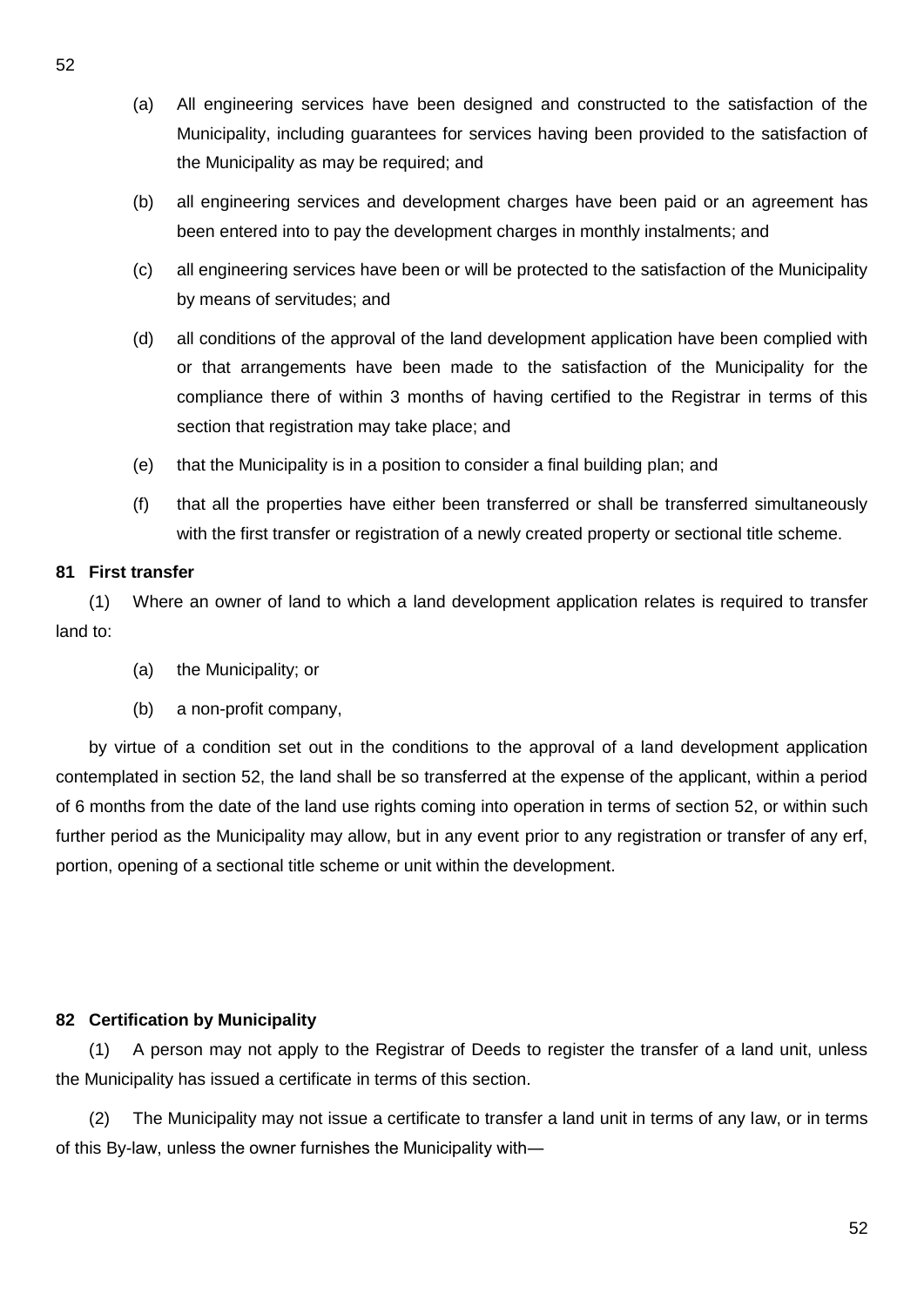- (a) a certificate of a conveyancer confirming that funds due by the transferor in respect of land, have been paid;
- (b) proof of payment of any contravention penalty or proof of compliance with a directive contemplated in Chapter 9;
- (c) proof that the land use and buildings constructed on the land unit comply with the requirements of the land use scheme;
- (d) proof that all common property including private roads and private places originating from the subdivision, has been transferred; and
- (e) proof that the conditions of approval that must be complied with before the transfer of erven have been complied with.

## **83 National and provincial interest**

(1) In terms of section 52 of the Act an applicant shall refer any application which affects national or provincial interest respectively to the Minister and the Member of the Executive Council for comments, which comments are to be provided within 21 days as prescribed in section 52(5) of the Act.

(2) Where any application in terms of this By-law, which in the opinion of the Municipal Manager affects national or provincial interest as defined in section 52 of the Act, is submitted, such application must be referred to the Minister or the Member of the Executive Council respectively and the provisions of sections 52(5) to (7) of the Act, apply with the necessary changes.

(3) The Municipal Planning Tribunal or Land Development Officer as the case may be, as contemplated in this By-law and the Act, may direct that an application before it, be referred to the Minister and the Member of the Executive Council, if such an application in their opinion affects national or provincial interest and the provisions of sections 52(5) to (7) apply with the necessary changes.

(4) Subsections (1) to (3) must be read with section 33(1) of the Act in that the national and or provincial departments becomes parties to the application that affects national or provincial interest, but the Municipality remains the decision maker of first instance.

# **CHAPTER 6 GENERAL APPLICATION PROCEDURES**

## **84 Applicability of Chapter**

This Chapter applies to all applications submitted to the Municipality in terms of Chapter 5.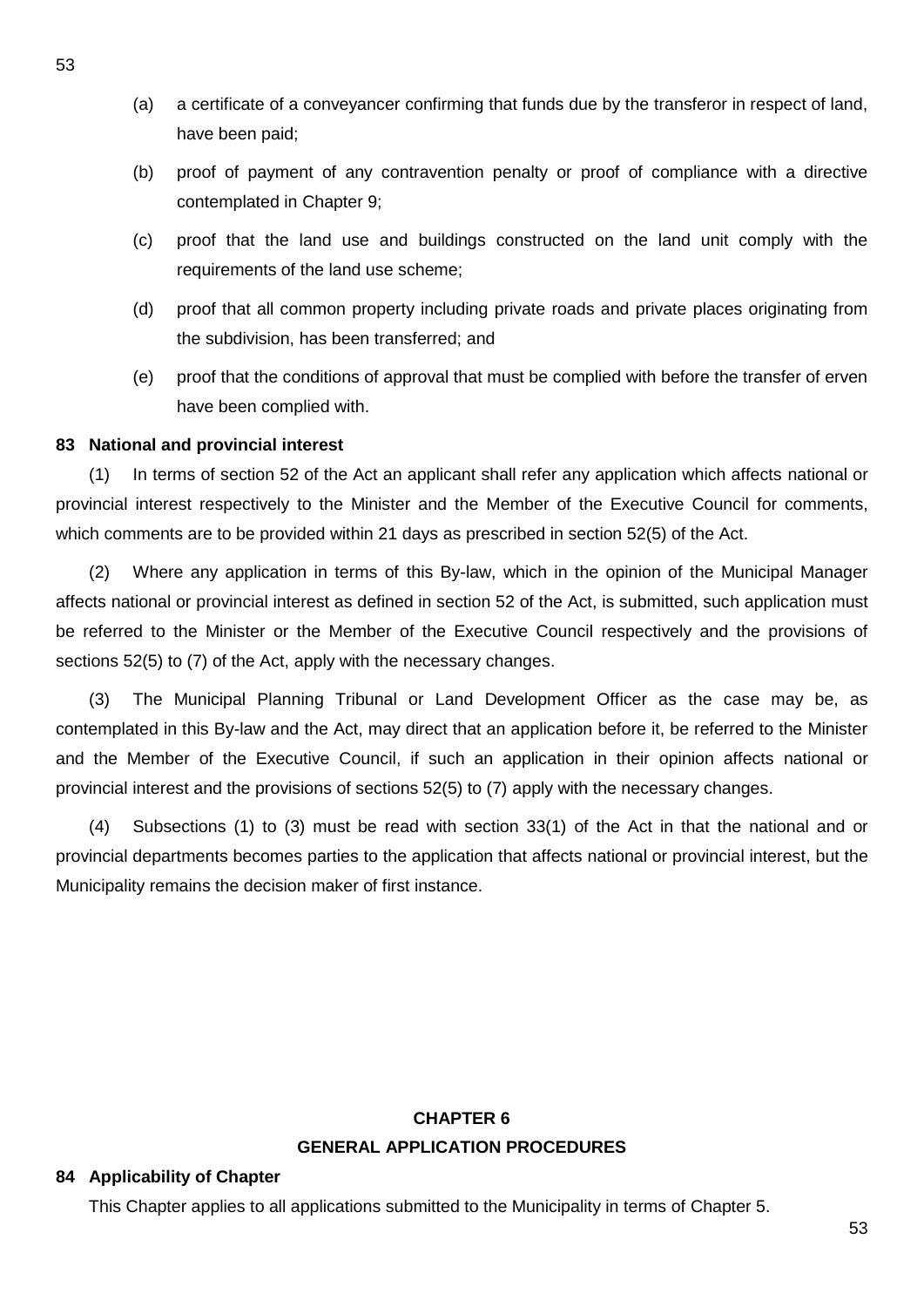# **85 Procedures for making application**

An applicant must comply with the procedures in this Chapter and, where applicable, the specific procedures provided for in Chapter 5of this By-law.

# **86 Information required**

- (1) An application must be accompanied by the following documents:
	- (a) an approved application form, completed and signed by the applicant;
	- (b) if the applicant is not the owner of the land, a power of attorney signed by the owner authorising the applicant to make the application on behalf of the owner and if the owner is married in community of property a power of attorney signed by both spouses;
	- (c) if the owner of the land is a company, closed corporation, trust, body corporate or home owners' association, proof that the person is authorised to act on behalf of the company, closed corporation, trust, body corporate or a home owners' association;
	- (d) the relevant bondholder's consent, if required by the Municipality;
	- (e) a written motivation for the application based on the criteria for consideration of the application;
	- (f) a copy of the Surveyor-General's diagram of the subject property or if it does not exist, an extract from relevant general plan;
	- (g) a locality plan and site development plan, when required, or a plan showing the proposal in its cadastral context;
	- (h) in the case of an application for the subdivision of land, copies of the subdivision plan showing the following:
		- (i) the location of the proposed land units;
		- (ii) all existing structures on the property and abutting properties;
		- (iii) the public places and the land needed for public purposes;
		- (iv) the existing access points;
		- (v) all servitudes;
		- (vi) contours with at least a one meter interval or such other interval as may be approved by the Municipality;
		- (vii) the street furniture;
		- (viii) the light, electrical and telephone poles;
		- (ix) the electrical transformers and mini substations;
		- (x) the storm water channels and catch pits;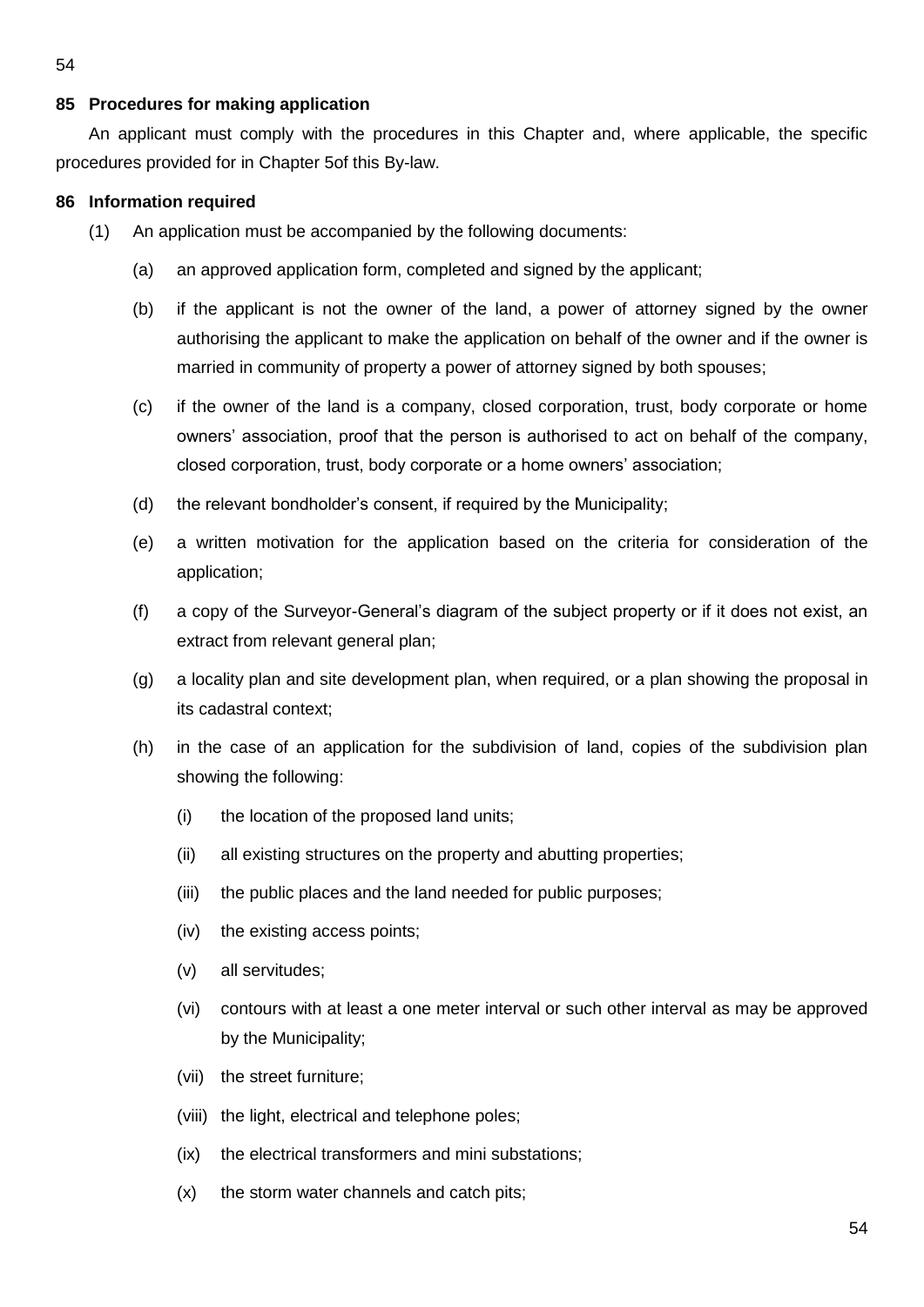- (xi) any significant natural features; and
- (xiii) the scale and all distances and areas.
- (i) any other plans, diagrams, documents or information that the Municipality may require;
- (j) proof of payment of application fees;
- (k) proof that there is an existing connection to the municipal sewerage system;
- (l) a full copy of the title deeds indicating all existing title conditions in current and historic title deeds; and
- (m) if required by the Municipality, a certificate of a conveyancer indicating that no restrictive condition in respect of the application is contained in such title deeds.; and
- (n) in the case of a traditional use application referred to in section  $54(2)(i)$ , community approval granted as a result of a community participation process conducted in terms of Customary Law.

(2) The Municipality may make guidelines relating to the submission of additional information and procedural requirements.

# **87 Application fees**

(1) An applicant must pay the application fees determined by the Municipality prior to submitting an application in terms of this By-law.

(2) Application fees that are paid to the Municipality are non-refundable and proof of payment of the application fees must accompany the application.

# **88 Grounds for refusing to accept application**

The Municipality may refuse to accept an application if—

- (a) the municipality has already decided on the application;
- (b) there is no proof of payment of fees;
- (c) the application is not in the form required by the Municipality or does not contain the documents required for the submission of an application as set out in section 86.

# **89 Receipt of application and request for further documents**

The Municipality must—

- (a) record the receipt of an application in writing or by affixing a stamp on the application on the day of receipt and issue proof of receipt to the applicant;
- (b) notify the applicant in writing of any outstanding or additional plans, documents, other information or additional fees that it may require within 30 days of receipt of the application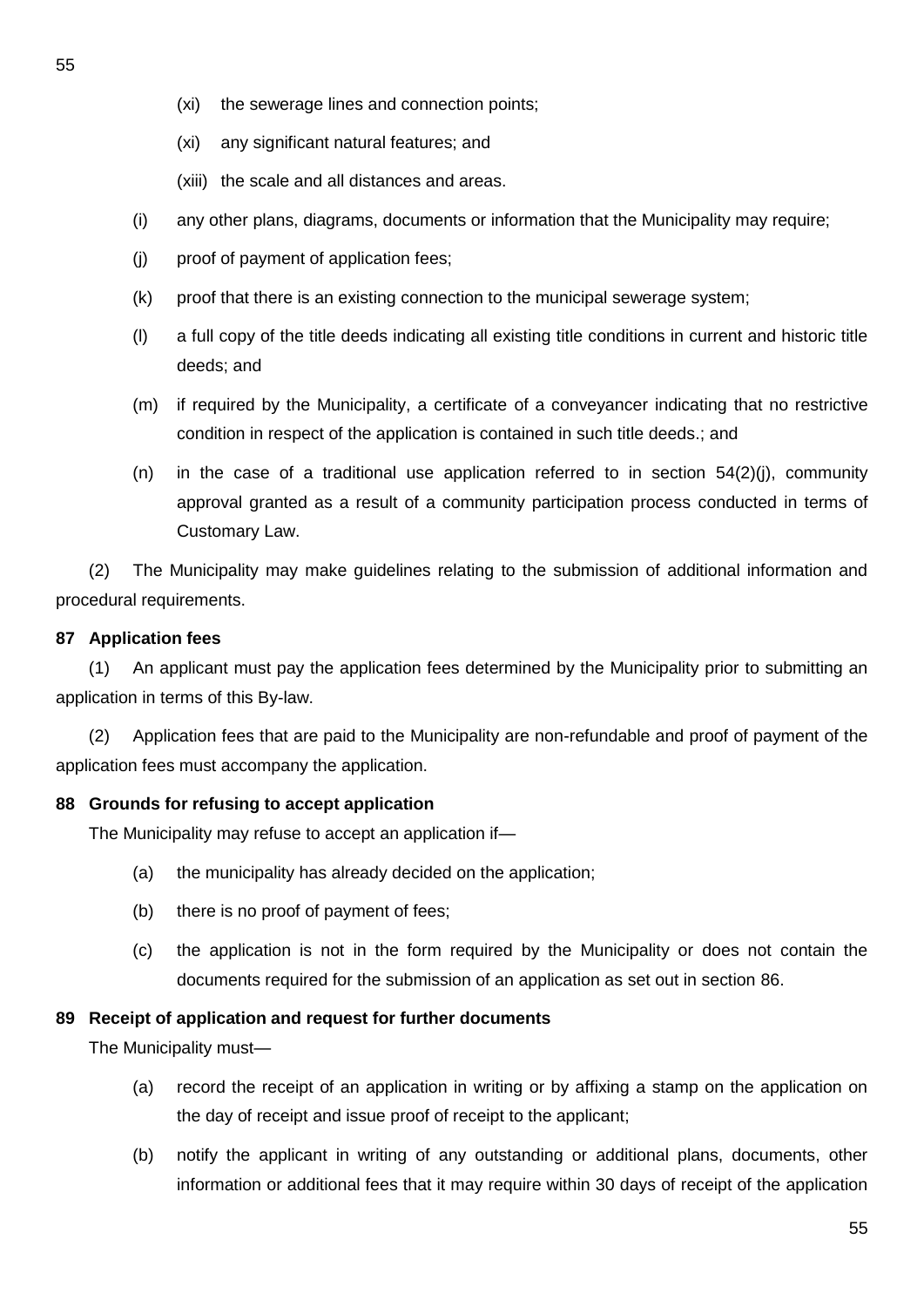or the further period as may be agreed upon, failing which it is regarded that there is no outstanding information or documents; and

(c) if the application is complete, notify the applicant in writing that the application is complete within 30 days of receipt of the application.

# **90 Additional information**

(1) The applicant must provide the Municipality with the information or documentation required for the completion of the application within 30 days of the request therefor or within the further period agreed to between the applicant and the Municipality.

(2) The Municipality may refuse to consider the application if the applicant fails to provide the information within the timeframes contemplated in subsection (1).

(3) The Municipality must notify the applicant in writing of the refusal to consider the application and must close the application.

(4) An applicant has no right of appeal to the Appeal Authority in respect of a decision contemplated in subsection (3) to refuse to consider the application.

(5) If an applicant wishes to continue with an application that the Municipality refused to consider under subsection (3), the applicant must make a new application and pay the applicable application fees.

## **91 Confirmation of complete application**

(1) The Municipality must notify the applicant in writing that the application is complete within 21 days of receipt of the additional plans, documents or information required by it or if further information is required as a result of the furnishing of the additional information.

(2) If further information is required, section 90 applies to the further submission of information that may be required.

# **92 Withdrawal of application**

(1) An applicant may, at any time prior to a decision being taken, withdraw an application on written notice to the Municipality.

(2) The owner of land must in writing inform the Municipality if he or she has withdrawn the power of attorney that authorised another person to make an application on his or her behalf.

# **93 Notice of applications in terms of integrated procedures**

- (1) The Municipality may, on prior written request and motivation by an applicant, determine that—
	- (a) a public notice procedure carried out in terms of another law in respect of the application constitutes public notice for the purpose of an application made in terms of this By-law; or
	- (b) notice of an application made in terms of this By-law may be published in accordance with the requirements for public notice applicable to a related application in terms other legislation;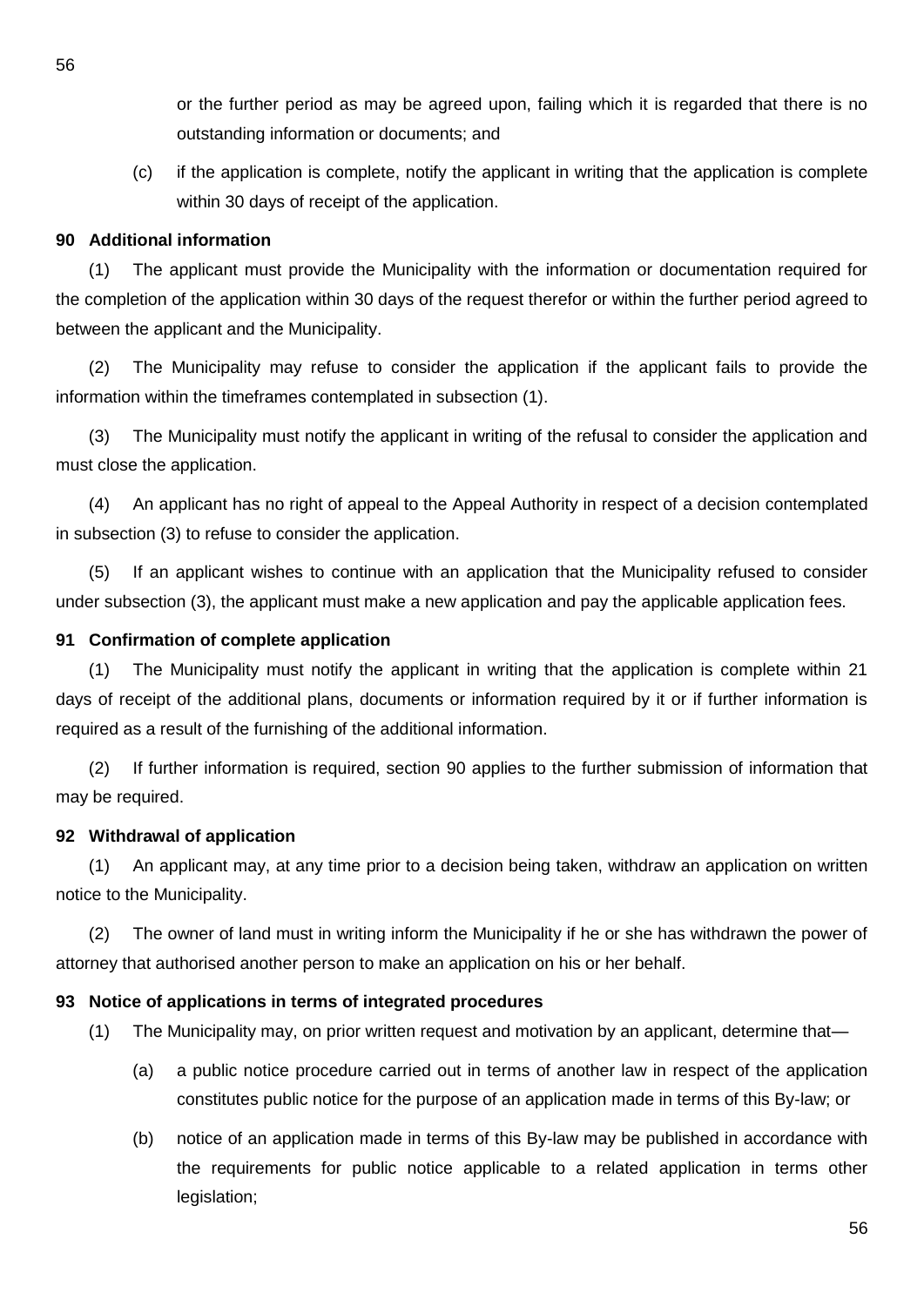(2) If a Municipality determines that an application may be published as contemplated in subsection (1)(b) an agreement must be entered into by the Municipality and the relevant organs of state to facilitate the simultaneous publication of notices.

(3) The Municipality must, within 30 days of having notified the applicant that the application is complete, simultaneously—

- (a) cause public notice of the application to be given in terms of section 94(1); and
- (b) forward a copy of the notice together with the relevant application to every municipal department, service provider and organ of state that has an interest in the application,

unless it has been determined by the Municipality that a procedure in terms of another law, as determined in subsection (1), is considered to be public notice in terms of this By-law.

(4) The Municipality may require the applicant to give the required notice of an application in the media.

(5) Where an applicant has published a notice in the media at the request of a Municipality, the applicant must provide proof that the notice has been published as required.

## **94 Notification of application in media**

(1) The Municipality must cause notice to be given in the media, in accordance with this By-law, of the following applications:

- (a) an application for a rezoning or a rezoning on the initiative of the Municipality;
- (b) the subdivision of land larger than five hectares inside the outer limit of urban expansion as reflected in its municipal spatial development framework;
- (c) the subdivision of land larger than one hectare outside the outer limit of urban expansion as reflected in its municipal spatial development framework;
- (d) if the Municipality has no approved municipal spatial development framework, the subdivision of land larger than five hectares inside the physical edge, including existing urban land use approvals, of the existing urban area;
- (e) if the Municipality has no approved municipal spatial development framework, the subdivision of land larger than one hectare outside the physical edge, including existing urban land use approvals, of the existing urban area;
- (f) the closure of a public place;
- (g) an application in respect of a restrictive condition;
- (h) other applications that will materially affect the public interest or the interests of the community if approved.
- (2) Notice of the application in the media must be given by—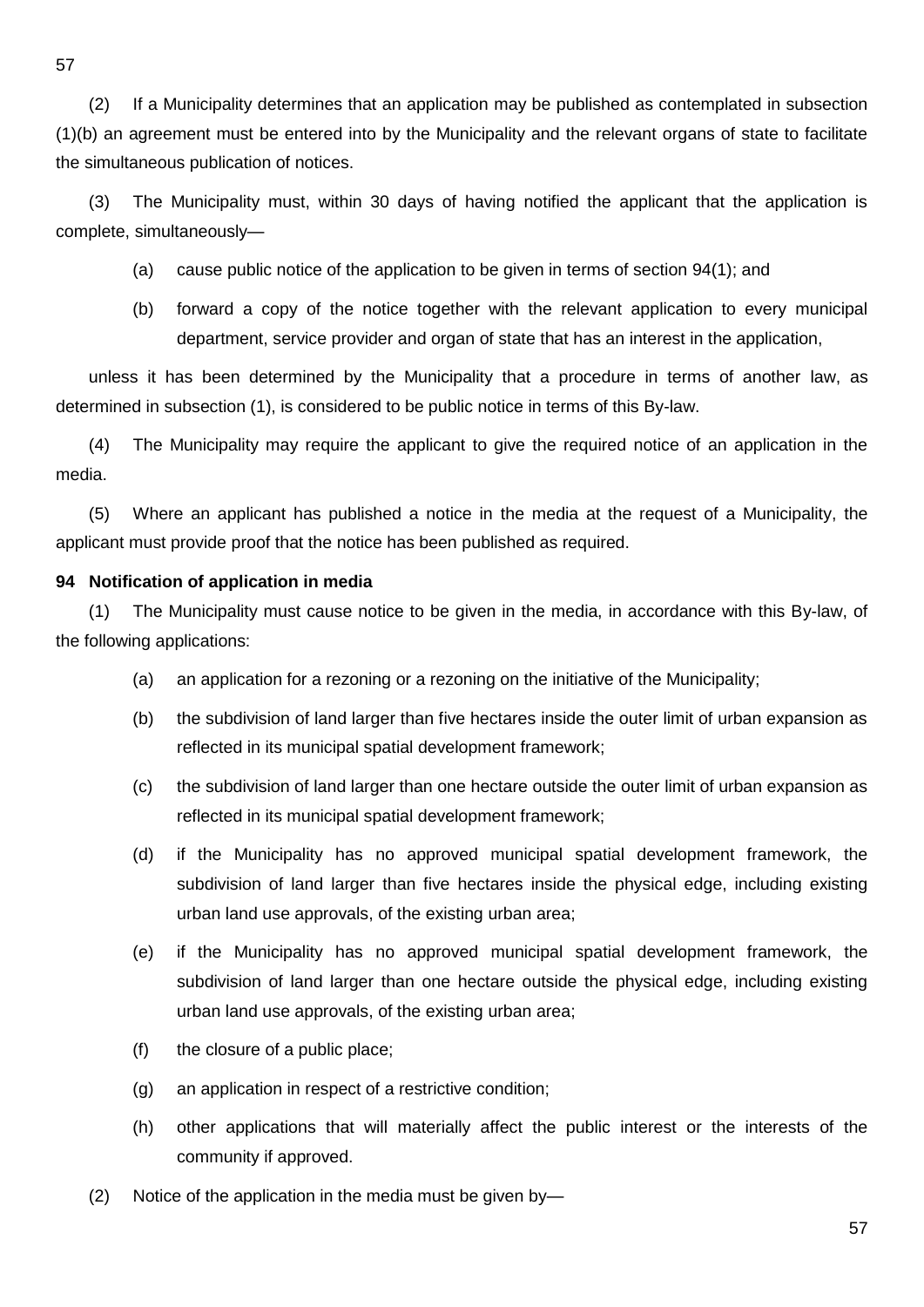- (a) publishing a notice of the application, in newspapers with a general circulation in the area concerned in at least two of the official languages of the Province most spoken in the area concerned; or
- (b) if there is no newspaper with a general circulation in the area, posting a copy of the notice of application, for at least the duration of the notice period, on the land concerned and on any other notice board as may be determined by the Municipality.

## **95 Serving of notices**

- (1) Notice of an application contemplated in section 94(1) and subsection (2) must be served—
	- (a) in accordance with section 115 of the Municipal Systems Act;
	- (b) in at least two of the official languages of the Province most spoken in the area concerned;
	- (c) on each owner of an abutting property, including a property separated from the property concerned by a road;
	- (d) on each person whose rights or legitimate expectations will be affected by the approval of the application.

(2) When the Municipality intends to consider any of the following, it must at least cause a notice to be served as contemplated in section 94 of its intention:

- (a) a determination of a zoning;
- (b) a land development application for subdivision or the amendment or cancellation of a subdivision contemplated in sections 67 and 70, respectively;
- (c) a land development application for consolidation contemplated in section 73; or
- (d) the imposition, amendment or waiver of a condition.

(3) The Municipality may require the serving of a notice as contemplated in this section for any other application made in terms of this By-law.

(4) The Municipality may require notice of its intention to consider all other applications not listed in subsection (2) to be given in terms of section 97.

(5) The Municipality may require the applicant to attend to the serving of a notice of an application contemplated in subsection (1).

(6) Where an applicant has served a notice at the request of a Municipality, the applicant must provide proof that the notice has been served as required.

- (7) The date of notification in respect of a notice served in terms of this section—
	- (a) when it has been served by certified or registered post is the date of registration of the notice; and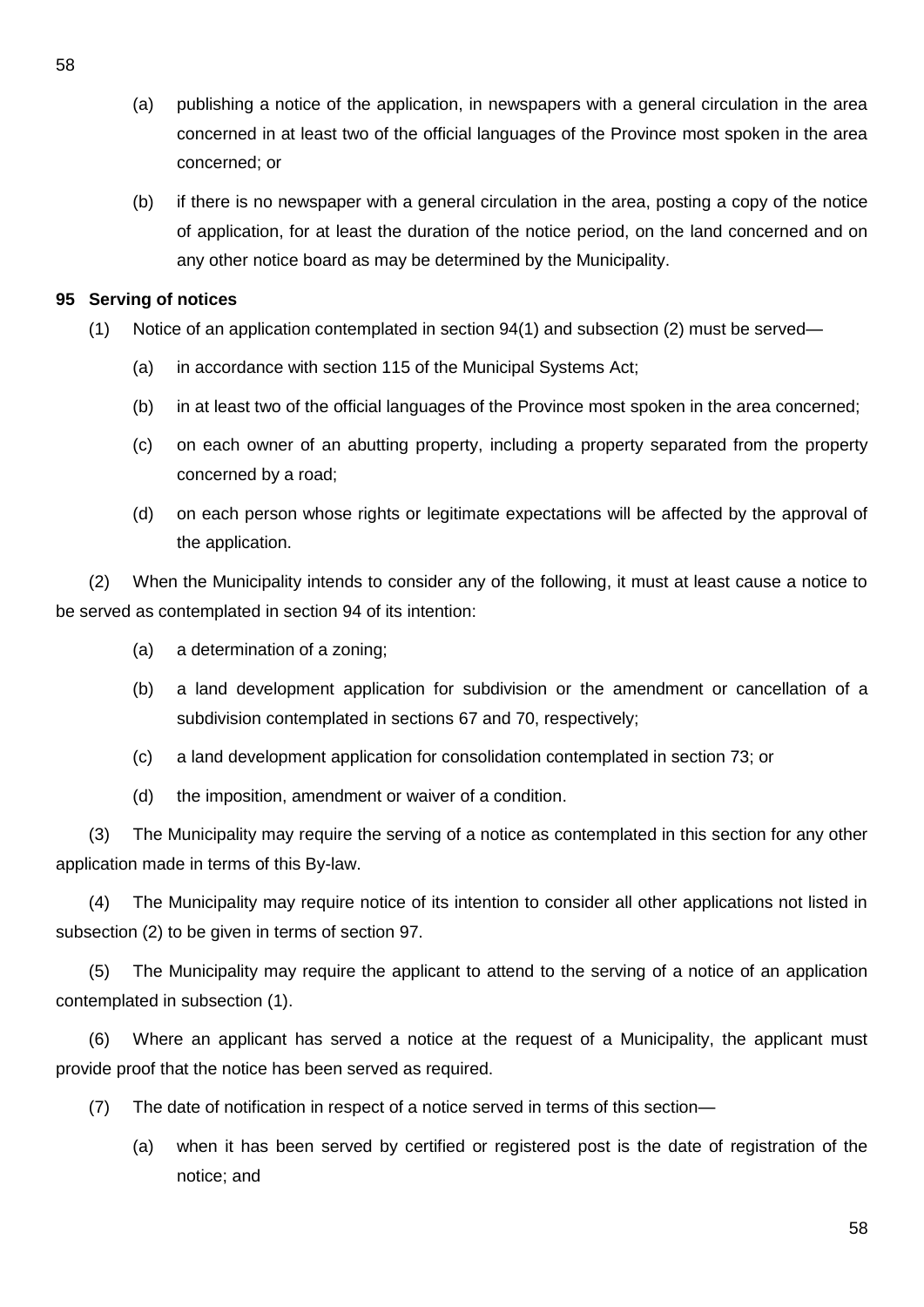- (b) when it has been delivered to that person personally is the date of delivery to that person;
- (c) when it has been left at that person's place of residence or business in the Republic with a person apparently over the age of sixteen years is the date on which it has been left with that person; or
- (d) when it has been posted in a conspicuous place on the property or premises to which it relates is the date that it is posted in that place.

## **96 Content of notice**

When notice of an application must be given in terms of section 94 or served in terms of section 95, the notice must contain the following information:

- (a) the name, identity number, physical address and contact details of the applicant;
- (b) identify the land or land unit to which the application relates by giving the property description (erf number) and the physical address (street name and number);
- (c) state the intent and purpose of the application;
- (d) state that a copy of the application and supporting documentation will be available for viewing during the hours and at the place mentioned in the notice;
- (e) state the contact details of the relevant municipal employee;
- (f) invite members of the public to submit written comments or objections together with the reasons therefor in respect of the application;
- (g) state in which manner comments or objections may be submitted;
- (h) state the date by when the comments or objections must be submitted which may not be less than 30 days from the date on which the notice was given;
- (i) state that any person who cannot write may during office hours attend at an address stated in the notice where a named staff member of the Municipality will assist that person to transcribe that person's objections or comments.

# **97 Additional methods of public notice**

(1) If the Municipality considers notice in accordance with sections 94 or 95 to be ineffective or the Municipality decides to give notice of any application in terms of this By-law, the Municipality may on its own initiative or on request require an applicant to follow one or more of the following methods to give additional public notice of an application:

(a) to display a notice contemplated in section 94 of a size of at least 60 cm by 42 cm (A2 size) on the frontage of the erf concerned or at any other conspicuous and easily accessible place on the erf, provided that—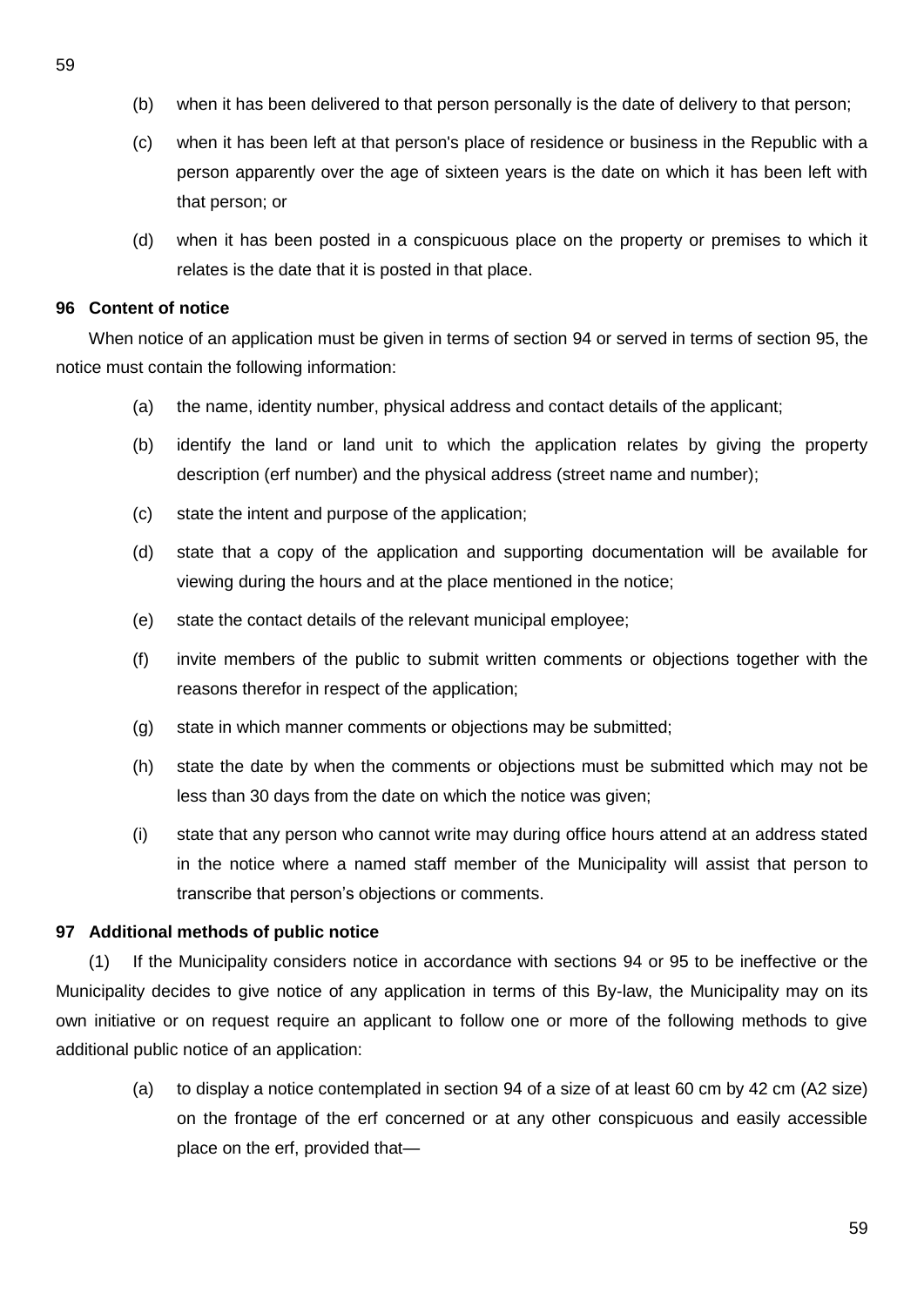- (i) the notice must be displayed for a minimum of 21 days during the period that the public may comment on the application;
- (ii) the applicant must, within 21 days from the last day of display of the notice, submit to the Municipality—
	- (aa) a sworn affidavit confirming the maintenance of the notice for the prescribed period; and
	- (bb) at least two photos of the notice, one from nearby and one from across the street.
- (b) to convene a meeting for the purpose of informing the affected members of the public of the application;
- (c) to broadcast information regarding the application on a local radio station in a specified language;
- (d) to hold an open day or public meeting to notify and inform the affected members of the public of the application;
- (e) to publish the application on the Municipality's website for the duration of the period that the public may comment on the application; or
- (f) to obtain letters of consent or objection to the application.

(2) Where an applicant has given additional public notice of an application on behalf of a Municipality, the applicant must provide proof that the additional public notice has been given as required.

(3) Where the Municipality requires an applicant to display a public notice as contemplated in paragraph (a), the Municipality must conduct an on-site inspection to verify whether the applicant has complied with the requirement to display that public notice.

# **98 Requirements for petitions**

- (1) All petitions must, in addition to the provisions of section 99(4), clearly state—
	- (a) the contact details of the authorised representative of the signatories of the petition;
	- (b) the full name and physical address of each signatory; and
	- (c) the objection and reasons for the objection.

(2) Notice to the person contemplated in subsection (1)(a), constitutes notice to all the signatories to the petition.

# **99 Requirements for objections or comments**

(1) A person may, in response to a notice received in terms of sections 94, 95 or 97, object or comment in accordance with this section.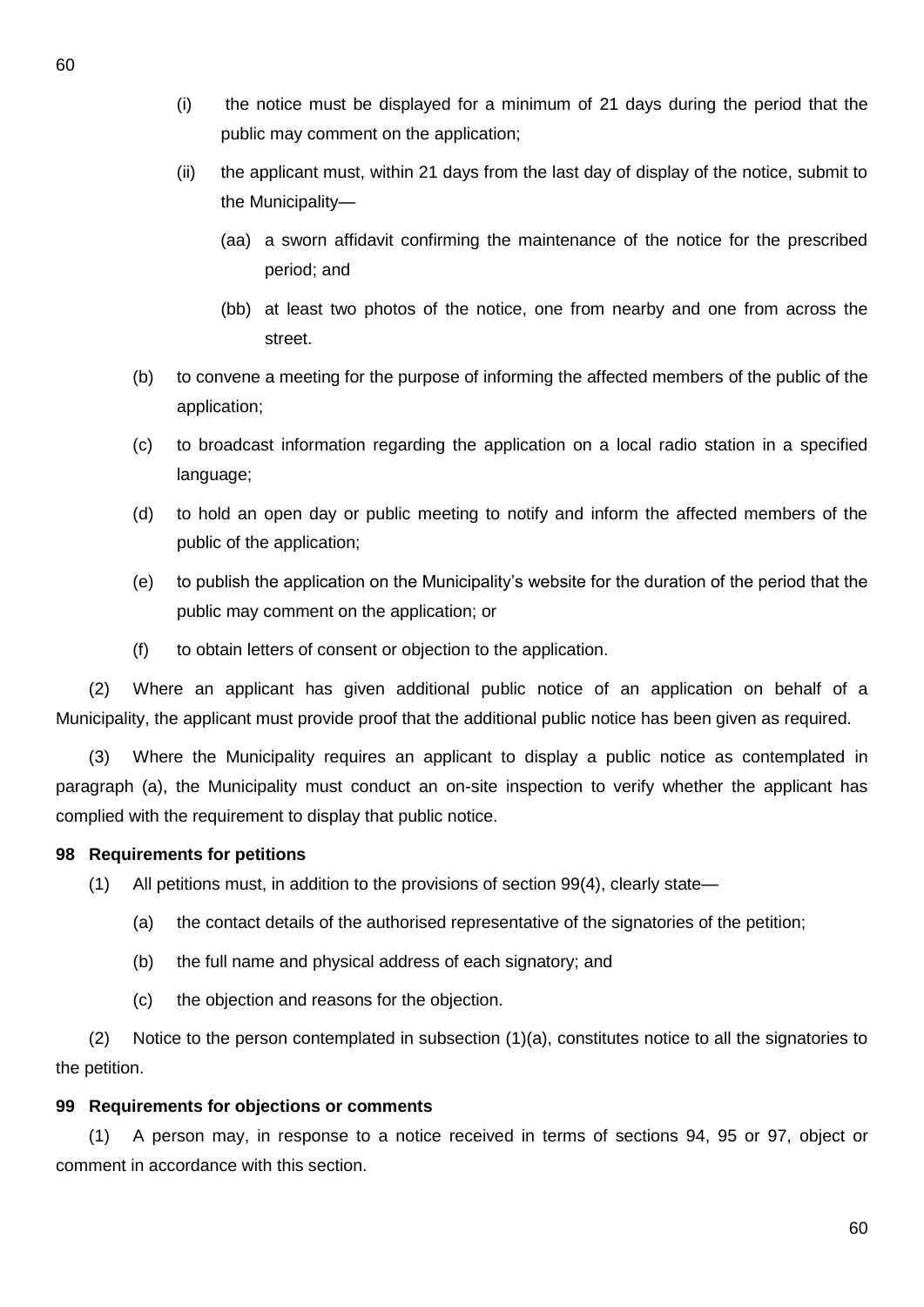(2) Any objection, comment or representation received as a result of a public notice process must be in writing and addressed to the municipal employee mentioned in the notice within the time period stated in the notice and in the manner set out in this section.

(3) The objection must state the following:

- (a) the name of the person or body concerned;
- (b) the address or contact details at which the person or body concerned will accept notice or service of documents;
- (c) the interest of the body or person in the application;
- (d) the reason for the objection, comment or representation.

(4) The reasons for any objection, comment or representation must be set out in sufficient detail in order to—

- (a) indicate the facts and circumstances which explains the objection, comment or representation;
- (b) demonstrate the undesirable effect which the application will have on the area;
- (c) demonstrate any aspect of the application which is not considered consistent with applicable policy.

(5) The Municipality may not accept any objection, comment or representation received after the closing date.

# **100 Amendments prior to approval**

(1) An applicant may amend his or her application at any time after notice of the application has been given in terms of this By-law and prior to the approval thereof—

- (a) at the applicant's own initiative;
- (b) as a result of objections and comments made during the public notification process; or
- (c) at the request of the Municipality.

(2) If an amendment to an application is material, the Municipality may require that further notice of the application be given in terms of this By-law and may require that the notice and the application be resent to municipal departments, organs of state and service providers.

# **101 Further public notice**

(1) The Municipality may require that fresh notice of an application be given if more than 18 months haselapsed since the first public notice of the application and if the application has not been considered by the Municipality.

(2) The Municipality may, at any stage during the processing of the application—

61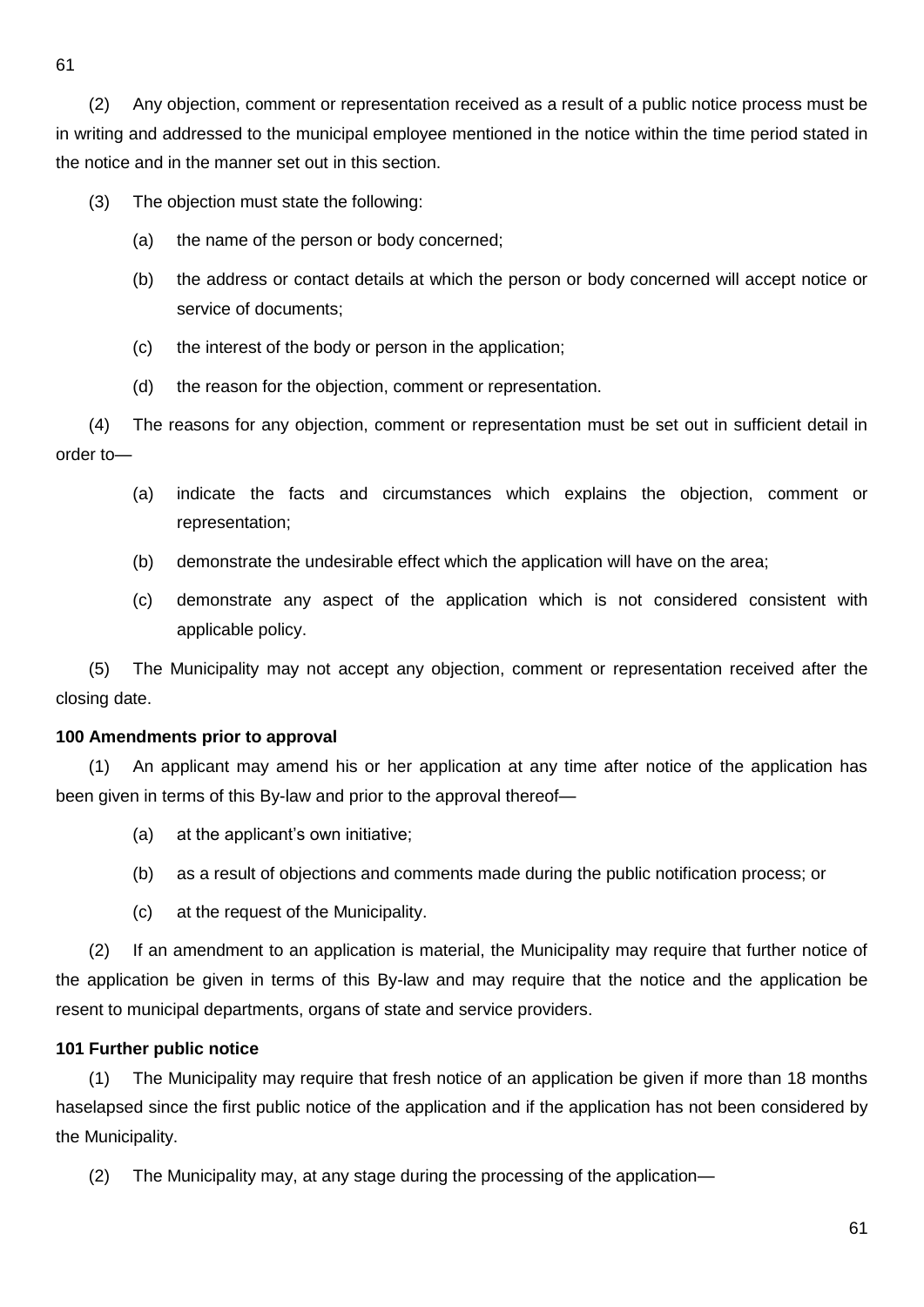- (a) require notice of an application to be republished or to be served again; and
- (b) an application to be resent to municipal departments for comment,

if new information comes to its attention which is material to the consideration of the application.

## **102 Cost of notice**

The applicant is liable for the costs of giving notice of an application.

## **103 Applicant's right to reply**

(1) Copies of all objections or comments lodged with a Municipality must be provided to the applicant within 14 days after the closing date for public comment together with a notice informing the applicant of its rights in terms of this section.

(2) The applicant may, within a period of 30 days from the date of the provision of the objections or comments, submit written reply thereto with the Municipality and must serve a copy thereof on all the parties that have submitted objections or comments.

(3) The applicant may before the expiry of the 30 day period referred to in subsection (2), apply to the Municipality for an extension of the period with a further period of 14 days to lodge a written reply.

(4) If the applicant does not submit comments within the period of 30 days or within an additional period 14 of days if applied for, the applicant is considered to have no comment.

(5) If as a result of the objections or comments lodged with a Municipality, additional information regarding the application are required by the Municipality, the information must be supplied within the further period as may be agreed upon between the applicant and the Municipality.

(6) If the applicant does not provide the information within the timeframes contemplated in subsection (5), section 90(2) to (5) with the necessary changes, applies.

## **104 Written assessment of application**

(1) An employee authorised by the Municipality must in writing assess an application in accordance with section 104 and recommend to the decision-maker whether the application must be approved or refused.

(2) An assessment of an application must include a motivation for the recommendation and, where applicable, the proposed conditions of approval.

## **105 Decision-making period**

(1) When the power to take a decision is delegated to an authorised employee and no integrated process in terms of another law is being followed, the authorised employee must decide on the application within 60 days of the closing date for the submission of comments or objections.

(2) When the power to take a decision is not delegated to an authorised employee and no integrated process in terms of another law is being followed, the Municipal Planning Tribunal must decide on the application within 120 days of the closing date for the submission of comments orobjections.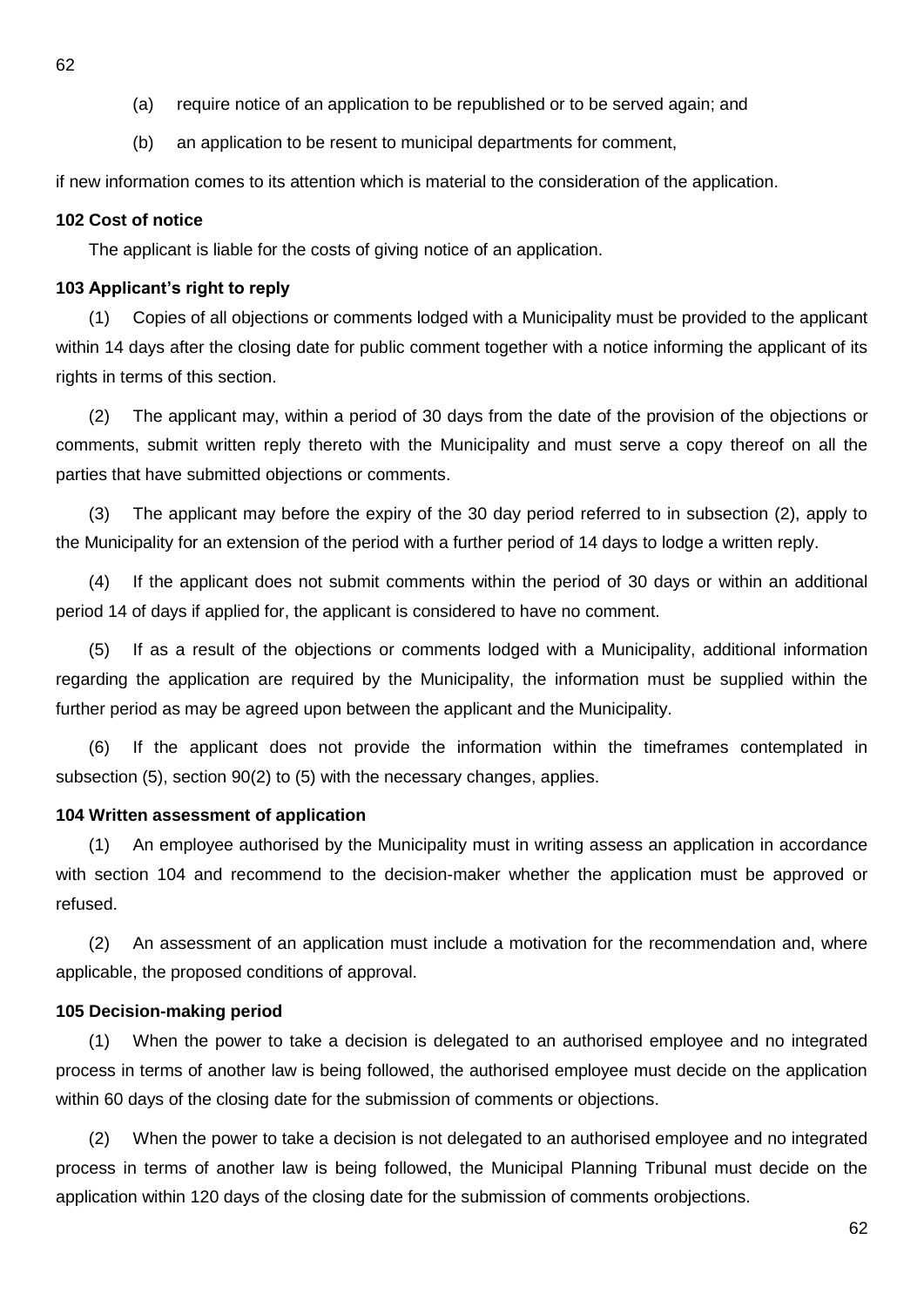## **106 Failure to act within time period**

If no decision is made by the Municipal Planning Tribunal within the period required in terms of the Act, it is considered undue delay for purposes of these By-Laws and the applicant or interested person may report the non-performance of the Municipal Planning Tribunal or Land Development Officer to the municipal manager, who must report it to the municipal council and mayor.

## **107 Powers to conduct routine inspections**

(1) An employee authorised by the Municipality may, in accordance with the requirements of this section, enter land or a building for the purpose of assessing an application in terms of this By-law and to prepare a report contemplated in section 104.

- (2) When conducting an inspection, the authorised employee may—
	- (a) request that any record, document or item be produced to assist in the inspection;
	- (b) make copies of, or take extracts from any document produced by virtue of paragraph (a) that is related to the inspection;
	- (c) on providing a receipt, remove a record, document or other item that is related to the inspection; or
	- (d) inspect any building or structure and make enquiries regarding that building or structure.

(3) No person may interfere with an authorised employee who is conducting an inspection as contemplated in subsection (1).

(4) The authorised employee must, upon request, produce identification showing that he or she is authorised by the Municipality to conduct the inspection.

(5) An inspection under subsection (1) must take place at a reasonable time and after reasonable notice has been given to the owner or occupier of the land or building.

## **108 Determination of application**

The Municipality may in respect of any application submitted in terms of this Chapter -

- (a) approve, in whole or in part, or refuse any application referred to it in accordance with this By-law;
- (b) on the approval of any application, impose any reasonable conditions, including conditions related to the provision of engineering services and the payment of any development charges;
- (c) make an appropriate determination regarding all matters necessary or incidental to the performance of its functions in terms of this By-law and provincial legislation;
- (d) conduct any necessary investigation;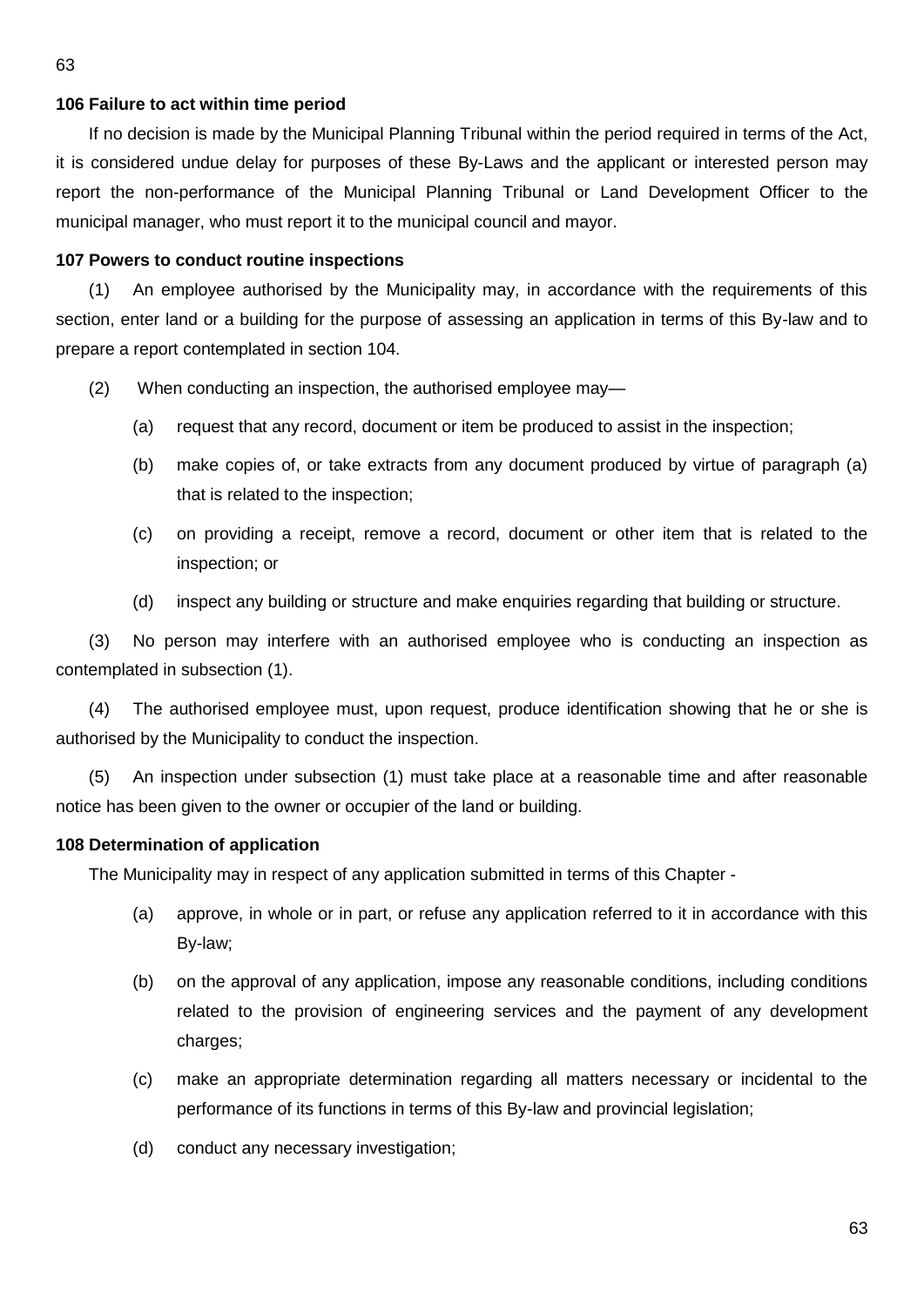- (e) give directions relevant to its functions to any person in the service of a Municipality or municipal entity;
- (f) decide any question concerning its own jurisdiction;
- (g) appoint a technical adviser to advise or assist in the performance of the Municipal Planning Tribunal's functions in terms of this By-law;

# **109 Notification of decision**

(1) The Municipality must, within 21 days of its decision, in writing notify the applicant and any person whose rights are affected by the decision of the decision and their right to appeal if applicable.

(2) If the owner has appointed an agent, the owner must take steps to ensure that the agent notifies him or her of the decision of the Municipality.

# **110 Duties of agent of applicant**

(1) The agent must ensure that all information furnished to the Municipality is accurate.

- (2) The agent must ensure that no misrepresentations are made.
- (3) The provision of inaccurate, false or misleading information is an offence.

# **111 Errors and omissions**

(1) The Municipality may at any time, with the written consent of the applicant or, if applicable, any party to the application, correct an error in the wording of its decision provided that the correction does not change its decision or results in an alteration, suspension or deletion of a condition of its approval.

(2) The Municipality may, of its own accord or on application by an applicant or interested party, upon good cause being shown, condone an error in the procedure provided that such condonation does not have material adverse impact on or unreasonably prejudice any party.

# **112 Withdrawal of approval**

(1) The Municipality may withdraw an approval granted for a consent use or temporary departure if the applicant or owner fails to comply with a condition of approval.

- (2) Prior to doing so, the Municipality must serve a notice on the owner—
	- (a) informing the owner of the alleged breach of the condition;
	- (b) instructing the owner to rectify the breach within a specified time period;
	- (c) allowing the owner to make representations on the notice within a specified time period.

# **113 Procedure to withdraw an approval**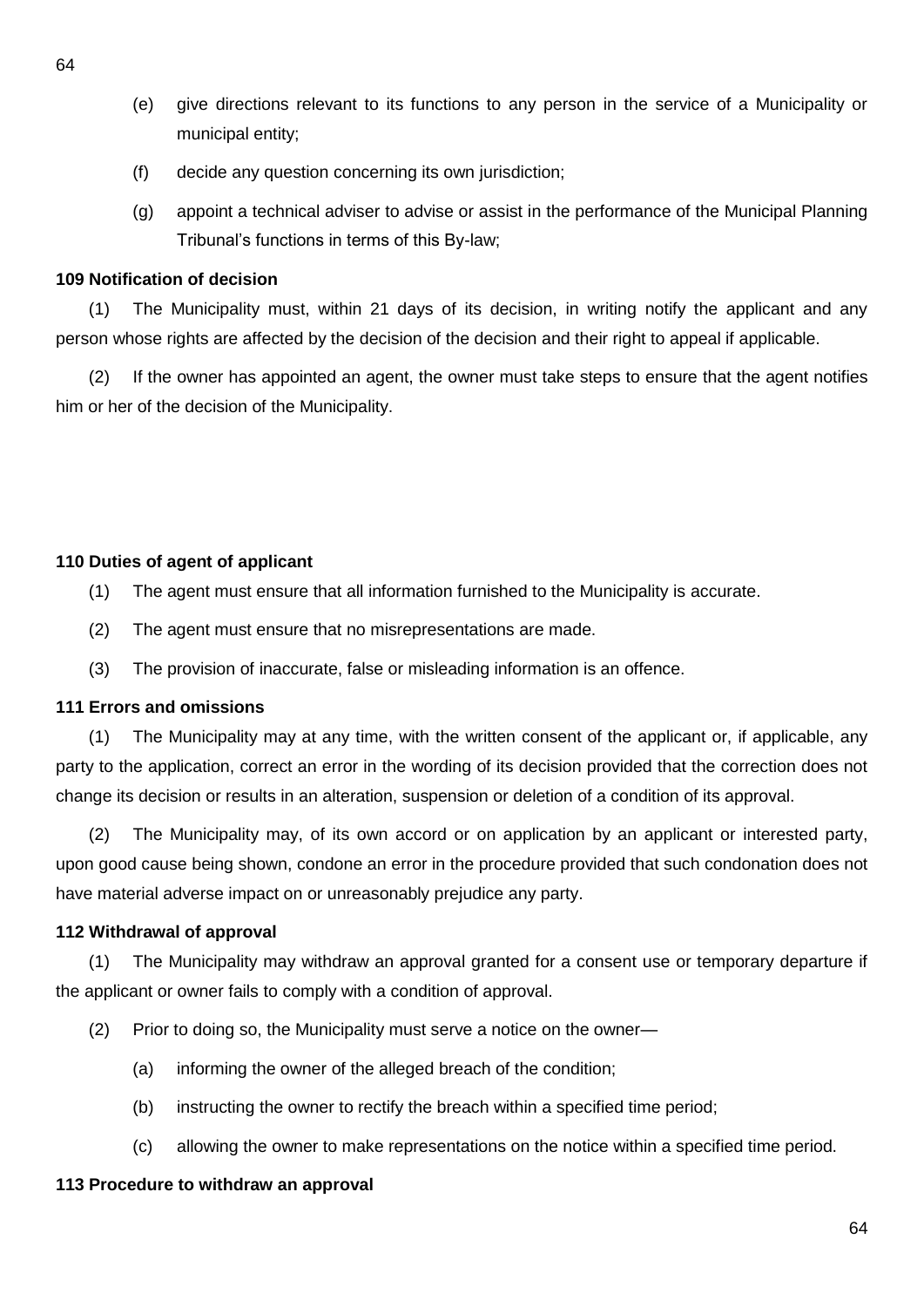- (1) The Municipality may withdraw an approval granted—
	- (a) after consideration of the representations made in terms of section 112(2)(c); and
	- (b) if the Municipality is of the opinion that the condition is still being breached and not being complied with at the end of the period specified in terms of section 112(2)(b).

(2) If the Municipality withdraws the approval, the Municipality must notify the owner of the withdrawal of the approval and instruct the owner to cease the activity immediately.

(3) The approval is withdrawn from date of notification of the owner.

## **114 Exemptions to facilitate expedited procedures**

The Municipality may in writing -

- (a) exempt a development from compliance with the provisions of this By-law to reduce the financial or administrative burden of—
	- (i) integrated application processes as contemplated in section 93;
	- (ii) the provision of housing with the assistance of a state subsidy; or
	- (iii) incremental upgrading of existing settlements;
- (b) in an emergency situation authorise that a development may depart from any of the provisions of this By-law

# **CHAPTER 7**

# **ENGINEERING SERVICES AND DEVELOPMENT CHARGES**

## **Part A: Provision and Installation of Engineering Services**

## **115 Responsibility for providing engineering services**

(1) Every land development area must be provided with such engineering services as the Municipality may deem necessary for the appropriate development of the land.

(2) An applicant is responsible for the provision and installation of internal engineering services required for a development at his or her cost when a land development application is approved.

(3) The Municipality is responsible for the installation and provision of external engineering services, subject to the payment of development charges first being received, unless the engineering services agreement referred to in section 117 provides otherwise.

## **116 Installation of engineering services**

(1) The applicant shall provide and install the internal engineering services in accordance with the conditions of establishment and to the satisfaction of the Municipality, and for that purpose the applicant must lodge with the Municipality such reports, diagrams and specifications as the Municipality may require.

(2) The Municipalitymust have regard to such standards as the Minister or the Member of the Executive Council may determine for streets and storm water drainage, water, electricity and sewage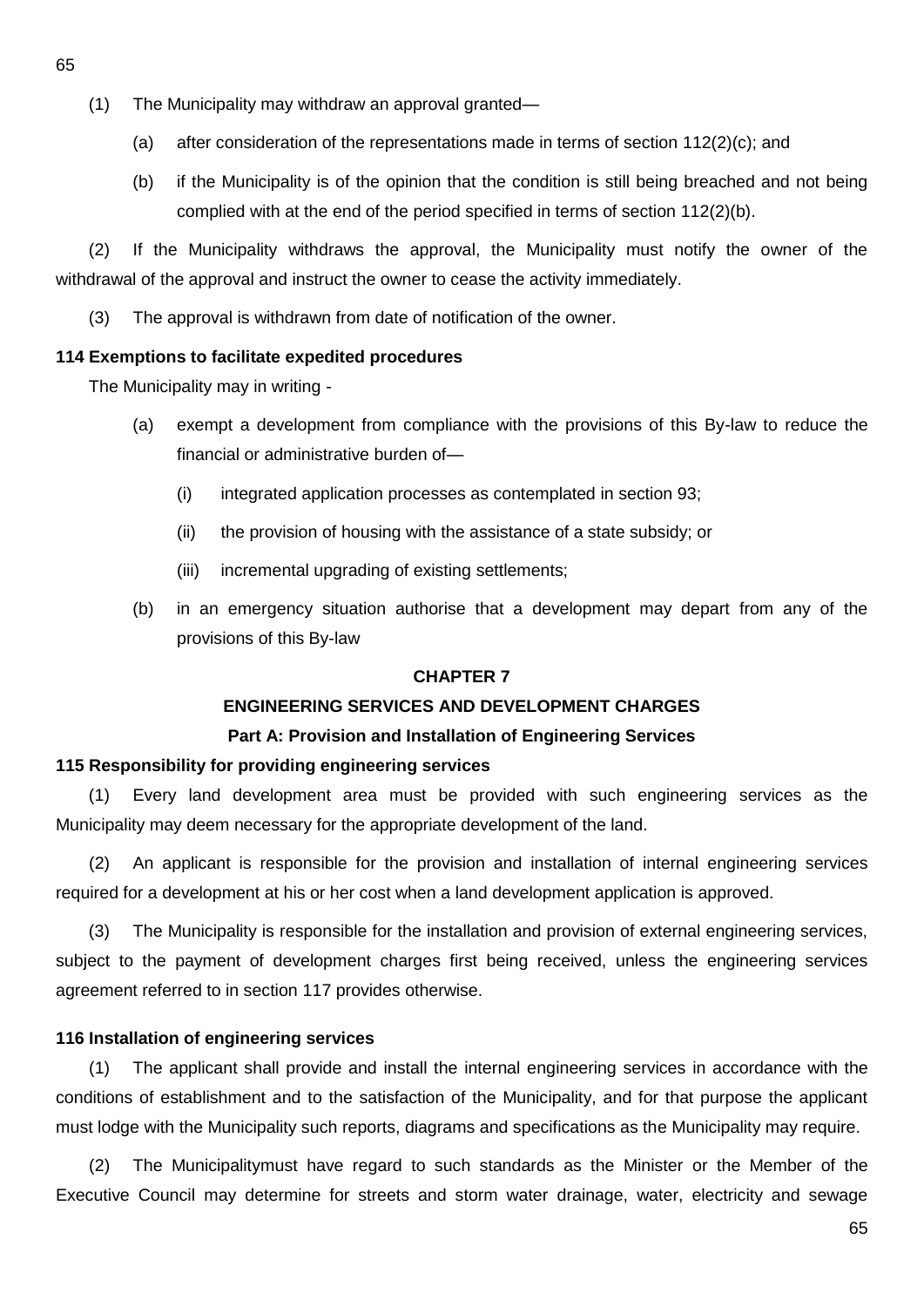disposal services in terms of the Act.

(3) If an engineering service within the boundaries of the land development area is intended to serve any other area within the municipal area, such engineering service and the costs of provision thereof must be treated as an internal engineering service to theextent that it serves the land development and as an external engineering service to the extent that it serves any other development.

#### **117 Engineering services agreement**

(1) An applicant of a land development application and the Municipality must enter into an engineering service agreement if the Municipality requires such agreement.

- (2) The engineering services agreement must
	- (a) classify the services as internal engineering services or external engineering services;
	- (b) be clear when the applicant and the Municipality are to commence construction of internal engineering services and external engineering services, at which rate construction of such services is to proceed and when such services must be completed;
	- (c) provide for the inspection and handing over of internal engineering services to the Municipality;
	- (d) determine that the risk and ownership in respect of such services shall pass to the Municipality when the Municipality is satisfied that the services are installed to its standards;
	- (e) require the applicant to take out adequate insurance cover in respect of such risks as are insurable for the duration of the land development; and
	- (f) provide for the following responsibilities after the internal services have been handed over to the Municipality:
		- (i) when normal maintenance by the relevant authority must commence;
		- (ii) the responsibility of the applicant for the rectification of defects in material and workmanship; and
		- (iii) the rights of the relevant authority if the applicant fails to rectify any defects within a reasonable period after having been requested to do so;
	- (g) if any one of the parties is to provide and install an engineering service at the request and at the cost of the other, such service must be clearly identified and the cost or the manner of determining the cost of the service must be clearly set;
	- (h) determine whether additional bulk services are to be provided by the Municipality and, if so, such services must be identified;
	- (i) determine which party is responsible for the installation and provision of service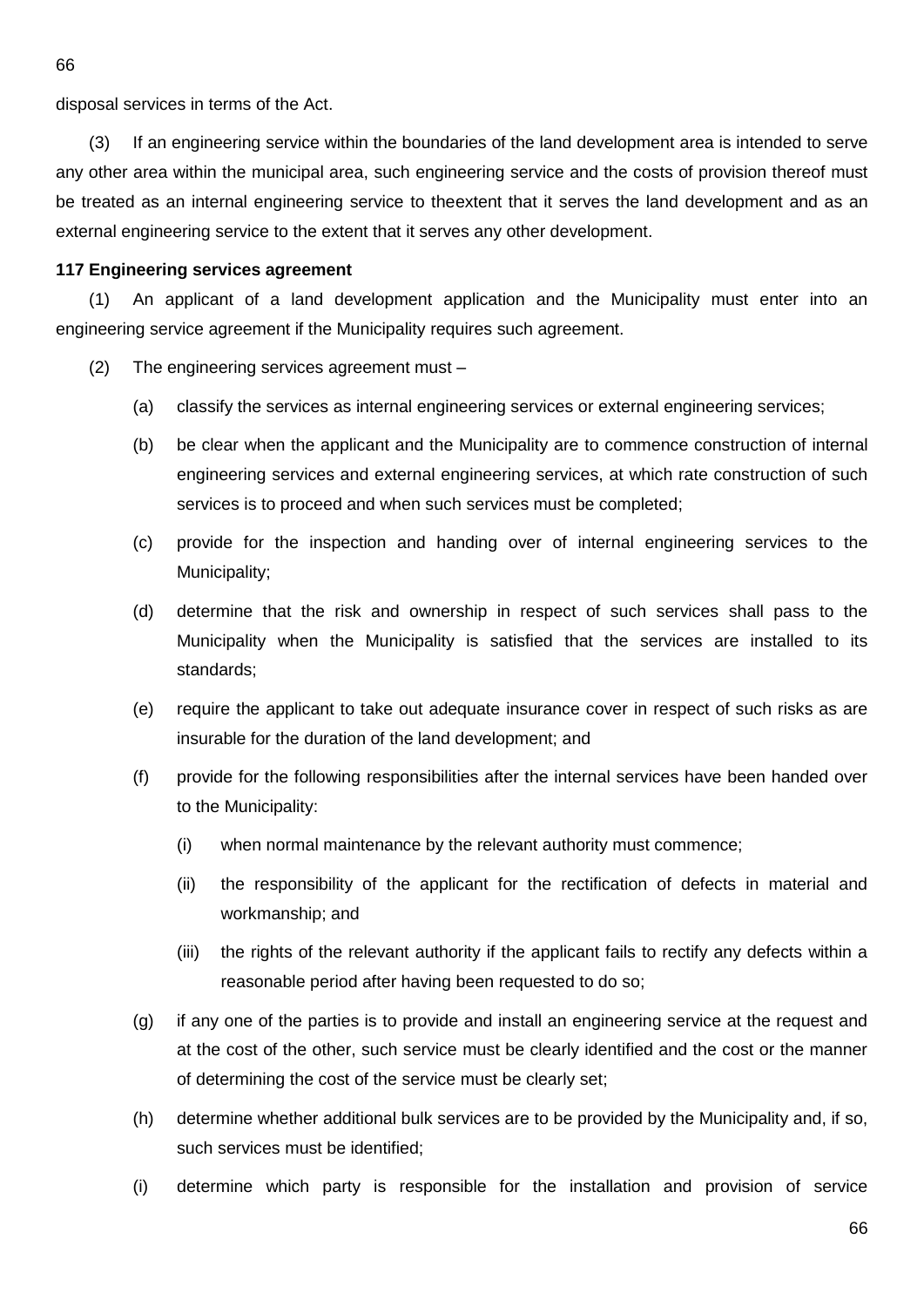connections to residential, business, industrial, community facility and municipal erven, and the extent or manner, if any, to which the costs of such service connections are to be recovered;

- (j) define the service connections to be made which may include all service connections between internal engineering services and the applicable erf or portion of the land and these include –
	- (i) a water-borne sewerage pipe terminating at a sewer connection;
	- (ii) a water-pipe terminating at a water meter; and
	- (iii) an electricity house connection cable terminating on the relevant erf; and
- (k) clearly identify the level and standard of the internal engineering services to be provided and installed and these include, amongst others –
	- (i) water reticulation;
	- (ii) sewerage reticulation, sewage treatment facilities and the means of disposal of effluent and other products of treatment;
	- (iii) roads and storm-water drainage;
	- (iv) electricity reticulation (high and low tension);
	- (v) street lighting.
- (2) The engineering services agreement may
	- (a) require that performance guarantees be provided, or otherwise, with the provision that
		- (i) the obligations of the parties with regard to such guarantees are clearly stated;
		- (ii) such guarantee is irrevocable during its period of validity; and
		- (iii) such guarantee is transferable by the person to whom such guarantee is expressed to be payable; and
	- (b) provide for the manner in which the parties are to finance their relative responsibilities in terms of the engineering services agreement and where appropriate, either party may undertake to provide bridging finance to the other party.

(3) Where only basic services are to be provided initially, the timeframes and the responsibility of the parties for the upgrading (if any) of services must be recorded in the engineering services agreement.

## **118 Abandonment or lapsing of land development application**

Where a land development application is abandoned by the applicant or has lapsed in terms of any provision in terms of the Act, provincial legislation or conditions or this By-law, the engineering services agreement referred to in section 117 lapses and if the applicant had installed any engineering services before the lapsing of the application in terms of the engineering services agreement,he or she shall have no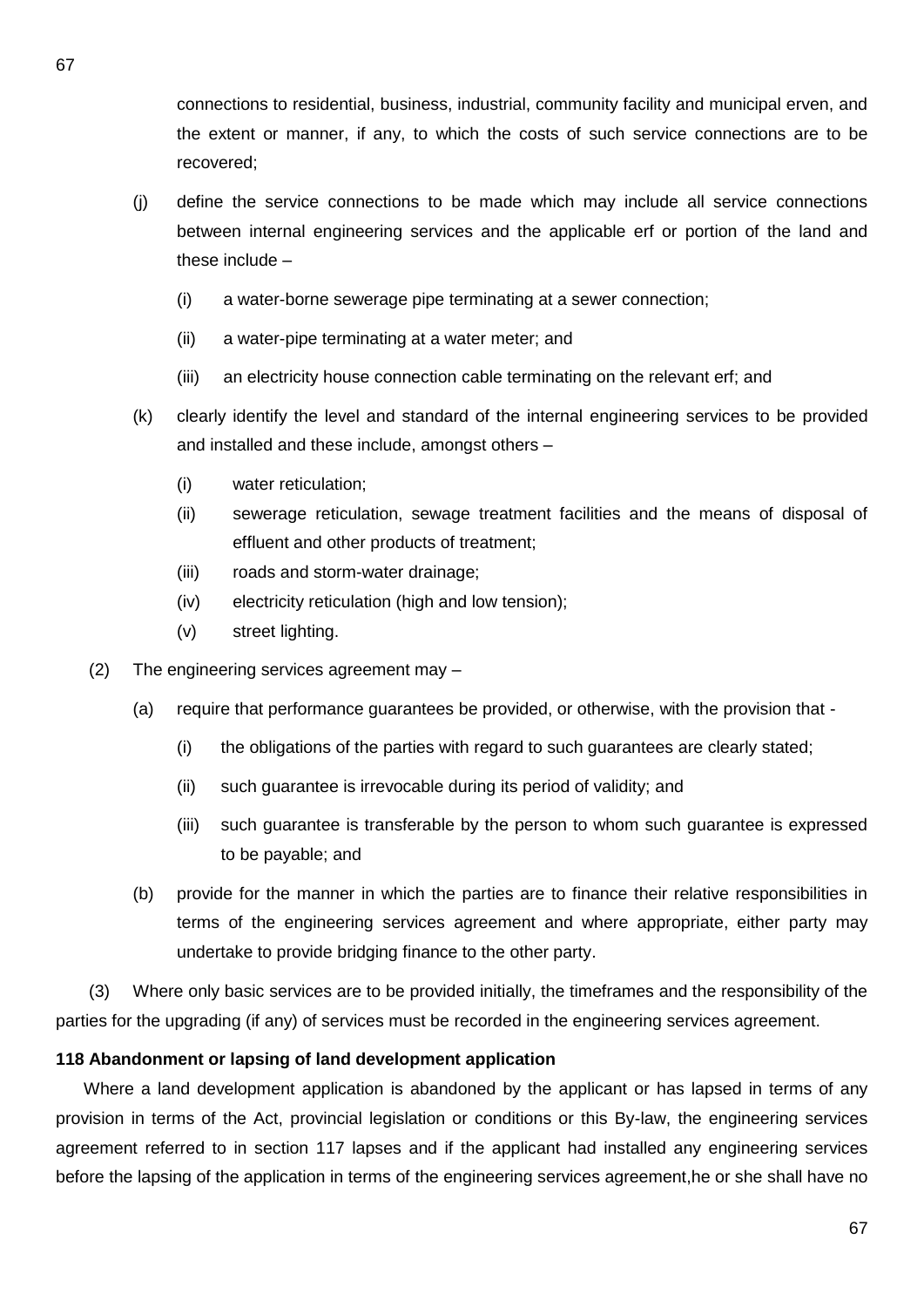claim against the Council with regard to the provision and installation of any engineering services of whatsoever nature.

# **119 Internal and external engineering services**

For the purpose of this Chapter:

- (a) **"external engineering services"** has the same meaning as defined in section 1 of the Act and consist of both "bulk services" and "link services";
- (b) **"bulk services"** means all the primary water, sewerage, waste disposal, sewage treatment facilities and means of disposal of effluent and other products of treatment, electricity and storm-water services, as well as the road network in the system to which the internal services are to be linked;
- (c) **"link services"** means all new services necessary to connect the internal services to the bulk services; and
- (d) **"internal engineering services"**has the same meaning as defined in section 1 of the Act and includes any link services linking such internal services to the external engineering services.

# **Part B: Development Charges**

# **120 Payment of development charge**

(1) The Municipality must develop a policy for development charges and may levy a development charge in accordance with the policy, for the provision of -

- (a) the engineering services contemplated in this Chapter where it will be necessary to enhance or improve such services as a result of the commencement of the amendment scheme; and
- (b) open spaces or parks where the commencement of the amendment scheme will bring about a higher residential density.

(2) If a land development application is approved by the Municipal Planning Tribunal subject to, amongst others, the payment of a development charge or an amendment scheme comes into operation, the applicant or owner of the land to which the scheme relates, must, subject to section 121, pay the development charge to the Municipality.

(3) An applicant or owner who is required to pay a development charge in terms of this By-lawmust pay such development charge to the Municipality before:

- (a) any land use right is exercised;
- (b) any connection is made to the municipal bulk infrastructure;
- (c) a written statement contemplated in section 118 of the Municipal System Actis furnished in respect of the land;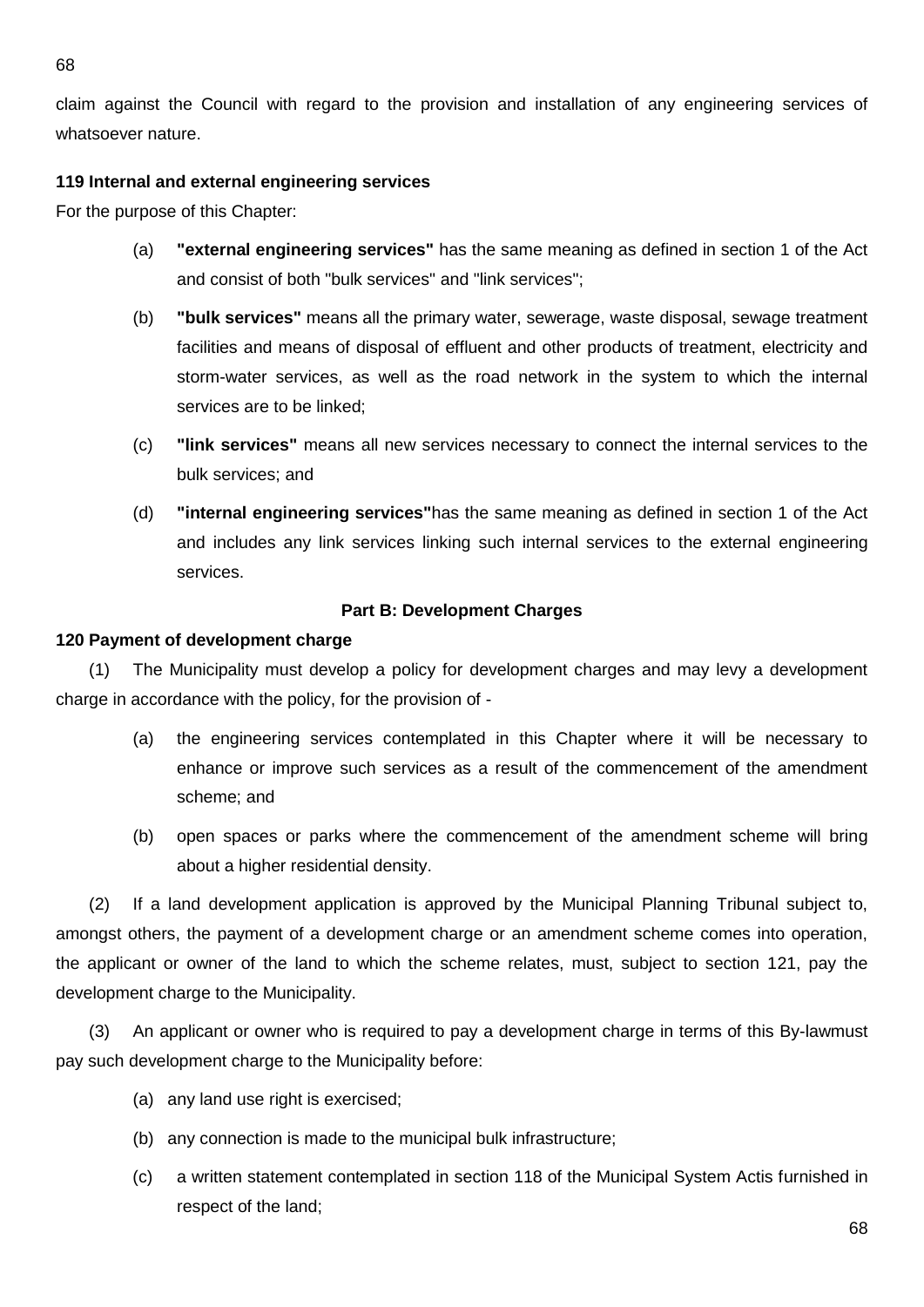- (d) a building plan is approved in respect of:
	- (i) the proposed alteration of or addition to an existing building on the land;
	- (ii) the erection of a new building on the land, where that building plan, were it not for the commencement of the amendment scheme, would have been in conflict with the land use scheme in operation;
- (e) the land is used in a manner or for a purpose which, were it not for the commencement of the amendment scheme, would have been in conflict with the land use scheme in operation.

# **121 Offset of development charge**

(1) An agreement concluded between the Municipality and the applicant in terms of section 49(4) of the Act, to offset the provision of external engineering services and, if applicable, the cost of internal infrastructure where additional capacity is required by the Municipality, against the applicable development charge, must be in writing and must include the estimated cost of the installation of the external engineering services.

(2) The applicant or the owner must submit documentary proof of the estimated cost of the installation of the external engineering services.

(3) The amount to be offset against the applicable development charge must be determined by the Municipality.

(4) If the cost of the installation of the external engineering services exceeds the amount of the applicable development charge, the Municipality may refund the applicant or the owner if there are funds available in the Municipality's approved budget.

(5) This section does not oblige the Municipality to offset any costs incurred in the provision of external engineering services other than that which may have been agreed upon in the engineering services agreement contemplated in section 117.

# **122 Payment of development charge in instalments**

The Municipality may -

- (a) in the circumstances contemplated in subparagraph (b) or (c), allow payment of the development charge contemplated in section 120 in instalments over a period not exceeding five years;
- (b) in any case, allow payment of the development charge contemplated in section 120 to be postponed for a period not exceeding three months where security for the payment is given to its satisfaction;
- (c) in exercising the power conferred by subparagraphs (a) or (b), impose any condition, including a condition for the payment of interest.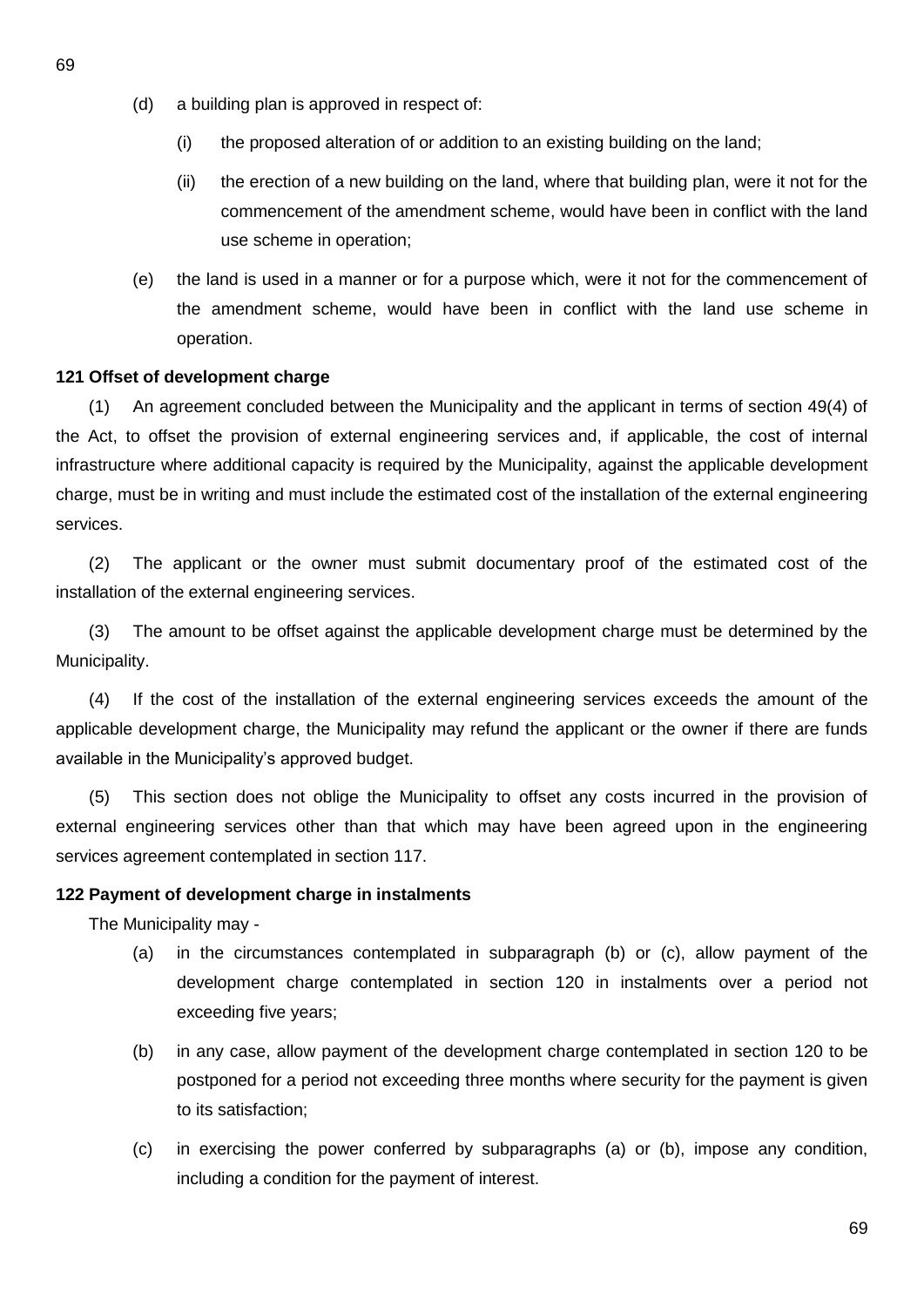#### **123 Refund of development charge**

No development charge paid to the Municipality in terms of section 120 or any portion thereof shall be refunded to an applicant or owner: Provided that where the owner paid the applicablecharge prior to the land use rights coming into operation and the application is abandoned in terms of section 118 the Municipality may, on such terms and conditions as it may determine, authorise the refund of development charges or any portion thereof.

## **124 General matters relating to contribution charges**

(1) Notwithstanding any provision to the contrary, where a development charge or contribution for open space is paid to the Municipality, such funds must, in terms of the provisions of the Municipal Finance Management Act, 2003 (Act No. 56 of 2003), be kept separate and only applied by the Municipality towards the improvement and expansion of the services infrastructure or the provision of open space or parking, as the case may be, to the benefit and in the best interests of the general area where the land area is situated or in the interest of a community that occupies or uses such land area.

(2) The Municipality must annually prepare a report on the development charges paid to the Municipality together with a statement of the expenditure of such amounts and the purposes of such expenditure and must submit such report and statement to the Premier.

# **CHAPTER 8 APPEAL PROCEDURES PART A: MANAGEMENT OF AN APPEAL AUTHORITY**

## **125 Presiding officer of appeal authority**

The presiding officer of the appeal authority is responsible for managing the judicial functions of that appeal authority.

#### **126 Bias and disclosure of interest**

(1) No presiding officer or memberof an appeal authority may sit at the hearing of an appeal against a decision of a Municipal Planning Tribunal if he or she was a member of that Municipal Planning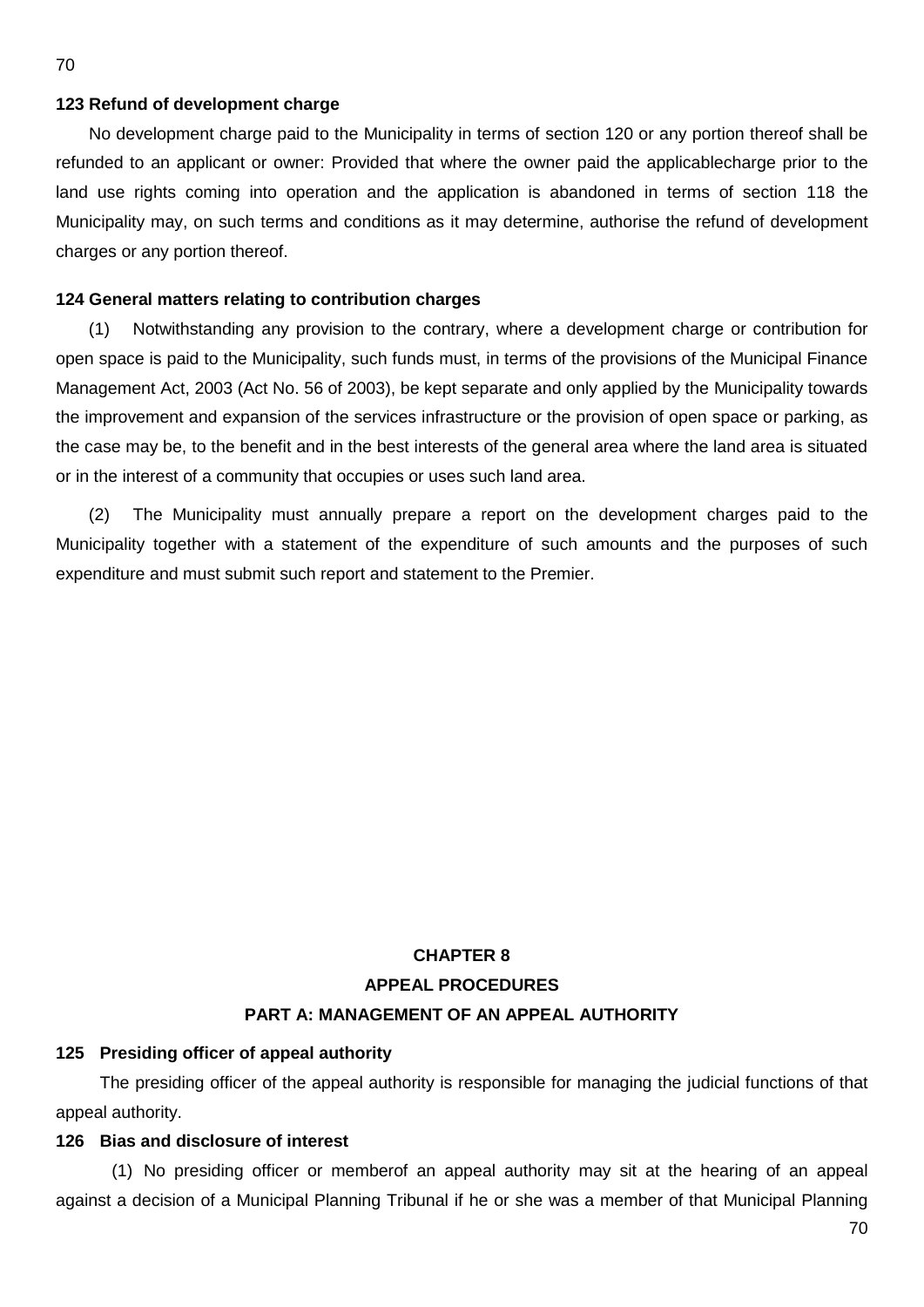Tribunal when the decision was made or if he or she was the Land Development Officer and he or she made the decision that is the subject of the appeal.

(2) A presiding officer or member of an appeal authority who has or appears to have a conflict of interest as defined in subregulations (5) and (6) must recuse himself or herself from the appeal hearing.

(3) A party may in writing to the appeal authority request the recusal of thepresiding officer or member of that appeal authority on the grounds of conflict of interest and the presiding officer must decide on the request and inform the party of the decision in writing.

(4) A decision by a presiding officeror member to recuse himself or herself or a decision by the appealauthority to recuse a presiding officeror member, must be communicated to the parties concerned by the registrar.

(5) For the purpose of this Chapter "conflict of interest" means any factor that may impair or reasonable give the appearance of impairing the ability of a member of an appeal authority to independently and impartially adjudicate an appeal assigned to the appeal authority.

(6) A conflict of interest arises where an appeal assigned to an appeal authority involves any of the following:

- (a) A person with whom the presiding officeror member has a personal, familiar or professional relationship;
- (b) a matter in which the presiding officeror member has previously served in another capacity, including as an adviser, counsel, expert or witness; or
- (c) any other circumstances that would make it appear to a reasonable and impartial observer that the presiding officer'sor member's participation in the adjudication of the matter would be inappropriate.

## **127 Registrar of appeal authority**

(1) The municipal manager of a municipality is the registrar of the appeal authority.

(2) Notwithstanding the provisions of subregulation (1), a municipal council may appoint a person or designate an official in its employ, to act as registrar of the appeal authority and if it so appoints or designates a person or an official, that person or official has delegated authority as contemplated in section 56 of the Act.

(3) Whenever by reason of absence or incapacity any registrar is unable to carry out the functions of his or her office, or if his or her office becomes vacant, the municipal council may, after consultation with the presiding officer of the appeal authority, authorise any other competent official in the public service to act in the place of the absent or incapacitated registrar during such absence or incapacity or to act in the vacant office until the vacancy is filled.

(4) Any person appointed under subsection (2) or authorised under subsection (3) may hold more than one office simultaneously.

#### **128 Powers and duties of registrar**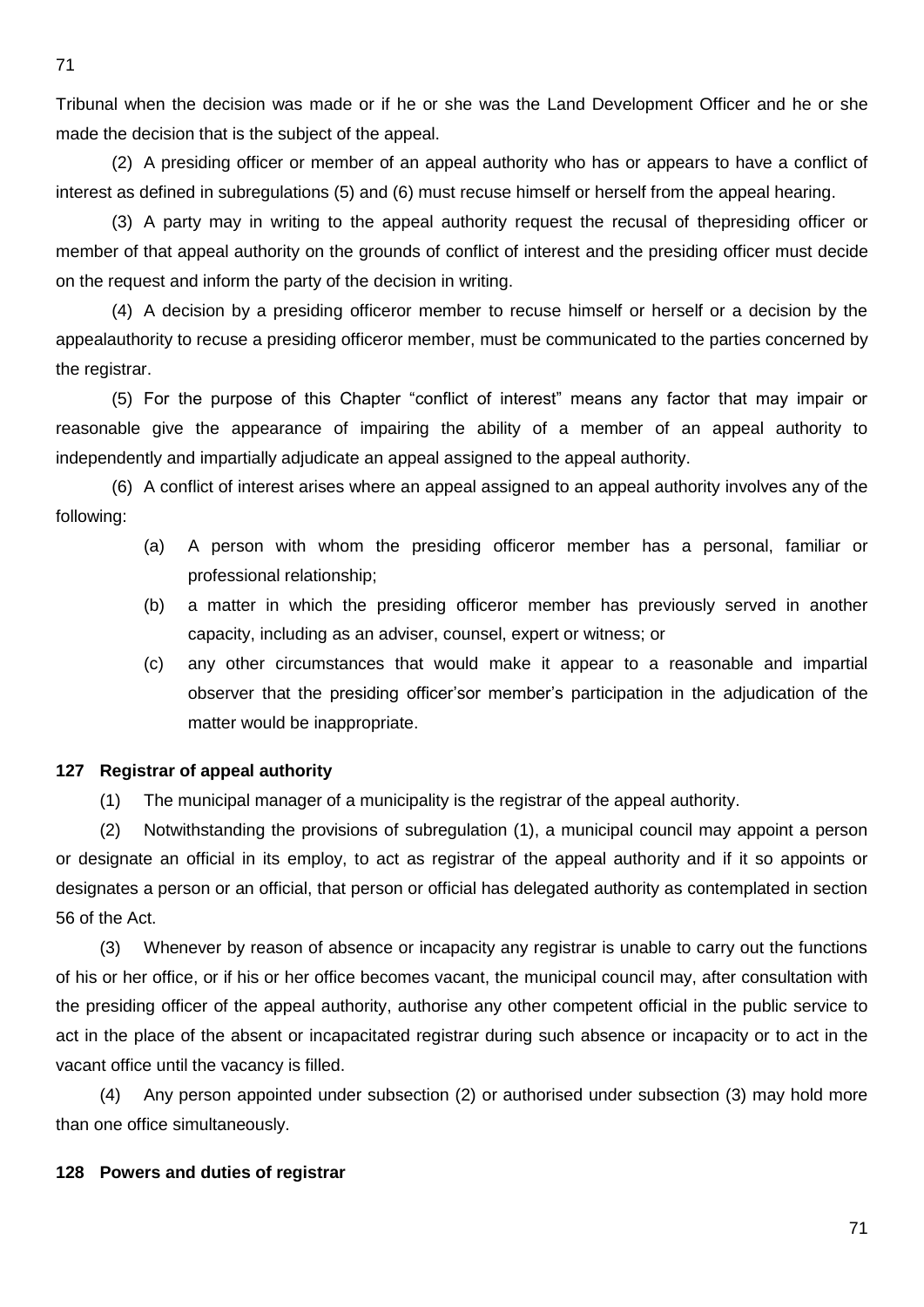(1) The registrar is responsible for managing the administrative affairs of the appeal authority and, in addition to the powers and duties referred to in this Chapter, has all the powers to do what is necessary or convenient for the effective and efficient functioning of the appeal authority and to ensure accessibility and maintenance of the dignity of the appeal authority.

- (2) The duties of the registrar include
	- (a) the determination of the sitting schedules of the appeal authority;
	- (b) assignment of appeals to the appeal authority;
	- (c) management of procedures to be adhered to in respect of case flow management and the finalisation of any matter before the appeal authority;
	- (d) transmit all documents and make all notifications required by the procedures laid down in the provincial spatial planning and land use management legislation;
	- (e) the establishment of a master registry file for each case which must record
		- (i) the reference number of each appeal;
		- (ii) the names of the parties;
		- (iii) all actions taken in connection with the preparation of the appeal for hearing;
		- (iv) the dates on which any document or notification forming part of the procedure is received in or dispatched from his or her office;
		- (v) the date of the hearing of the appeal;
		- (vi) the decision of the appeal authority;
		- (vii) whether the decision was unanimous or by majority vote; and
		- (viii) any other relevant information.

(3) The presiding officer of the appeal authority may give the registrar directions regarding the exercise of his or her powers under this Chapter.

(4) The registrar must give written notice to the presiding officer of all direct or indirect pecuniary interest that he or she has or acquires in any business or legal person carrying on a business.

## **PART B: APPEAL PROCESS**

## **129 Commencing of appeal**

An appellant must commence an appeal by delivering aNotice of Appeal specified in Annexure A to the registrarof the relevant appeal authority within 21 days as contemplated in section 51 of the Act.

## **130 Notice of appeal**

(1) A Notice of Appeal must clearly indicate: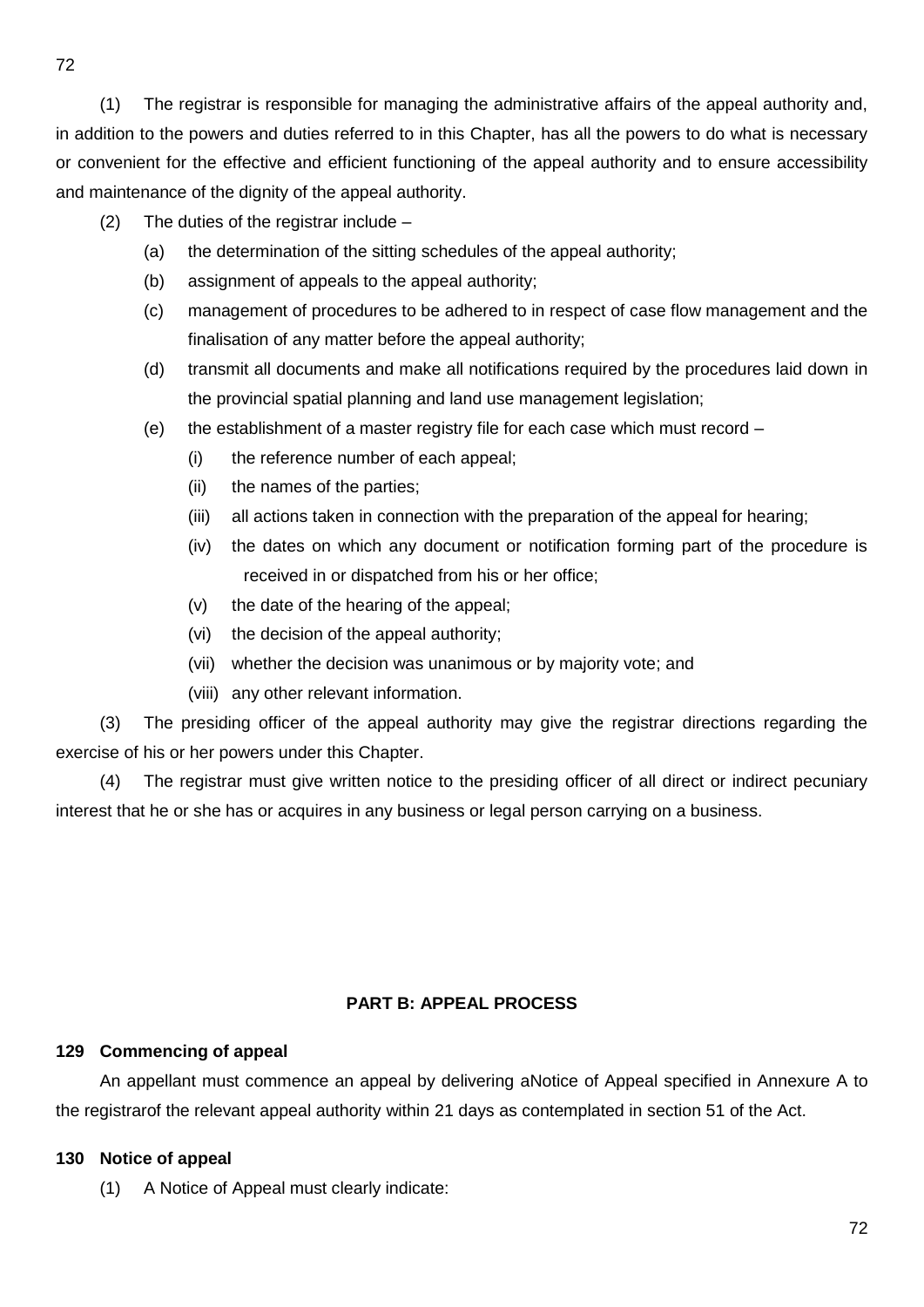- (a) whether the appeal is against the whole decision or only part of the decision and if only a part, which part;
- (b) where applicable, whether the appeal is against any conditions of approval of an application and which conditions;
- (c) the grounds of appeal including any findings of fact or conclusions of law;
- (d) a clear statement of the relief sought on appeal;
- (e) any issues that the appellant wants the appeal authority to consider in making its decision; and
- (f) a motivation of an award for costs.

(2) An appellant may, within seven days from receipt of a notice to oppose an appeal amend the notice of appeal and must submit a copy of the amended notice to the appeal authorityand to every respondent.

## **131 Notice to oppose an appeal**

A notice to oppose an appeal must clearly indicate:

- (a) whether the whole or only part of the appeal is opposed and if only a part, which part;
- (b) whether any conditions of approval of an application are opposed and which conditions;
- (c) whether the relief sought by the appellant is opposed; and
- (d) the grounds for opposing the appeal including any finding of fact or conclusions of law in dispute;
- (e) a clear statement of relief sought on appeal.

## **132 Screening of appeal**

(1) When the appeal authority receives a Notice of Appeal, it must screen such Notice to determine whether:

- (a) It complies with the formspecified in Annexure A;
- (b) it is submitted within the required time limit; and,
- (c) the appeal authority has jurisdiction over the appeal.

(2) If a Notice of Appeal does not comply with the formspecified in Annexure A, the appeal authority must return the Notice of Appeal to the appellant, indicating what information is missing and require that information to be provided and returned to the appeal authority by the appellant within a specific time period.

(3) If the Notice of Appeal is not provided and returned to the appeal authority with the requested information within the specified time period, the appellant's appeal will be considered abandoned and the appeal authority must notify the parties in writing accordingly.

(4) If the Notice of Appeal is received by the appeal authority after the required time limit has expired, the party seeking to appeal is deemed to have abandoned the appeal and the appeal authority will notify the parties in writing.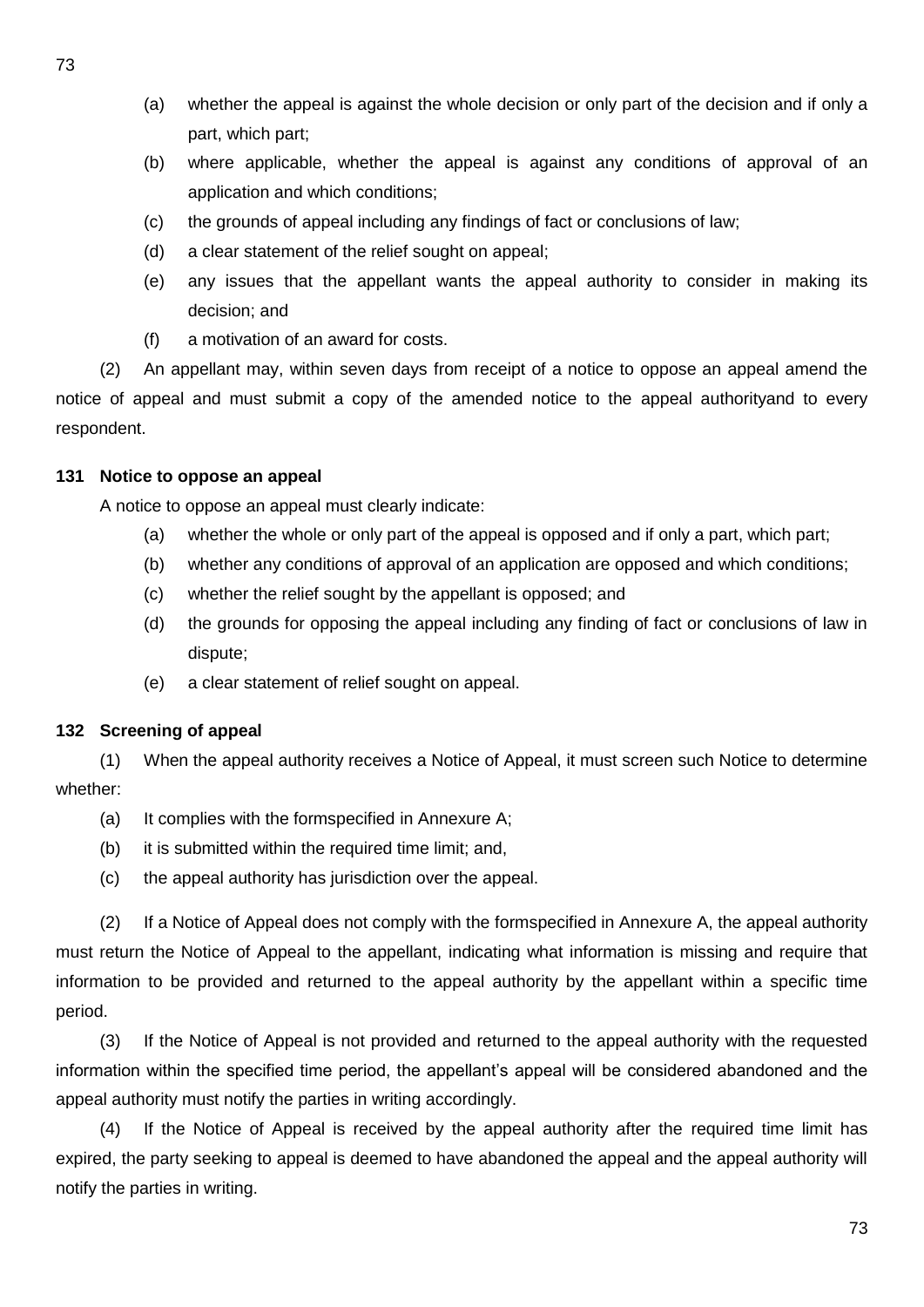74

(5) If the appeal relates to a matter that appears to be outside the jurisdiction of the appeal authority, it must notify the parties in writing.

(6) The appeal authority may invite the parties to make submissions on its jurisdiction and it will then determine, based on any submissions received, if it has jurisdiction over the appeal and must notify the parties in writing of the decision.

## **PART C: PARTIES TO AN APPEAL**

#### **133 Parties to appeal**

- (1) The parties to an appeal before an appeal authority are:
	- (a) the appellant who has lodged the appeal with the appeal authority in accordance with section 51(1) of the Act;
	- (b) the applicant, if the applicant is not the appellant as contemplated in paragraph (a);
	- (c) the Municipal Planning Tribunal that or the Land Development Officer who made the decision;
	- (d) if the Minister or MEC intervenes in the proceeding under regulation 9, the Minister or the MEC, as the case may be; and
	- (e) any other person who has been made a party to theproceeding by the appeal authority after a petition to the appeal authority under section 45(2) of the Act to be granted intervener status.

#### **134 Intervention by interested person**

(1) Where an appeal has been lodged by an appellant to the appeal authority, an interested person referred to in section 45(2) of the Act may, at any time during the proceedings,petition the appeal authority in writing on the form referred to in Annexure B to be granted intervener status on the grounds that his or her rights may have been affected by the decision of the Municipal Planning Tribunal or Land Development Officer and might therefore be affected by the judgement of the appeal authority.

(2) The petitioner must submit together with the petition to be granted intervener status an affidavit stating that he or she –

- (a) does not collude with any of the appellants; and
- (b) is willing to deal with or act in regard to the appeal as the appeal authority may direct.

(3) The registrar must determine whether the requirements of this regulation have been complied with and must thereafter transmit a copy of the form to the parties of the appeal.

(4) The presiding officer of the appeal authority must rule on the admissibility of the petitioner to be granted intervener status and the decision of the presiding officer is final and must be communicated to the petitioner and the parties by the registrar.

## **PART D: JURISDICTION OF APPEAL AUTHORITY**

#### **135 Jurisdiction of appeal authority**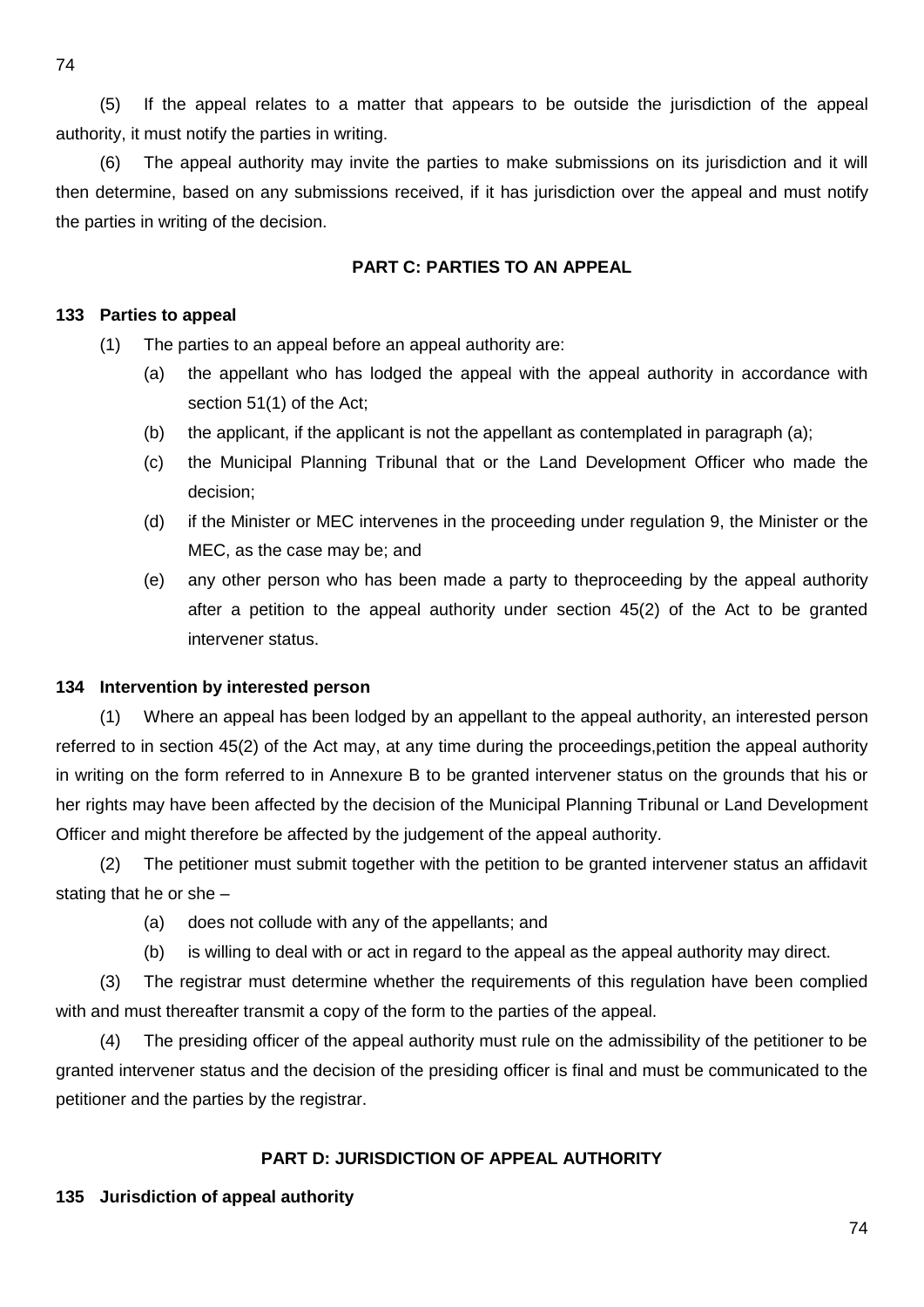An appeal authority may consider an appeal on one or more of the following:

- (a) the administrative action was not procedurally fair as contemplated in the Promotion of Administrative Justice Act, 2000 (Act No. 3 of 2000); and
- (b) the merits of the land development or land use application.

#### **136 Written or oral appeal hearing by appeal authority**

(1) An appeal may be heard by an appeal authority by means of a written hearing and if it appears to the appeal authority that the issues for determination of the appeal cannot adequately be determined in the absence of the parties by considering the documents or other material lodged with or provided to it, by means of an oral hearing.

#### **137 Representation before appeal authority**

At an oral hearing of an appeal before an appeal authority, a party to the proceeding may appear in person or may be represented by another person.

#### **138 Opportunity to make submissions concerning evidence**

The appeal authoritymust ensure that every party to a proceeding before the appeal authority is given a reasonable opportunity to present his or her case and, in particular, to inspect any documents to which the appeal authority proposes to have regard in reaching a decision in the proceeding and to make submissions in relation to those documents.

## **PART E: HEARINGS OF APPEAL AUTHORITY**

#### **139 Notification of date, time and place of hearing**

(1) The appeal authority must notify the parties of the date, time and place of a hearing at least 14 days before the hearing commences.

(2) The appeal authority will provide notification of the hearing to the appellant at the appellant's address for delivery.

#### **140 Hearing date**

A hearing will commence within 15 days after the completed Notice of Appeal has been delivered to the appeal authority, unless the parties and the presiding officer of the appeal authority consent to a later date.

## **141 Adjournment**

(1) If a party requests an adjournment more than one day prior to the hearing, the party must obtain the written consent of the other party and the presiding officer of the appeal authority.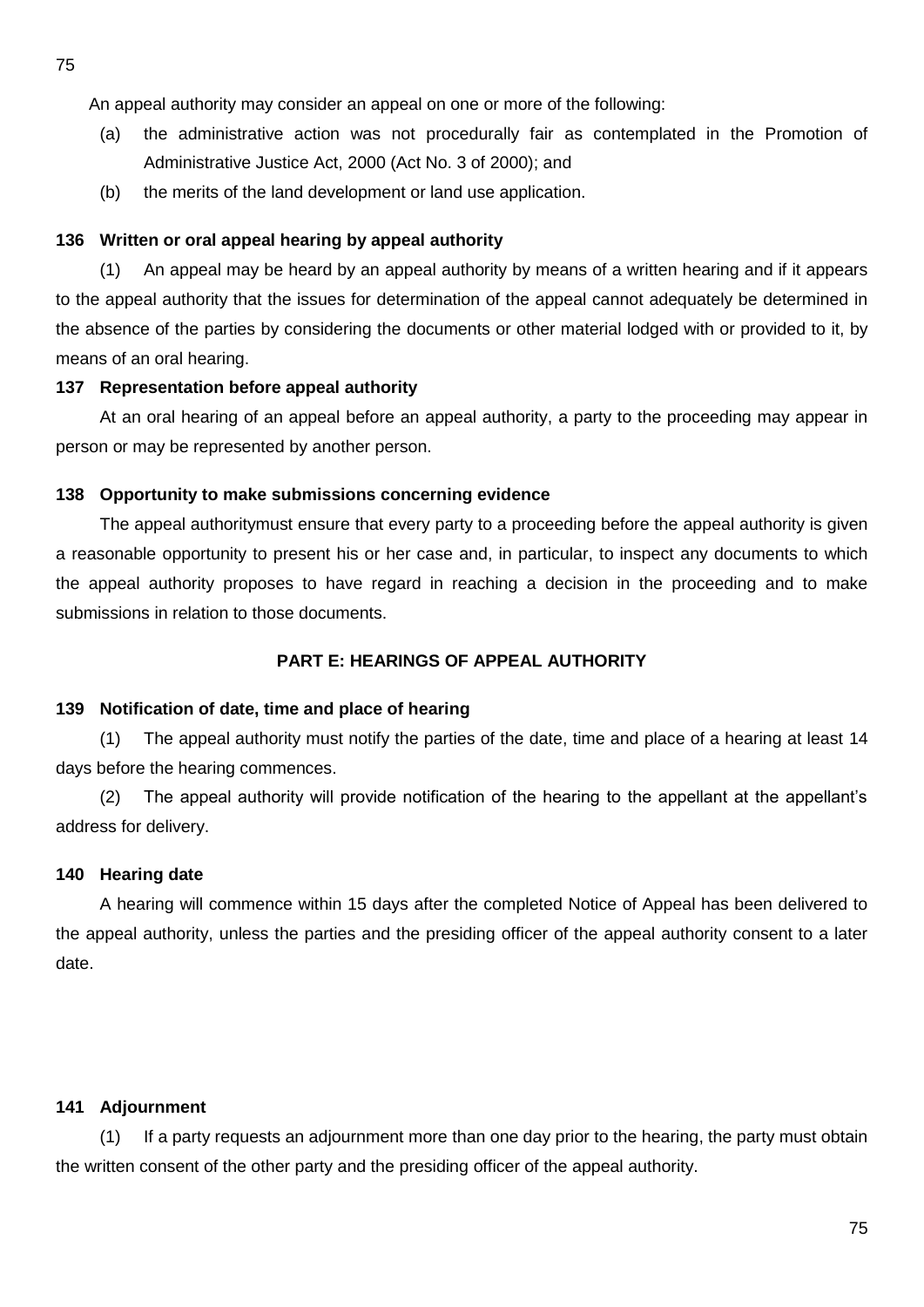76

(2) The party requesting an adjournment must deliver to the appeal authoritya completed form including reasons for the request.

(3) The appeal authoritywill notify the parties in writing of the decision of the presiding officer of the appeal authority.

(4) If the presiding officer of the appeal authority or the other party does not consent to the request for an adjournment, the hearing will not be adjourned.

(5) If a party requests an adjournment within one day prior to the hearing, the request must be made to the appeal authority at the hearing and may be made notwithstanding that a prior request was not consented to.

## **142 Urgency and condonation**

- (1) The registrar may
	- (a) on application of any party to an appeal, direct that the matter is one of urgency, and determine such procedures, including time limits, as he or she may consider desirable to fairly and efficiently resolve the matter;
	- (b) on good cause shown, condone any failure by any party to an appeal to comply with these Regulations or any directions given in terms hereof, if he or she is of the opinion that such failure has not unduly prejudiced any other person;
- (2) Every application for condonation made in terms of this regulation must be  $-$ 
	- (a) served on the registrar;
	- (b) accompanied by a memorandum setting forth the reasons for the failure concerned; and
	- (c) determined by the presiding officer in such manner as he or she considers proper.

(3) Where a failure is condoned in terms of subregulation(1)(b), the applicant for condonation must comply with the directions given by the registrar when granting the condonation concerned.

## **143 Withdrawal of appeal**

An appellant or any respondent may, at any time before the appeal hearing, withdraw an appeal or opposition to an appealand must give notice of such withdrawal to the registrar and all other parties to the appeal.

## **PART F: ORAL HEARING PROCEDURE**

## **144 Location of oral hearing**

An oral hearingmust be held in a location within the area of jurisdiction of the Municipality but may not be held where the Municipal Planning Tribunalsits or the office of the Land Development Officerwhosedecision is under appeal.

#### **145 Presentation of each party's case**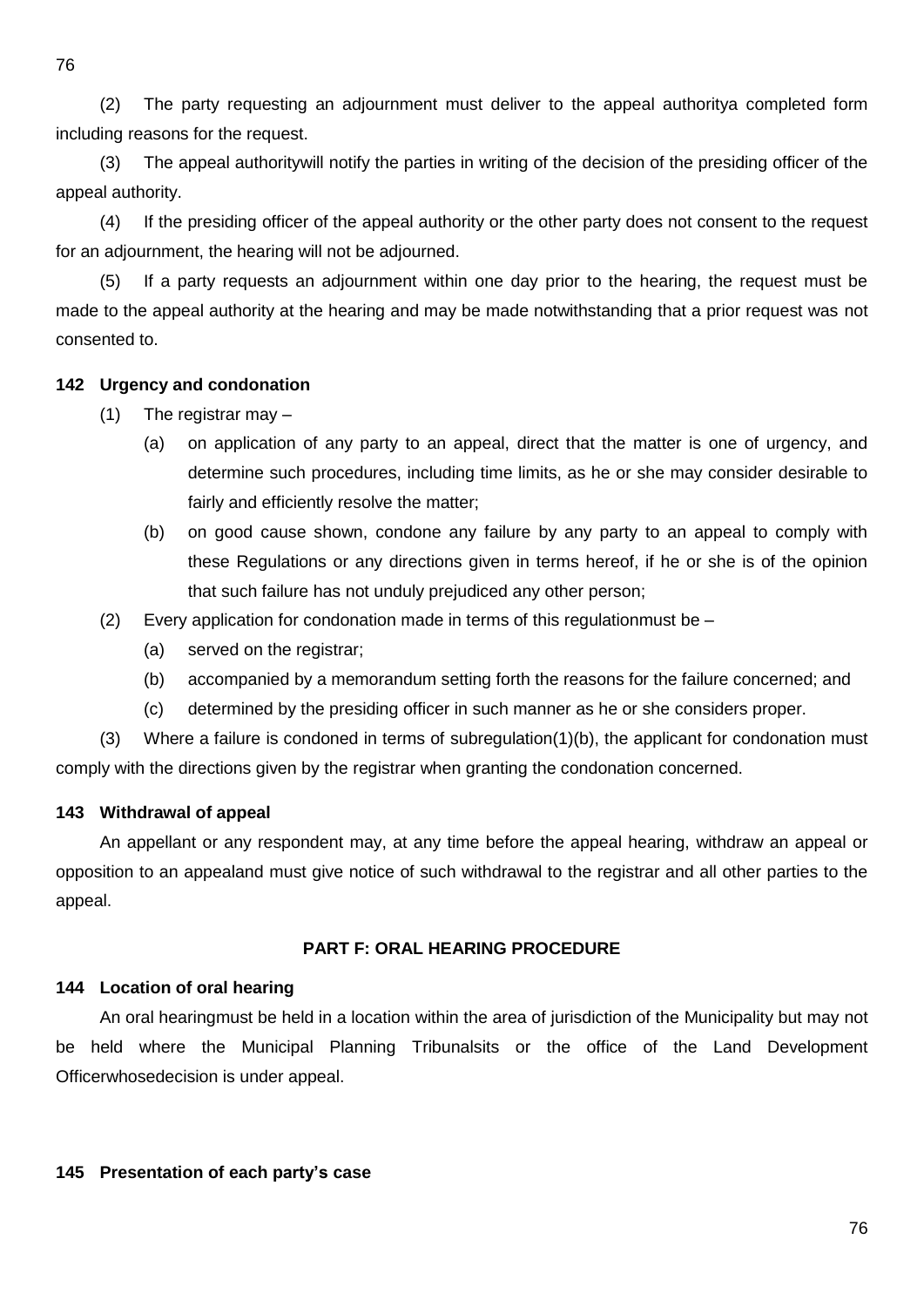77

(1) Each party has the right to present evidence and make arguments in support of that party's case.

(2) The appellant will have the opportunity to present evidence and make arguments first, followed by the Municipal Planning Tribunal or the Land Development Officer.

## **146 Witnesses**

- (1) Each party may call witnesses to give evidence before the panel.
- (2) A witness may not be present at the hearing before giving evidence unless the witness is:
	- (a) an expert witness in the proceedings;
	- (b) a party to the appeal; or
	- (c) a representative of a party to the appeal.

## **147 Proceeding in absence of party**

(1) If a party does not appear at an oral hearing, the appeal authority may proceed in the absence of the party if the party wasnotified of the hearing.

(2) Prior to proceeding, the appeal authority must first determine whetherthe absent party received notification of the date, time andplace of the hearing.

(3) If the notice requirement was not met, the hearing cannotproceed and the presiding officer of the appeal authority must reschedule the hearing.

## **148 Recording**

Hearings of the appeal authority may be recorded.

## **149 Oaths**

Witnesses (including parties) are required to giveevidence under oath or confirmation.

## **150 Additional documentation**

(1) Any party wishing to provide the appeal authority with additional documentation not included in the appeal record should provide it to the appeal authority at least three days before the hearing date.

(2) The registrarmust distribute the documentation to the other party and the members of the appeal authority.

(3) If the party is unable to provide the additional documentation to the appeal authority at least 3 days prior to the hearing, the party may provide it to the appeal authority at the hearing.

(4) The party must bring copies of the additional documentation for the members of the appeal authority and the other party.

(5) If the additional documentation brought to the hearing is substantive or voluminous, the other party may request an adjournment from the appeal authority.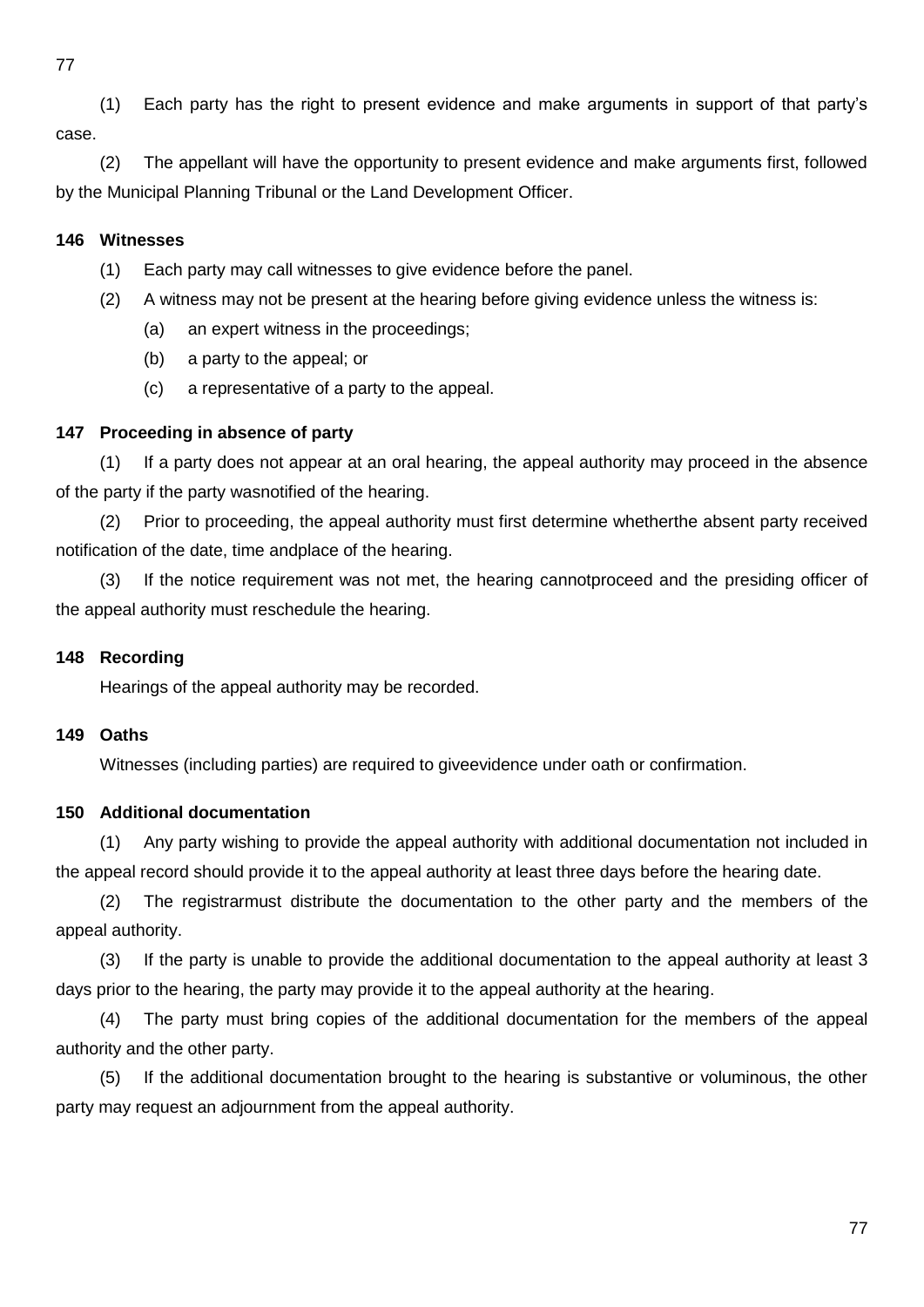#### **PART G: WRITTEN HEARING PROCEDURE**

#### **151 Commencement of written hearing**

The written hearing process commences with the issuanceof a letter from the appeal authority to the parties establishing asubmissions schedule.

## **152 Presentation of each party's case in written hearing**

(1) Each party must be provided an opportunity to provide written submissions to support their case.

(2) The appellant will be given seven days to provide a written submission.

(3) Upon receipt of the appellant's submission within the timelines, the appeal authority must forward the appellant's submission to the Municipal Planning Tribunalor the Land Development Officer.

(4) The Municipal Planning Tribunal or the Land Development Officerhas seven days in which to provide a submission in response.

(5) If no submission is received by a party in the time established in the submissions schedule, it will be deemed that the party declined the opportunity to provide a submission.

#### **153 Extension of time**

(1) If a party wishes to request an extension of the time established to provide a written submission, this request must be in writing to the appeal authority in advance of the date on which the submission is due.

(2) Any request for an extension must be accompanied by the reasons for the request.

(3) Following receipt of a request for an extension of time, the appeal authority will issue a decision in writing to the parties.

#### **154 Adjudication of written submissions**

(1) Following receipt of any written submissions from the parties, the registrar must forward the appeal record, which includes the written submissions, to the appeal authority for adjudication.

(2) If no written submissions are received from the parties, the registrar will forward the existing appeal record to the appeal authority for adjudication.

(3) Any submission received after the date it was due but before the appeal authority for adjudication has rendered its decision will be forwarded to the presiding officer of the appeal authority to decide whether or not to accept the late submission.

(4) The appeal authoritymust issue a decision in writing to the parties and, if the submission is accepted, the other party will be given seven days to provide a written submission in response.

## **PART H: DECISION OF APPEAL AUTHORITY**

#### **155 Further information or advice**

After hearing all parties on the day of the hearing, the appeal authority –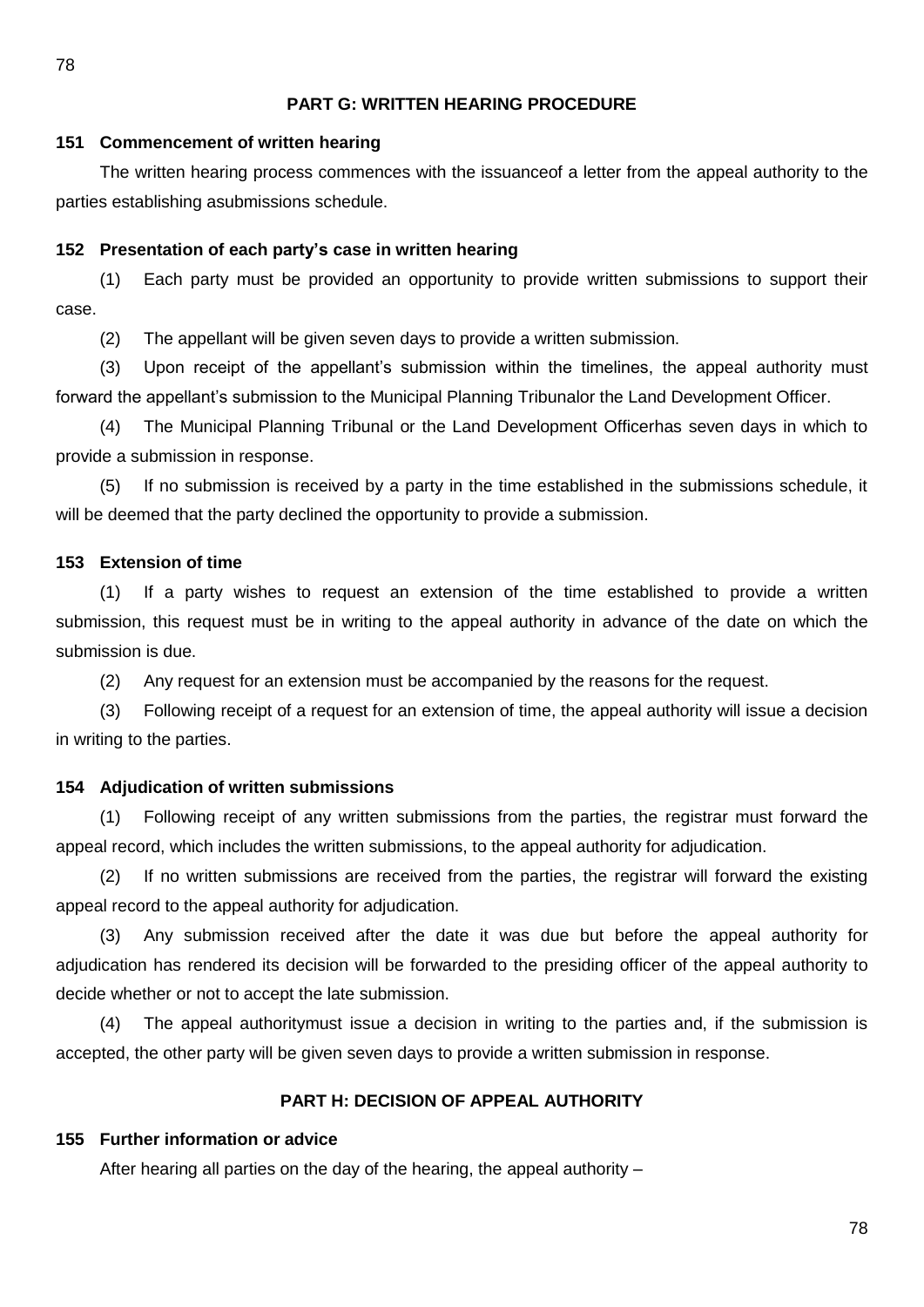- (a) may in considering its decision request any further information from any party to the appeal hearing or conduct any investigation which it considers necessary;
- (b) may postpone the matter for a reasonable period to obtain further information or advice, in which case it must without delay make a decision as contemplated by paragraph (c);
- (c) must within 21 days after the last day of the hearing, issue its decision on the appeal together with the reasons therefor.

#### **156 Decision of appeal authority**

(1) The appeal authority may confirm, vary or revoke the decision of the Municipal Planning Tribunal or Land Development Officer and may include an award of costs.

(2) The presiding officer must sign the decision of the appeal authority and any order made by it.

## **157 Notification of decision**

The registrar mustnotify the parties of the decision of the appeal authority in terms of section 156, together with the reasons therefor within seven days after the appeal authority handed down its decision.

#### **158 Directives to municipality**

(1) The appeal authority must, in its decision, give directives to the municipality concerned as to how such a decision must be implemented and which of the provisions of the Act and the Regulations have to be complied with by the municipality as far as implementation of the decision is concerned.

(2) Where an appeal authority upholds a decision on a development application, the Municipal Manager must, within 21 days of the decision, take the necessary steps to have the decision published in the *Provincial Gazette*.

## **PART I: GENERAL**

#### **159 Expenditure**

Expenditure in connection with the administration and functioning of the appeal authority must be defrayed from moneys appropriated by the applicable municipality.

#### **CHAPTER 9**

#### **COMPLIANCE AND ENFORCEMENT**

#### **160 Enforcement**

The Municipality must comply and enforce compliance with—

- (a) the provisions of this By-law;
- (b) the provisions of a land use scheme;
- (c) conditions imposed in terms of this By-law or previous planning legislation; and
- (d) title deed conditions.

#### **161 Offences and penalties**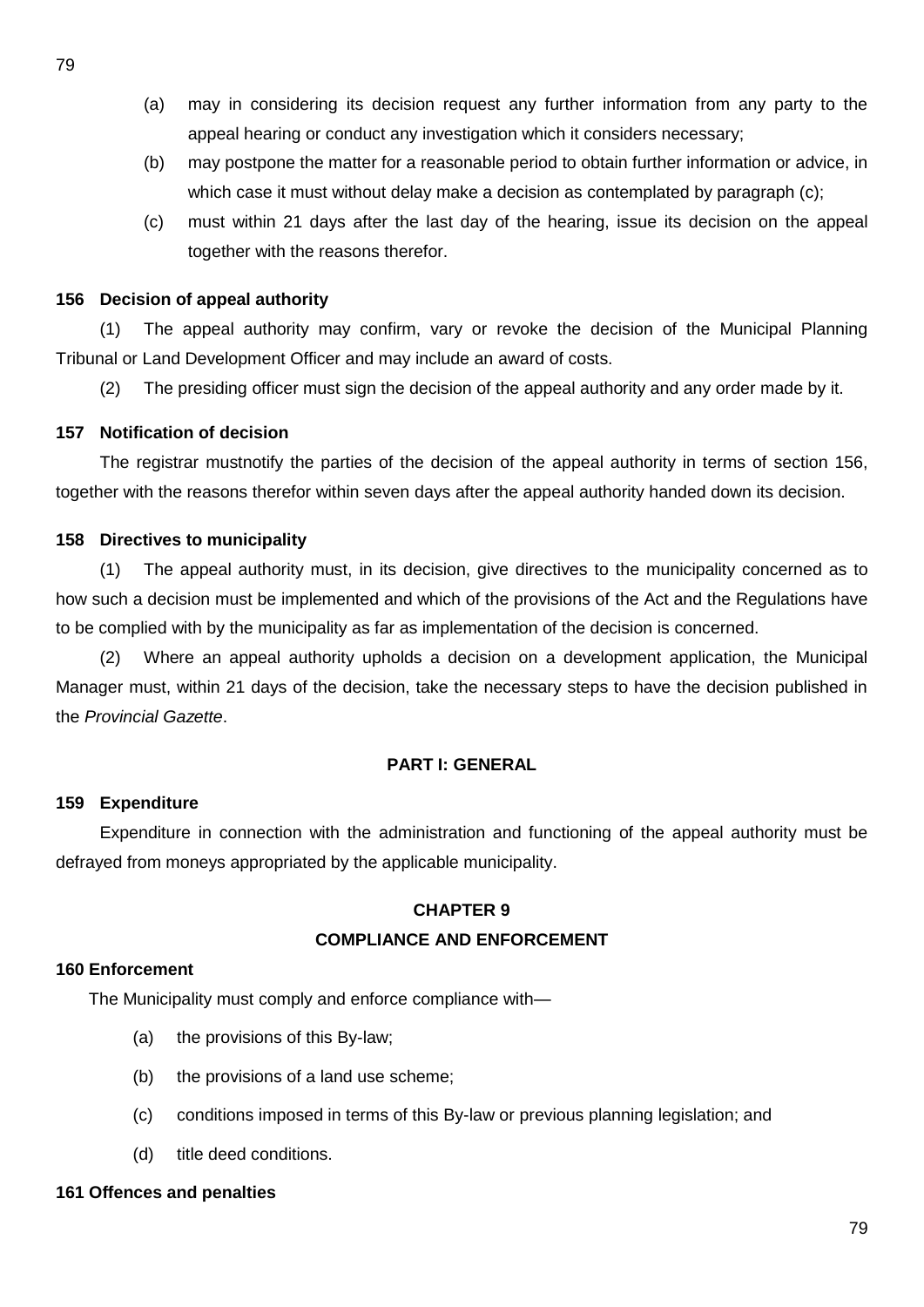- 80
- (1) Any person who—
	- (a) contravenes or fails to comply with section56 and subsection (2);
	- (b) fails to comply with a compliance notice issued in terms of section 165;
	- (c) utilises land in a manner other than prescribed by the land use scheme of the Municipality;
	- (d) supplies particulars, information or answers in an application or in an appeal to a decision on a land development application, knowing it to be false, incorrect or misleading or not believing them to be correct;
	- (e) falsely professes to be an authorised employee or the interpreter or assistant of an authorised employee; or
	- (f) hinders or interferes an authorised employee in the exercise of any power or the performance of any duty of that employee,

is guilty of an offence and is liable upon conviction to a fine or imprisonment not exceeding a period of 20 years or to both a fine and such imprisonment.

(2) An owner who permits land to be used in a manner set out in subsection (1)(*c)* and who does not cease that use or take reasonable steps to ensure that the use ceases, or who permits a person to breach the provisions of the land use scheme of the Municipality, is guilty of an offence and liable upon conviction to a fine or imprisonment for a period not exceeding 20 years or to both a fine and such imprisonment.

(3) A person convicted of an offence under this By-law who, after conviction, continues with the action in respect of which he or she was so convicted, is guilty of a continuing offence and liable upon conviction to imprisonment for a period not exceeding three months or to an equivalent fine or to both such fine and imprisonment, in respect of each day on which he or she so continues or has continued with that act or omission.

(4) A Municipality must adopt fines and contravention penalties to be imposed in the enforcement of this By-law.

#### **162 Service of compliance notice**

(1) The Municipality must serve a compliance notice on a person if it has reasonable grounds to suspect that the person or owner is guilty of an offence contemplated in terms of section 161.

(2) A compliance notice must direct the occupier and owner to cease the unlawful land use or construction activity or both, forthwith or within the time period determined by the Municipality and may include an instruction to—

(a) demolish unauthorised building work and rehabilitate the land or restore the building, as the case may be, to its original form within 30 days or such other time period determined by the Municipal Manager; or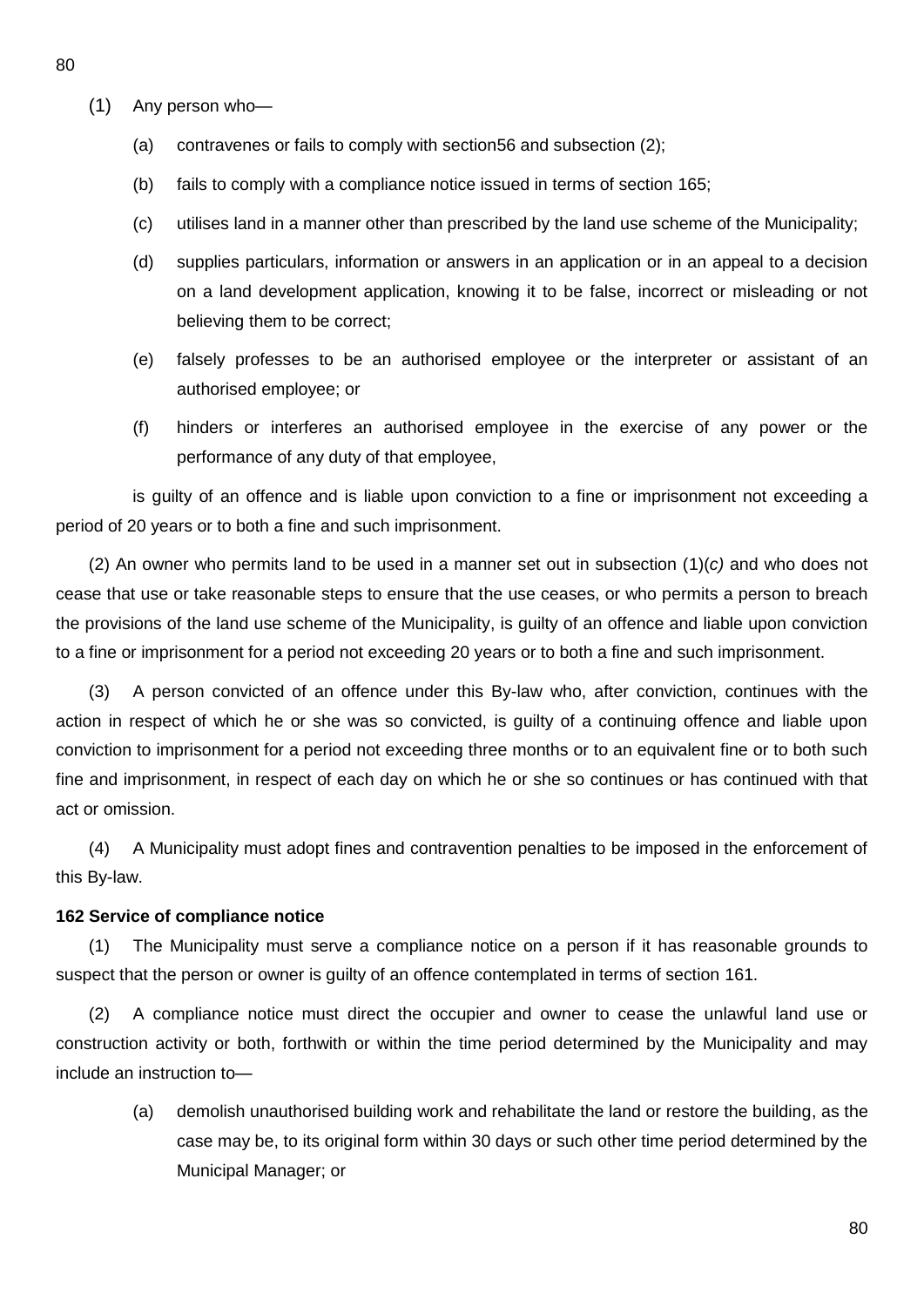(b) submit an application in terms of this By-law within 30 days of the service of the compliance notice and pay the contravention penalty.

(3) A person who has received a compliance notice with an instruction contemplated in subsection (2)(a) may not submit an application in terms of subsection (2)(b).

(4) An instruction to submit an application in terms of subsection (2)(b) must not be construed as an indication that the application will be approved.

(5) In the event that the application submitted in terms of subsection (2)(b) is refused, the owner must demolish the unauthorised work.

(6) A person who received a compliance notice in terms of this section may lodge representations to the Municipality within 30 days of receipt of the compliance notice.

## **163 Content of compliance notices**

- (1) A compliance notice must—
	- (a) identify the person to whom it is addressed;
	- (b) describe the activity concerned and the land on which it is being carried out;
	- (c) state that the activity is illegal and inform the person of the particular offence contemplated in section 161 which that person allegedly has committed or is committing through the carrying on of that activity;
	- (d) the steps that the person must take and the period within which those steps must be taken;
	- (e) anything which the person may not do, and the period during which the person may not do it;
	- (f) provide for an opportunity for a person to lodge representations contemplated in terms of section 164 with the contact person stated in the notice;
	- (g) issue a warning to the effect that—
		- (i) the person could be prosecuted for and convicted of and offence contemplated in section 161;
		- (ii) on conviction of an offence, the person will be liable for the penalties as provided for;
		- (iii) the person could be required by an order of court to demolish, remove or alter any building, structure or work illegally erected or constructed or to rehabilitate the land concerned or to cease the activity;
		- (iv) in the case of a contravention relating to a consent use or temporary departure, the approval could be withdrawn;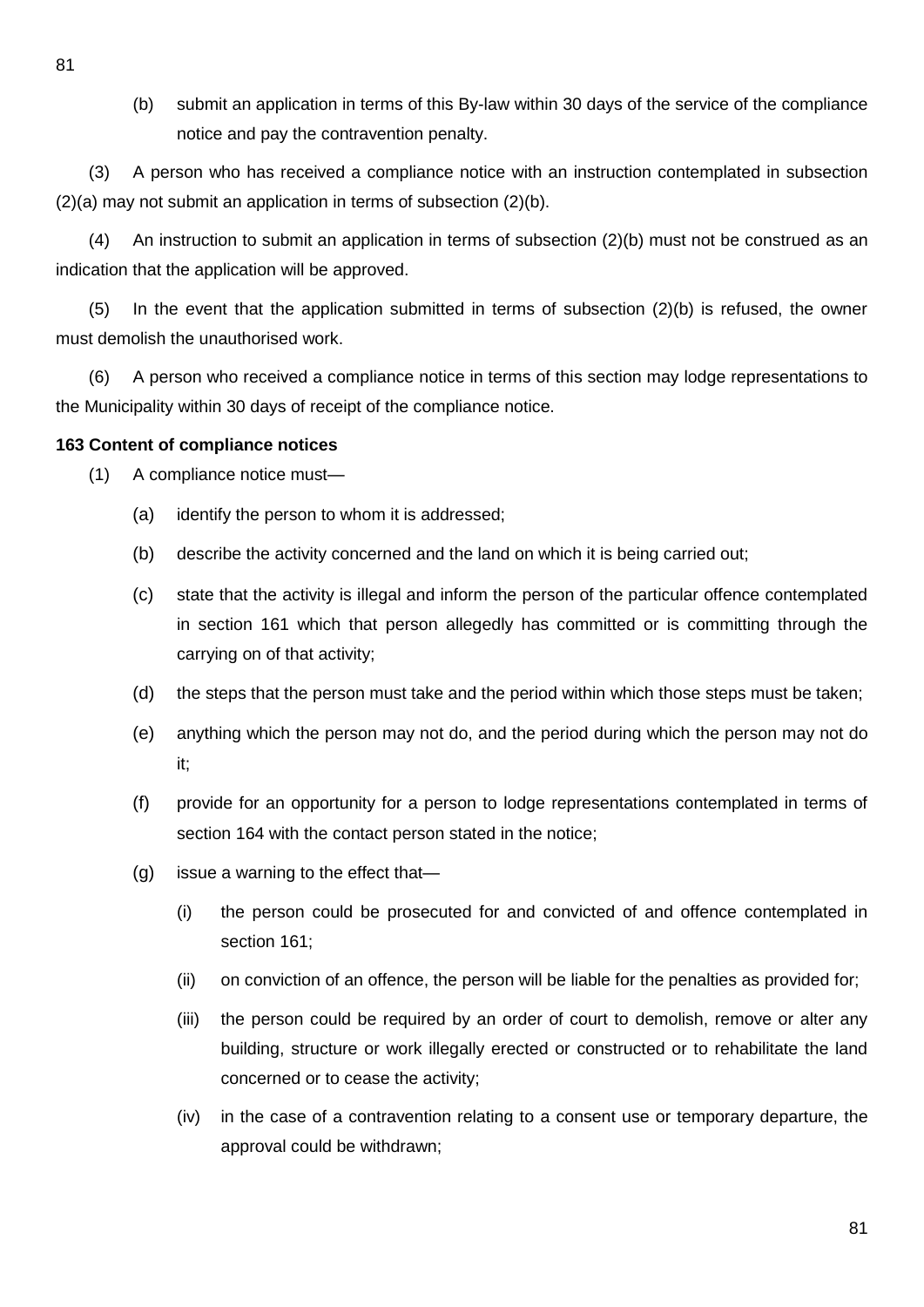(v) in the case of an application for authorisation of the activity or development parameter, that a contravention penalty including any costs incurred by the Municipality, will be imposed;

(2) Any person who receives a compliance notice must comply with that notice within the time period stated in the notice unless the Municipality has agreed to suspend the operation of the compliance notice in terms of section 164.

#### **164 Objections to compliance notice**

(1) Any person or owner who receives a compliance notice in terms of section 162may object to the notice by making written representations to the Municipal Manager within 30 days of receipt of the notice.

(2) Subject to the consideration of any objections or representations made in terms of subsection (1) and any other relevant information, the Municipal Manager—

- (a) may suspend, confirm, vary or cancel a notice or any part of the notice; and
- (b) must specify the period within which the person who received the notice must comply with any part of the notice that is confirmed or modified.

#### **165 Failure to comply with compliance notice**

If a person fails to comply with a compliance notice the Municipality may—

- (a) lay a criminal charge against the person;
- (b) apply to an applicable court for an order restraining that person from continuing the illegal activity, to demolish, remove or alter any building, structure or work illegally erected or constructed without the payment of compensation or to rehabilitate the land concerned; or
- (c) in the case of a temporary departure or consent use, the Municipality may withdraw the approval granted and then act in terms of section 162.

#### **166 Urgent matters**

(1) In cases where an activity must be stopped urgently, the Municipality may dispense with the procedures set out above and issue a compliance notice calling upon the person or owner to cease immediately.

(2) If the person or owner fails to cease the activity immediately, the Municipality may apply to any applicable court for an urgent interdict or any other relief necessary.

## **167 Subsequent application for authorisation of activity**

82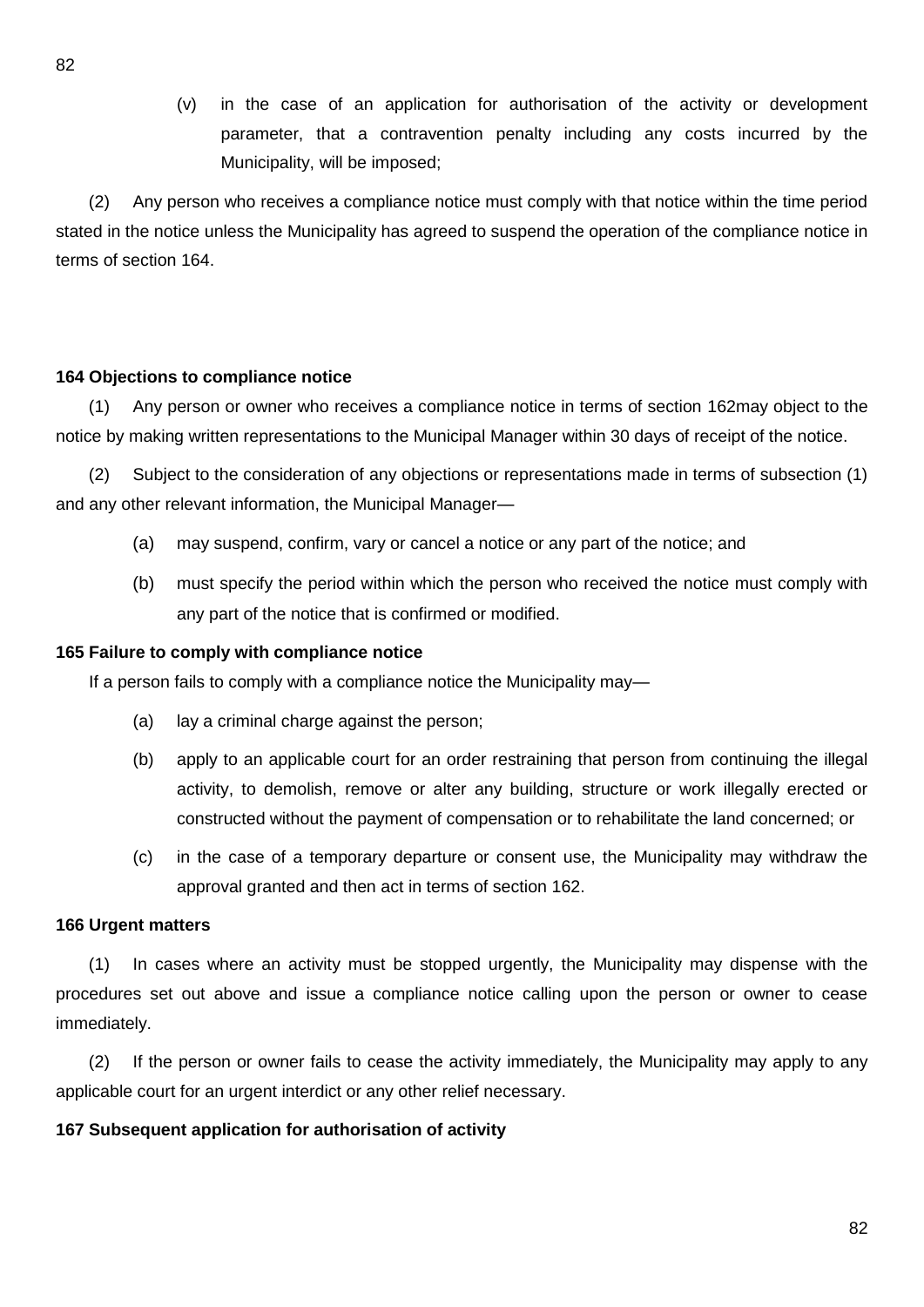(1) If instructed to rectify or cease an unlawful land use or building activity, a person may make an application to the Municipality for any land development contemplated in Chapter 5, unless the person is instructed under section 162 to demolish the building work.

(2) The applicant must, within 30 days after approval is granted, pay to the Municipality a contravention penalty in the amount determined by the Municipality.

#### **168 Power of entry for enforcement purposes**

(1) An authorised employee may, with the permission of the occupier or owner of land, at any reasonable time, and without a warrant, and without previous notice, enter upon land or enter a building or premises for the purpose of ensuring compliance with this By-law.

(2) An authorised employee must be in possession of proof that he or she has been designated as an authorised employee for the purposes of this By-law.

(3) An authorised employee may be accompanied by an interpreter, a police official or any other person who may be able to assist with the inspection.

#### **169 Power and functions of authorised employee**

(1) In ascertaining compliance with this By-law as contemplated in section 160, an authorised employee may exercise all the powers and must perform all the functions granted to him or her under section 32 of the Act.

(2) An authorised employee may not have a direct or indirect personal or private interest in the matter to be investigated.

#### **170 Warrant of entry for enforcement purposes**

(1) A magistrate for the district in which the land is situated may, at the request of the Municipality, issue a warrant to enter upon the land or building or premises if the—

- (a) prior permission of the occupier or owner of land cannot be obtained after reasonable attempts; or
- (b) purpose of the inspection would be frustrated by the prior knowledge thereof.

(2) A warrant referred to in subsection (1) may be issued by a judge of any applicable court or by a magistrate who has jurisdiction in the area where the land in question is situated, and may only be issued if it appears to the judge or magistrate from information on oath that there are reasonable grounds for believing that—

- (a) an authorised employee has been refused entry to land or a building that he or she is entitled to inspect;
- (b) an authorised employee reasonably anticipates that entry to land or a building that he or she is entitled to inspect will be refused;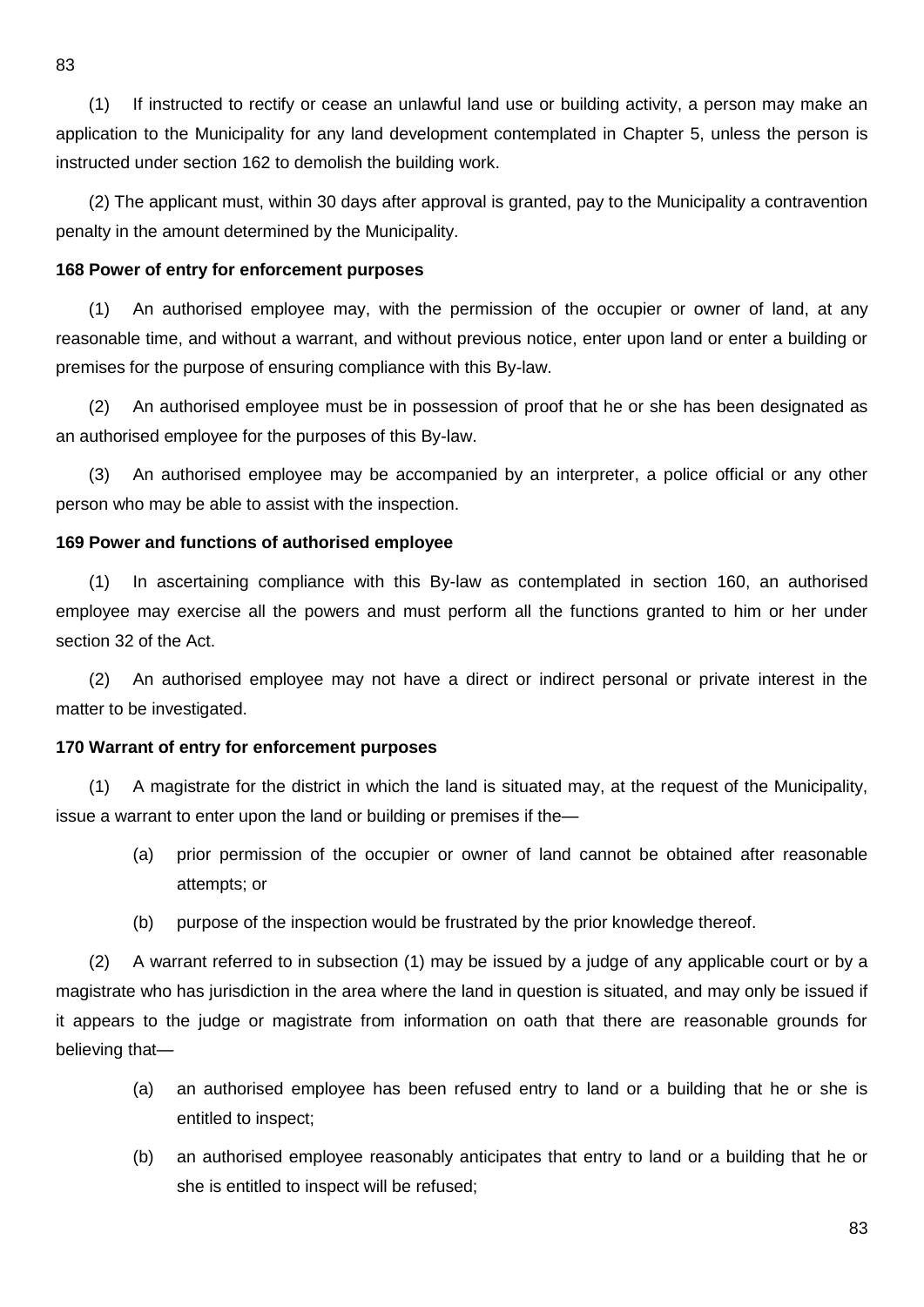- (c) there are reasonable grounds for suspecting that a contravention contemplated in section 161 has occurred and an inspection of the premises is likely to yield information pertaining to that contravention; or
- (d) the inspection is reasonably necessary for the purposes of this By-law.

(3) A warrant must specify which of the acts mentioned in section 169 may be performed under the warrant by the person to whom it is issued and authorises the Municipality to enter upon the land or to enter the building or premises and to perform any of the acts referred to in section 169 as specified in the warrant on one occasion only, and that entry must occur—

- (a) within one month of the date on which the warrant was issued; and
- (b) at a reasonable hour, except where the warrant was issued on grounds of urgency.

#### **171 Regard to decency and order**

The entry of land, a building or structure under this Chapter must be conducted with strict regard to decency and order, which must include regard to—

- (a) a person's right to respect for and protection of his or her dignity;
- (b) the right to freedom and security of the person; and
- (c) the right to a person's personal privacy.

#### **172 Court order**

Whether or not a Municipality has instituted proceedings against a person for an offence contemplated in section 161, the Municipality may apply to an applicable court for an order compelling that person to—

- (a) demolish, remove or alter any building, structure or work illegally erected or constructed;
- (b) rehabilitate the land concerned;
- (c) compelling that person to cease with the unlawful activity; or
- (d) any other appropriate order.

## **CHAPTER 10 TRANSITIONAL PROVISIONS**

#### **173 Transitional provisions**

(1) Any land development application or other matter in terms of any provision of National or Provincial legislation dealing with land development applications that are pending before the Municipality on the date of the coming into operation of this By-law, shall be dealt with in terms of that legislation or if repealed in terms of its transitional arrangements or in the absence of any other provision, in terms of this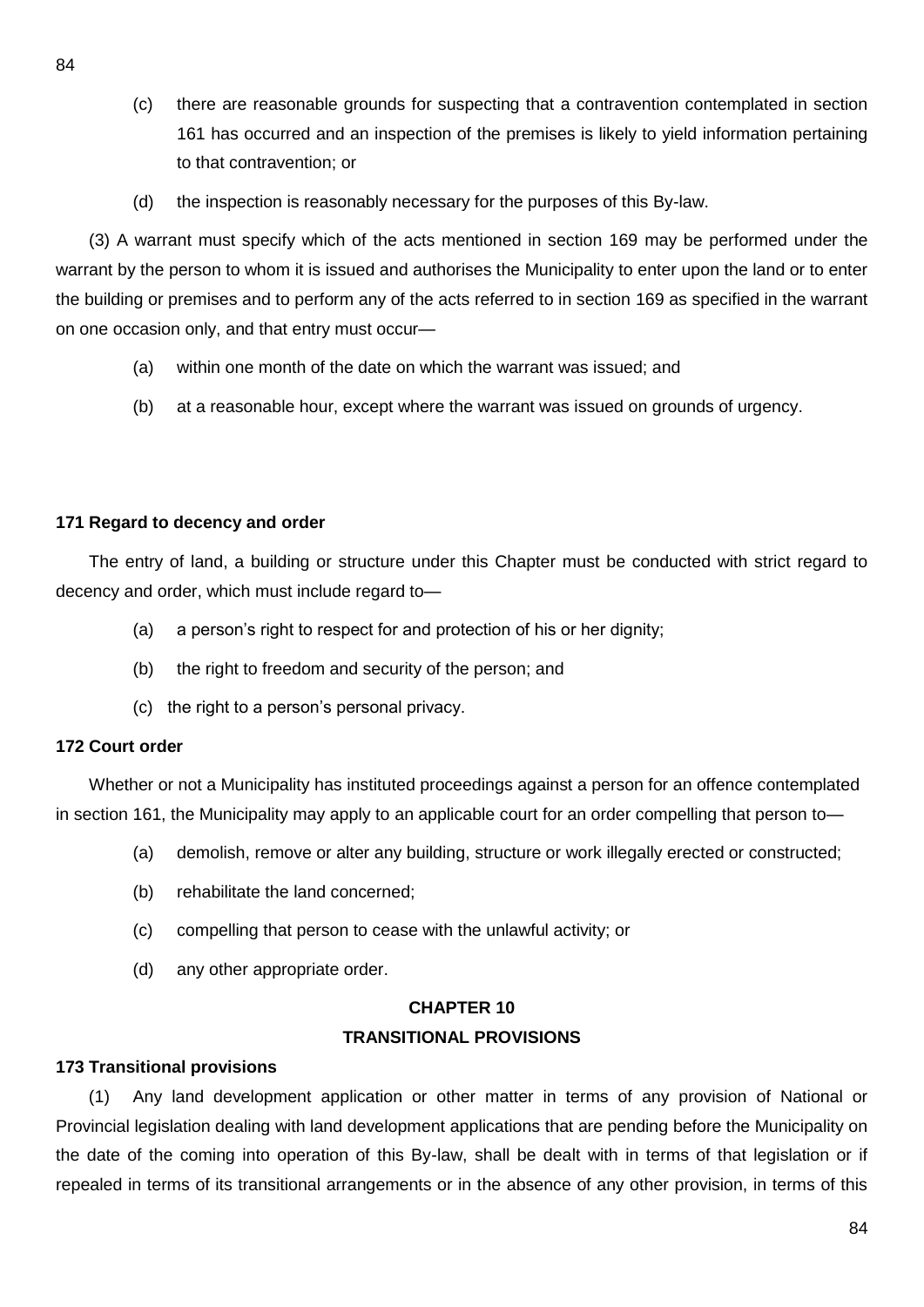By-law, read with section 2(2) and section 60 of the Act;

(2) Where on the date of the coming into operation of an approved land use scheme in terms of section 26(1) of the Act, any land or building is being used or, within one month immediately prior to that date, was used for a purpose which is not a purpose for which the land concerned has been reserved or zoned in terms of the provisions of a land use scheme in terms of this By-law read with section 26 of the Act, but which is otherwise lawful and not subject to any prohibition in terms of this By-law, the use for that purpose may, subject to the provisions of this subsection (3), be continued after that date read with the provisions of a Town Planning Scheme or land use scheme.

- (3) The right to continue using any land or building by virtue of the provisions of subsection (2) shall;
	- (a) where the right is not exercised in the opinion of the Municipality for a continuous period of 15 months, lapse at the expiry of that period;
	- (b) lapse at the expiry of a period of 15 years calculated from the date contemplated in subsection (2);
	- (c) where on the date of the coming into operation of an approved land use scheme
		- (i) a building, erected in accordance with an approved building plan, exists on land to which the approved land use scheme relates;
		- (ii) the erection of a building in accordance with an approved building plan has commenced on land and the building does not comply with a provision of the approved land use scheme, the building shall for a period of 15 years from that date be deemed to comply with that provision.
	- (d) where a period of 15 years has, in terms of subsection (3), commenced to run from a particular date in the opinion of the Municipality in respect of any land or building, no regard shall, for the purposes of those subsections, be had to an approved scheme which comes into operation after that date.
	- (e) within one year from the date of the coming into operation of an approved land use scheme
		- (i) the holder of a right contemplated in subsection (2) may notify the Municipality in writing that he is prepared to forfeit that right;
		- (ii) the owner of a building contemplated in subsection  $(3)(c)$  may notify the Municipality in writing that he is prepared to forfeit any right acquired by virtue of the provisions of that subsection;.

(4) Where at any proceedings in terms of this By-law it is alleged that a right has lapsed in terms of subsection (2)(a), such allegation shall be deemed to be correct until the contrary is proved.

(5) Where any land use provisions are contained in any title deed, deed of grant or 99 year leasehold, which did not form part of a town planning scheme, such land use provisions shall apply as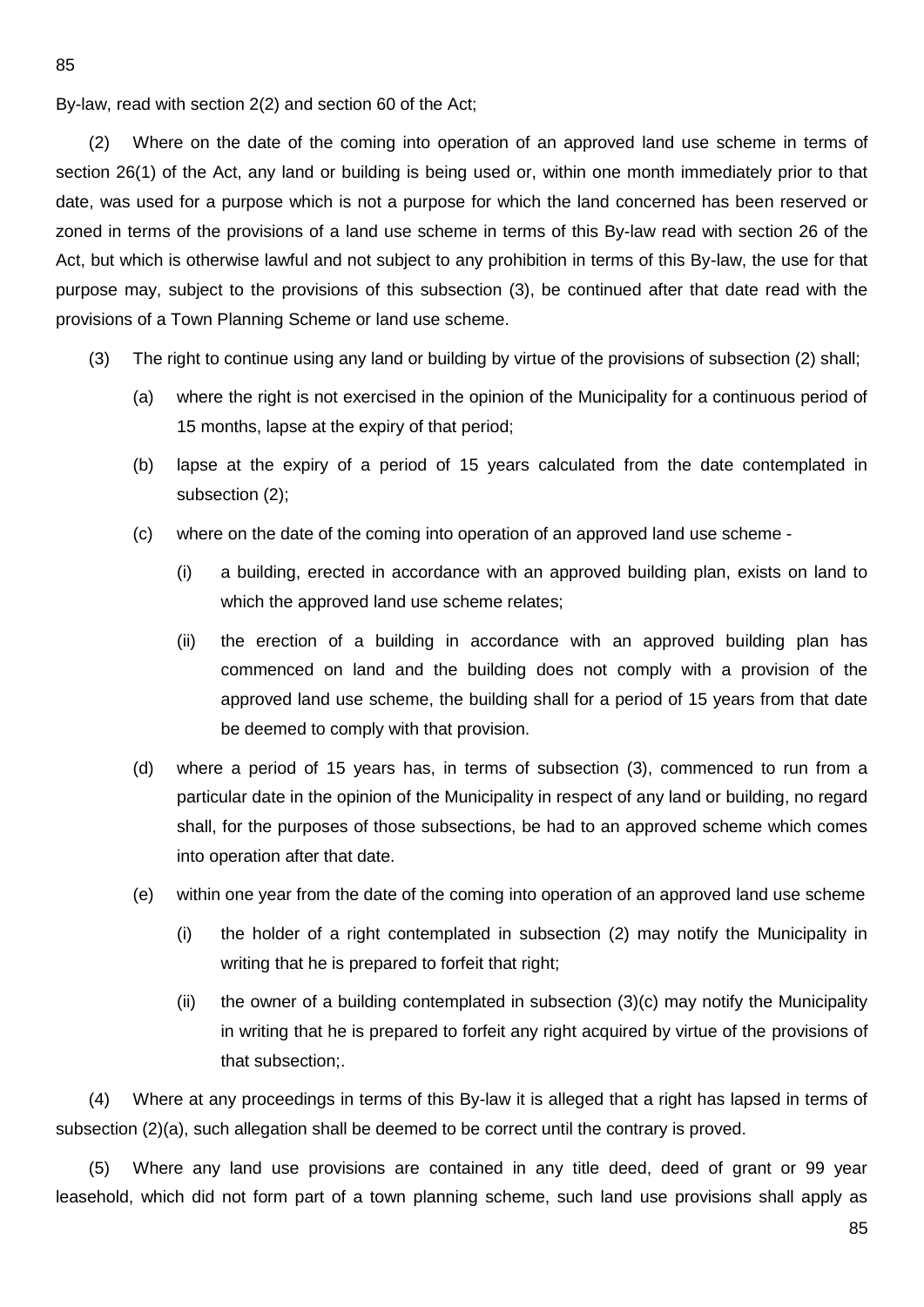contemplated in subsection (2).

(6) If the geographic area of the Municipality is demarcated to incorporate land from another municipality then the land use scheme or town planning scheme applicable to that land remains in force until the Municipality amends, repeals or replaces it.

#### **174 Determination of zoning**

(1) Notwithstanding the provisions of section 173(2) and (3), the owner of land or a person authorised by the owner may apply to the Municipality for the determination of a zoning for land referred to in section 26(3) of the Act

(2) When the Municipality considers an application in terms of subsection (1) it must have regard to the following:

- (a) the lawful utilisation of the land, or the purpose for which it could be lawfully utilised immediately before the commencement of this By-law if it can be determined;
- (b) the zoning, if any, that is most compatible with that utilisation or purpose and any applicable title deed condition;
- (c) any departure or consent use that may be required in conjunction with that zoning;
- (d) in the case of land that was vacant immediately before the commencement of this By-law, the utilisation that is permitted in terms of the title deed conditions or, where more than one land use is so permitted, one of such land uses determined by the municipality; and
- (e) where the lawful utilisation of the land and the purpose for which it could be lawfully utilised immediately before the commencement of this By-law, cannot be determined, the zoning that is the most desirable and compatible with any applicable title deed condition, together with any departure or consent use that may be required.

(3) If the lawful zoning of land contemplated in subsection (1) cannot be determined, the Municipality must determine a zoning and give notice of its intention to do so in terms of section 95.

(4) A land use that commenced unlawfully, whether before or after the commencement of this Bylaw, may not be considered to be the lawful land use.

## **CHAPTER 11 GENERAL PROVISIONS**

#### **175 Delegations**

Any power conferred in this By-law on the Municipality may be delegated by the municipality subject to section 56 of the Act and section 59 of the Local Government: Municipal Systems Act.

#### **176 Repeal of by-laws**

The (*insert the name of the applicable by-laws*) are hereby repealed.

## **177 Short title and commencement**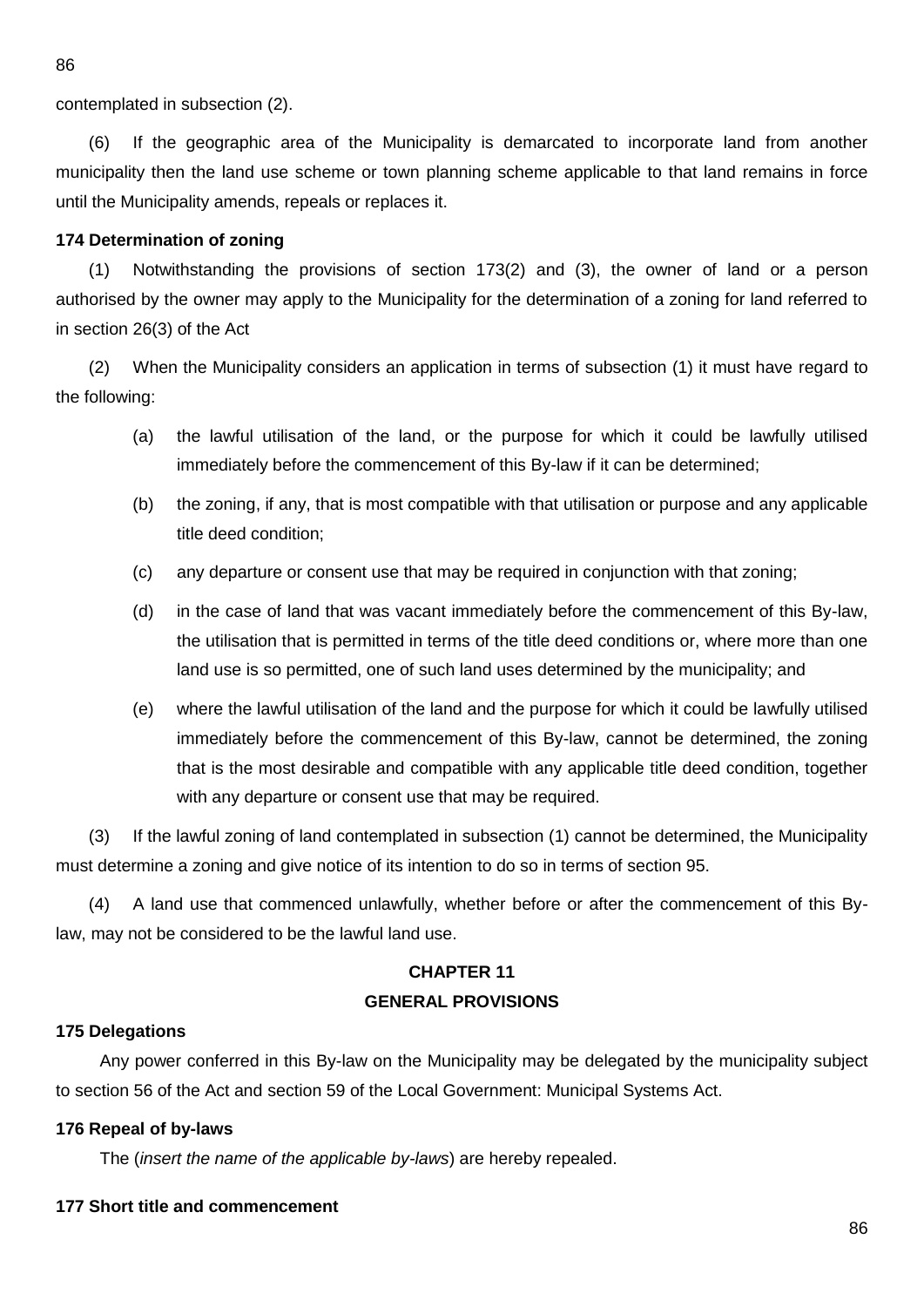(1) This By-law is called the Municipal By-law on Spatial Planning and Land Use Management.

(2) This By-law comes into operation on the date that the Act comes into operation in the municipal area of the Municipality.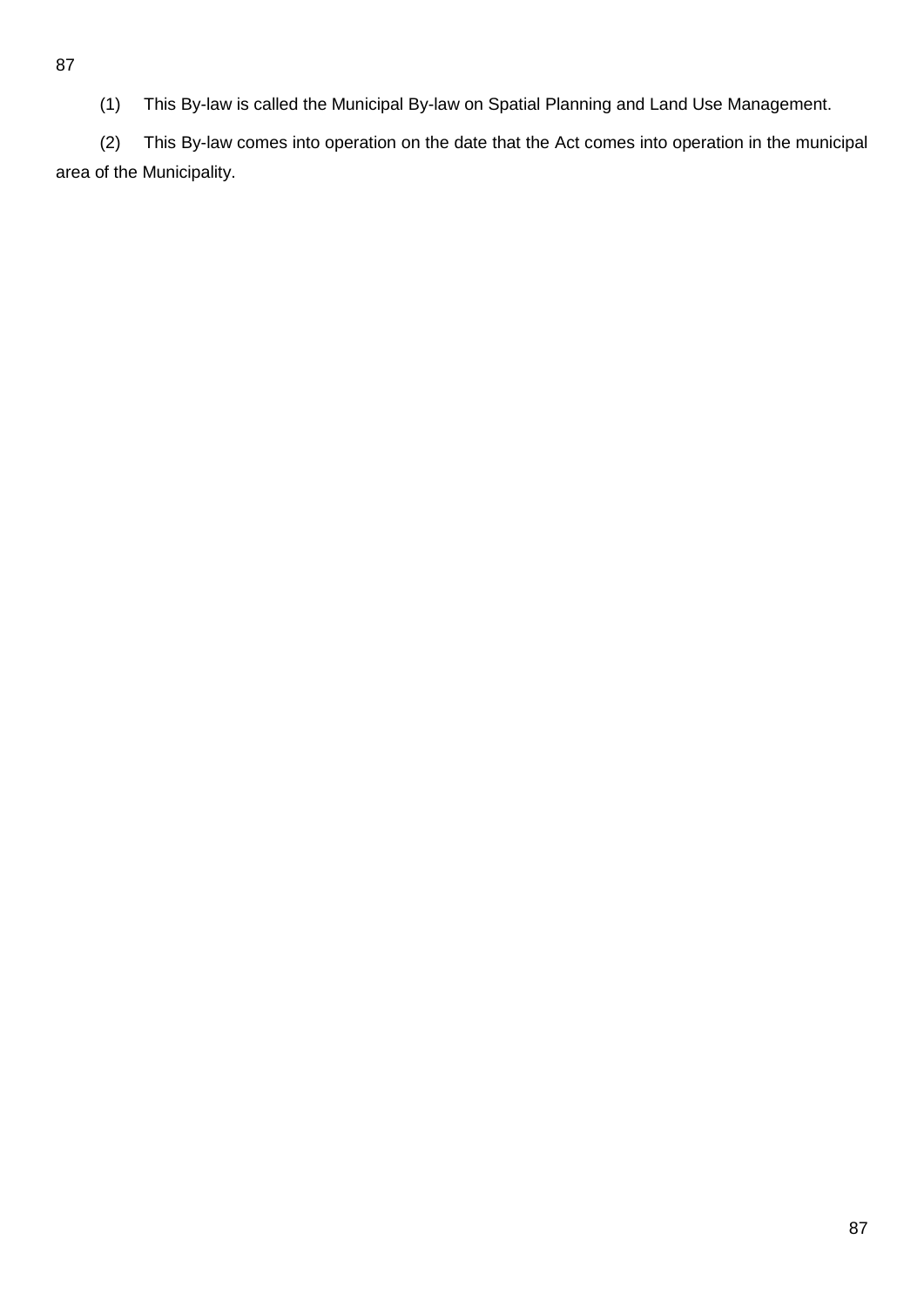#### **SCHEDULE X**

# **INVITATION TO NOMINATE A PERSON TO BE APPOINTED AS A MEMBER TO THE - \_\_\_\_\_\_\_\_\_\_\_\_\_\_\_\_\_\_\_\_\_\_\_\_ MUNICIPAL PLANNING TRIBUNAL**

In terms of the Spatial Planning and Land Use Management Act, 16 of 2013, the

Municipality hereby invites nominations for officials or employees of the (*insert name of organ of state or non-governmental organisation contemplated in regulation (3)(2)(a) of the Regulations*) to be appointed to the **Example 20** Municipal Planning Tribunal for its first term of office.

The period of office of members will be five years calculated from the date of appointment of such members by the **Municipality**.

Nominees must be persons registered with the professional bodies contemplated in section 33(1)(b) – (f) of the Municipal By-law on Spatial Planning and Land Use Management, 2015, who have leadership qualities and who have knowledge and experience of spatial planning, land use management and land development or the law related thereto.

Each nomination must be in writing and must contain the following information:

- (a) The name, address and identity number of the nominee;
- (b) The designation or rank of the nominee in the organ of state or non-governmental organisation;
- (c) A short curriculum vitae of the nominee (not exceeding two pages);
- (d) Certified copies of qualifications and registration certificates indicating registration with the relevant professional body or voluntary association.

Nominations must be sent to:

The Municipal Manager

**\_\_\_\_\_\_\_** Municipality

P.O. Box \_\_\_\_\_\_\_\_\_\_\_\_\_

| For Attention: |  |
|----------------|--|
| For Enquiries: |  |

Tel \_\_\_\_\_\_\_\_\_\_\_\_\_\_\_\_\_

\* I, …………………………………………………..…..(full names of nominee),

\_\_\_\_\_\_\_\_\_\_\_\_\_\_\_\_\_\_\_\_\_\_\_\_\_\_\_\_\_\_\_\_\_\_\_\_\_\_\_\_\_\_\_\_\_\_\_\_\_\_\_\_\_\_\_\_\_\_\_\_\_\_\_\_\_\_\_\_\_\_\_\_\_

ID No (of nominee) …………………………………………….,

hereby declare that –

(a) I am available to serve on The Municipal Planning Tribunal and I am willing to serve as chairperson or deputy chairperson should the Council designate me OR I am not willing to serve a chairperson or deputy chairperson (*delete the option not applicable*);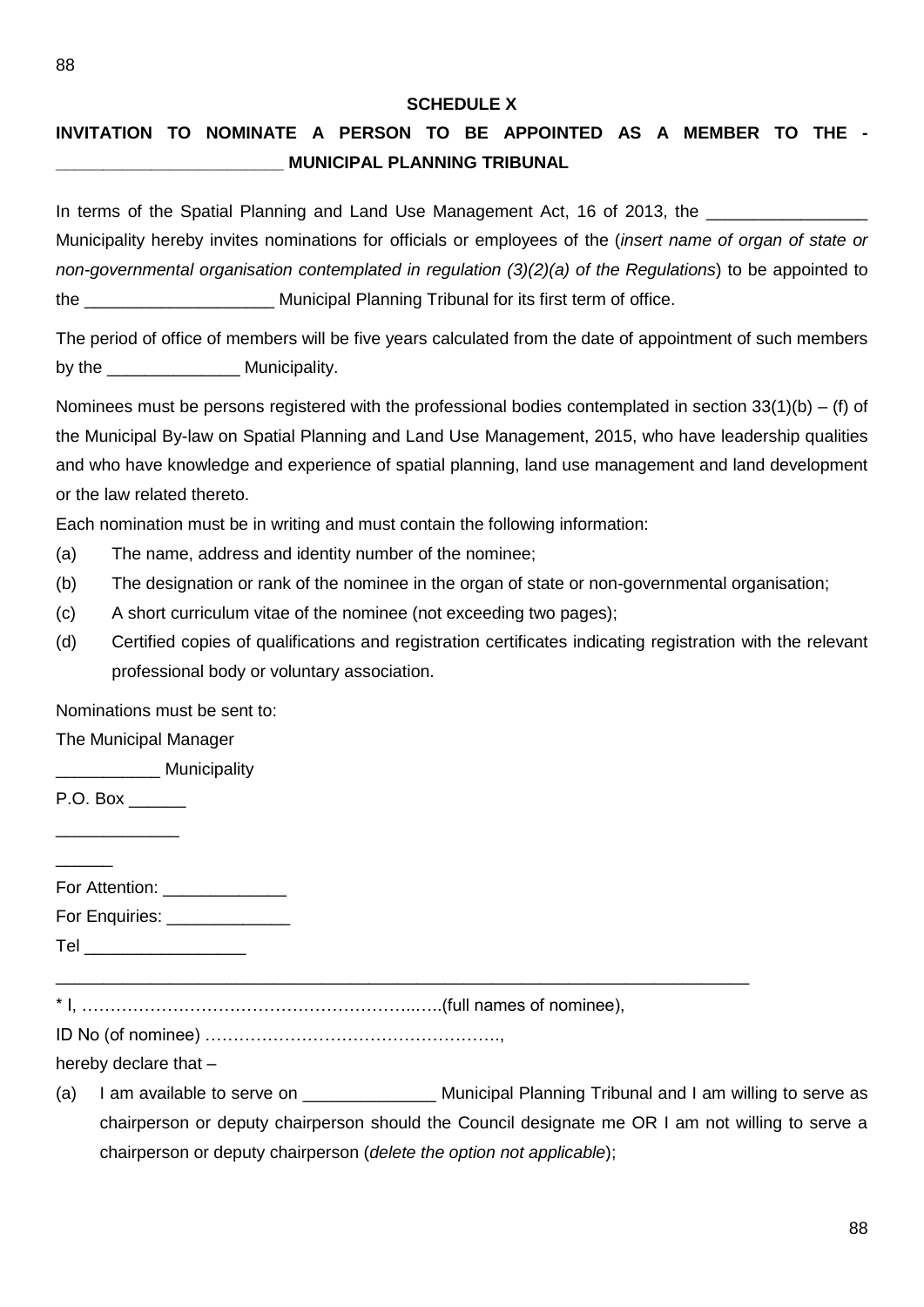- 89
- (b) there is no conflict of interest OR I have the following interests which may conflict with the \_\_\_\_\_\_\_\_\_\_\_\_\_\_ Municipal Planning Tribunal which I have completed on the declaration of interest form (*delete the option not applicable*);
- (c) I am not disqualified in terms of section 38 of the Spatial Planning and Land Use Management Act, 16 of 2013 to serve on the \_\_\_\_\_\_\_\_\_\_\_\_\_\_\_\_ Municipal Planning Tribunal and I authorise the Municipality to verify any record in relation to such disqualification or requirement.
- (d) I undertake to sign, commit to and uphold the Code of Conduct applicable to members of the \_\_\_\_\_\_\_\_\_\_\_\_\_\_\_\_ Municipal Planning Tribunal.

No nominations submitted after the closing date will be considered.

## **CLOSING DATE: (INSERT DATE)**

Signature of Nominee

**\_\_\_\_\_\_\_\_\_\_\_\_\_\_\_\_\_\_\_\_\_\_**

**\_\_\_\_\_\_\_\_\_\_\_\_\_\_\_\_\_\_\_\_\_\_**

**\_\_\_\_\_\_\_\_\_\_\_\_\_\_\_\_\_\_\_\_\_\_**

**\_\_\_\_\_\_\_\_\_\_\_\_\_\_\_\_\_\_\_\_\_\_**

Full Names of Nominee

Signature of Person signing on behalf of the Organ of State or Non-Governmental Organisation

Full Names of Person signing on behalf of the Organ of State or Non-Governmental Organisation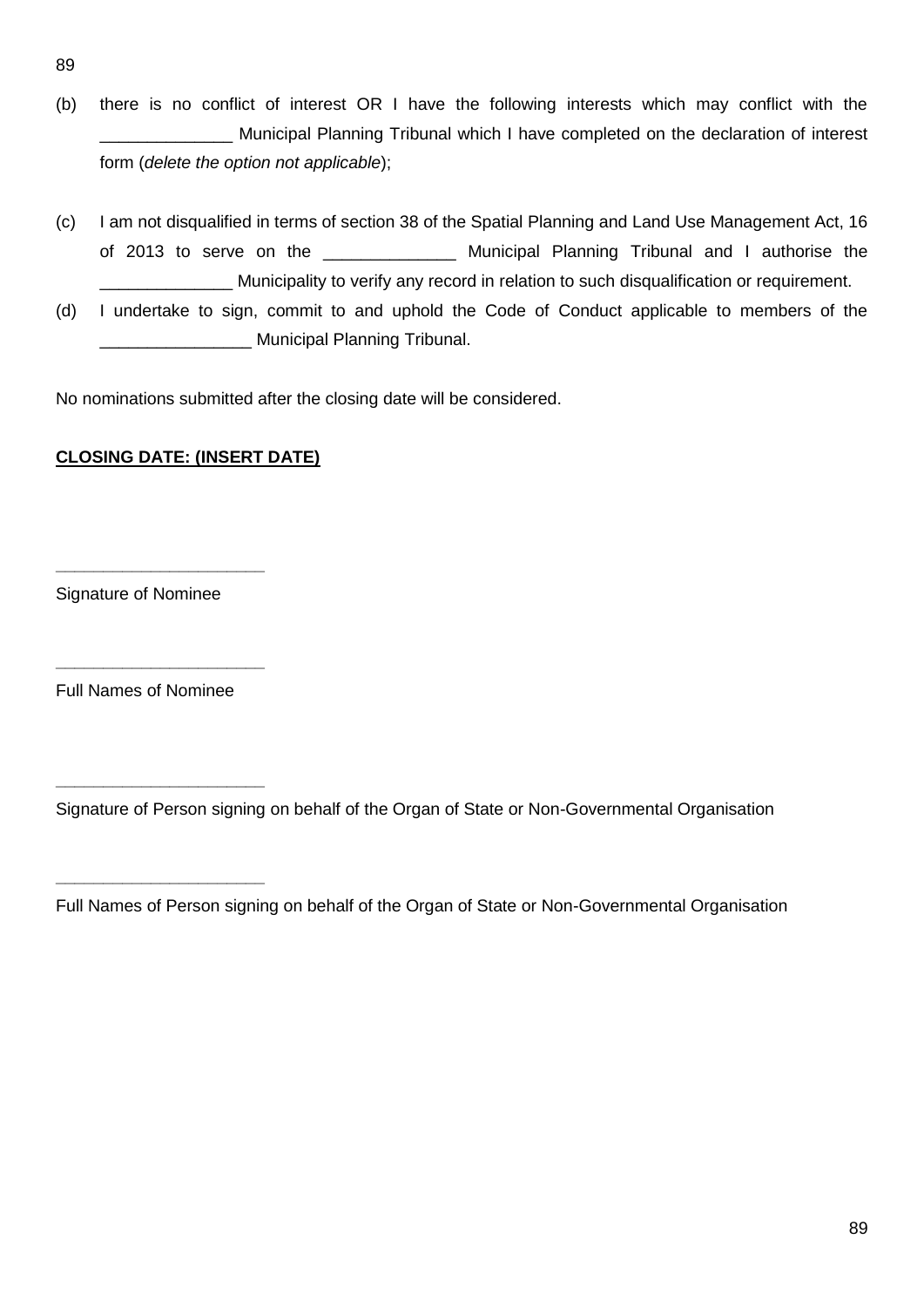## **SCHEDULE X**

# **CALL FOR NOMINATIONS FOR PERSONS TO BE APPOINTED AS MEMBERS TO THE - \_\_\_\_\_\_\_\_\_\_\_\_\_\_\_\_\_\_\_\_\_\_\_\_ MUNICIPAL PLANNING TRIBUNAL**

#### **CLOSING DATE: (INSERT DATE)**

In terms of the Spatial Planning and Land Use Management Act, 16 of 2013, the Municipality hereby call for nominations for members of the public to be appointed to the Municipal Planning Tribunal for its first term of office.

The period of office of members will be five years calculated from the date of appointment of such members by the **Municipality**.

Nominees must be persons registered with the professional bodies contemplated in section 33(1)(b) – (f) of the Municipal By-law on Spatial Planning and Land Use Management, 2015, who have leadership qualities and who have knowledge and experience of spatial planning, land use management and land development or the law related thereto.

Each nomination must be in writing and must contain the following information:

- (a) The name and address of the nominator, who must be a natural person and a person may nominate himself or herself;
- (b) The name, address and identity number of the nominee;
- (d) Motivation by the nominator for the appointment of the nominee to the Municipal Planning Tribunal (no less than 50 words and no more than250 words);
- (e) A short curriculum vitae of the nominee (not exceeding two pages);
- (f) Certified copies of qualifications and registration certificates indicating registration with the relevant professional body or voluntary association.

Please note that failure to comply with the above requirements may result in the disqualification of the nomination.

Nominations must be sent to:

The Municipal Manager

\_\_\_\_\_\_\_\_\_\_\_ Municipality

P.O. Box \_\_\_\_\_\_

 $\overline{\phantom{a}}$ 

\_\_\_\_\_\_\_\_\_\_\_\_\_

For Attention:

For Enquiries:

 $T$ el  $\sim$ 

\* I, …………………………………………………..…..(full names of nominee),

\_\_\_\_\_\_\_\_\_\_\_\_\_\_\_\_\_\_\_\_\_\_\_\_\_\_\_\_\_\_\_\_\_\_\_\_\_\_\_\_\_\_\_\_\_\_\_\_\_\_\_\_\_\_\_\_\_\_\_\_\_\_\_\_\_\_\_\_\_\_\_\_\_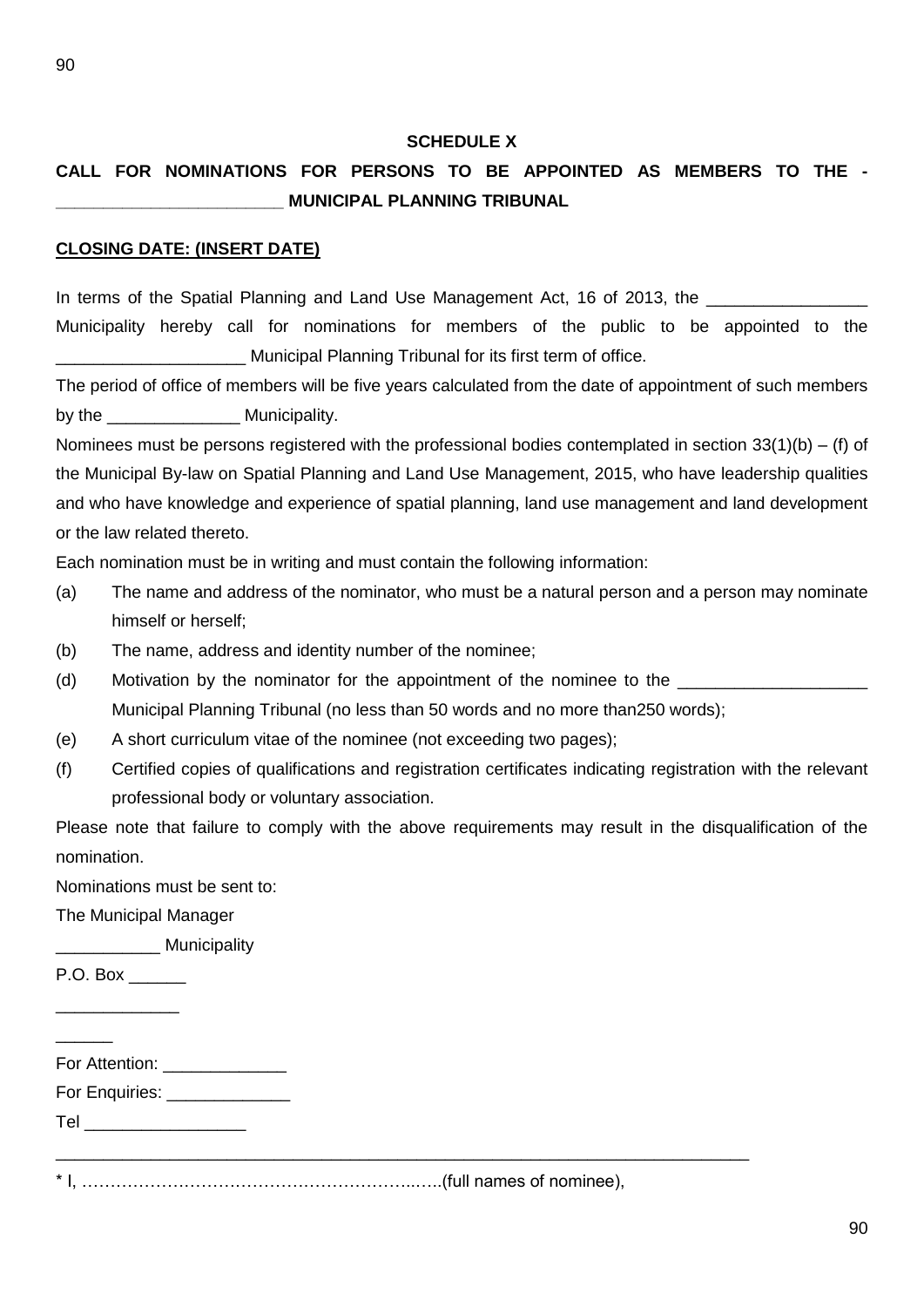91

ID No (of nominee) …………………………………………….,

hereby declare that –

- (a) I am available to serve on **Nunicipal Planning Tribunal and I am willing to serve** as chairperson or deputy chairperson should the Council designate me / I am not willing to serve a chairperson or deputy chairperson (*delete the option not applicable*);
- (b) there is no conflict of interest OR I have the following interests which may conflict with the Municipal Planning Tribunal and which I have completed on the declaration of interest form (*delete the option not applicable*);
- (c) I am not disqualified in terms of section 38 of the Spatial Planning and Land Use Management Act, 16 of 2013 to serve on the **Example 2013** Municipal Planning Tribunal and I authorise the Municipality to verify any record in relation to such disqualification or requirement;
- (d) I undertake to sign, commit to and uphold the Code of Conduct applicable to members of the \_\_\_\_\_\_\_\_\_\_\_\_\_\_\_\_ Municipal Planning Tribunal.

No nominations submitted after the closing date will be considered.

Signature of Nominee

**\_\_\_\_\_\_\_\_\_\_\_\_\_\_\_\_\_\_\_\_\_\_**

**\_\_\_\_\_\_\_\_\_\_\_\_\_\_\_\_\_\_\_\_\_\_**

Full Names of Nominee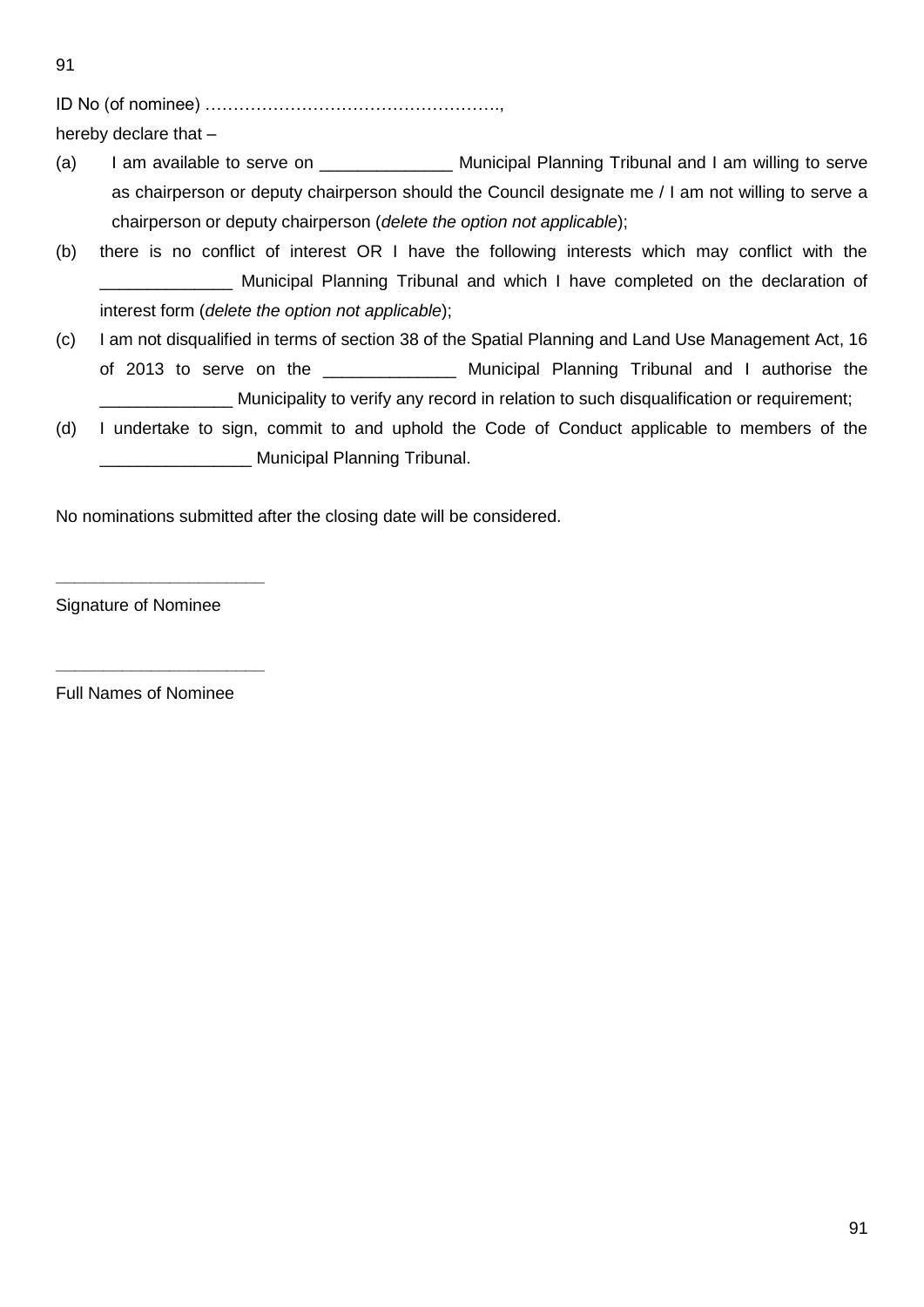| I, the undersigned,                                    |  |
|--------------------------------------------------------|--|
| Full names:<br><b>Identity Number:</b><br>Residing at: |  |
|                                                        |  |

do hereby declare that -

- (a) the information contained herein fall within my personal knowledge and are to the best of my knowledge complete, true and correct, and
- (b) that there is no conflict of interest between myself and the \_\_\_\_\_\_\_\_\_\_\_\_\_\_\_\_\_\_\_\_\_\_ Municipal Planning Tribunal; or
- (c) I have the following interests which may conflict or potentially conflict with the interests of the Municipal Planning Tribunal;

## **CONFLICTING INTERESTS**

(d) the non-executive directorships previously or currently held and remunerative work, consultancy and retainership positions held as follows:

| 1. NON-EXECUTIVE DIRECTORSHIP |               |  |
|-------------------------------|---------------|--|
| <b>Name of Company</b>        | <b>Period</b> |  |
|                               |               |  |
|                               |               |  |
|                               |               |  |
|                               |               |  |
|                               |               |  |

| 2. REMUNERATIVE WORK, CONSULTANCY & RETAINERSHIPS      |  |                                 |  |
|--------------------------------------------------------|--|---------------------------------|--|
| Name of Company& Type of Business<br><b>Occupation</b> |  | Rand amount Period<br>per month |  |
|                                                        |  |                                 |  |
|                                                        |  |                                 |  |
| 3.                                                     |  |                                 |  |
|                                                        |  |                                 |  |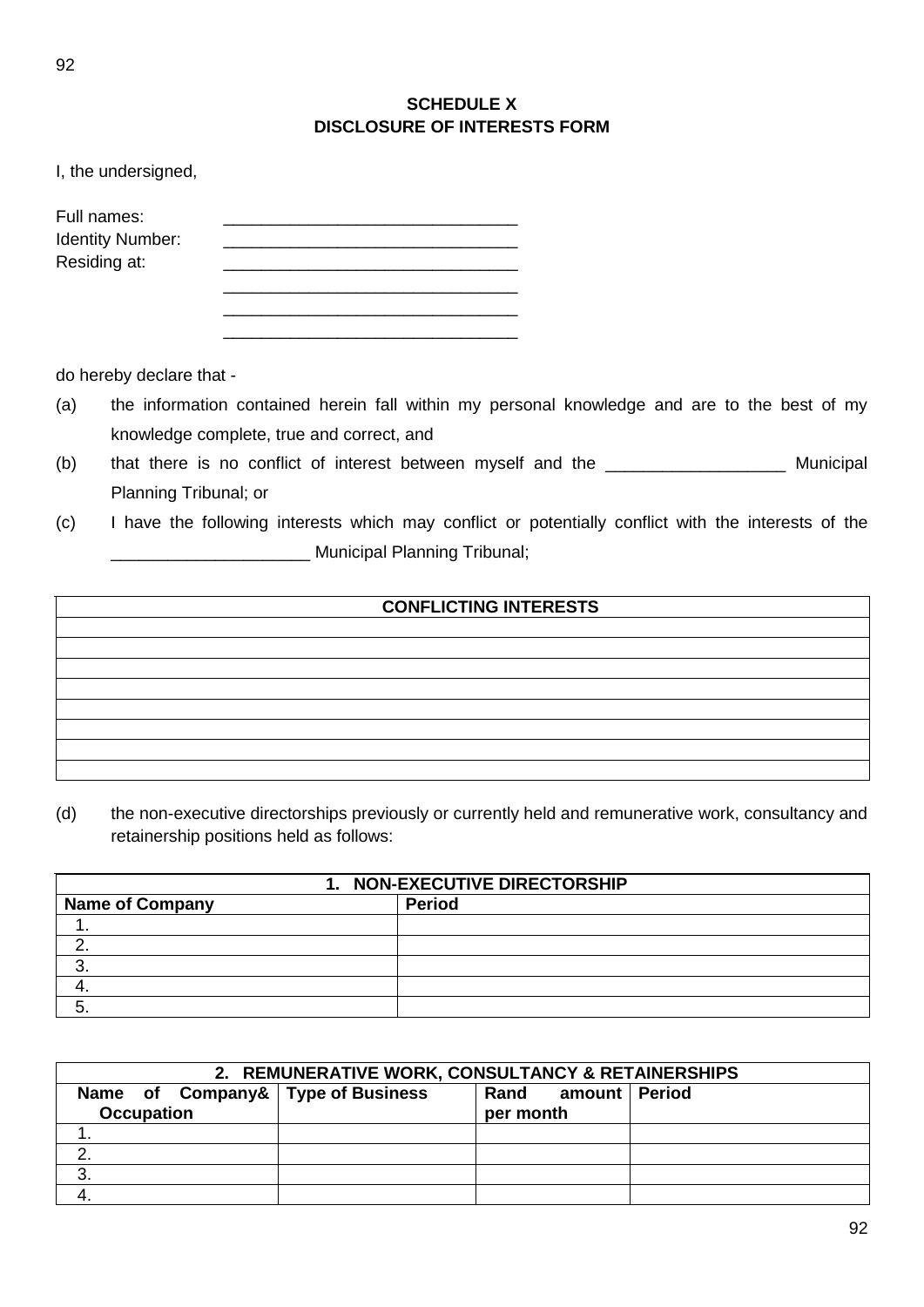| ٠                      | ٠<br>V.      |
|------------------------|--------------|
| ×<br>I<br>I<br>۰,<br>× | I<br>I<br>۰. |

 $\Box$ 

| <b>3. CRIMINAL RECORD</b> |                               |  |
|---------------------------|-------------------------------|--|
| <b>Type of Offence</b>    | <b>Dates/Term of Sentence</b> |  |
|                           |                               |  |

- (e) I am South African citizen or a permanent resident in the Republic
- (f) I am not a member of Parliament, a provincial legislature, a Municipal Council or a House of Traditional Leaders;
- (g) I am not an un-rehabilitated insolvent;
- (h) I have not been declared by a court of law to be mentally incompetent and have not been detained under the Mental Health Care Act, 2002 (Act No. 17 of 2002);
- (i) I have not at any time been convicted of an offence involving dishonesty;
- (j) I have not at any time been removed from an office of trust on account ofmisconduct;
- (k) I have not previously been removed from a tribunal for a breach of any provision ofthe Spatial Planning and Land Use Management Act, 2013 or provincial legislation or the Land Use Planning By-Laws, 2015 enacted by the \_\_\_\_\_\_\_\_\_\_\_\_\_\_\_\_\_\_ Municipality.;
- (l) I have not been found guilty of misconduct, incapacity or incompetence; or
- (m) I have not failed to comply with the provisions of the Spatial Planning and Land Use Management Act, 2013 or provincial legislation or the Land Use Planning By-Laws, 2015 enacted by the \_\_\_\_\_\_\_\_\_\_\_\_\_\_\_\_\_\_ Municipality.

Signature of Nominee: **With any of Strategies Full Names:** 

**SWORN** to and **SIGNED** before me at \_\_\_\_\_\_\_\_\_\_\_\_\_\_\_on this \_\_\_\_\_\_\_\_\_day of\_\_\_\_\_\_\_\_\_\_\_\_\_.

The deponent having acknowledged that he knows and understands the contents of this affidavit, that the contents are true, and that he or she has no objection to taking this oath and that he or she considers the oath to be binding on his orher conscience.

## \_\_\_\_\_\_\_\_\_\_\_\_\_\_\_\_\_\_\_\_\_\_\_ **COMMISSIONER OF OATHS**

| <b>FULL NAMES:</b>  |  |
|---------------------|--|
| <b>DESIGNATION:</b> |  |
| <b>ADDRESS:</b>     |  |
|                     |  |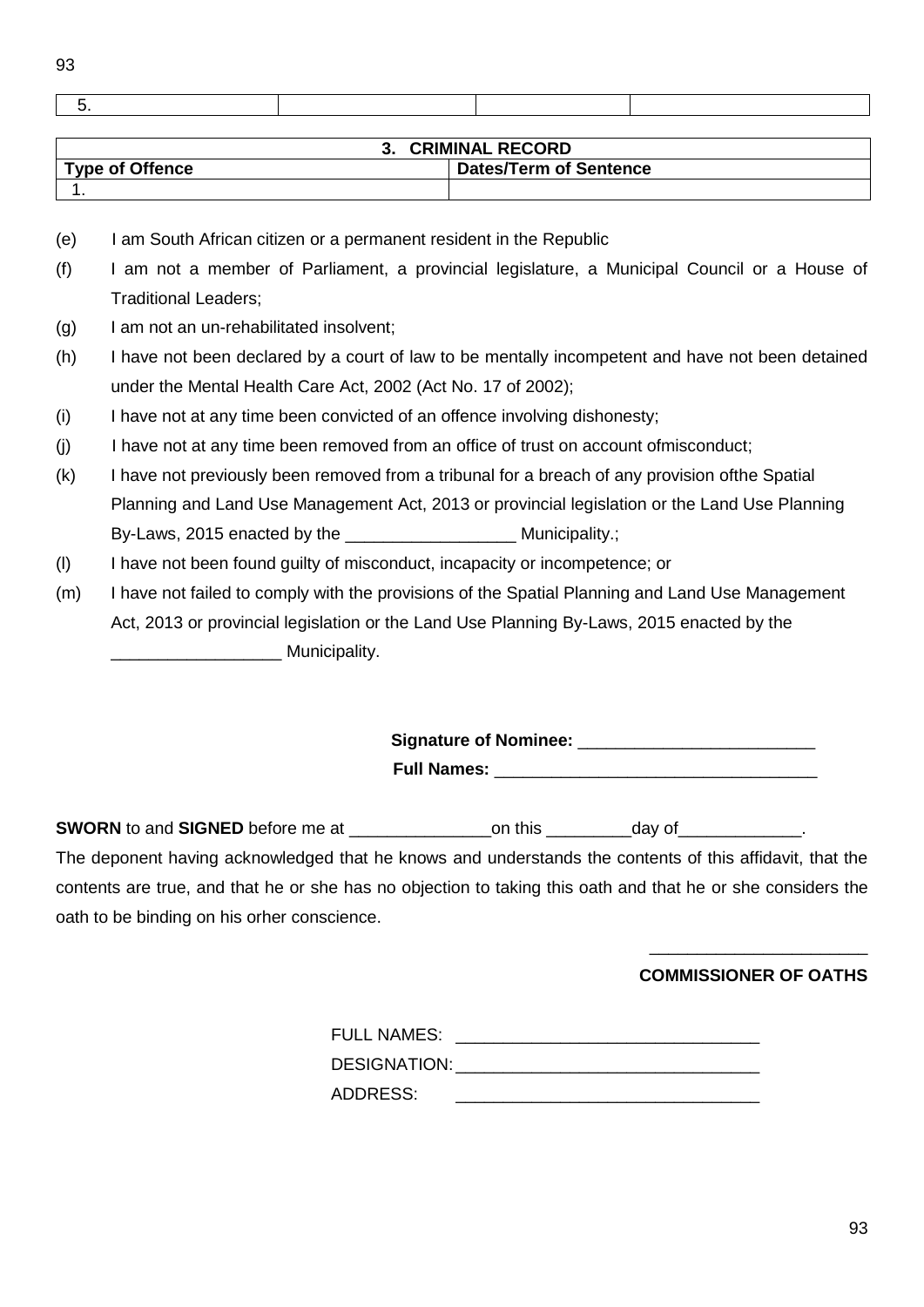## **SCHEDULE X**

# **CODE OF CONDUCT OF MEMBERS OF THE MUNICIPAL PLANNING TRIBUNAL**

I, the undersigned,

| Full names:<br><b>Identity Number:</b><br>Residing at: |  |
|--------------------------------------------------------|--|
|                                                        |  |

\_\_\_\_\_\_\_\_\_\_\_\_\_\_\_\_\_\_\_\_\_\_\_\_\_\_\_\_\_\_\_

do hereby declare that I will uphold the Code of Conduct of the \_\_\_\_\_\_\_\_\_\_\_\_\_\_\_\_ Municipal Planning Tribunal contained hereunder:

## **General conduct**

- 1. A member of the Municipal Planning Tribunal must at all times—
	- (a) act in accordance with the principles of accountability and transparency;
	- (b) disclose his or her personal interests in any decision to be made in the planning process in which he or she serves or has been requested to serve;
	- (c) abstain completely from direct or indirect participation as an advisor or decision-maker in any matter in which he or she has a personal interest and leave any chamber in which such matter is under deliberation unless the personal interest has been made a matter of public record and the municipality has given written approval and has expressly authorised his or her participation.
- 2. A member of the Municipal Planning Tribunal may not-
	- (a) use the position or privileges of a member of the Municipal Planning Tribunal or confidential information obtained as a member of the Municipal Planning Tribunal for personal gain or to improperly benefit another person; and
	- (b) participate in a decision concerning a matter in which that member or that members' spouse, partner or business associate, has a direct or indirect personal interest or private business interest.

## **Gifts**

3. A member of the Municipal Planning Tribunal may not receive or seek gifts, favours or any other offer under circumstances in which it might reasonably be inferred that the gifts, favours or offers are intended or expected to influence a person's objectivity as an advisor or decision-maker in the planning process.